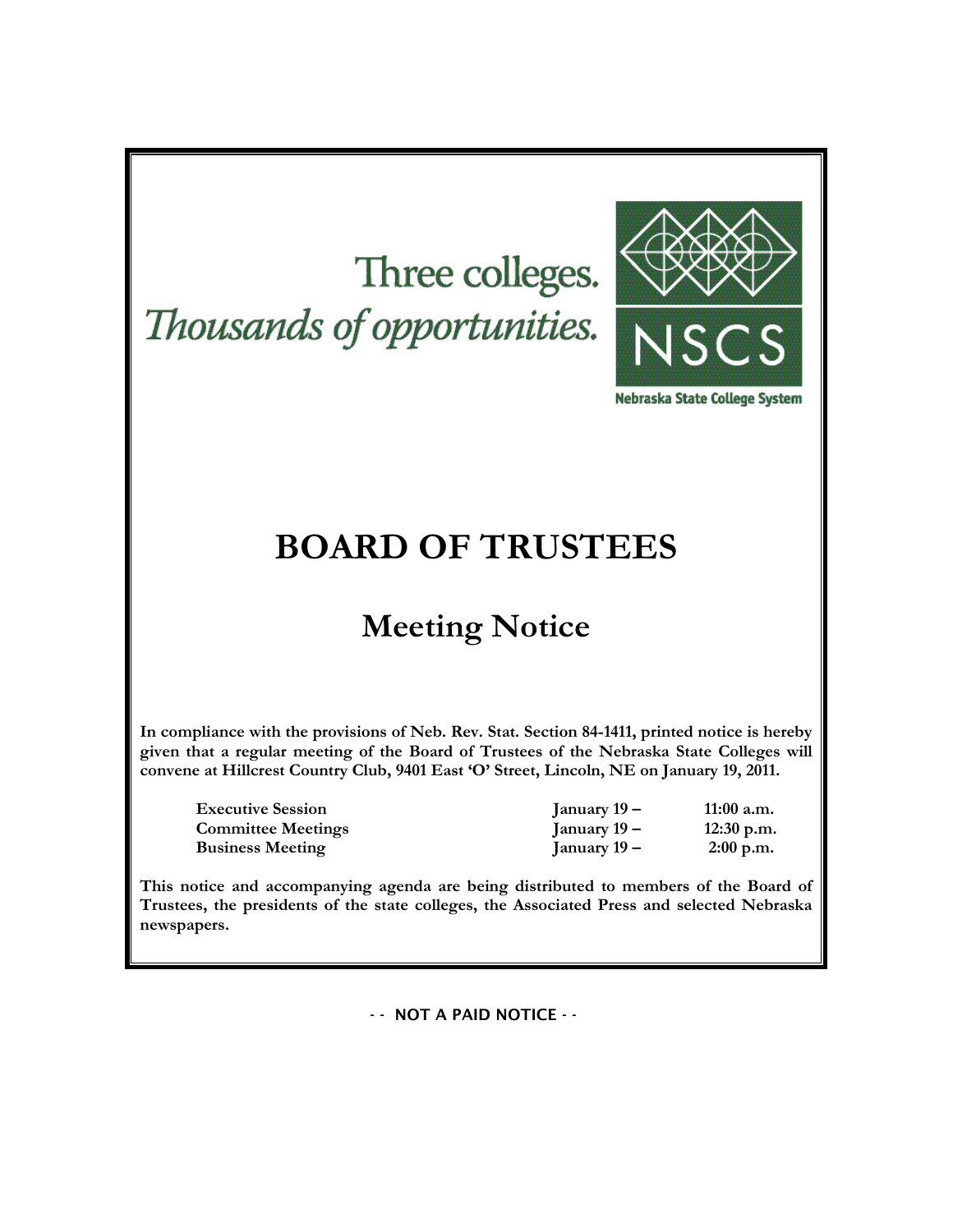# **BOARD OF TRUSTEES MEETING**

# **JANUARY 19, 2011 HILLCREST COUNTRY CLUB – 8901 "O" STREET LINCOLN, NEBRASKA**

# **TUESDAY, JANUARY 18**

| $5:00 -$       | <b>Business Officers Council Meeting</b>                                                                                                                                                                              | <b>NSCS Office</b><br><b>Conference Room</b>                                 |
|----------------|-----------------------------------------------------------------------------------------------------------------------------------------------------------------------------------------------------------------------|------------------------------------------------------------------------------|
|                | <u>WEDNESDAY, JANUARY 19</u>                                                                                                                                                                                          |                                                                              |
|                | 10:00 - 12:30 Admissions and College Relations<br><b>Council Meeting</b>                                                                                                                                              | <b>Ballroom Section B</b>                                                    |
|                | 10:30 - 12:30 Academic Officers Council Meeting                                                                                                                                                                       | <b>Coffee Shop</b>                                                           |
|                | $11:00 - 12:30$ Board of Trustees<br><b>Executive Session</b><br><b>Litigation, Bargaining and Personnel Issues</b>                                                                                                   | <b>Ballroom Section A</b>                                                    |
| $12:30 - 1:45$ | <b>BOARD COMMITTEE MEETINGS &amp; LUNCH</b><br><b>Academic, Personnel &amp; Student</b><br><b>Affairs Committee</b><br><b>Enrollment &amp; Marketing Committee</b><br><b>Fiscal, Facilities &amp; Audit Committee</b> | <b>Coffee Shop</b><br><b>Ballroom Section A</b><br><b>Ballroom Section B</b> |
| $2:00 - 3:30$  | <b>BOARD OF TRUSTEES BUSINESS MEETING</b>                                                                                                                                                                             | <b>Coffee Shop</b>                                                           |
| $4:00 - 7:00$  | <b>SENATORS' RECEPTION</b>                                                                                                                                                                                            | <b>Ferguson Center</b>                                                       |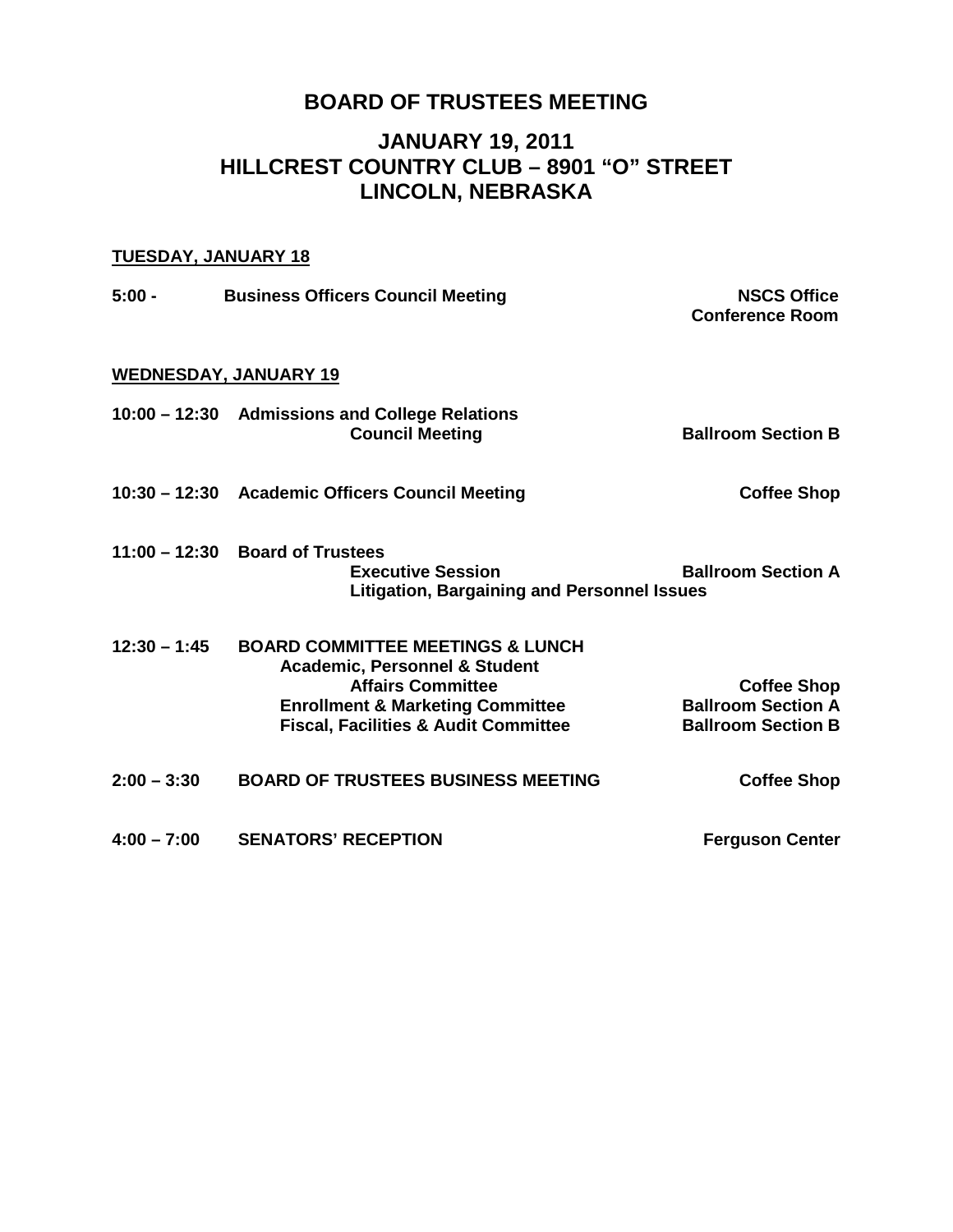# **January 19, 2011 12:30 – 1:45 PM Coffee Shop**

# **ACADEMIC, PERSONNEL & STUDENT AFFAIRS COMMITTEE MEETING**

# **Consent agenda items:**

No consent agenda items

# **Items for discussion and action:**

- 2.1 First and Final Round Approval of Revisions to Board Policy 3400; Tuition Remission
- 2.2 First and Final Round Approval of Revisions to Board Policy 4220; Assessment; Policy and Procedures
- 2.3 Approve NSCS-SCEA 2011-2013 Bargaining Agreement and Memorandum of Understanding
- 2.4 Approve NSCS-NSCPA Memorandum of Understanding
- 2.5 First and Final Round Approval of Revisions to Board Policy 4140; Academic Terms Glossary
- 2.6 Approve Program Options CSC
- 2.7 Approve Revisions to WSC-NECC South Sioux City College Center Interlocal Agreement

# **Items for information and discussion:**

5.1 Personnel Actions Report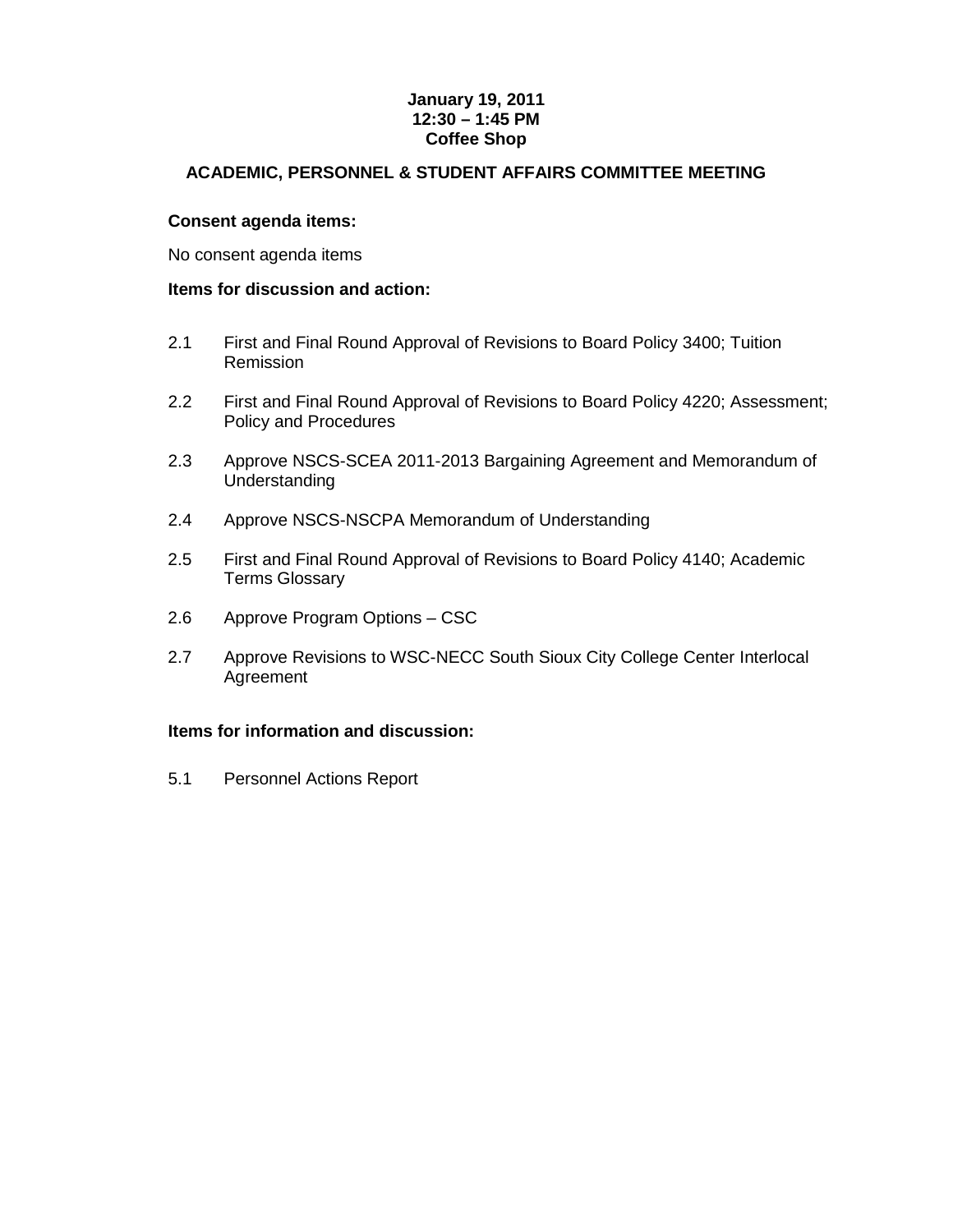# **January 19, 2011 12:30 – 1:45 PM Ballroom Section A**

# **ENROLLMENT & MARKETING COMMITTEE MEETING**

# **Consent agenda items:**

No consent agenda items

# **Items for discussion and action:**

3.1 Approval of Television/Radio Commercials Contract

# **Items for information and discussion:**

- 6.1 Board of Trustees Scholarship Application Report
- 6.2 Governor's Opportunity Award Report
- 6.3 Davis-Chambers Freshman Scholarship Report
- 6.4 Davis-Chambers Transfer Student Award Report
- 6.5 Scholarship Luncheon
- 6.6 Student Trustees' Selection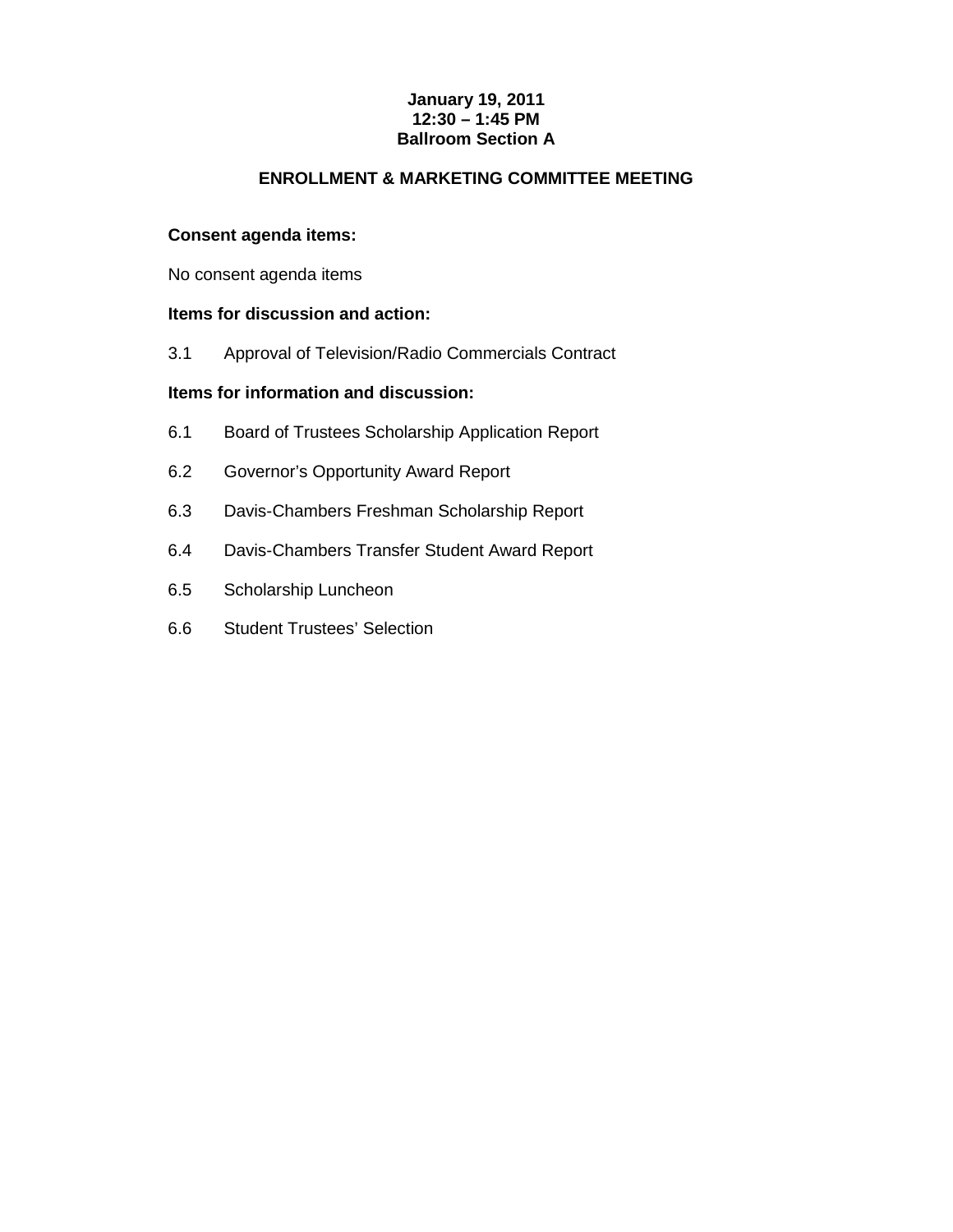# **JANUARY 19, 2011 12:30 – 1:45 PM Ballroom Section B**

# **FISCAL, FACILITIES & AUDIT COMMITTEE MEETING**

# **Consent agenda items:**

1.1 Approve LB 309 Allocations and Retrievals

# **Items for discussion and action:**

- 4.1 Accept the Nebraska State College System Audit Report for the Year Ended June 30, 2010
- 4.2 Appoint Professional Services Selection Committee for Campus Master Plans and Authorize Chancellor to Sign Professional Services Contract
- 4.3 Authorize Chancellor to Sign Addendum for GMP to Construction Manager at Risk Contract for Morgan Hall Renovation Project – PSC
- 4.4 Approve Use of LB 1100 Set Aside Funds
- 4.5 First and Final Round Approval of Revisions to Board Policy 6009; Withholding Registration, Transcripts and Diplomas from Students Owing Debts
- 4.6 Contracts and Change Orders for Approval

# **Items for information and discussion:**

- 7.1 Grant Applications and Awards
- 7.2 Contracts and Change Orders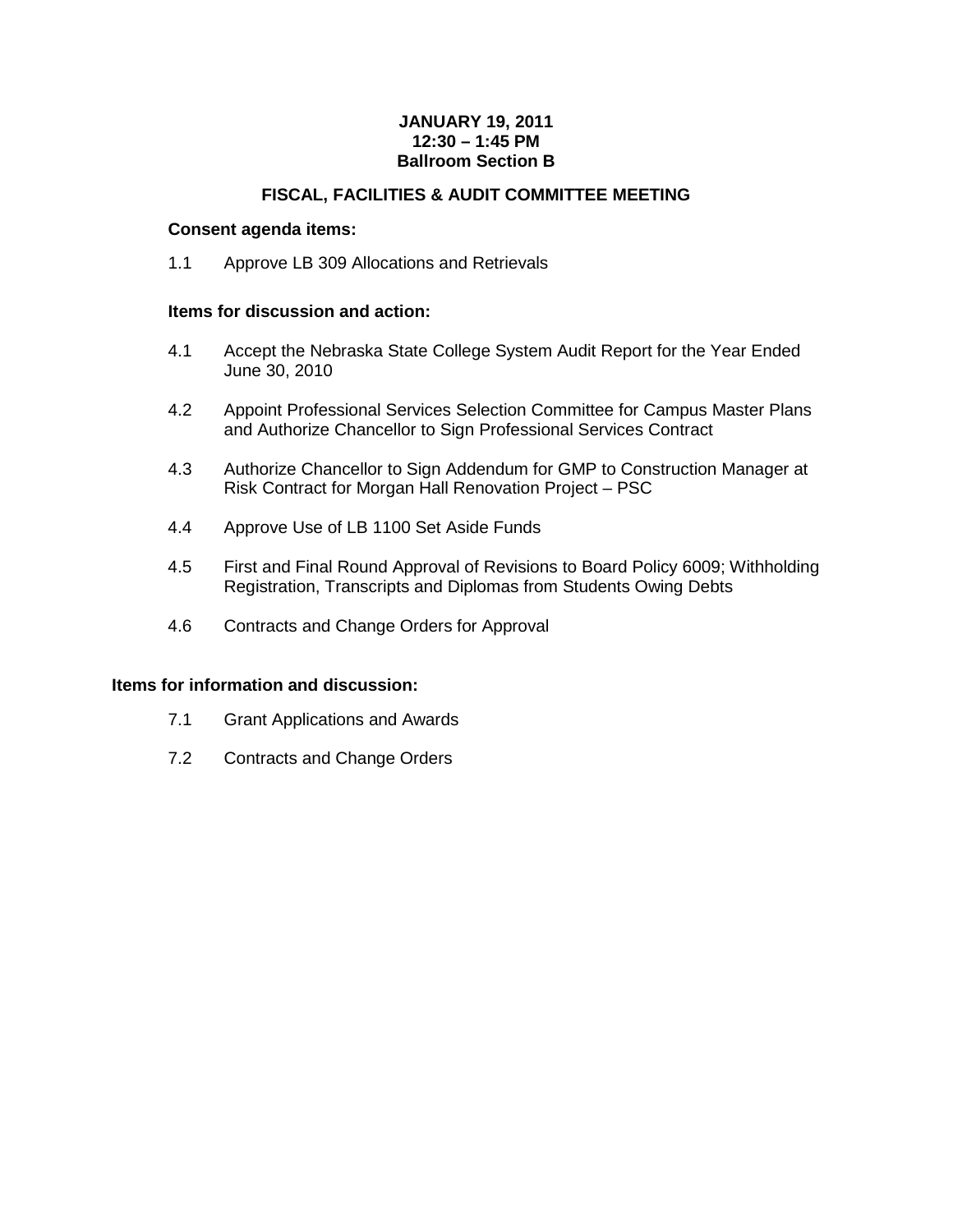# **BOARD OF TRUSTEES MEETING**

# **CALL TO ORDER**

# **1. APPROVAL OF MEETING AGENDA**

**APPROVAL OF MINUTES** from the November 12, 2010 meeting

# **PUBLIC COMMENT**

# **ITEMS FOR CONSENT AGENDA**

1.1 Approve LB 309 Allocations and Retrievals

# **ITEMS FOR DISCUSSION AND ACTION**

# **2. ACADEMIC, PERSONNEL & STUDENT AFFAIRS**

- 2.1 First and Final Round Approval of Revisions to Board Policy 3400; Tuition Remission
- 2.2 First and Final Round Approval of Revisions to Board Policy 4220; Assessment; Policy and Procedures
- 2.3 Approve NSCS-SCEA 2011-2013 Bargaining Agreement and Memorandum of Understanding
- 2.4 Approve NSCS-NSCPA 2011-2013 Bargaining Agreement Memorandum of Understanding
- 2.5 First and Final Round Approval of Revisions to Board Policy 4140; Academic Terms Glossary
- 2.6 Approve Program Options CSC
- 2.7 Approve Revisions to WSC-NECC South Sioux City College Center Interlocal Agreement

# **3. ENROLLMENT AND MARKETING**

3.1 Approval of Television/Radio Commercials Contract

# **4. FISCAL, FACILITIES & AUDIT**

- 4.1 Accept the Nebraska State College System Audit Report for the Year Ended June 30, 2010
- 4.2 Appoint Professional Services Selection Committee for Campus Master Plans and Authorize Chancellor to Sign Professional Services Contract
- 4.3 Authorize Chancellor to Sign Addendum for GMP to Construction Manager at Risk Contract for Morgan Hall Renovation Project – PSC
- 4.4 Approve Use of LB 1100 Set Aside Funds
- 4.5 First and Final Round Approval of Revisions to Board Policy 6009; Withholding Registration, Transcripts and Diplomas from Students Owing Debts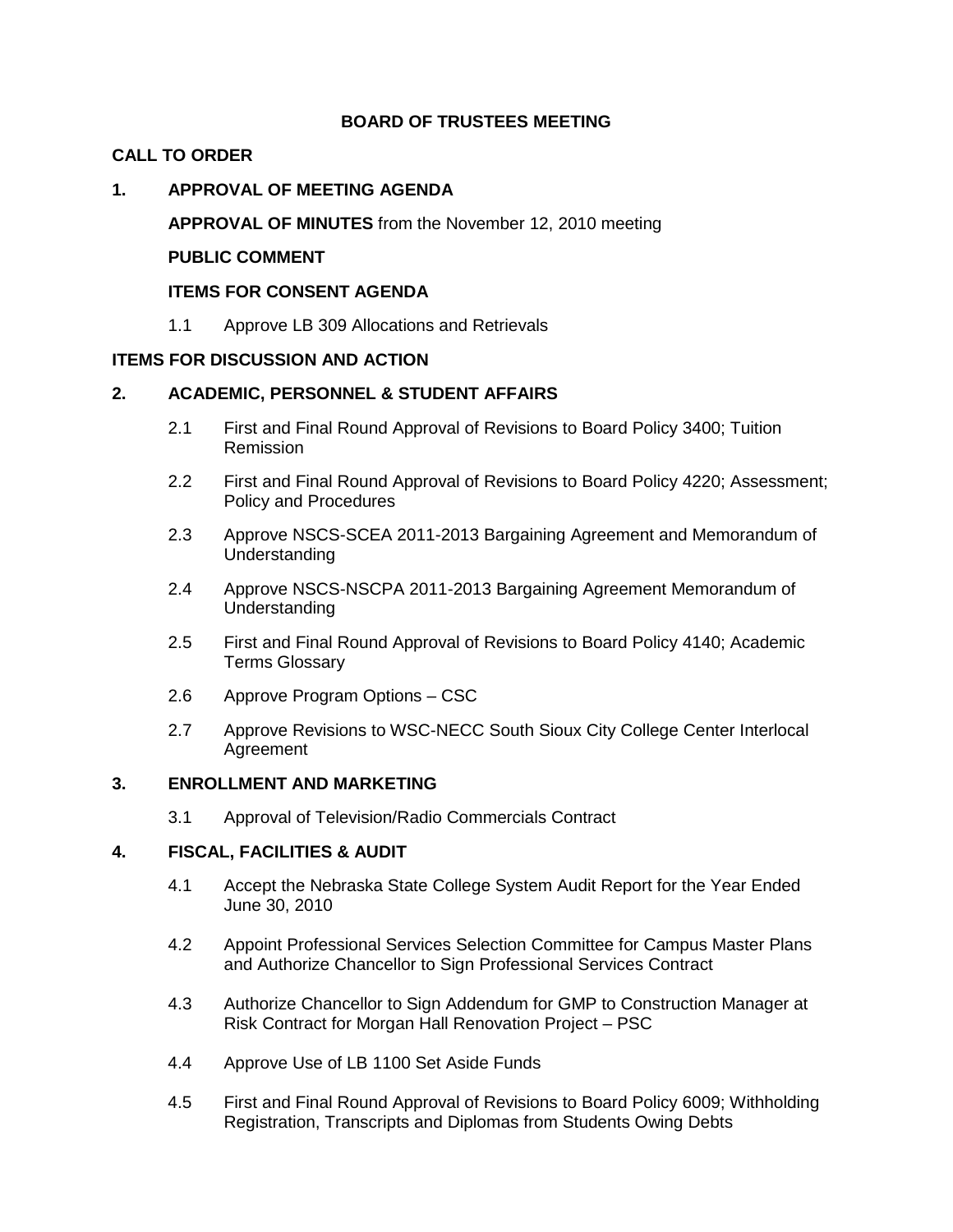4.6 Contracts and Change Orders for Approval

# **ITEMS FOR INFORMATION AND DISCUSSION**

# **5. ACADEMIC, PERSONNEL & STUDENT AFFAIRS**

5.1 Personnel Actions Report

# **6. ENROLLMENT AND MARKETING**

- 6.1 Board of Trustees Scholarship Application Report
- 6.2 Governor's Opportunity Award Report
- 6.3 Davis-Chambers Freshman Scholarship Report
- 6.4 Davis-Chambers Transfer Student Award Report
- 6.5 Scholarship Luncheon
- 6.6 Student Trustees' Selection

# **7. FISCAL, FACILITIES & AUDIT**

- 7.1 Grant Applications and Awards
- 7.2 Contracts and Change Orders

# **8. MISCELLANEOUS ACTION AND INFORMATION ITEMS**

- 8.1 Chancellor's Report
	- 8.1.1 Identify Board Representatives for May 2011 Commencement (May 7)
	- 8.1.2 National Conference on Trusteeship April 3-5, 2011 Los Angeles, CA
- 8.2 Presidents' Reports Cultural Enhancements
- 8.3 Student Trustees' Reports

# **ADJOURNMENT**

The next regularly scheduled meeting of the Board of Trustees of the Nebraska State Colleges will be held March 31-April 1, 2011 at Peru.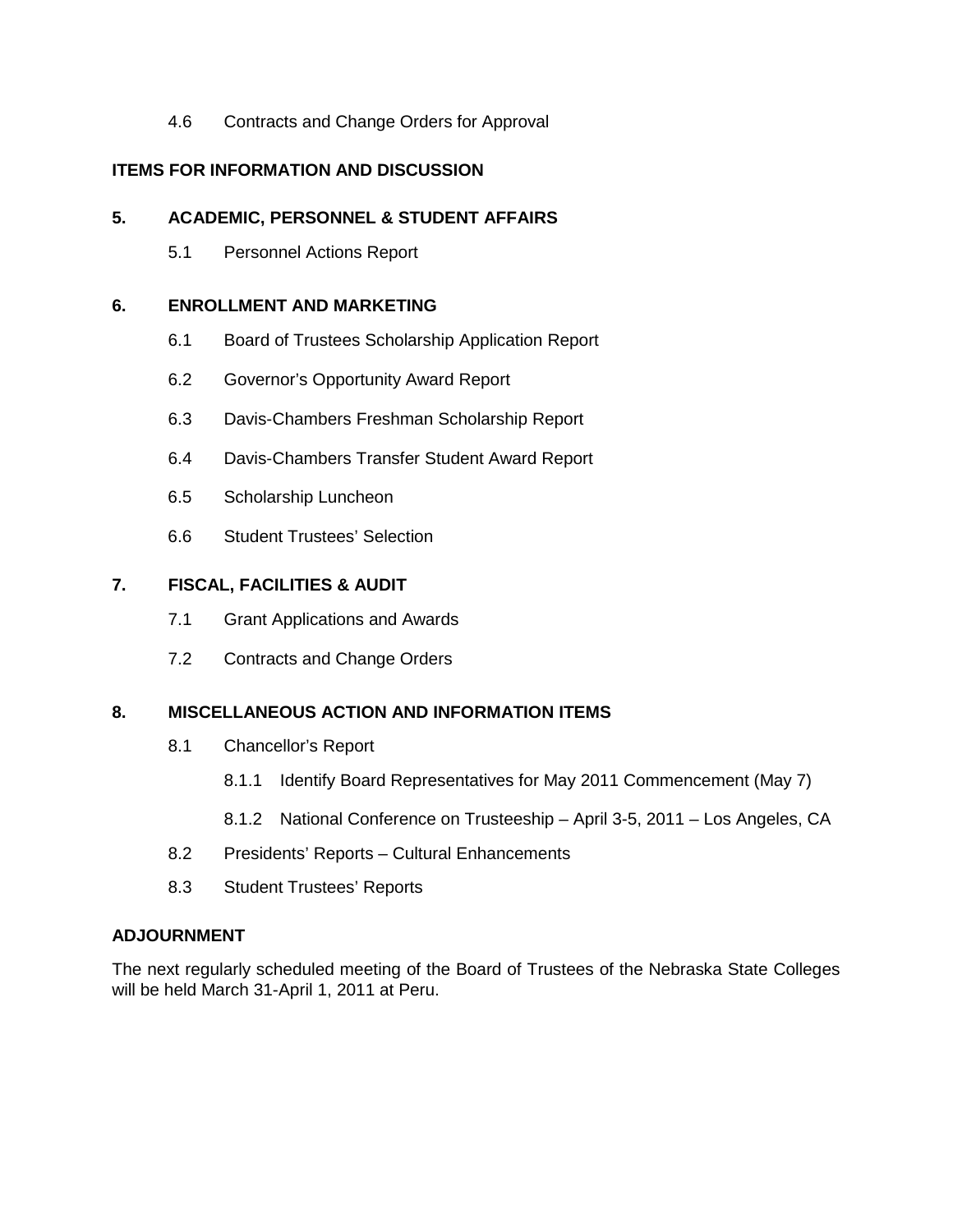# **NEBRASKA STATE COLLEGE SYSTEM BOARD OF TRUSTEES**

# **MINUTES OF NOVEMBER 11-12, 2010 MEETING**

A meeting of the Board of Trustees of the Nebraska State College System was held at Wayne State College, Wayne, Nebraska on Thursday and Friday, November 11-12, 2010.

In compliance with the provisions of Neb. Rev. Stat. Section 84-1411, printed notice of this meeting was mailed to each member of the Board of Trustees. In addition, copies of such notice were sent to the Presidents of the State Colleges, Associated Press, and selected Nebraska newspapers. We, each of us, hereby acknowledge due and sufficient service to the above, the foregoing notice of the time and place and object of said meeting, and agree to meet in said meeting at the time and place presented.

#### Board members present:

Larry Teahon, Chadron Cap Peterson, Wayne Gary Bieganski, Chadron Bill Roskens, Omaha Roger Breed, Lincoln

Student Board Members present:

Trevor Dietrich, Chadron State College Caroline Keenan, Peru State College Isaac French, Wayne State College

#### NSCS Office Staff, present:

Stan Carpenter, Chancellor Kristin Petersen, General Counsel & Vice Chancellor for Employee Relations Carolyn Murphy, Vice Chancellor for Finance & Administration Korinne Tande, Vice Chancellor for Academic & Student Affairs Ed Hoffman, Vice Chancellor for Facilities, Planning & Information Technology Sheri Irwin-Gish, Associate Vice Chancellor for Communications, Marketing and System Relations Becky Kohrs, Network Specialist/Accountant

#### CSC Staff present:

Janie Park, President Dale Grant, Vice President for Administration & Finance Lois Veath, Vice President for Academic Affairs Terie Dawson, Assistant Vice President, Enrollment Management & Institutional Research Officer Tena Cook, Director of Admissions

#### PSC Staff present:

Dan Hanson, President Bruce Batterson, Vice President for Administration and Finance Todd Drew, Vice President for Academic Affairs Micki Willis, Vice President for Enrollment Management & Student Affairs Regan Anson, Director of Marketing and Communications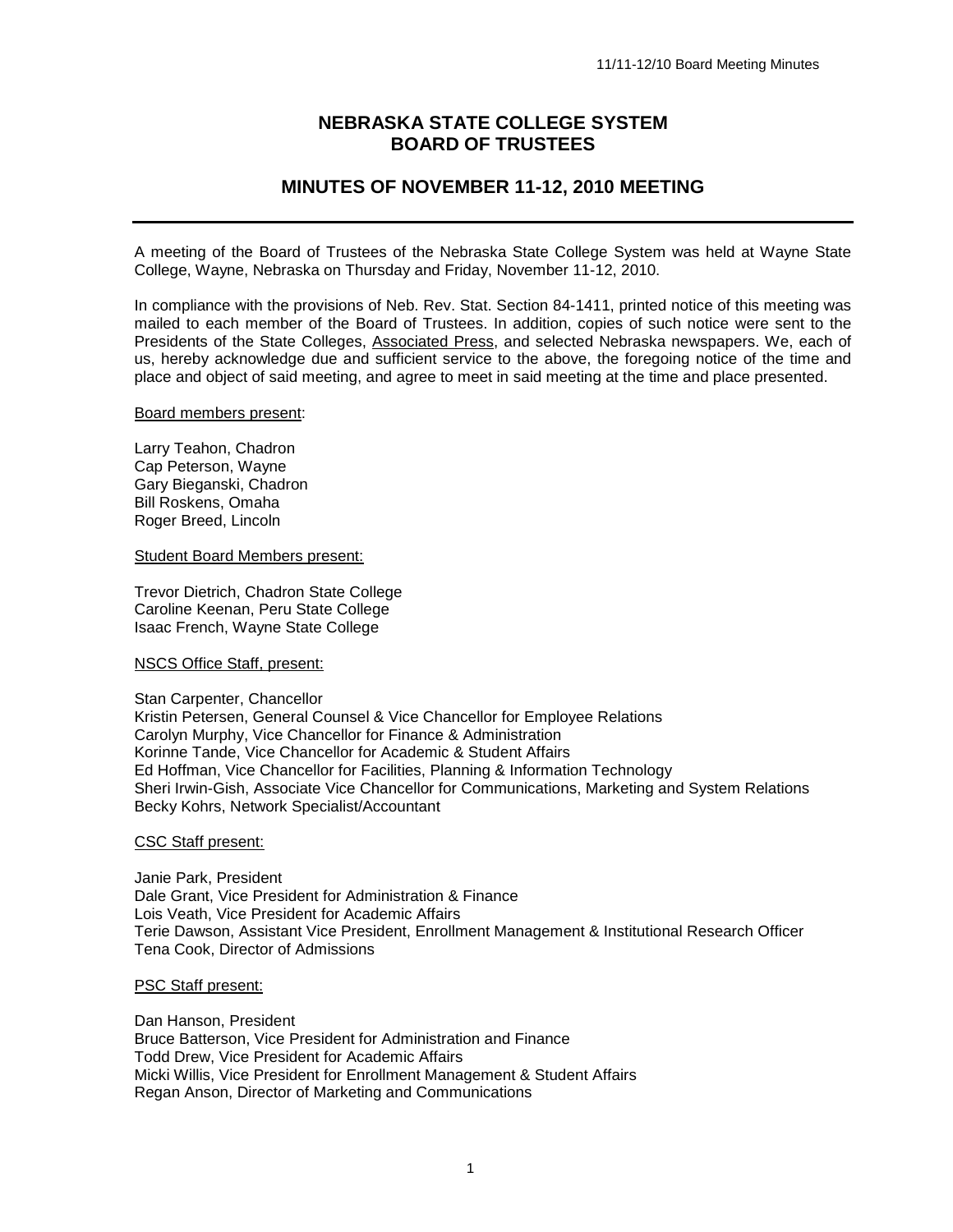# WSC Staff present:

Curt Frye, Interim President Jean Dale, Interim Vice President for Administration and Finance Bob McCue, Vice President for Academic Affairs Jeff Carstens, Vice President and Dean of Students Phyllis Conner, Vice President of Development & Executive Director of the Foundation Jay Collier, Director of College Relations Amy Carpenter, Admissions Tricia Akerlund, Marketing Coordinator Charissa Loftis, Reference Librarian

# Others present:

Scott Keene, Ameritas Investment Corporation Lucas Virgil, Former Student Trustee, Wayne State Dan Worth, Bahr Vermeer Haecker (BVH) Dennis Coudriet, BVH Jack Pagel, Specialized Engineering Solutions

# **Thursday, November 11, 2010**

# **CALL TO ORDER**

# **EXECUTIVE SESSION**

Board Chair Teahon called the meeting to order at 10:00 a.m.

Motion was made by Trustee Bieganski and seconded by Trustee Peterson to move into executive session to discuss collective negotiations and personnel issues. No action was taken. Motion was made by Trustee Roskens and seconded by Trustee Peterson to move out of executive session at 12:15 p.m.

Board Chair Teahon reconvened the meeting at 12:15 p.m.

At 12:15 p.m. Jean Dale, Interim Vice President for Administration and Finance, presented information on the progress of the WSC/NECC College Center at South Sioux City. Immediately following the College Center presentation, representatives from Bahr Vermeer Haecker (BVH) presented information on design development of the Pile Hall renovation project at Wayne State.

The Academic, Personnel and Student Affairs Committee, the Enrollment and Marketing Committee and the Fiscal, Facilities and Audit Committee met separately starting at 1:15 p.m. to discuss agenda items. No action was taken. The committee meetings adjourned at 3:00 p.m.

The Board of Trustees and the Chancellor held a college constituent reception beginning at 3:00 p.m.

At 4:30 the Board of Trustees and the Chancellor were given a tour of the Nordstrom Art Gallery and the Carhart Science Building renovations. The group was also given a presentation in the newly renovated Fred G. Dale Planetarium in Carhart Science.

# **Friday, November 12, 2010**

# **CALL TO ORDER—BUSINESS MEETING**

Board Chair Teahon called the business meeting to order at 8:37 a.m.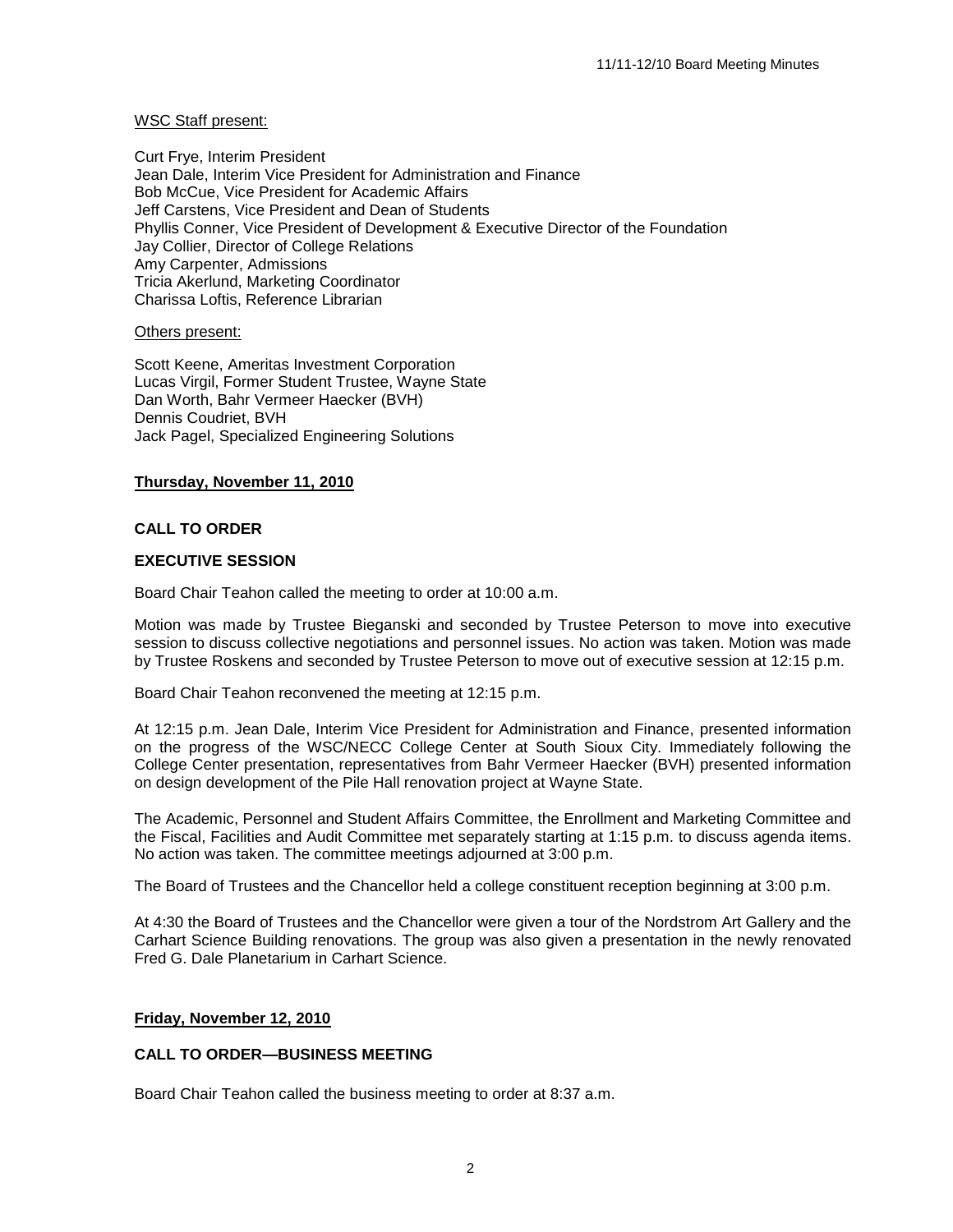# **APPROVAL OF MEETING AGENDA**

The meeting agenda for November 11-12, 2010 was approved.

# **APPROVAL OF MINUTES**

Minutes of the September 9-10, 2010 meeting were unanimously approved.

# **CONSENT AGENDA ITEMS**

A motion was made by Trustee Breed and seconded by Trustee Roskens to approve the following consent agenda items. Voting aye: Bieganski, Breed, Peterson, Roskens, and Teahon. Voting nay: None. Student Opinion aye: Dietrich, French, and Keenan. Motion was unanimously approved. (Copies of items are attached to the official minutes.)

Approve Additional Depository and Revised Authorized Signatories - WSC

#### Approve LB 309 Allocations and Retrievals

# **ITEMS FOR DISCUSSION AND ACTION**

# **Academic, Personnel and Student Affairs Committee**

#### First & Final Round Approval of Changes to Board Policy 4140; Academic Terms Glossary

A motion to table this item until the January 19, 2011 meeting with a request for additional information was recommended by the committee to the full Board; which unanimously approved the motion. Voting aye: Bieganski, Breed, Peterson, Roskens, and Teahon. Voting nay: None. Student Opinion aye: Dietrich, French and Keenan.

#### Approve NSCS-NSCPA 2011-2013 Agreement

A motion to approve the NSCS-NSCPA 2011-2013 Agreement was recommended by the committee to the full Board, which unanimously approved the motion. Voting aye: Bieganski, Breed, Peterson, Roskens, and Teahon. Voting nay: None. Student Opinion aye: Dietrich, French and Keenan.

# Approve NSCS-NAPE/AFSCME 2011-2013 Agreement

A motion to approve the NSCS-NAPE/AFSCME 2011-2013 Agreement was recommended by the committee to the full Board, which unanimously approved the motion. Voting aye: Bieganski, Breed, Peterson, Roskens and Teahon. Voting nay: None. Student Opinion aye: Dietrich, French and Keenan.

# Awarding of Emeritus Status

A motion to name Christopher Bonds, Professor Emeritus of Music from WSC was recommended by the committee to the full Board, which unanimously approved the motion. Voting aye: Bieganski, Breed, Peterson, Roskens and Teahon. Voting nay: None. Student Opinion aye: Dietrich, French and Keenan.

# **Enrollment and Marketing Committee**

The committee had no action items.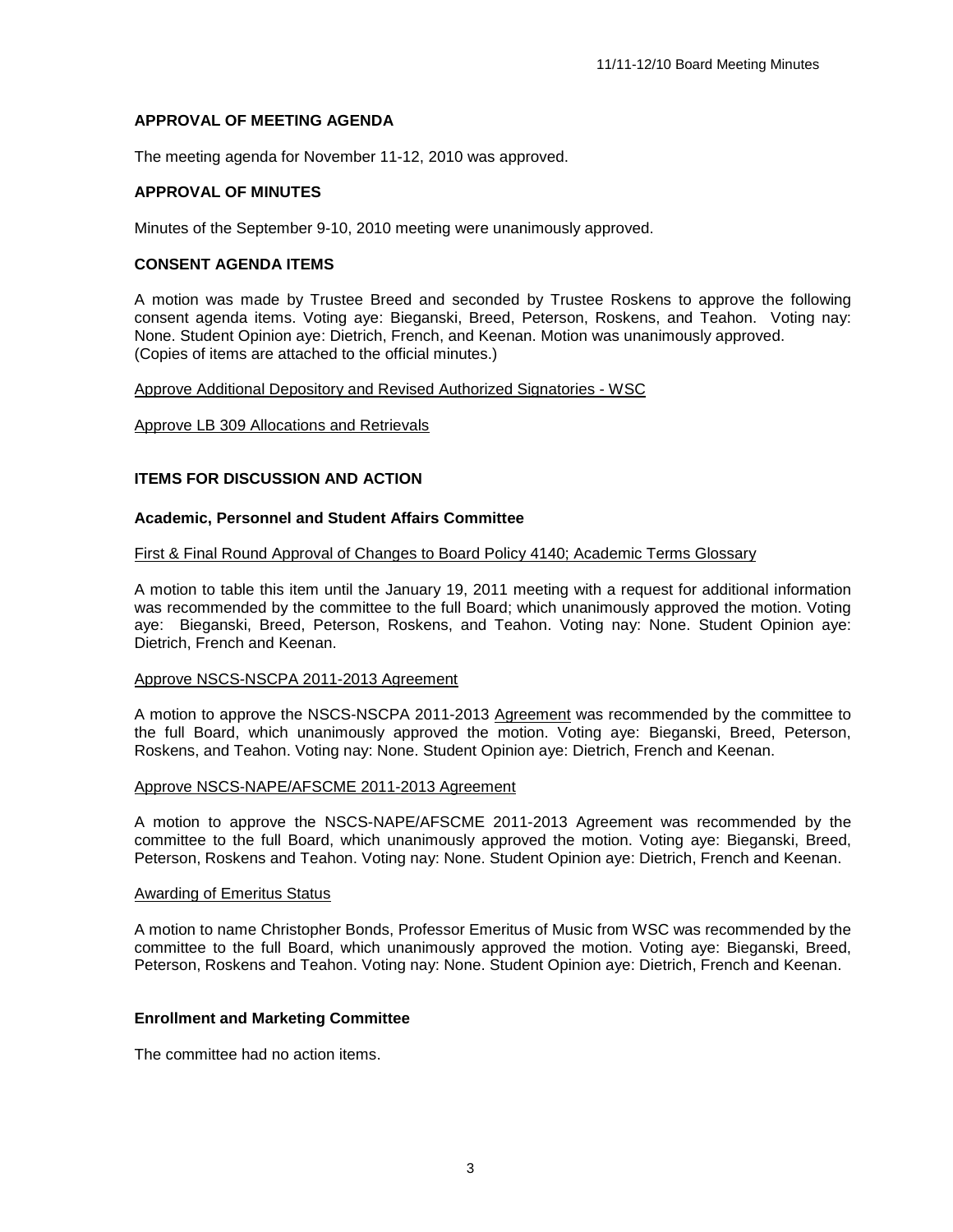# **Fiscal, Facilities and Audit Committee**

# Approve Transfer of \$15,000 from System Office to WSC for South Sioux City College Center **Operations**

A motion to approve the transfer of \$15,000 from the System Office to Wayne State for operations at the South Sioux City College Center was recommended by the committee to the full Board, which unanimously approved the motion. Voting aye: Bieganski, Breed, Peterson, Roskens, and Teahon. Voting nay: None. Student Opinion aye: Dietrich, French and Keenan. (Copy attached to official minutes.)

### Accept Revenue Bond Audit Reports

Colleges.

A motion to accept the 2009-2010 revenue bond audit report as submitted for the state colleges by KPMG was recommended by the committee to the full Board, which unanimously approved the motion. Voting aye: Bieganski, Breed, Peterson, Roskens, and Teahon. Voting nay: None. Student Opinion aye: Dietrich, French and Keenan.

# Adopt Resolution Authorizing Sale of Revenue Bonds and Approving Related Bond Documents for Morgan Hall Renovation - PSC

A motion to adopt the resolution authorizing the sale of revenue bonds and approving the related bond documents for the Morgan Hall renovation at Peru State was recommended by the committee to the full Board, which unanimously approved the motion. Voting aye: Bieganski, Breed, Peterson, Roskens, and Teahon. Voting nay: None. Student Opinion aye: Dietrich, French and Keenan.

**BE IT RESOLVED BY THE BOARD OF TRUSTEES OF THE NEBRASKA STATE COLLEGES** that the Supplemental Resolution entitled "Seventh Supplemental Resolution Providing for the Issuance and Sale of Not to Exceed Three Million Seven Hundred Fifty Thousand Dollars (\$3,750,000) Student Fees and Facilities Revenue Bonds, Series 2011 (Peru State College Project) of The Board of Trustees of the Nebraska State Colleges" (the **"Seventh Supplemental Resolution"**) in the form presented to the Board as **Exhibit "A"** and made a part hereof by reference is hereby approved, adopted, ratified and affirmed, together with such changes or modifications as the Chancellor, State College counsel and bond counsel shall approve as being in the best interests of the Board and the Nebraska State

**II.**

**BE IT FURTHER RESOLVED BY THE BOARD** that the not to exceed \$3,750,000 aggregate principal amount of The Board of Trustees of the Nebraska State Colleges Student Fees and Facilities Revenue Bonds, Series 2011 (Peru State College Project) dated as of such date as shall be determined by the Chancellor (the **"2011 PSC Bonds"**) authorized by the Seventh Supplemental Resolution, shall be sold by negotiated sale at a true interest cost not to exceed five and one-quarter percent (5.25%) to Ameritas Investment Corp. (the **"Underwriter"**) pursuant to a Bond Purchase Agreement dated as of such date as shall be determined by the Chancellor in the form presented to the Board as **Exhibit "B"** and made a part hereof by this reference, which Bond Purchase Agreement is hereby adopted, ratified, affirmed and approved, together with such changes or modifications as the Chancellor, State College counsel and bond counsel shall approve as being in the best interests of the Board and the Nebraska State Colleges. The Chancellor is hereby authorized and directed to determine with respect to the 2011 PSC Bonds the principal amount of such 2011 PSC Bonds to be issued, the principal maturities, interest rates and redemption provisions thereof, and to take all necessary actions and execute all necessary documents to effect the sale of the 2011 PSC Bonds.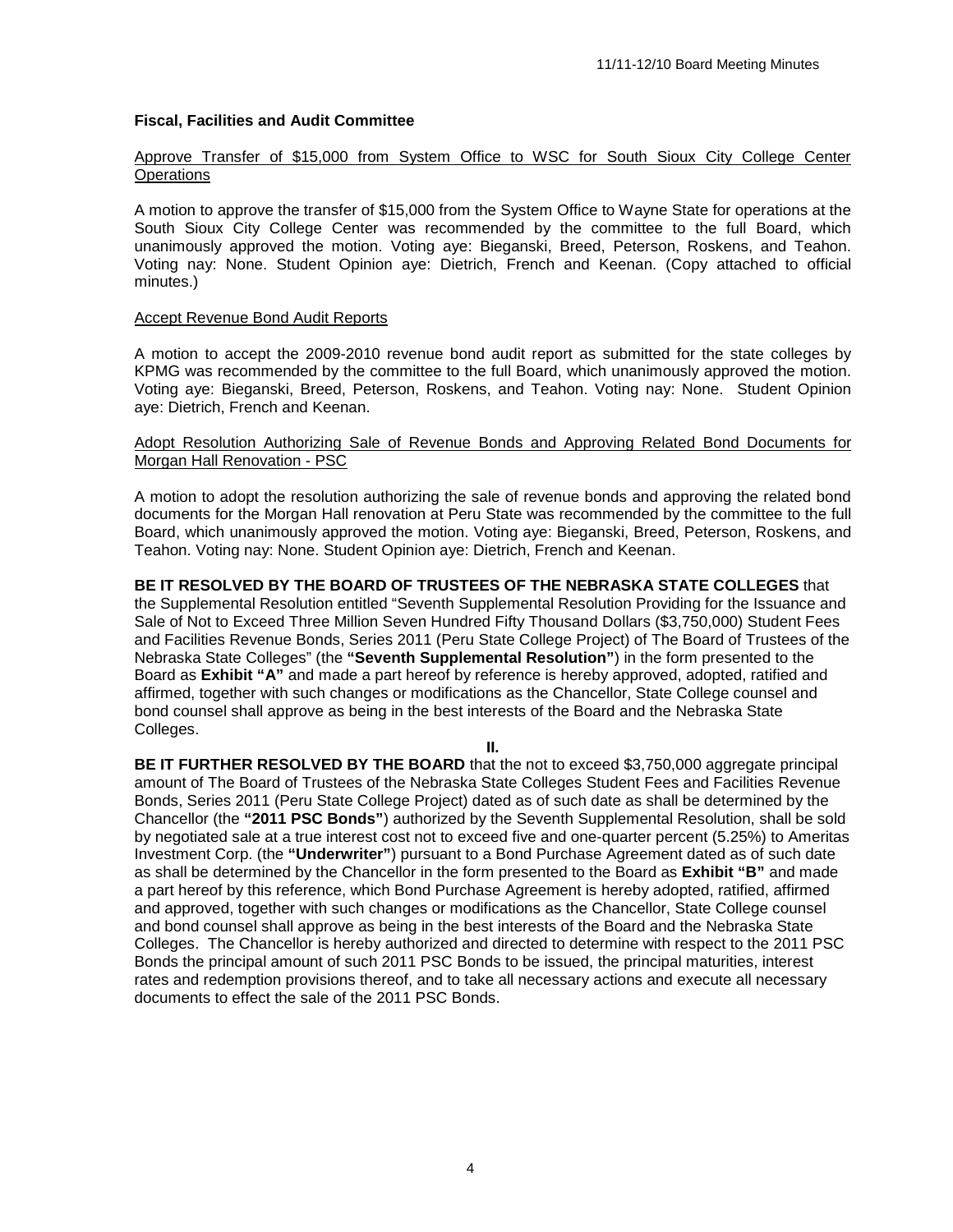**BE IT FURTHER RESOLVED BY THE BOARD** that the Preliminary Official Statement of the Board with respect to the 2011 PSC Bonds, dated such date as shall be determined by the Chancellor in the form presented to the Board as **Exhibit "C,"** together with such changes or modifications as the Chancellor, State College counsel and bond counsel shall approve as being in the best interests of the Board and the Nebraska State Colleges, and the final Official Statement to be dated as of the respective dates of sale with respect to the 2011 PSC Bonds, which final Official Statement shall include the terms of the 2011 PSC Bonds, are hereby approved and authorized for delivery to the purchasers of the 2011 PSC Bonds.

**IV.**

**BE IT FURTHER RESOLVED BY THE BOARD** that (a) the Continuing Disclosure Certificate dated as of such date as shall be determined by the Chancellor on behalf of the Board to satisfy the requirements of Rule 15c2-12 of the Securities and Exchange Commission with respect to the 2011 PSC Bonds in the form attached hereto as **Exhibit "D"** and made a part hereof by reference, and (b) the Tax Compliance Agreement dated as of such date as shall be determined by the Chancellor on behalf of the Board by and between the Board and the Trustee to satisfy the requirements of Internal Revenue Code of 1986, as amended, and the applicable regulations thereunder with respect to the 2011 PSC Bonds in the form attached hereto as **Exhibit "E"** and made a part hereof by reference, are each hereby approved, adopted, ratified and affirmed, together with such changes, additions, deletions or modifications and the Chair of the Board, State College counsel and bond counsel shall approve as being in the best interests of the Nebraska State Colleges.

**BE IT FURTHER RESOLVED BY THE BOARD** that the members and officers of this Board and the officials of the Nebraska State Colleges, or any of them, be, and they hereby are, and each of them hereby is, authorized and directed to take any and all action, including the execution of all papers, certificates, receipts and documents, they or any of them may deem necessary or desirable to effectuate, in accordance with the terms of the Resolutions pertaining thereto adopted at this meeting, the delivery and payment for the 2011 PSC Bonds.

**VI.**

**BE IT FURTHER RESOLVED BY THE BOARD** that all actions heretofore taken for or on behalf of, or in the name of the Board, by any of the members or officers thereof or by any officers of the Nebraska State Colleges with respect to the authorization or offering for sale of the 2011 PSC Bonds are hereby validated, ratified and confirmed.

#### Approve Use of Revenue Bond Surplus Funds – PSC

A motion to approve the use of up to \$426,549 of revenue bond surplus funds to complete the Eliza Morgan Residence Hall renovation project at Peru State was recommended by the committee to the full Board, which unanimously approved the motion. Voting aye: Bieganski, Breed, Peterson, Roskens, and Teahon. Voting nay: None. Student Opinion aye: Dietrich, French and Keenan. (Information attached to official minutes.)

#### Adopt Reimbursement Resolution for Revenue Bond Expenditures Prior to Bond Issuance for Morgan Hall – PSC

A motion to adopt the reimbursement resolution for revenue bond expenditures prior to bond issuance for the Morgan Hall renovation project at Peru State was recommended by the committee to the full Board, which unanimously approved the motion. Voting aye: Bieganski, Breed, Peterson, Roskens, and Teahon. Voting nay: None. Student Opinion aye: Dietrich, French and Keenan.

# **BE IT RESOLVED BY THE BOARD OF TRUSTEES OF THE NEBRASKA STATE COLLEGES, AS FOLLOWS:**

**RESOLVED**, that the Board of Trustees of the Nebraska State Colleges (the **"Board"**) expects to make capital expenditures after the date of this Resolution in connection with the renovation of Eliza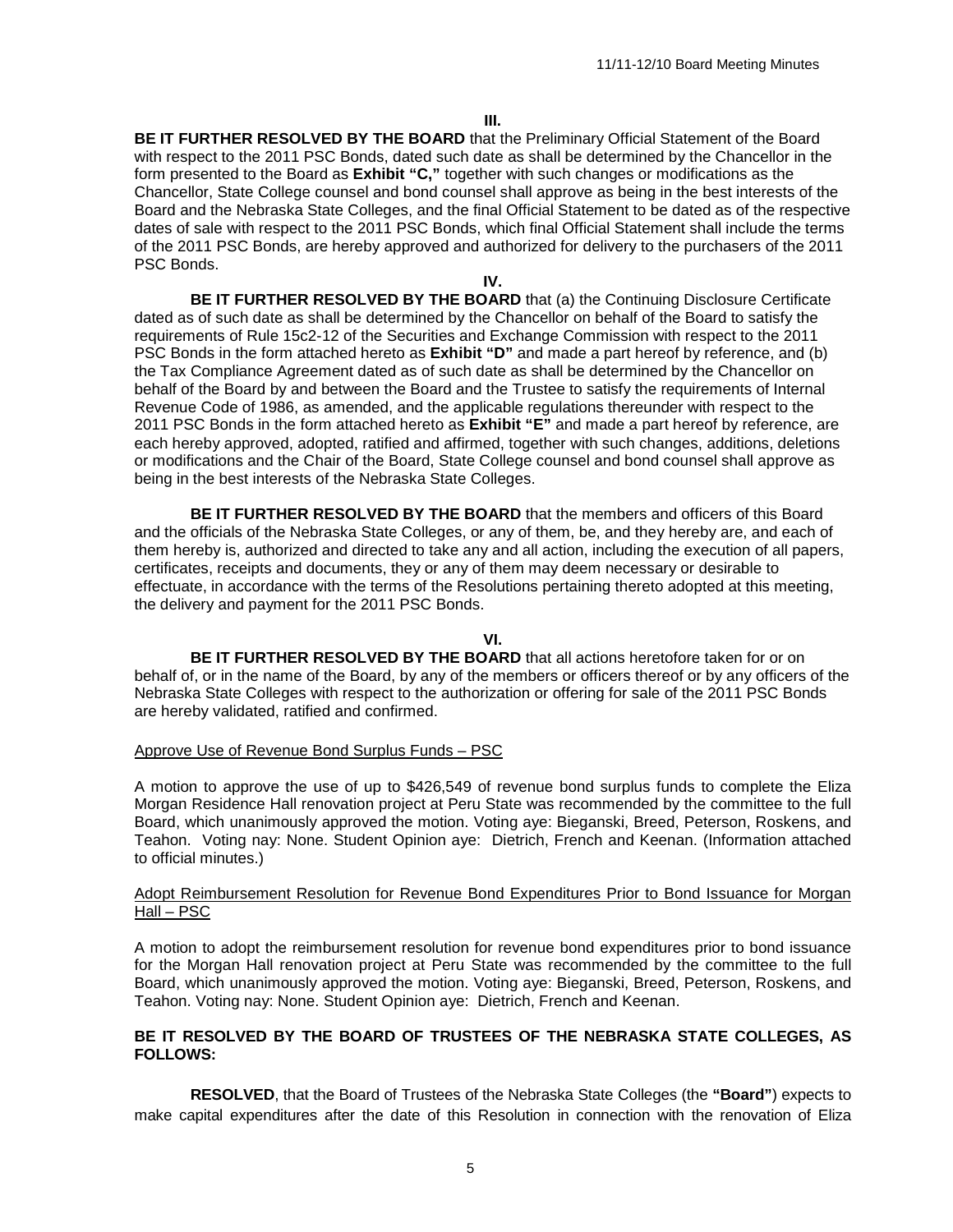Morgan Residence Hall on the campus of Peru State College (the **"Project"**), and the Board intends to reimburse itself for such expenditures with the proceeds of bonds, notes, or a lease purchase agreement.

**RESOLVED FURTHER**, that the maximum principal amount of the bonds or other obligations expected to be issued for the Project is \$3,750,000.

**ADOPTED:** November 12, 2010.

# **THE BOARD OF TRUSTEES OF THE NEBRASKA STATE COLLEGES**

By:

**Chair** 

ATTEST:

By:  $\overline{\phantom{0}}$ 

**Chancellor** 

Authorize Chancellor to Sign an Addendum to Construction Manager at Risk Contract with Guaranteed Maximum Price not to Exceed Constraints of Bond Financing for Pile Hall – WSC

A motion to authorize the Chancellor to sign an addendum to the construction manager at risk contract with Beckenhauer Construction, Inc. with a guaranteed maximum price not to exceed the constraints of the bond financing package for the Pile Hall renovation project at Wayne State was recommended by the committee to the full Board, which unanimously approved the motion. Voting aye: Bieganski, Breed, Peterson, Roskens, and Teahon. Voting nay: None. Student Opinion aye: Dietrich, French and Keenan.

# Approve Design Development Documents for Pile Hall Renovation – WSC

A motion to approve the design development documents for the Pile Hall renovation project at Wayne State was recommended by the committee to the full Board, which unanimously approved the motion. Voting aye: Bieganski, Breed, Peterson, Roskens and Teahon. Voting nay: None. Student Opinion aye: Dietrich, French and Keenan.

# Appoint Architect Selection Committee for Hahn Administration Project and Authorize Chancellor to Sign Contract – WSC

A motion to appoint the architect selection committee for the Hahn Administration project at Wayne State and to authorize the Chancellor to sign the professional services contract was recommended by the committee to the full Board, which unanimously approved the motion. Voting aye: Bieganski, Breed, Peterson, Roskens and Teahon. Voting nay: None. Student Opinion aye: Dietrich, French and Keenan.

Committee members:

Cap Peterson, Vice Chair and Chair Fiscal, Facilities & Audit Committee, Board of Trustees Bill Roskens, Member, Fiscal, Facilities & Audit Committee, Board of Trustees Ed Hoffman, Vice Chancellor for Facilities, Planning & Information Technology, NSCS Carolyn Murphy, Vice Chancellor for Finance & Administration, NSCS Jean Dale, Interim Vice President for Administration & Finance, WSC Chad Altwine, Director of Facility Services, WSC Steve Hotovy, Director of Task Force for Building Renewal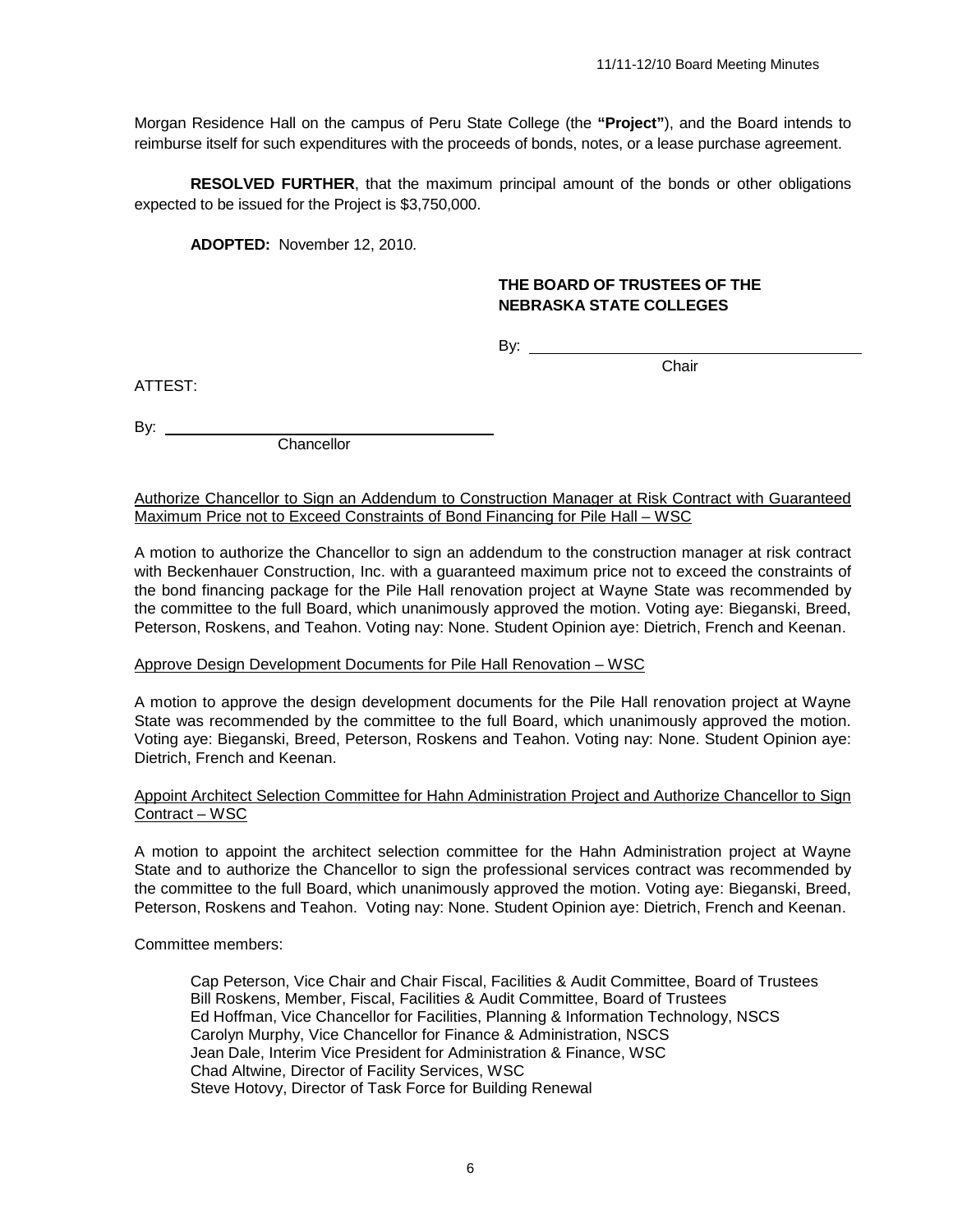# Appoint Substantial Completion Committee for College Center at South Sioux City – WSC

A motion to appoint the substantial completion committee for the College Center at South Sioux City for Wayne State was recommended by the committee to the full Board, which unanimously approved the motion. Voting aye: Bieganski, Breed, Peterson, Roskens and Teahon. Voting nay: None. Student Opinion aye: Dietrich, French and Keenan.

# Committee members:

Cap Peterson, Chair, Fiscal, Facilities & Audit Committee, Board of Trustees Bill Roskens, Member, Fiscal, Facilities & Audit Committee, Board of Trustees Ed Hoffman, Vice Chancellor for Facilities, Planning & Information Technology, NSCS Office Carolyn Murphy, Vice Chancellor for Finance & Administration, NSCS Office Curt Frye, Interim President, WSC Jean Dale, Interim Vice President for Administration & Finance, WSC Bob McCue, Vice President for Academic Affairs, WSC Chad Altwine, Director of Facilities Services, WSC Representative of Architectural Firm Representative from Construction Firm Representative from the State Building Division

### First and Final Round Approval of Changes to Board Policy 9011; Residence Hall; Students, Contracts, Room Deposits

A motion for first and final round approval of changes to Board Policy 9011; Residence Hall; Students, Contracts, Room Deposits was recommended by the committee to the full Board, which unanimously approved the motion. Voting aye: Bieganski, Breed, Peterson, Roskens and Teahon. Voting nay: None. Student Opinion aye: Dietrich, French and Keenan. (Copy attached to the official minutes.)

# Reallocation of Contingency Maintenance Funds

A motion to authorize the following reallocations of contingency maintenance funds for Chadron State was recommended by the committee to the full Board, which unanimously approved the motion. Voting aye: Bieganski, Breed, Peterson, Roskens and Teahon. Voting nay: None. Student Opinion aye: Dietrich, French and Keenan.

| From Resolution 2009 | \$23,016.29<br>\$36,563.25<br>\$25,000.00 | #1 Residence Hall Door/Access Control<br>#6 Revenue Bond Building Carpet Replacement<br>#7 West Court Deferred Repair |
|----------------------|-------------------------------------------|-----------------------------------------------------------------------------------------------------------------------|
| To Resolution 2010   | \$84,579.54                               | #4 Revenue Bond Building Asbestos Abatement                                                                           |
| From Resolution 2010 | \$8,000.00<br>\$26,310.00                 | #1 Andrews Hall Wing Renovation<br>#9 Mechanical Room Upgrades                                                        |
| To Resolution 2010   | \$34,310.00                               | \$3 Revenue Bond Building Asbestos Abatement                                                                          |

#### Contingency Maintenance Resolution

A motion to approve a resolution authorizing Chadron State to spend revenue bond surplus funds for asbestos abatement contingency maintenance project in the Kline Center was recommended by the committee to the full Board, which unanimously approved the motion. Voting aye: Bieganski, Breed, Peterson, Roskens and Teahon. Voting nay: None. Student Opinion aye: Dietrich, French and Keenan.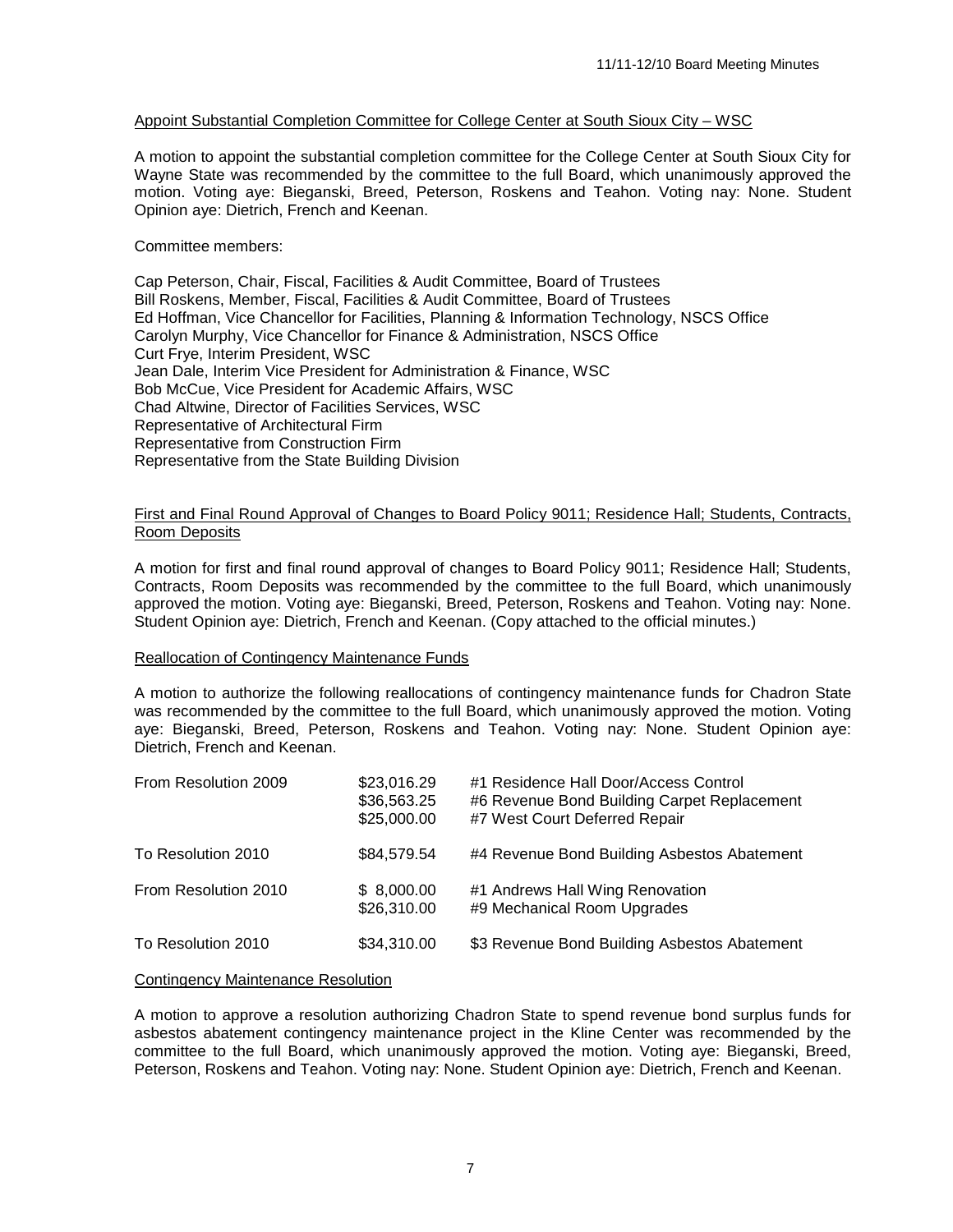# NEBRASKA STATE COLLEGE SYSTEM RESOLUTION

WHEREAS, the Board of Trustees of the Nebraska State Colleges is required to follow the procedures established by the Political Subdivisions Construction Alternatives Act (Neb. Rev. Stat. §13-2901 through §13-2913) in its decision to solicit and execute a design-build contract or construction management at risk contract for capital construction projects; and

WHEREAS, the procedures outlined in the Nebraska Political Subdivisions Construction Alternatives Act and Board of Trustees Policy 8071 require the Board of Trustees to adopt a resolution selecting the design-build contract or construction management at risk contract delivery system; and

WHEREAS, the project delivery system for a design-build contract requires the design and construction contracts to be combined into one contract with a single point of responsibility; the criteria for selection include qualifications and project approach, not construction costs or design; the reimbursement option may be other than low bid option and is typically negotiated with fixed price, cost plus fee, or guarantee of maximum; and the Board may require subcontracts to be competitively bid; and

WHEREAS, the project delivery system for a construction management at risk contract requires the design and construction contracts be separated; the criteria for selection include qualifications, project approach and construction manager fee; the reimbursement option may be other than low bid option and is typically negotiated with fixed price, cost plus fee, or guarantee of maximum; and the Board may require subcontracts to be competitively bid;

NOW, THEREFORE, BE IT RESOLVED, by the Board of Trustees of the Nebraska State Colleges that the construction management at risk contract delivery system be adopted as one option for the Rangeland Agriculture Center and Pavilion Project at Chadron State College, dependent upon project need.

Approved this  $12<sup>th</sup>$  day of November, 2010.

\_\_\_\_\_\_\_\_\_\_\_\_\_\_\_\_\_\_\_\_\_\_\_\_\_\_\_\_\_\_\_\_\_\_ \_\_\_\_\_\_\_\_\_\_\_\_\_\_\_\_\_\_\_\_\_\_\_\_\_\_\_\_\_\_\_\_\_\_ Chair, Board of Trustees Chancellor, Nebraska State College System

# Approve 1% Art for South Sioux City College Center – WSC

A motion to approve the artists and two-dimensional art selections for the 1% art project in the new College Center at South Sioux City for Wayne State and Northeast Community College was recommended by the committee to the full Board, which unanimously approved the motion. Voting aye: Bieganski, Breed, Peterson, Roskens and Teahon. Voting nay: None. Student Opinion aye: Dietrich, French and Keenan. (Copy attached to the official minutes.)

# Approve Return of Remaining Cash Funds – PSC

A motion to approve the return of the remaining Al Wheeler Activity Center project cash funds at Peru State was recommended by the committee to the full Board, which unanimously approved the motion. Voting aye: Bieganski, Breed, Peterson, Roskens and Teahon. Voting nay: None. Student Opinion aye: Dietrich, French and Keenan. (Copy attached to the official minutes.)

# Approve Interlocal Agreement Between Peru State and City of Peru

A motion to approve the interlocal Agreement between Peru State and the City of Peru was recommended by the committee to the full Board, which unanimously approved the motion. Voting aye: Bieganski, Breed, Peterson, Roskens and Teahon. Voting nay: None. Student Opinion aye: Dietrich, French and Keenan.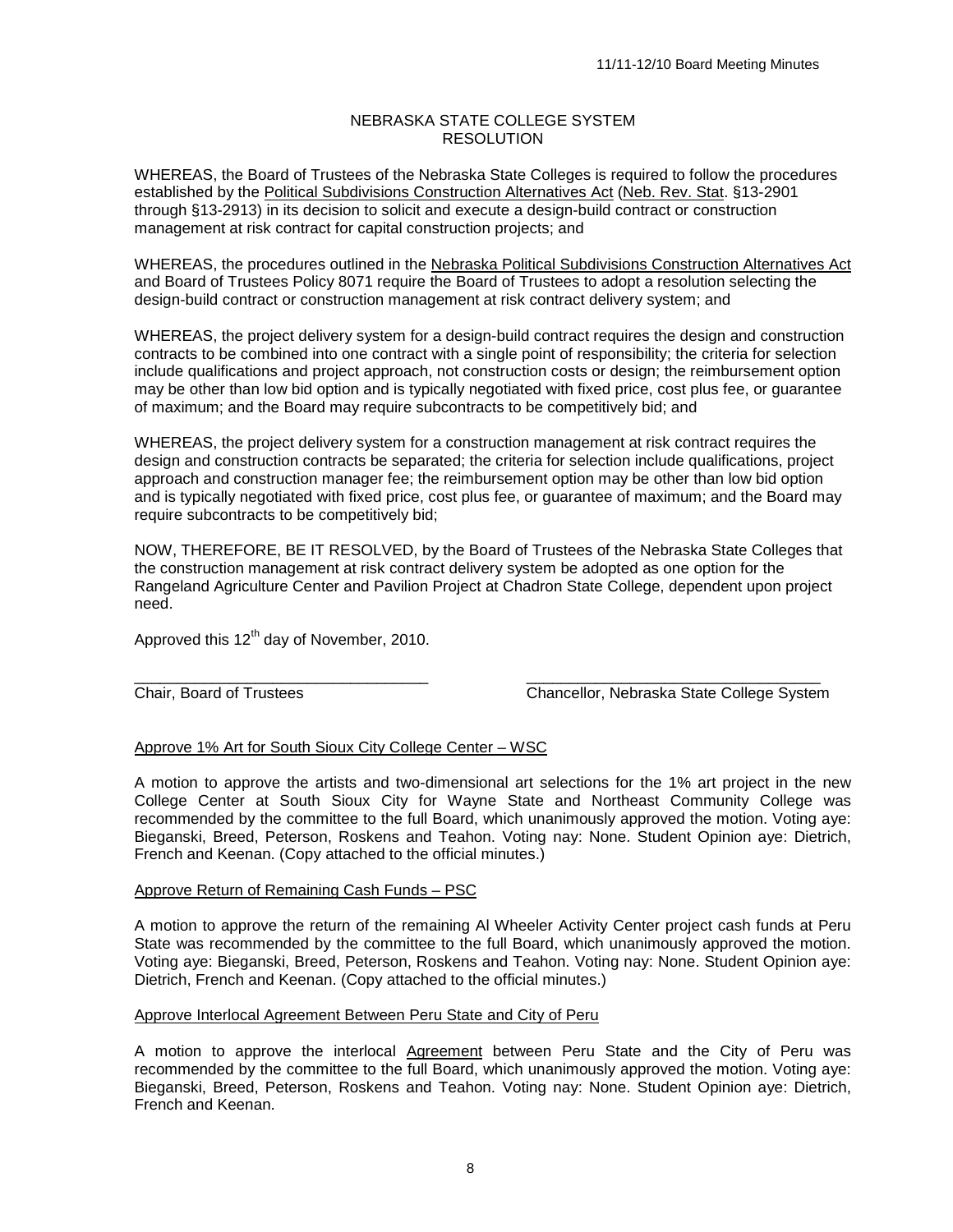# INTERLOCAL AGREEMENT

THIS INTERLOCAL AGREEMENT ("Agreement") is made and entered into this \_\_\_\_ day of November, 2010, by and between the City of Peru, a political subdivision of the State of Nebraska, hereinafter referred to as "City," and Peru State College, a part of the Nebraska State College System and a governmental agency of the State of Nebraska, hereinafter referred to as "PSC".

WITNESSETH:

WHEREAS, the parties hereto desire to enter into an Interlocal Agreement pursuant to the Nebraska Interlocal Cooperation Act, <u>Neb. Rev. Stat.</u> §§ 13-801 et. seq. (Reissue 1997) in order to provide for continued access to PSC facilities for fire and emergency equipment and vehicles; and

WHEREAS, the fire hall which houses the City's fire and emergency equipment and vehicles is located on Fifth Street north of Main Street in the City; and

WHEREAS, it is the desire of all parties to provide for necessary repairs to Fifth Street north of Main Street in the City to assure access to PSC facilities for fire and emergency equipment and vehicles;

NOW, THEREFORE, in consideration of the foregoing recitals and the terms and conditions hereinafter set forth, the parties covenant and agree as follows:

1. The City will contract for the appropriate repair of Fifth Street north of Main Street, including solicitation of bids, selection of a contractor, and supervision of the work.

2. PSC will provide \$32,000, payable to the City upon the execution of this Agreement, toward the cost of the necessary repairs.

3. The City will continue to own, operate and maintain Fifth Street, and the City will be responsible for any future repair or maintenance of the street. The one-time payment from PSC pursuant to paragraph 2 does not obligate PSC to make any future payments or assume any other responsibility to repair or maintain Fifth Street.

4. In the event the appropriate repair to Fifth Street is not completed by December 31, 2011, the City will refund PSC's payment to PSC, without interest, on December 31, 2011.

5. To the maximum extent permitted by law, each party hereto agrees to indemnify and defend all other parties hereto against, and to hold it harmless from , all claims, suits, liability, expense or damage (including reasonable attorneys' fees and court costs) for damage to property, injury to persons (including death)and any other claims, suits or liability on account of negligent acts, errors or omissions, or willful misconduct of such party, or of any of its subcontractors, officers, agents, or employees, unless such damage, injury, claim or loss is caused by negligence, errors, or omissions, or willful misconduct of the party seeking indemnification under this paragraph. In no event shall any party be liable for any punitive, consequential, incidental, or special damages or lost profits incurred or alleged to have been incurred.<br>6. This Agreemer

This Agreement shall be construed in accordance with and governed by the laws of the State of Nebraska.

IN WITNESS WHEREOF, the parties hereto have executed this Agreement as of the day and year first above written.

|        | <b>CITY OF PERU</b> |  |
|--------|---------------------|--|
| By:    |                     |  |
| Title: |                     |  |
| Date:  |                     |  |

**PERU STATE COLLEGE**, a member of the Nebraska State College System, a political subdivision of the State of Nebraska

By: \_\_\_\_\_\_\_\_\_\_\_\_\_\_\_\_\_\_\_\_\_\_\_\_\_\_\_\_\_\_\_\_\_

Chairperson, Board of Trustees

Date: \_\_\_\_\_\_\_\_\_\_\_\_\_\_\_\_\_\_\_\_\_\_\_\_\_\_\_\_\_\_\_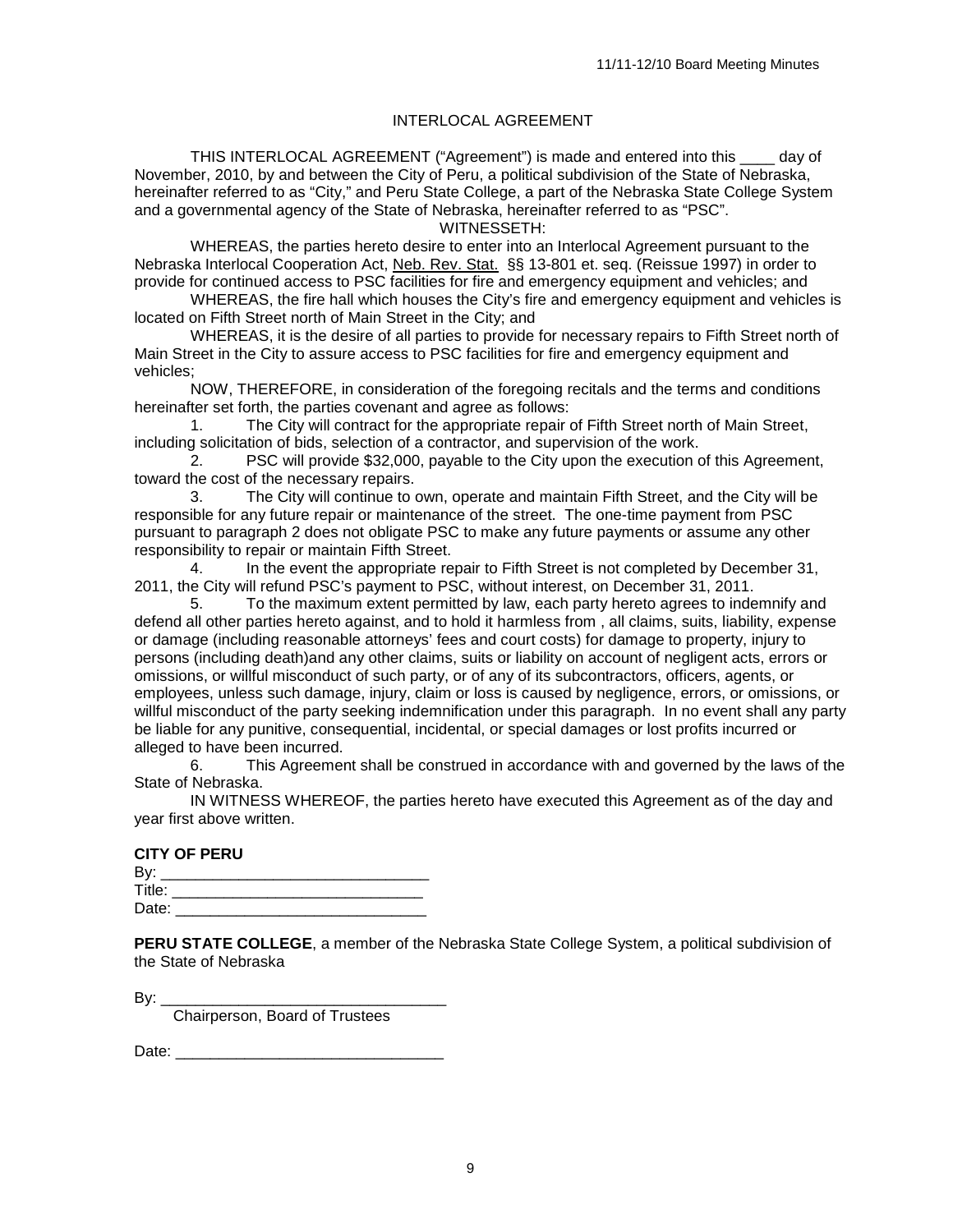# Approve One-Time Cash Fund Adjustment for Interlocal Agreement Between Peru State and City of Peru

A motion to approve a one-time cash fund adjustment of \$32,000 for the interlocal Agreement between Peru State and the City of Peru was recommended by the committee to the full Board, which unanimously approved the motion. Voting aye: Bieganski, Breed, Peterson, Roskens and Teahon. Voting nay: None. Student Opinion aye: Dietrich, French and Keenan.

# Authorize Chancellor to Sign Entrance Portal and Flag Plaza Contract – CSC

A motion to authorize the Chancellor to sign the entrance portal and flag plaza project contract for Chadron State was recommended by the committee to the full Board, which unanimously approved the motion. Voting aye: Bieganski, Breed, Peterson, Roskens and Teahon. Voting nay: None. Student Opinion aye: Dietrich, French and Keenan.

#### Approve Energy Audit Consultant Selection Committee – CSC

A motion to approve the energy audit consultant selection committee appointed by the Chadron State president was recommended by the committee to the full Board, which unanimously approved the motion. Voting aye: Bieganski, Breed, Peterson, Roskens and Teahon. Voting nay: None. Student Opinion aye: Dietrich, French and Keenan.

Committee members:

Cap Peterson, Board of Trustee Member and Fiscal & Facilities Comm. Chair Carolyn Murphy, VC for Finance and Administration Ed Hoffman, VC for Facilities, Planning, and Information Technology Dale Grant, VP for Administration and Finance Blair Brennan, Physical Facilities Coordinator 309 Task Force Representative Scott Kadlecek, Maintenance Repair Worker IV

# Adopt Resolution to Select Construction Manager at Risk for Rangeland Agriculture Center and Pavilion – CSC

A motion to adopt the resolution to select the construction manager at risk contract delivery system as the option for the Rangeland Agriculture Center and Pavilion at Chadron State was recommended by the committee to the full Board, which unanimously approved the motion. Voting aye: Bieganski, Breed, Peterson, Roskens and Teahon. Voting nay: None. Student Opinion aye: Dietrich, French and Keenan.

# NEBRASKA STATE COLLEGE SYSTEM **RESOLUTION**

WHEREAS, the Board of Trustees of the Nebraska State Colleges is required to follow the procedures established by the Political Subdivisions Construction Alternatives Act (Neb. Rev. Stat. §13-2901 through §13-2913) in its decision to solicit and execute a design-build contract or construction management at risk contract for capital construction projects; and

WHEREAS, the procedures outlined in the Nebraska Political Subdivisions Construction Alternatives Act and Board of Trustees Policy 8071 require the Board of Trustees to adopt a resolution selecting the design-build contract or construction management at risk contract delivery system; and

WHEREAS, the project delivery system for a design-build contract requires the design and construction contracts to be combined into one contract with a single point of responsibility; the criteria for selection include qualifications and project approach, not construction costs or design; the reimbursement option may be other than low bid option and is typically negotiated with fixed price, cost plus fee, or guarantee of maximum; and the Board may require subcontracts to be competitively bid; and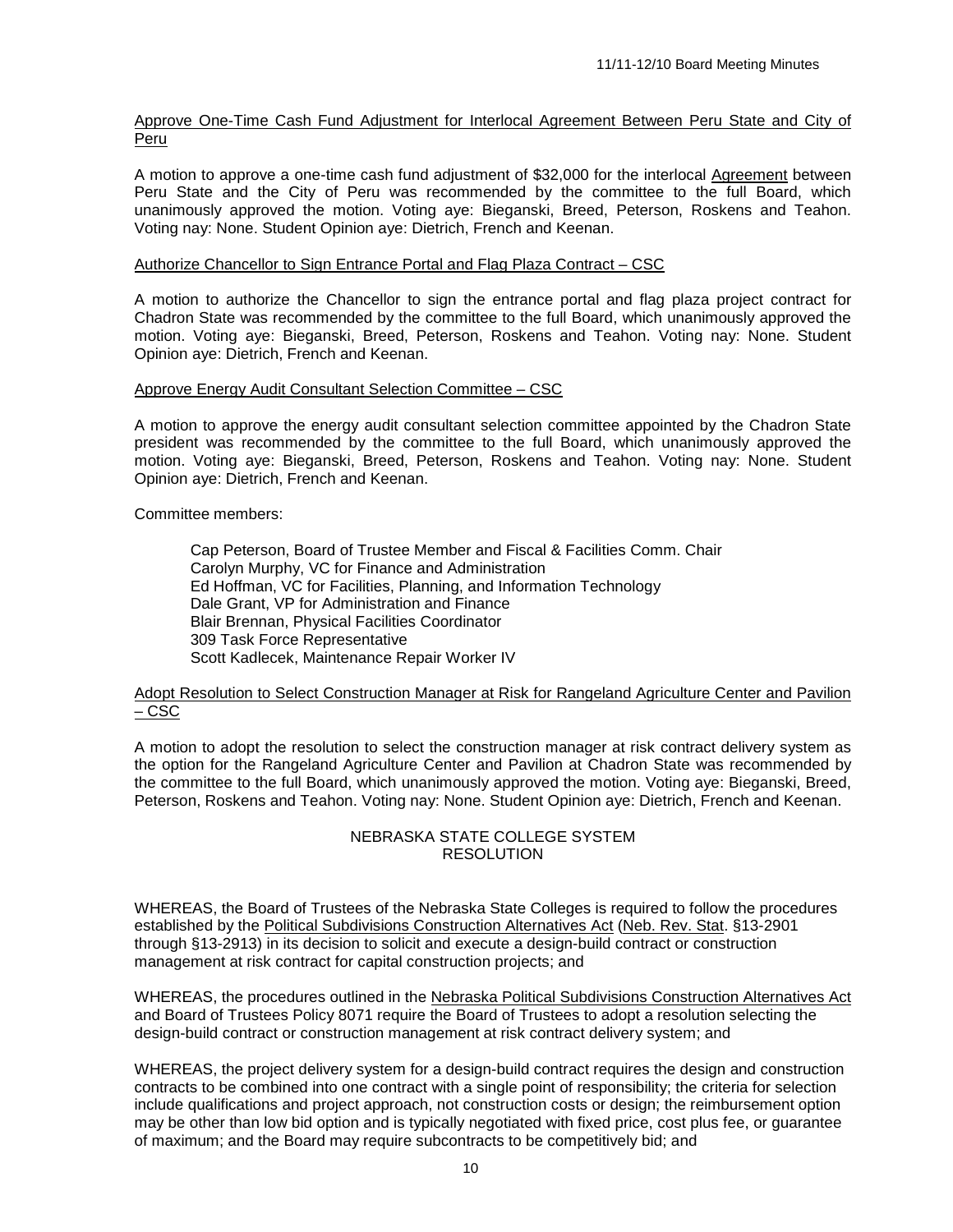WHEREAS, the project delivery system for a construction management at risk contract requires the design and construction contracts be separated; the criteria for selection include qualifications, project approach and construction manager fee; the reimbursement option may be other than low bid option and is typically negotiated with fixed price, cost plus fee, or guarantee of maximum; and the Board may require subcontracts to be competitively bid;

NOW, THEREFORE, BE IT RESOLVED, by the Board of Trustees of the Nebraska State Colleges that the construction management at risk contract delivery system be adopted as one option for the Rangeland Agriculture Center and Pavilion Project at Chadron State College, dependent upon project need.

Approved this  $12<sup>th</sup>$  day of November, 2010.

\_\_\_\_\_\_\_\_\_\_\_\_\_\_\_\_\_\_\_\_\_\_\_\_\_\_\_\_\_\_\_\_\_\_ \_\_\_\_\_\_\_\_\_\_\_\_\_\_\_\_\_\_\_\_\_\_\_\_\_\_\_\_\_\_\_\_\_\_ Chair, Board of Trustees Chancellor, Nebraska State College System

Appoint Construction Manager at Risk Selection Committee for Rangeland Agriculture Center and Pavilion and Authorize Chancellor to Sign Contract – CSC

A motion to appoint the construction manager at risk selection committee for the Rangeland Agriculture Center and Pavilion and authorize the Chancellor to sign the professional services contract for Chadron State was recommended by the committee to the full Board, which unanimously approved the motion. Voting aye: Bieganski, Breed, Peterson, Roskens and Teahon. Voting nay: None. Student Opinion aye: Dietrich, French and Keenan.

Committee members:

Larry Teahon, Chair, Board of Trustees Gary Bieganski, Chair, Academic, Personnel & Student Affairs Committee, Board of Trustees Ed Hoffman, Vice Chancellor for Facilities, Planning & Information Technology, NSCS Carolyn Murphy, Vice Chancellor for Finance & Administration, NSCS Dale Grant, Vice President for Administration & Finance, CSC Blair Brennan, Director of Physical Facilities, CSC Representative of Architectural Firm Community Representative

#### Authorize Chancellor to Approve Construction Manager at Risk Contract for Morgan Hall Renovation – PSC

A motion to authorize the chancellor to approve the construction manager at risk contract for the Morgan Hall renovation project at Peru State was recommended by the committee to the full Board, which unanimously approved the motion. Voting aye: Bieganski, Breed, Peterson, Roskens and Teahon. Voting nay: None. Student Opinion aye: Dietrich, French and Keenan.

# **ITEMS FOR INFORMATION AND DISCUSSION**

# **Academic, Personnel and Student Affairs**

# Online Program Offerings Report

A report of the online programs offered by each of the colleges was reported to the Board for information only. The report included the programs offered online, enrollments, hours, oversight of faculty, academic support provided, courses offered and the approval process used to determine the programs that are offered online. (Copies are attached to the official minutes.)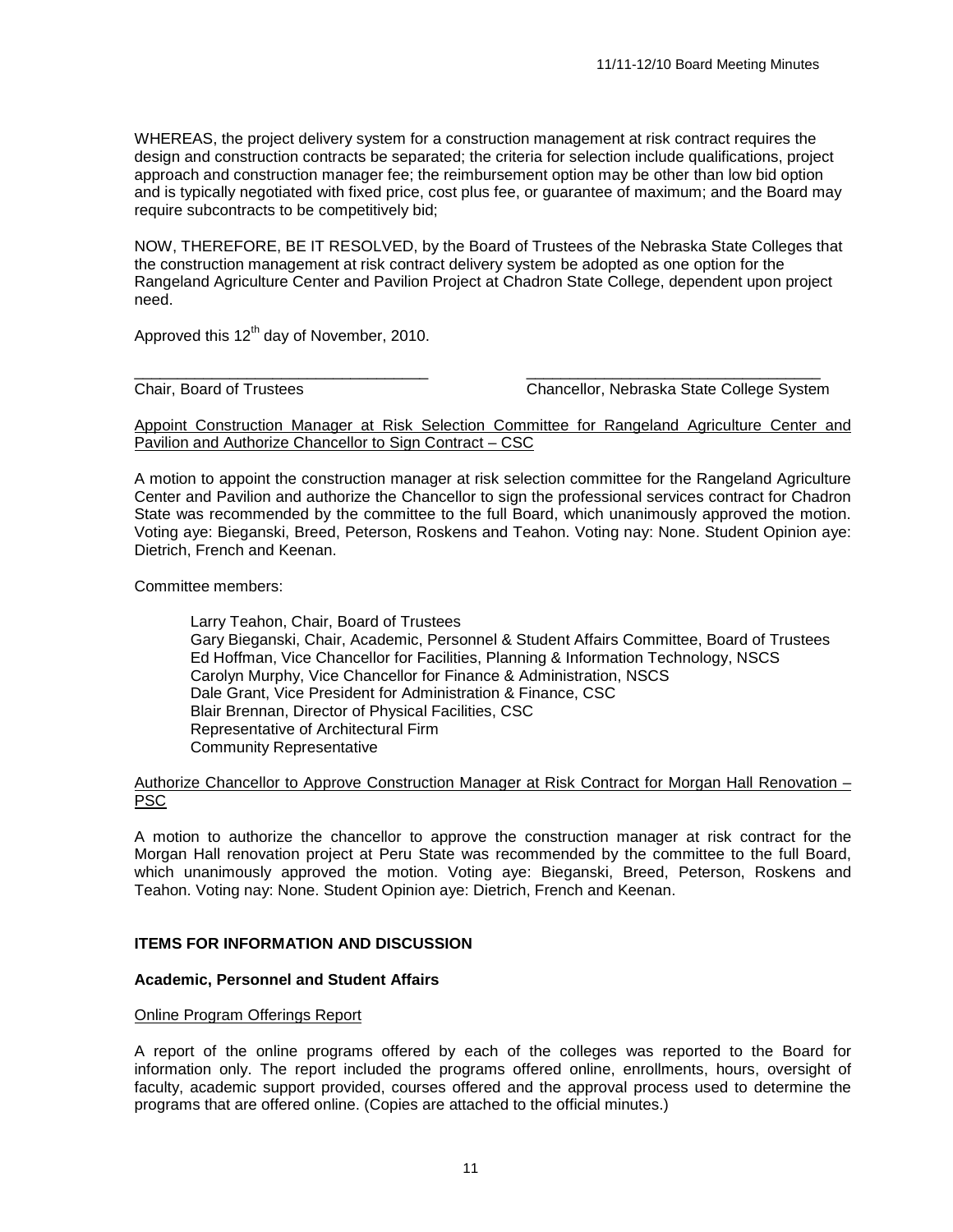# NAPE Employee Salary Increases Report

Each college reported the January 1, 2011 salary increases for NAPE employees as directed by the NAPE Agreement. (Copies are attached to the official minutes.)

### Collective Bargaining Update

An update on activities that have taken place to date were provided to the Board in executive session.

#### Summer Enrollment Reports

Summer 2010 enrollment reports from each college were reported to the Board for information only. (Copies are attached to the official minutes.)

#### Summer Instructional Load Reports

Summer 2010 instructional load reports from each college were reported to the Board for information only. (Copies are attached to the official minutes.)

### Off-Campus and Early Entry Course Offerings Report

The Board was provided a summary of off-campus and early-entry courses offered during 2009-10. Over 1,451 courses were offered at 76 locations throughout the state to 23,110 students. (Copies are attached to the official minutes.)

#### Quantitative Academic Reports

A summary of the number of graduates and fall enrollments on average for the past five years from each college was provided to the Board for information only. (Copies are attached to the official minutes.)

#### Personnel Actions Reports

The personnel actions reports from each college were provided to the Board for information only. (Copies attached to official minutes.)

#### SCEA Back Wage Payments Report

The Board was provided a report of the back wage payments made to SCEA employees following the Supreme Court decision. (Copies are attached to the official minutes.)

# **Enrollment and Marketing**

#### Summer Enrollment Reports

Summer 2010 enrollment reports from each college were reported to the Board for information only. (Copies are attached to the official minutes.)

# Preliminary Fall Enrollment

The preliminary fall enrollments were discussed by the Enrollment & Marketing Committee in order to help determine marketing goals and objectives for the spring semester. Fall enrollment throughout the NSCS has increased 2.1 percent. Nearly 9,000 students are currently served by the System.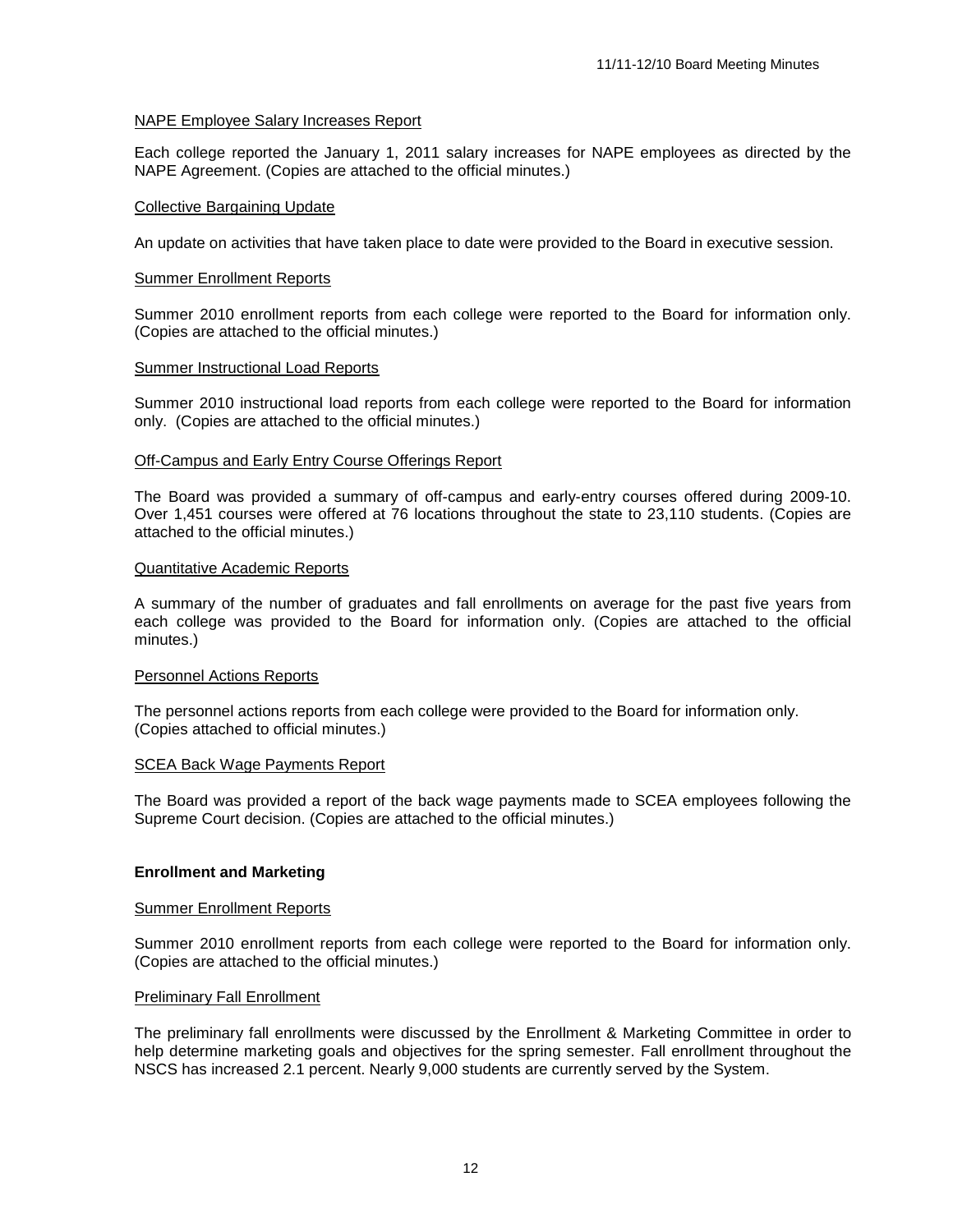### Board of Trustees Scholarship Acceptance Report

Each of the colleges reported the number of Board of Trustees Scholarships offered to entering freshmen, and the actual number in effect for each academic class (freshmen, sophomore, junior and senior) for information only. (Copy is attached to the official minutes.)

# Remission Fund Awards Report

A summary of the remission funds awarded by category was presented to the Board for information only.

#### NSCS Month

For the sixth year in a row, Governor Heineman proclaimed the month of October as NSCS month. The colleges awarded \$800 bookstore certificates to three students, one from each college, who visited during the month of October. Radio commercials were aired October 11-22 statewide to encourage seniors to visit the colleges during the month.

#### Application Week

The third annual "NSCS College Application Week" was held October 18-22, 2010. Admissions staff from all three colleges visited nearly 150 high schools across Nebraska to help seniors complete online applications.

#### Spring Request for Proposal (RFP)

A notice for an RFP for creative services – TV and radio commercials was published October 22, 2010. Proposals are scheduled to be opened December 22, 2010 with interviews and presentations scheduled for the first week of January, 2011.

#### Counseling Conference

The NSCS had a booth and exhibit at the annual Nebraska Counseling Association Conference held at Union College in Lincoln on October 14 and 15. Admissions representatives from each college staffed the booth. Handouts about the colleges, the NSCS Guide, notebooks and small zipper pouches were provided to those visiting the booth.

#### **Fiscal and Facilities**

#### Remission Fund Awards Report

A summary of the remission funds awarded by category was presented to the Board for information only.

#### Grant Applications and Awards

The following grant applications and awards were presented to the Board for information only.

#### Chadron Application

• Training Observational Skills to Pre-Service Teachers (National Education Association Foundation (Student Achievement Program)) -- \$5,000

#### Wayne Applications

- Omaha and Ponca Digital Dictionary II (National Science Foundation through University of Nebraska-Lincoln) -- \$147,267
- Geographic Educators of Nebraska Strategic Planning Grant (National Geographic Education Foundation) -- \$13,942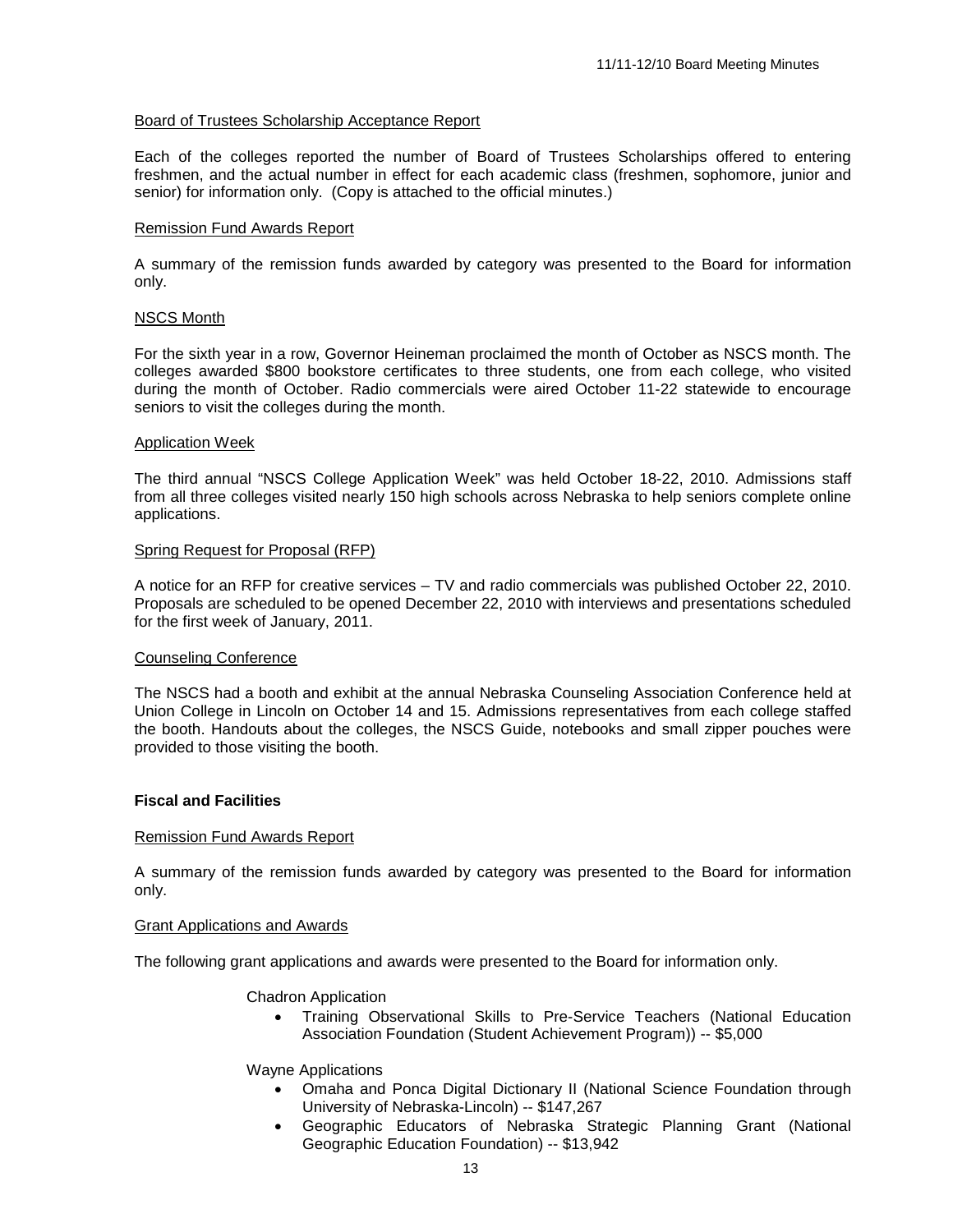• Region 4 Mini Grant – Blood Alcohol Concentration (BAC) Zone Cards (Health & Human Services through Region 4 Behavioral Health System) -- \$2,990

# Wayne Awards

- Brief Alcohol Screening and Intervention for College Students (BASICS) and Motivational Interviewing Workshop (U.S. Department of Transportation National Highway Safety Administration through Nebraska Collegiate Consortium University of Nebraska-Lincoln) -- \$800
- Equipment at the South Sioux City College Center (U.S. Department of Education) -- \$100,000
- Geography Educators of Nebraska 2010-11 Alliance Grant (National Geographic Education Foundation) -- \$20,000
- Student Support Services (STRIDE) (U.S. Department of Education) --\$317,925

# Expenditures per FTE Student Reports

A report showing a six-year history of each college's general operations expenditures per full-time equivalent student was provided to the Board for information only. (Copy is attached to the official minutes.)

#### Physical Plant Status Reports

Each college provided a report of the status of their respective physical plant projects to the Board for information only. (Copies are attached to the official minutes.)

#### Capital Construction Progress Reports

The following capital construction progress reports were reported to the Board for information only. (Copies are attached to the official minutes.)

Chadron State

- Administration Building Final report
- Sparks Hall Renovation Interim report

Peru State

- Al Wheeler Activity Center Addition/Renovation/Bleachers/AD Majors Demolition and Parking Lot – Interim report
- Eliza Morgan Hall Renovation Phases II, III, IV Initial report

Wayne State

- Campus Services Interim report
- Carhart Science Building Phase I Interim report
- Carhart Science Building Phase II Initial report
- College Center at South Sioux City Initial report
- Pile Hall Renovation Initial report
- Rice-Stadium Renovations Project Interim report
- Stadium Decking Interim report

# Contract and Change Orders

The following contracts and change orders were presented to the Board for information only.

System Office Contract

• Consultant to Chancellor for WSC Presidential Search – \$10,000 plus travel expenses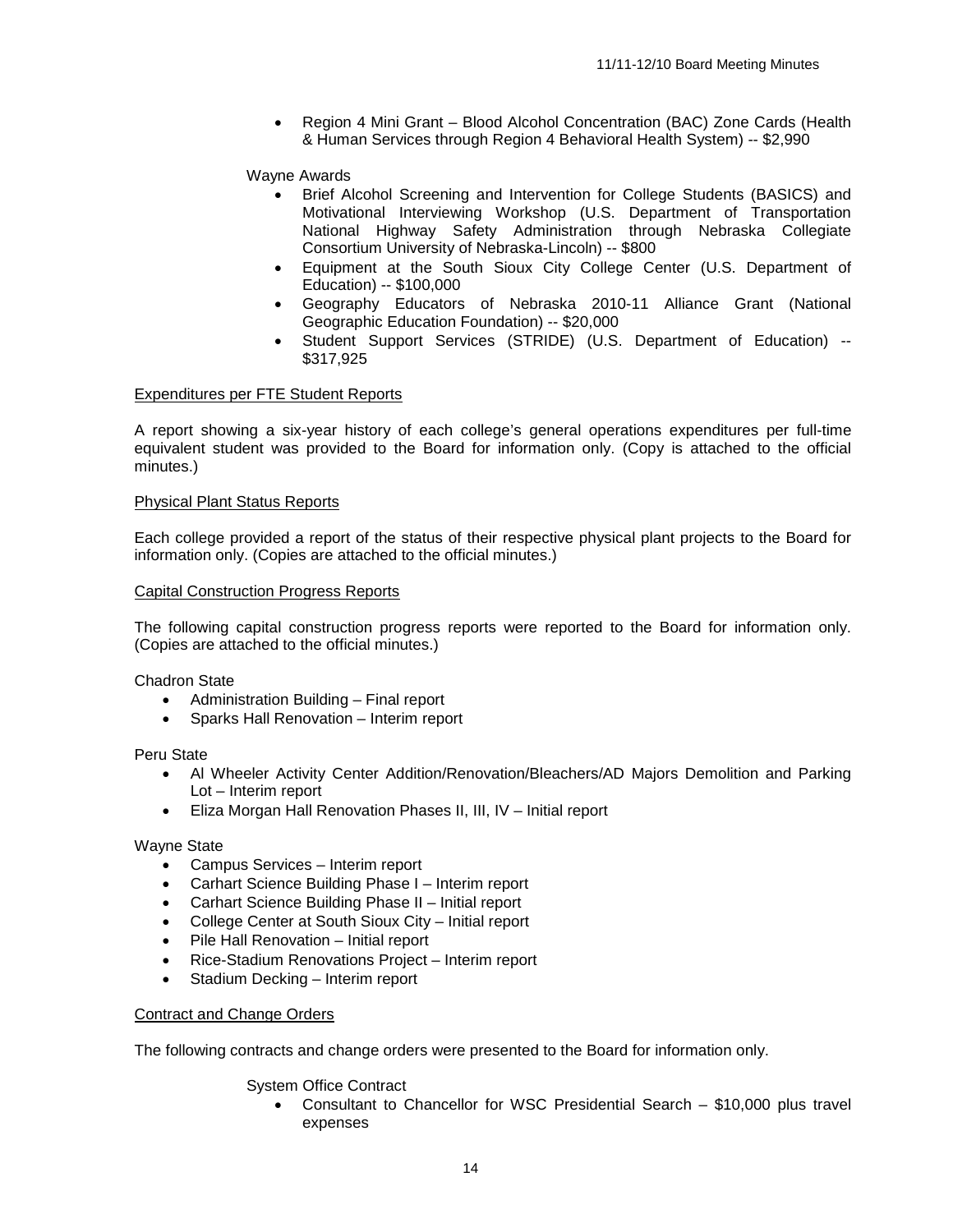Chadron Contracts

- Kline Center (asbestos abatement project design) \$1,400
- Kline Center (asbestos air monitoring) \$550/day
- Kline Center (asbestos abatement) \$173,980
- Math/Science Building (lighting improvements Chancellor authorized to sign June 3, 2010) - \$158,200

Peru Contracts

- Eliza Morgan Residence Hall (professional drilling and geo technical engineering services) - \$2,100
- President's House (remove/dispose of partial garage siding, replace siding, install walk door) - \$6,880

Wayne Contracts

- U.S. Conn Library (remove and replace suspended ceiling in Room 031) \$1,767
- Hahn Parking Lot (remove and replace steps, landing and handrail at north lot wall) - \$7,720
- Peterson Fine Arts (remove and replace concrete sidewalk on north side of building) - \$9,909
- Rec Center (remove and replace concrete sidewalk on north side of building) - \$12,578
- U.S. Conn Library/Connell Hall (remove and replace sidewalk between buildings) - \$8,958
- Hahn Administration Building (check and replace missing or damaged roof hip cap) - \$1,250
- Humanities Building (check and replace missing or damaged roof hip cap) \$2,300
- Terrace Hall (check and replace missing or damaged roof hip cap) \$1,000
- Hoffbauer Plaza (design, bidding, negotiation, construction, post construction) - \$9,126
- Pile Hall (construction manager at risk Chancellor authorized to sign Sept. 10, 2010) – TBD
- Willow Bowl (program statement for restoration of Willow Bowl) \$9,000 plus reimbursables estimated at \$560

Peru Change Orders

- Theater Auditorium (#001 modification of rail on stem wall due to engineering issue) - \$8,124.02
- Jindra Fine Arts Building (#004 install new roof decking) \$64,342 reduction in Contingency Fund – GMP not exceeded
- Jindra Fine Arts Building (addendum 9/15/10 additional work to replace additional roof) - \$4,660

Wayne Change Orders

- South Sioux City College Center (#8 change finish of door hardware, modify steel trusses, change flag pole, add sound insulation, change layout of power/date and copy equipment in Room 205, delete Fire Dept key box, delete quantity of landscape boulders, obtain same finish for aluminum doors as frames) - \$12,136
- U.S. Conn Library Nordstrand Art Gallery (#3 add casters on each mobile display) - \$92
- Carhart Science  $#16$  contingency change structural change to canopy, exit light fixtures on southeast side of building, add booster pump to RO water system, new roof drains at existing roof drain locations, revise guardrails for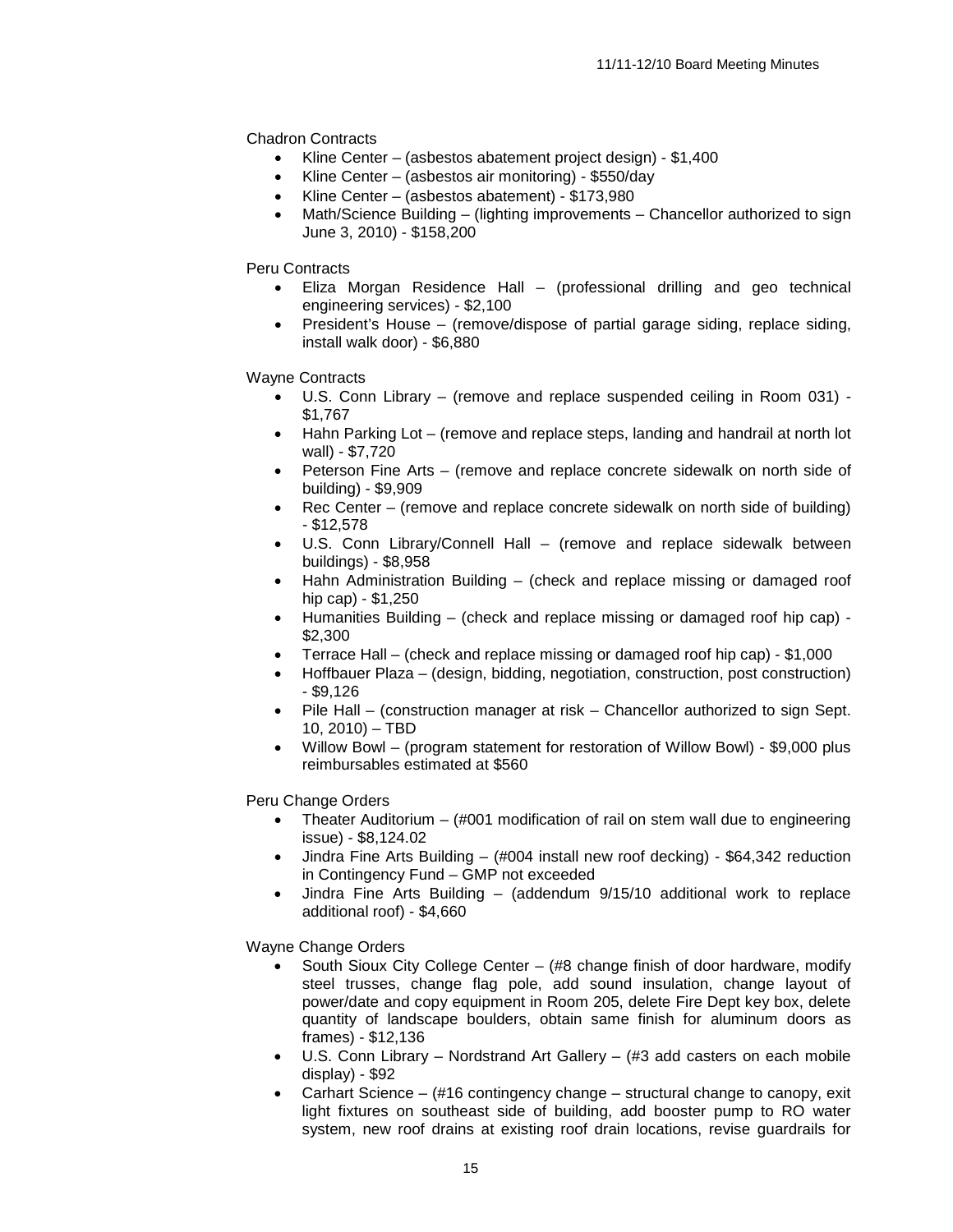entry ramp and lower sidewalk, remove and replace existing base in several areas, add gas valves to Lab #304) - \$0

### **MISCELLANEOUS ACTION AND INFORMATION ITEMS**

#### Chancellor's Report

Chancellor Carpenter reported that state revenues for October were down an additional 4% according to a recent report from the Department of Revenue. Chancellor Carpenter noted he was scheduled to meet with Senator Adams, Chair of the Education Committee, to discuss LB 542 and the mandates report submitted by the NSCS.

The following will provide greetings from the Board of Trustees at the December 17, 2010 NSCS commencement ceremonies at Chadron and Wayne:

Larry Teahon – Chadron Cap Peterson – Wayne

Presidents' Reports

WSC Interim President Frye reported on the various student organizations at Wayne State.

CSC President Park reported on the 2011 Strategic Plan and the process for developing the 2012-2017 Strategic Plan.

PSC President Hanson reported on the newly established Distinguished Speakers Series for Peru State. President Hanson also reported that PSC had been granted three positions for the RHOP Pharmacy program at the University of Nebraska Medical Center, beginning in 2012.

#### Student Trustees' Reports

WSC Student Trustee French reported the on the success of the football, volleyball and rugby teams.

CSC Student Trustee Dietrich reported on the kickoff of the CSC 100 year Celebration and some of the scheduled activities surrounding the celebration.

PSC Student Trustee Keenan reported on various campus activities being held at Peru.

#### Next Meeting

The next regularly scheduled meeting of the NSC Board of Trustees will be held in Lincoln, Nebraska on January 19, 2011.

**ADJOURNMENT --** The meeting was adjourned at 10:15 a.m.

Respectfully submitted,

Stan Carpenter Chancellor

Individuals interested in source documents relating to the above agenda items may consult the Board Book for this meeting kept on file in the Nebraska State Colleges System Office in Lincoln.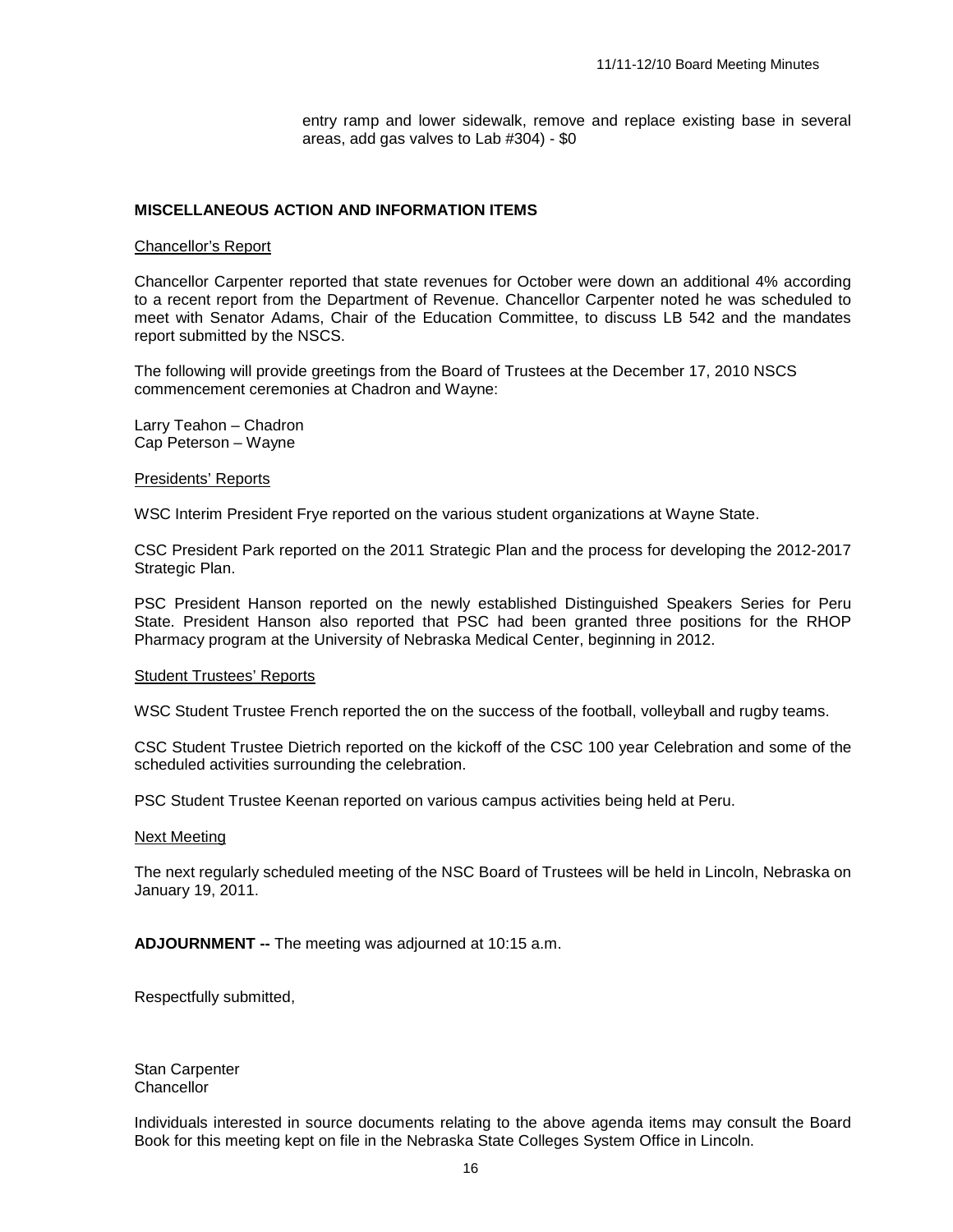# **Fiscal, Facilities & Audit Committee**

*Cap Peterson, Chair Bill Roskens Trevor Dietrich*

January 19, 2011

# ACTION: **Approve the Acceptance and Retrieval of LB 309 Allocations**

Priority: Financial Strength of the System

Goals: 3. Strengthen fiscal, environmental, technological and physical resources

5. Secure public and private funding sources

Strategies: g. Continually find ways to stretch limited resources as far as possible

**\_\_\_\_\_\_\_\_\_\_\_\_\_\_\_\_\_\_\_\_\_\_\_\_\_\_\_\_\_\_\_\_\_\_\_\_\_\_\_\_\_\_\_\_\_\_\_\_\_\_\_\_\_\_\_\_\_\_\_\_\_\_\_\_\_\_\_\_\_\_\_\_\_\_\_\_**

**\_\_\_\_\_\_\_\_\_\_\_\_\_\_\_\_\_\_\_\_\_\_\_\_\_\_\_\_\_\_\_\_\_\_\_\_\_\_\_\_\_\_\_\_\_\_\_\_\_\_\_\_\_\_\_\_\_\_\_\_\_\_\_\_\_\_\_\_\_\_\_\_\_\_\_\_**

i. Ensure that plans for resource allocation support the system and institutional priorities

j. Maintain facilities and improve physical environment

The following items are submitted by the colleges for Board approval.

# **Chadron**

| $\mathbf{1}$ . | Retrieval of \$500 for design lighting replacement in Armstrong |         |            |  |
|----------------|-----------------------------------------------------------------|---------|------------|--|
|                | <b>Allocation Date/Amount</b>                                   | 5/20/09 | \$7,000.00 |  |
|                | <b>Retrieval Date/Amount</b>                                    | 12/1/10 | 500.00     |  |
|                | <b>Estimated Project Cost</b>                                   |         | \$6,500.00 |  |

- 2. Retrieval of \$13,831 for lighting replacement in Armstrong (LB 1100) Allocation Date/Amount 8/26/09 \$65,361.00<br>Retrieval Date/Amount 12/1/10 13.831.00 Retrieval Date/Amount Estimated Project Cost \$51,530.00 13,831.00
- 3. Retrieval of \$18,995 for lighting replacement in Nelson Physical Activity Center Allocation Date/Amount 8/26/09 \$90,000.00 Retrieval Date/Amount 12/1/10 Estimated Project Cost \$71,005.00 18,995.00

# **Peru**

1. Acceptance of \$190,000 for Phase II masonry repairs on Library Building Allocation Date/Amount 12/17/10 \$190,000.00 College Contributed Amount Estimated Project Cost \$190,000.00 00.00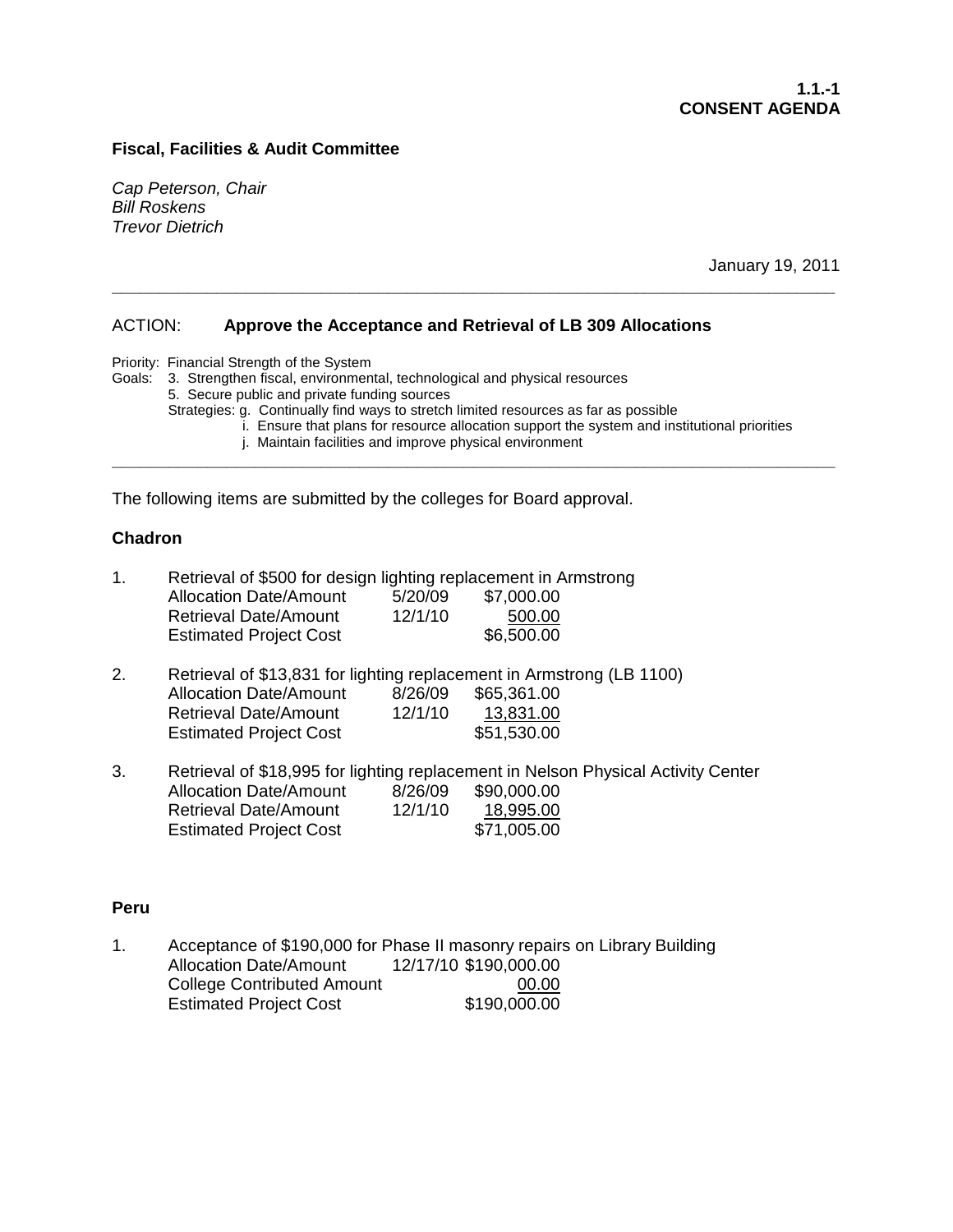# **Wayne**

1. Retrieval of \$20,786 for FLS Installation in Humanities Building<br>Allocation Date/Amount 4/29/10 \$200,000.00 Allocation Date/Amount College Contributed Amount 12/1/10 Estimated Project Cost \$179,214.00 20,786.00<br>\$179,214.00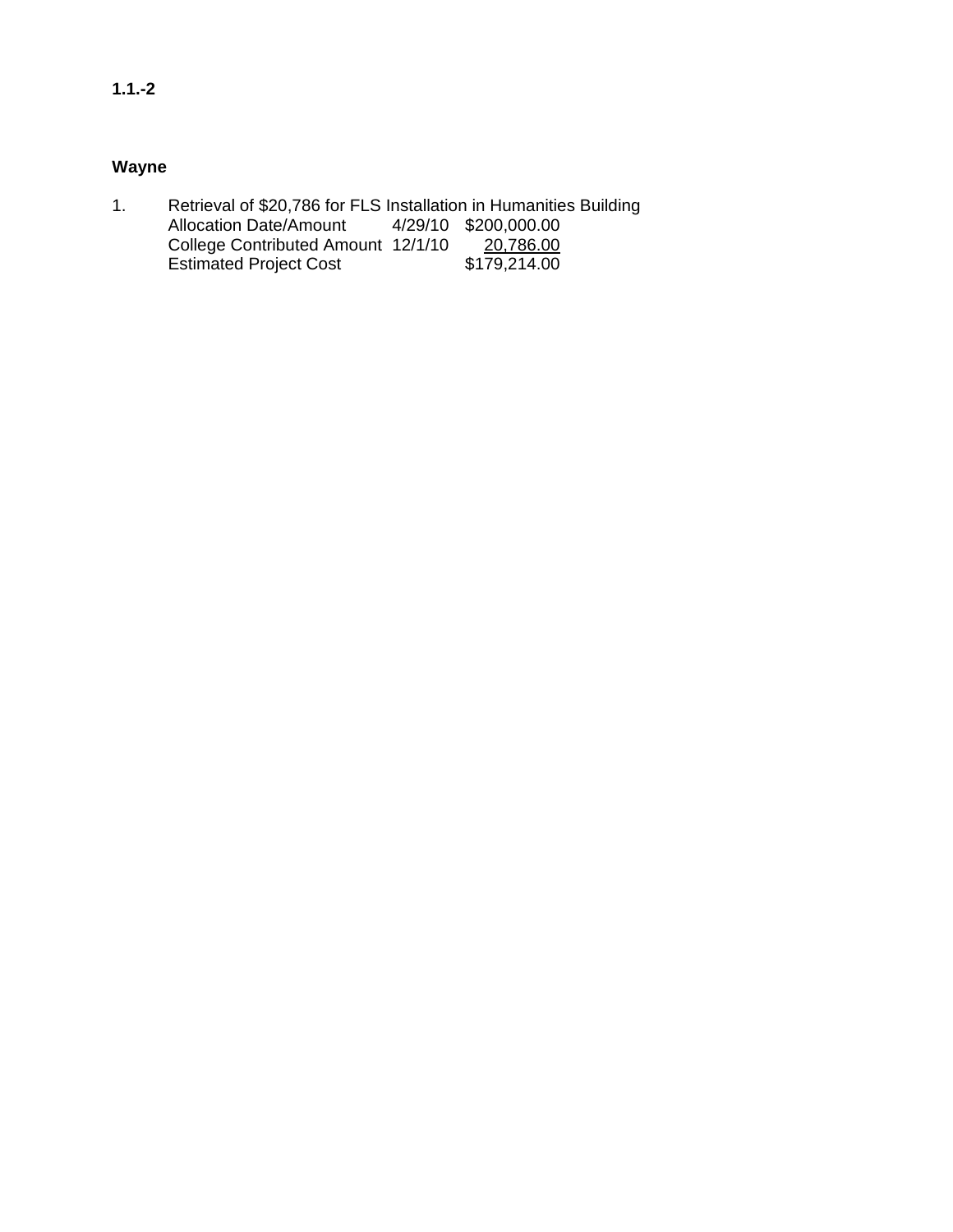# **Academic, Personnel & Student Affairs Committee**

*Gary Bieganski, Chair Roger Breed Caroline Keenan*

January 19, 2011

# ACTION: **First & Final Round Approval of Revisions to Board Policy 3400; Tuition Remission**

Core Value: Provide a safe, stimulating, caring, and enriching learning experience

The Family Tuition Remission program terms were revised to reflect the recently negotiated agreements. Children are no longer required to be "dependents" and can participate in this program up to age 24.

**\_\_\_\_\_\_\_\_\_\_\_\_\_\_\_\_\_\_\_\_\_\_\_\_\_\_\_\_\_\_\_\_\_\_\_\_\_\_\_\_\_\_\_\_\_\_\_\_\_\_\_\_\_\_\_\_\_\_\_\_\_\_\_\_\_\_\_\_\_\_\_\_\_\_\_\_\_**

**\_\_\_\_\_\_\_\_\_\_\_\_\_\_\_\_\_\_\_\_\_\_\_\_\_\_\_\_\_\_\_\_\_\_\_\_\_\_\_\_\_\_\_\_\_\_\_\_\_\_\_\_\_\_\_\_\_\_\_\_\_\_\_\_\_\_\_\_\_\_\_\_\_\_\_\_\_\_\_**

Board Policy 3400 was also revised to indicate Peru State's acceptance into the RHOP program at the University of Nebraska Medical Center.

Attached is a copy of Board Policy 3400.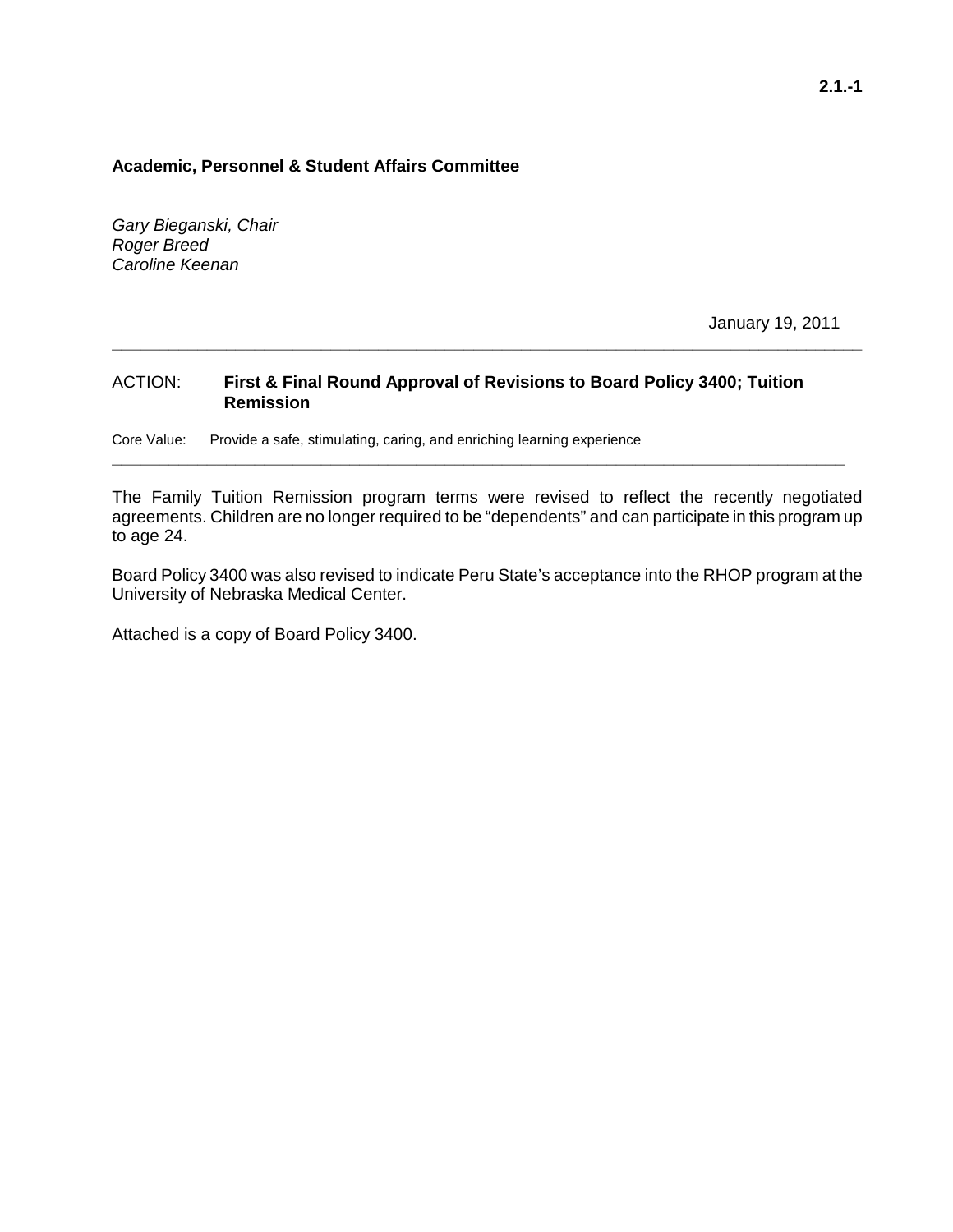# **STUDENT AFFAIRS, NEBRASKA STATE COLLEGE SYSTEM**

| POLICY: | 3400 | <b>Tuition Remission</b> | Page 1 of 4 |
|---------|------|--------------------------|-------------|
|         |      |                          |             |

# **BOARD POLICY**

It is the policy of the Board that financial assistance be made available to all qualifying students. In some instances, such assistance may be provided as tuition remission and/or scholarships. Remissions may be awarded up to the limits specified (if any) in each individual category below. If an individual category is not fully awarded and remission funds remain, the Colleges may reassign the remaining amounts to qualifying students in other categories, except in the case of Athletic Remissions. Any tuition waivers outside the enumerated categories or beyond the limits specified in this policy require the written approval of the Chancellor. Except in the case of staff waivers and staff dependent waivers which follow the guidelines below or those in the respective bargaining agreements,  $t$ Tuition remissions awarded for online courses will not exceed the comparable amount provided for an on-campus course for a resident student. By November 30 of each year, the Colleges shall provide the Chancellor with a summary of the remission funds awarded by category. The Chancellor shall provide a summary of remissions to the Board.

### **Board of Trustee Scholarships**

The Board of Trustees' Scholarships are awarded by each College to students graduating from a Nebraska high school who meet the following criteria:

- 1. have standardized test scores of at least 25 for the ACT or 1100 composite for SAT;
- 2. are enrolling for the first time in a postsecondary institution;
- 3. provide one written reference from a high school teacher or administrator from the school of graduation;
- 4. such other factors which may be considered include grade point average and rank in class as appropriate.

The number of new Board of Trustee scholarships to be awarded by each College for each academic year is based on the full-time equivalent (FTE) enrollment at that College for the fall semester of the preceding academic year. Each College shall receive 20 scholarships for the first 1,000 FTE students and one additional scholarship for every 200 FTE beyond 1,000 for each academic year. The number of scholarships offered should be determined by each College based on the number of scholarships available and the yield experienced in prior years. It is the intent of the Board that the full number of scholarships be awarded but not exceeded each year. The Colleges shall report to the Board by November 30 of each year the number of scholarships offered and the number actually in effect for that academic year, for each academic class (freshman, sophomore, junior, senior).

- \* The scholarships are not transferable from one College to another.
- The scholarship will be the waiver of resident tuition up to 16 credit hours per semester to a maximum of 128 hours toward an undergraduate degree.
- \* All announcements and publicity will be in the name of the Board of Trustees of the Nebraska State Colleges, specifically the Chair of the Board.
- All authority for the scholarship is the responsibility of the Board.
- Each College President, financial aid officer and/or scholarship committee shall act as an agent of the Board in administering the program as directed by the Board.

The scholarship is renewable to the total value of the equivalent of eight semesters, up to 128 hours. The recipient may use the scholarship during the five academic years following the initial use with a one-year delay in initial use allowable with the school's permission.

Should original recipients terminate their education before using the full value of the scholarship, the balance of the scholarship's value may be re-awarded.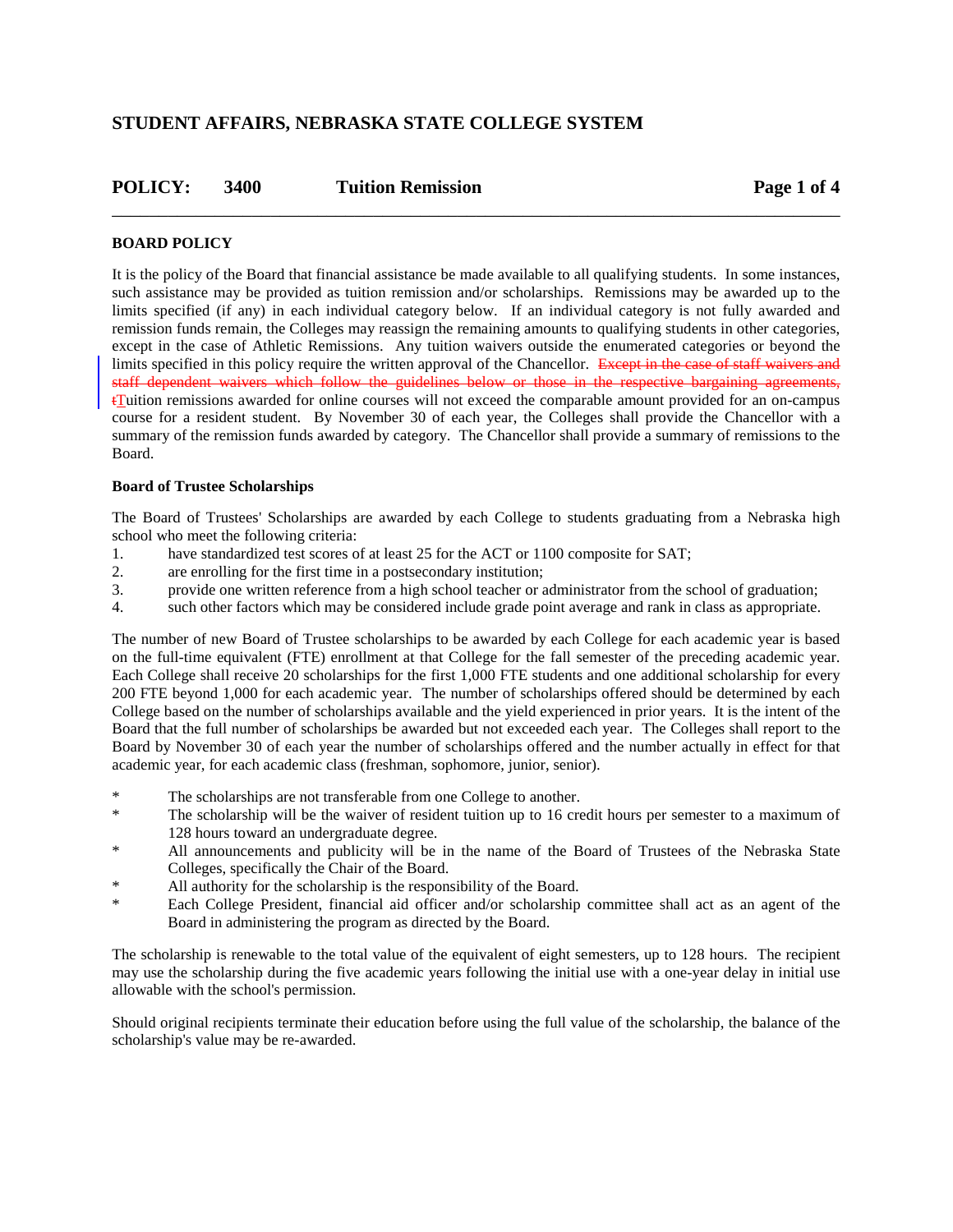| POLICY: | 3400 | <b>Tuition Remission</b> | Page 2 of 4 |
|---------|------|--------------------------|-------------|
|         |      |                          |             |

Board of Trustee scholarships are renewable each academic year, provided the recipient maintains a 3.25 GPA and standards are met. The College President may approve a waiver of this requirement for extenuating circumstances in the case of a first year student only. Each college scholarship committee will review all renewal candidates and recommend action to the College President, who will report such decisions to the Board.

The System Office of the Board shall have major responsibility for administering the program, including applications, announcements, press releases and certificates.

*History: The Board of Trustees' Scholarship refers to the scholarship program established by the State of Nebraska in 1971 upon the recommendation of the Board of Trustees of the Nebraska State Colleges.*

#### **Cooperative Schools Scholarships**

Each College is authorized to award scholarships to students entering college for the first time from schools providing student teaching facilities, such scholarships to be for one-half of the tuition costs per semester for up to 16 credit hours per semester, not to exceed 128 credit hours toward undergraduate degrees. The College may authorize the cooperating school to designate one such scholarship for each three student teachers served based on recommendations by the high school principal. Criteria for the award includes academic ability (top one-half of class), service to the school and leadership qualities. Scholarships are renewable each academic year, provided the recipient maintains a 2.0 GPA.

#### **Student Teacher Supervision Scholarships**

Teachers who will be supervising the College's teacher-training students in their classrooms will receive a tuition waiver for the Student Teacher Supervision Course.

#### **State Tuition Waiver**

Each College may award waivers to Nebraska residents based upon financial need not to exceed 2.5% of the gross resident tuition during the previous fiscal year. In most cases these waivers will supplement available federal financial assistance.

*History: Established in 1967 by LB 938.*

#### **Athletic Awards**

These awards were established in 1971 by the Board and approved by the Legislature. Colleges are allocated funding equivalent to 60 FTE resident tuition waivers. The College may, with the Chancellor's approval, increase its athletic awards up to the maximum allowed by the conference or athletic association to which each College belongs. Full or partial awards to male or female athletes, residents or nonresidents, may be made at the discretion of each College within funding allocation. Student athletes receiving renewable awards must maintain the minimum GPA requirements of the conference or athletic association.

#### **Special Activity Awards**

These awards were established in 1971 by the Board and approved by the Legislature. The awards are used to attract students who have talent in activities such as music, art, theatre, journalism, etc. Colleges are allocated funding equivalent to 10 for the first 1,000 FTE students and one for each additional 200 FTE students enrolled. Full or partial awards may be made at the discretion of each College, within funding allocations. Students receiving renewable awards must maintain a 2.5 GPA.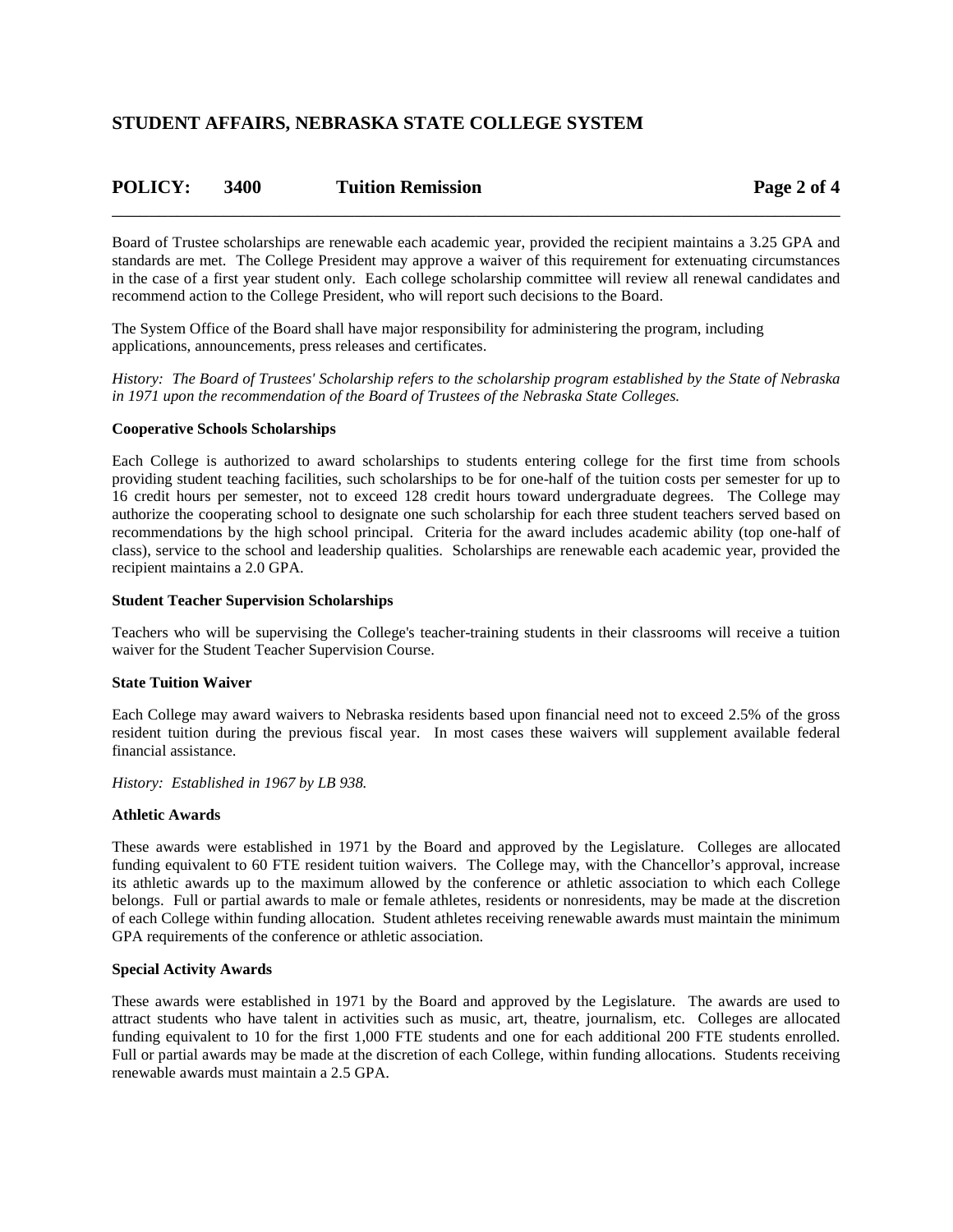# **STUDENT AFFAIRS, NEBRASKA STATE COLLEGE SYSTEM**

# **POLICY: 3400 Tuition Remission Page 3 of 4** \_\_\_\_\_\_\_\_\_\_\_\_\_\_\_\_\_\_\_\_\_\_\_\_\_\_\_\_\_\_\_\_\_\_\_\_\_\_\_\_\_\_\_\_\_\_\_\_\_\_\_\_\_\_\_\_\_\_\_\_\_\_\_\_\_\_\_\_\_\_\_\_\_\_\_\_\_\_

### **War Orphans**

This tuition remission program for war orphans was established by Legislature. The awards provide tuition waivers to children of military personnel who have died while serving with U.S. Armed Forces.

#### **Graduate Assistant/Aide**

Graduate assistantships provide a stipend established by the College and adjusted as necessary, in addition to a waiver of up to 18 hours of tuition per academic year and the immediately-following summer session, depending upon workload and term of appointment, while employed as a graduate assistant. Each College is required to report its stipend policy to the Board.

#### **International Student Scholarships**

These scholarships provide tuition waivers to qualified undergraduate students who are citizens of other countries. The purpose is to provide exposure to the international community and bring diversity to the College. Each College is authorized to provide a total of 20 nonresident scholarships in this category. These scholarships are renewable, provided the recipient maintains a 3.0 GPA.

#### **Staff Employee Tuition Waivers**

The staff-employee waivers were established in 1977 to provide tuition waivers for one course for each term to eligible employees. See Policies 5102, 5103 and 5104 and Collective Bargaining Agreements for details.

#### **Staff Dependent WaiversImmediate Family Tuition Remission**

The staff dependent waivers were eEstablished in 1984 and amended later to provide 67% reduction in tuition for dependents immediate family (as defined by Federal Student Aid guidelinesspouse and children who are twentyfour (24) years of age or younger) of eligible employees. See Policies 5102, 5103 and 5104 and Collective Bargaining Agreements for details.

#### **Survivors of Deceased Employees**

These are full tuition waivers to spouse and/or children of College employees who die while under full-time, permanent system employment. Children must have been dependent status at time of employee's death. Waivers may be used only toward undergraduate degree or to complete a graduate degree in progress. Offered on space available basis only, but may be used at any College.

#### **Discretionary Waivers**

Each College is authorized to award additional waivers not to exceed 4% of gross tuition. Policies and procedures for these discretionary awards shall be set by each College, approved by the President, and reported to the Board.

#### **Rural Health Opportunities Program (RHOP) Waivers**

The RHOP waivers were established as a cooperative program between the University of Nebraska Medical Center (UNMC) and Chadron , State and Peru and Wayne State Colleges to provide full tuition waivers for selected students accepted to RHOP. Selection of participants is determined by representatives of UNMC, Chadron, State College Peru and Wayne State Colleges.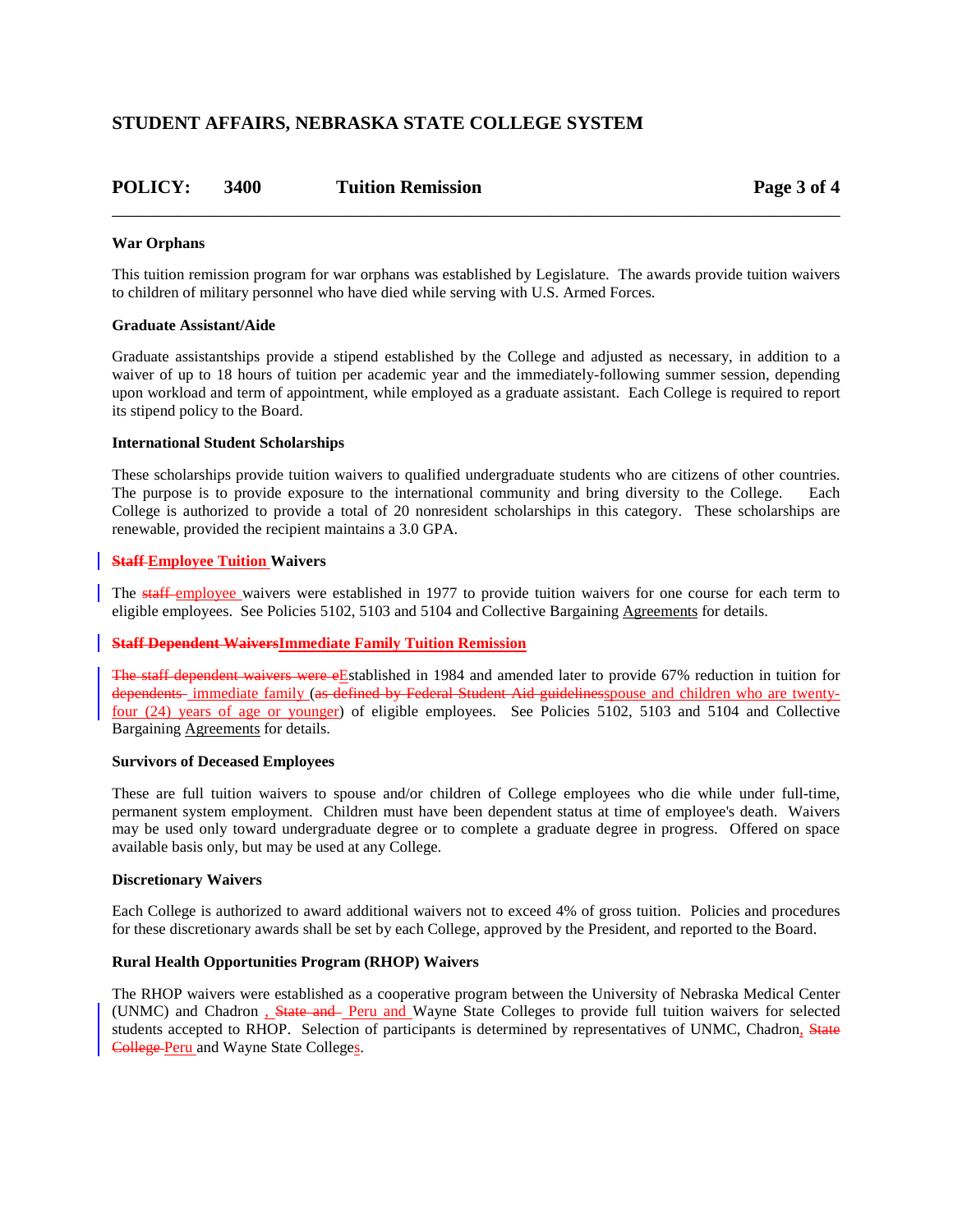# **STUDENT AFFAIRS, NEBRASKA STATE COLLEGE SYSTEM**

# **POLICY: 3400 Tuition Remission Page 4 of 4**

#### **Phi Theta Kappa Community College Transfer Scholarship**

The purpose of the Phi Theta Kappa Community College Transfer Scholarship is to provide tuition waivers to graduates of community colleges who have maintained a 3.5 grade point average and who were inducted into the Phi Theta Kappa Society. The purpose of this scholarship is to encourage outstanding community college graduates to attend a State College. These scholarships are renewable each academic year, provided the recipient maintains a 3.25 GPA at the College and standards are met. The scholarships are the waiver of basic tuition to a maximum of 64 credit hours toward the baccalaureate degree.

\_\_\_\_\_\_\_\_\_\_\_\_\_\_\_\_\_\_\_\_\_\_\_\_\_\_\_\_\_\_\_\_\_\_\_\_\_\_\_\_\_\_\_\_\_\_\_\_\_\_\_\_\_\_\_\_\_\_\_\_\_\_\_\_\_\_\_\_\_\_\_\_\_\_\_\_\_\_

#### **Yellow Ribbon GI Education Enhancement Program (Yellow Ribbon Program)**

The Nebraska State College System is to provide tuition and fees assistance to eligible military veterans through the Yellow Ribbon Program. The colleges will provide up to \$2500 tuition and fees assistance in conjunction with education benefits provided by the federal government as a provision of the Post 9/11 Veterans Educational Act of 2008.

#### **In the Line of Duty Dependent Education Benefit (tuition and fees waiver)**

The In the Line of Duty Dependent Education Benefit is established for children of law enforcement officers and firefighters killed in the line of duty. In order for a child to be eligible for the benefit, the law enforcement officer or firefighter must have incurred the fatal injury on or after April 23, 2009. The benefit shall be for full-time undergraduate students who are pursuing a baccalaureate degree. The colleges shall waive tuition and fees remaining after the application of federal financial aid grants and state scholarships and grants awarded to the eligible dependent. To remain eligible, the dependent must comply with all requirements of the institution for continued attendance and award of a baccalaureate degree. Verification of dependent eligibility shall be made by obtaining a certificate of eligibility. Dependent eligibility also includes children of members of emergency medical services ambulance squads that are not associated with a paid or volunteer fire department.

| Legal Reference:         | RRS 85-504        | State education institutions; fees; waiver                                                                                                           |
|--------------------------|-------------------|------------------------------------------------------------------------------------------------------------------------------------------------------|
|                          | <b>RRS 85-501</b> | State educational institutions; nonresident fees                                                                                                     |
|                          | RRS 85-2304       | In the Line of Duty Dependent Education Benefit, established; eligibility;<br>waiver of tuition and fees; application; notice; determination; effect |
| Policy Adopted:          | 1/28/77           |                                                                                                                                                      |
| Policy Revised:          | 2/7/83            |                                                                                                                                                      |
| Policy Revised:          | 10/16/86          |                                                                                                                                                      |
| Policy Revised:          | 6/5/93            |                                                                                                                                                      |
| Policy Revised:          | 9/26/97           |                                                                                                                                                      |
| Policy Revised:          | 11/12/98          |                                                                                                                                                      |
| Policy Revised:          | 4/13/00           |                                                                                                                                                      |
| Policy Revised           | 2/12/04           |                                                                                                                                                      |
| Policy Revised:          | 6/2/06            |                                                                                                                                                      |
| Policy Revised:          | 1/13/09           |                                                                                                                                                      |
| Policy Revised:          | 4/17/09           |                                                                                                                                                      |
| Policy Revised:          | 9/11/09           |                                                                                                                                                      |
| Policy Revised:          | 1/12/10           |                                                                                                                                                      |
| <b>Policy Effective:</b> | 7/1/11            | Approved: $1/19/11$                                                                                                                                  |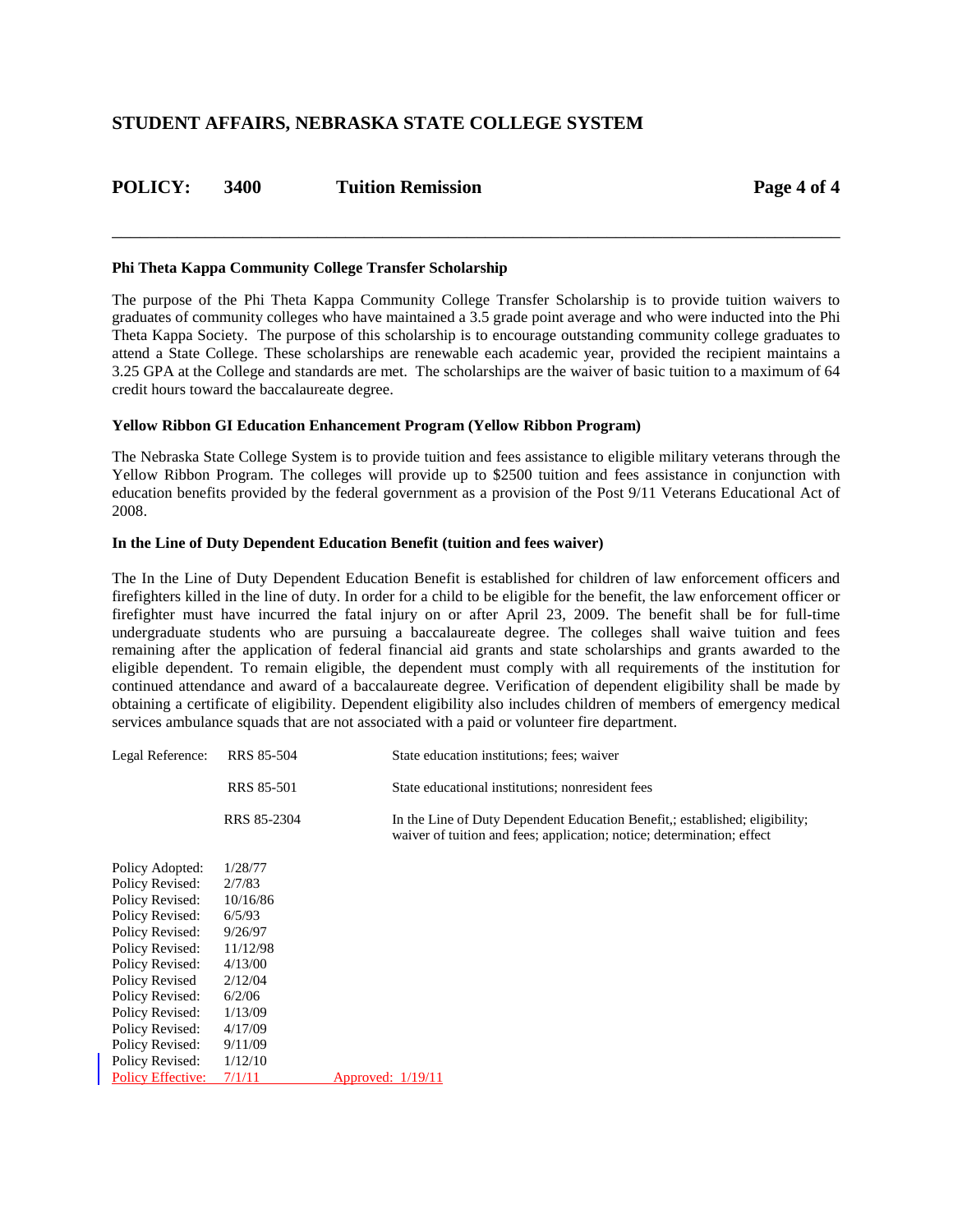# **Academic, Personnel & Student Affairs Committee**

*Gary Bieganski, Chair Roger Breed Caroline Keenan*

January 19, 2011

# ACTION: **First & Final Round Approval of Revisions to Board Policy 4220; Assessment; Policy and Procedures**

**\_\_\_\_\_\_\_\_\_\_\_\_\_\_\_\_\_\_\_\_\_\_\_\_\_\_\_\_\_\_\_\_\_\_\_\_\_\_\_\_\_\_\_\_\_\_\_\_\_\_\_\_\_\_\_\_\_\_\_\_\_\_\_\_\_\_\_\_\_\_\_\_\_\_\_\_\_**

**\_\_\_\_\_\_\_\_\_\_\_\_\_\_\_\_\_\_\_\_\_\_\_\_\_\_\_\_\_\_\_\_\_\_\_\_\_\_\_\_\_\_\_\_\_\_\_\_\_\_\_\_\_\_\_\_\_\_\_\_\_\_\_\_\_\_\_\_\_\_\_\_\_\_\_\_\_\_\_**

Core Value: Provide a safe, stimulating, caring, and enriching learning experience

At the time Policy 4220 was modified, national trends seemed to indicate that the federal government would eventually require accreditation agencies to assert greater control over online education by insisting that colleges institute a system of in-person monitoring/proctoring of tests or exams or presentations in order to prevent perceived wide-spread cheating. Since that time, other methods of assuring student identity have become more reliable and therefore more acceptable to accrediting agencies. Thus, it would seem appropriate that we consider changing Board Policy 4220 to make inperson monitoring permissive instead of mandatory.

Vice Chancellor for Academic and Student Affairs, Korinne Tande and the Council of Academic Officers have discussed this matter and would support the change. The Colleges currently require "user name/ID and password" for students to log on to their online courses. This method is identified as acceptable in accreditation literature and in follow-up material related to the Higher Education Opportunity Act.

Attached is a copy of Board Policy 4220.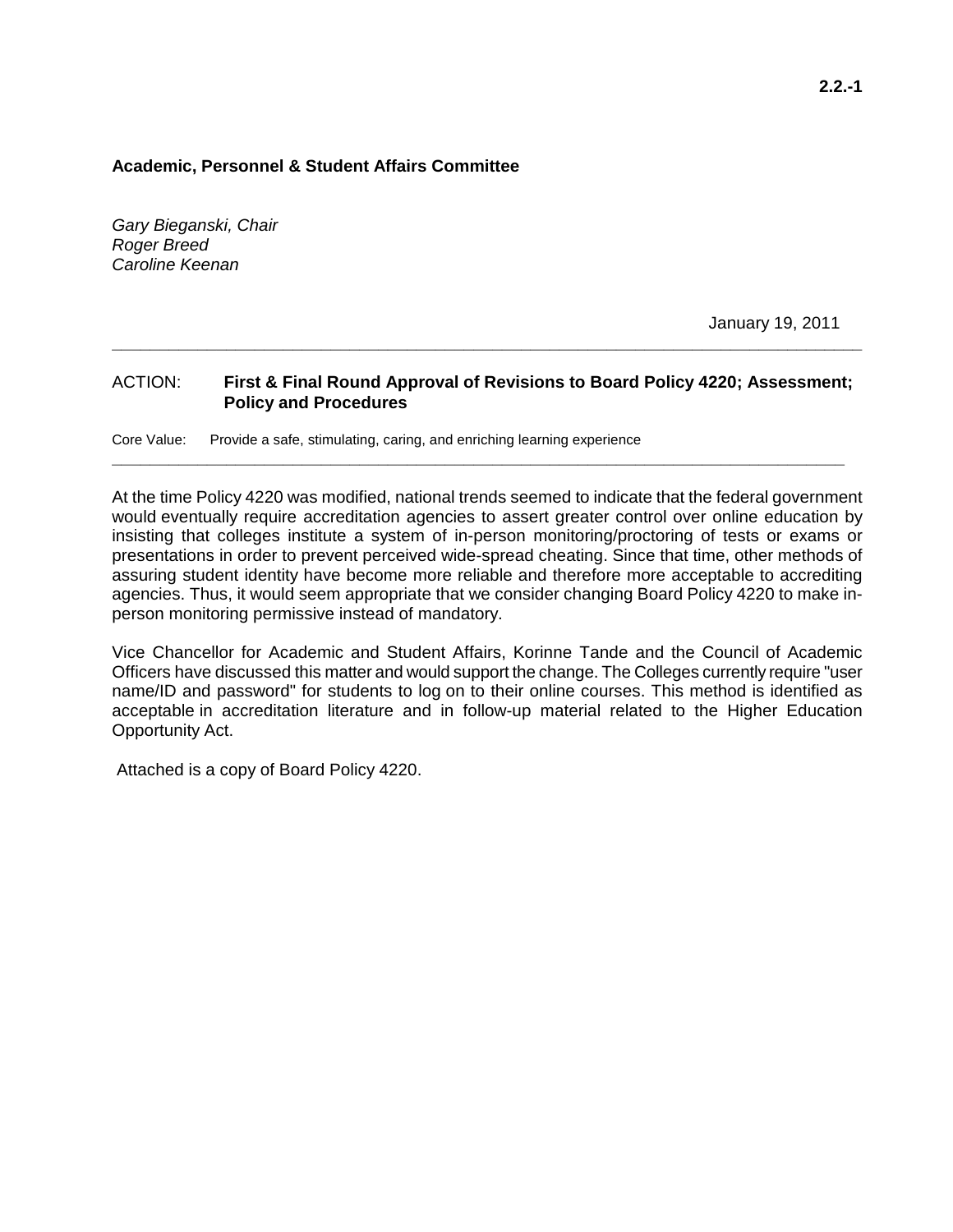# **ACADEMICS, NEBRASKA STATE COLLEGE SYSTEM**

| <b>POLICY:</b> | 4220 | <b>Assessment; Policy and Procedures</b> | Page 1 of 1 |
|----------------|------|------------------------------------------|-------------|
|                |      |                                          |             |

# **BOARD POLICY**

#### Introduction

- 1. The Board of Trustees of the Nebraska State College System believes that an effective assessment system is essential because it promotes accountability, informing program development and review, assuring that students achieve established educational course and program goals, and providing evidence of institutional progress over time. In addition, an effective assessment system provides an effective review of its student support services.
- 2. In recognition of the importance of assessment, each college shall engage in a college-wide assessment system of student learning, program quality, and institutional effectiveness to enhance the quality and excellence of learning and teaching for students.
- 3. The assessment system in place at each college shall meet the requirements of the Higher Learning Commission of the North Central Association and any specialty accreditations held by the college in addition to requirements outlined in this policy.
- 4. An effective assessment system will rely on measures that are reliable, valid, and practical; incorporate a variety of direct and indirect measurements; use appropriate technologies; and exhibit the multiple roles of assessment.
	- a. Examples of direct measurements:
		- 1. Standardized tests used to assess general education, academic majors, and professional capstone courses
		- 2. Portfolios scored with rubrics
		- 3. Scored exhibitions and/or performances
	- b. Examples of indirect measurements:
		- 1. Interviews of students, alumni or focus groups
		- 2. Surveys of students, graduates, or employers
		- 3. Self-reported job placement data
- 5. The assessment system will include specific procedures related to online courses or programs that will ensure "…that the student who registers in a distance education or correspondence education course or program is the same student who participates in and completes the program and receives the academic credit."<sup>1</sup> The Chief Academic Officers at each college will establish a distance learning assessment policy that will may include, at a minimum, a substantial culminating experience that is proctored.

### Reporting Requirements

- 1. "The Chief Academic Officers at each college will submit an accountability report to the chancellor based on participation in a systematic process of assessment. This report will include a description of key assessment strategies, assessment data, and a description of changes that have been implemented as a result of assessment findings."
- 2. Annually, the Chancellor shall report to the Board the results of assessment measures as indicated on the 6 (six) year schedule developed by the Academic, Personnel and Student Affairs Committee.

<sup>1</sup>The Library of Congress. Section 495 of the Higher Education Act of 2008 (Public Law 110-315). Retrieved from the THOMAS Home search page on March 4, 2009 from the World Wide Web[: http://Thomas.loc.gov](http://thomas.loc.gov/)

Policy Adopted: 3/28/08 Policy Revised:  $4/17/09$ Policy Revised: 1/19/11

# **2.2.-2**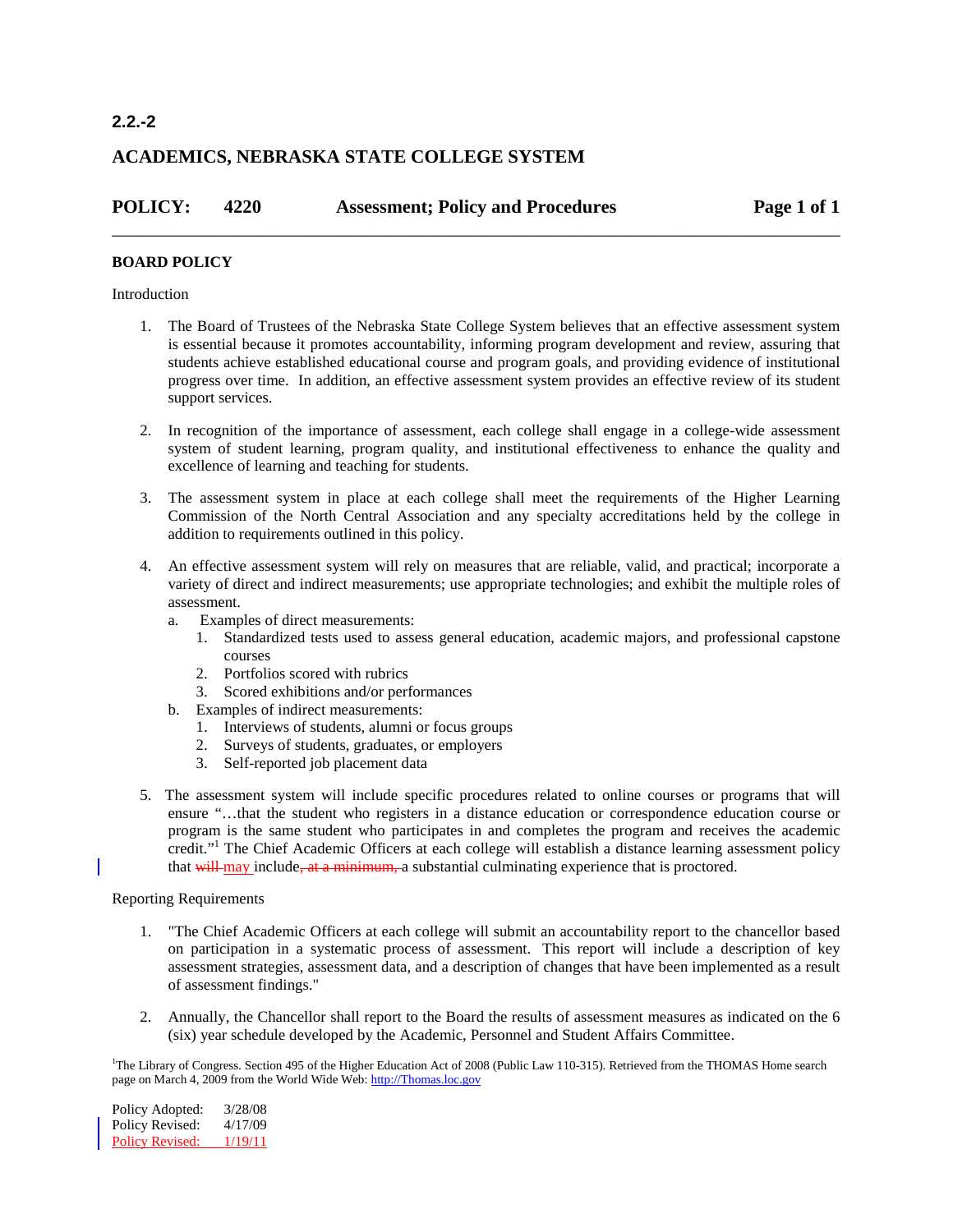# **Academic, Personnel & Student Affairs Committee**

*Gary Bieganski, Chair Roger Breed Caroline Keenan*

January 19, 2011

# ACTION: **Approve the 2011-2013 Bargaining Agreement and Memorandum of Understanding Between the Board of Trustees of the Nebraska State Colleges and State College Education Association Bargaining Unit**

**\_\_\_\_\_\_\_\_\_\_\_\_\_\_\_\_\_\_\_\_\_\_\_\_\_\_\_\_\_\_\_\_\_\_\_\_\_\_\_\_\_\_\_\_\_\_\_\_\_\_\_\_\_\_\_\_\_\_\_\_\_\_\_\_\_\_\_\_\_\_\_\_\_\_\_\_**

Priority: Educational Excellence Throughout the System Goal: 3. Recruit, retain and invest in excellent faculty and staff

The System Office recommends approval of the 2011-2013 Agreement and Memorandum of Understanding between the Board of Trustees of the Nebraska State Colleges and SCEA.

**\_\_\_\_\_\_\_\_\_\_\_\_\_\_\_\_\_\_\_\_\_\_\_\_\_\_\_\_\_\_\_\_\_\_\_\_\_\_\_\_\_\_\_\_\_\_\_\_\_\_\_\_\_\_\_\_\_\_\_\_\_\_\_\_\_\_\_\_\_\_\_\_\_\_\_\_**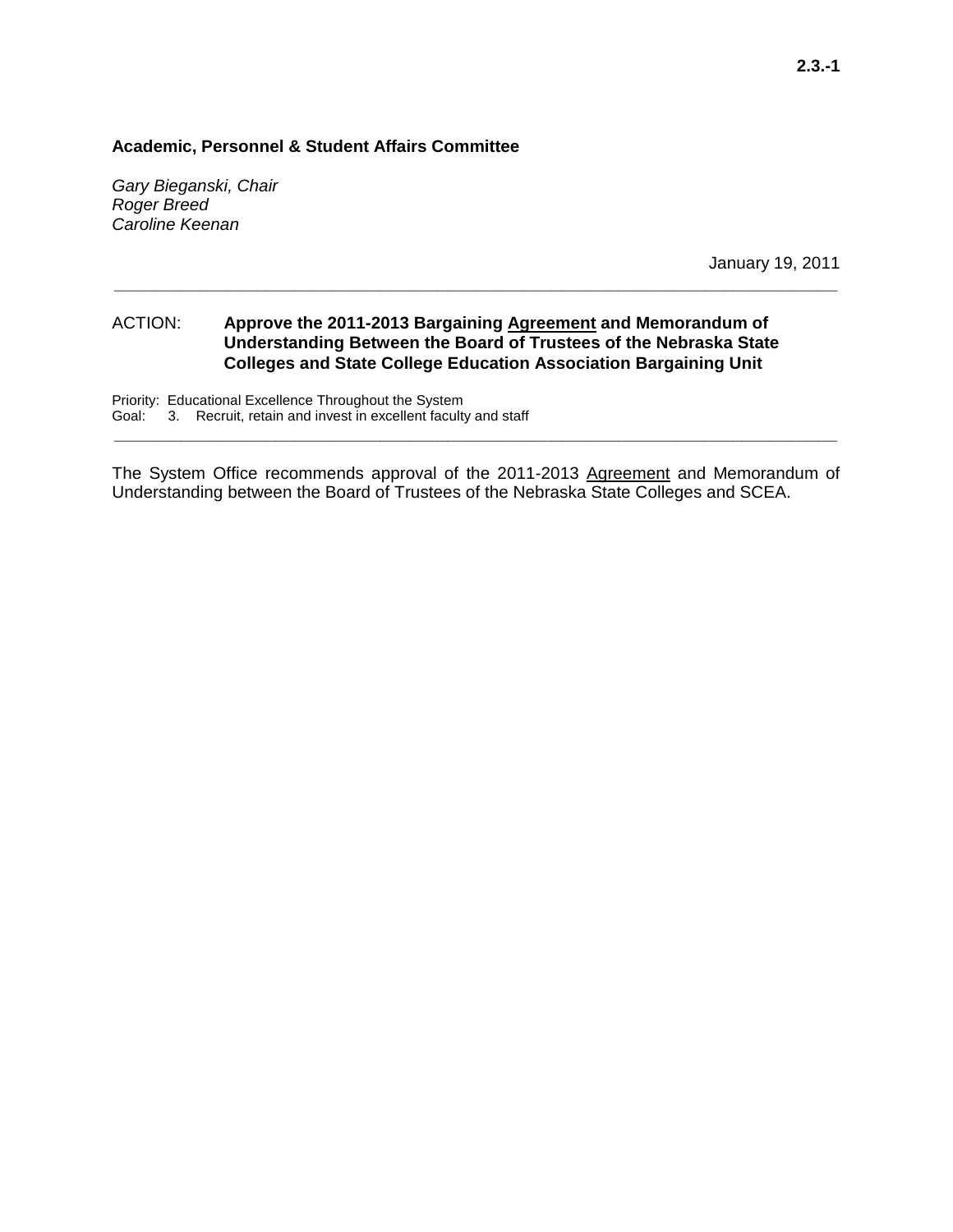# NSCS-SCEA Memorandum of Understanding Regarding Section 11.4 of the 2011-2013 NSCS-SCEA Bargaining Agreement

The parties hereby agree that the monthly credit of one hundred ten dollars (\$110.00) for nonparticipation in the medical plan (referenced in Section 11.4 of the 2011-2013 NSCS-SCEA Bargaining Agreement) will no longer be provided as of July 1, 2011. Corresponding language in Section 13.5 of the Agreement will be stricken. Any faculty member receiving that credit on June 30, 2011, will have their annual base salary adjusted in the amount of one thousand three hundred twenty dollars (\$1,320.00) on July 1, 2011 after the one percent (1%) annual salary increase has been applied. This is a onetime base salary adjustment. Any faculty member receiving this adjustment will still be eligible to participate in the health insurance plan if they have a qualifying status change after July 1, 2011.

\_\_\_\_\_\_\_\_\_\_\_\_\_\_\_\_\_\_\_\_\_\_\_\_\_\_\_\_\_\_\_\_\_ \_\_\_\_\_\_\_\_\_\_\_\_\_\_\_\_\_\_\_\_\_ Larry Teahon, Board Chair **Date** Date

\_\_\_\_\_\_\_\_\_\_\_\_\_\_\_\_\_\_\_\_\_\_\_\_\_\_\_\_\_\_\_\_\_\_ \_\_\_\_\_\_\_\_\_\_\_\_\_\_\_\_\_\_\_\_\_ Robert Sweetland, SCEA Chief Negotiator Date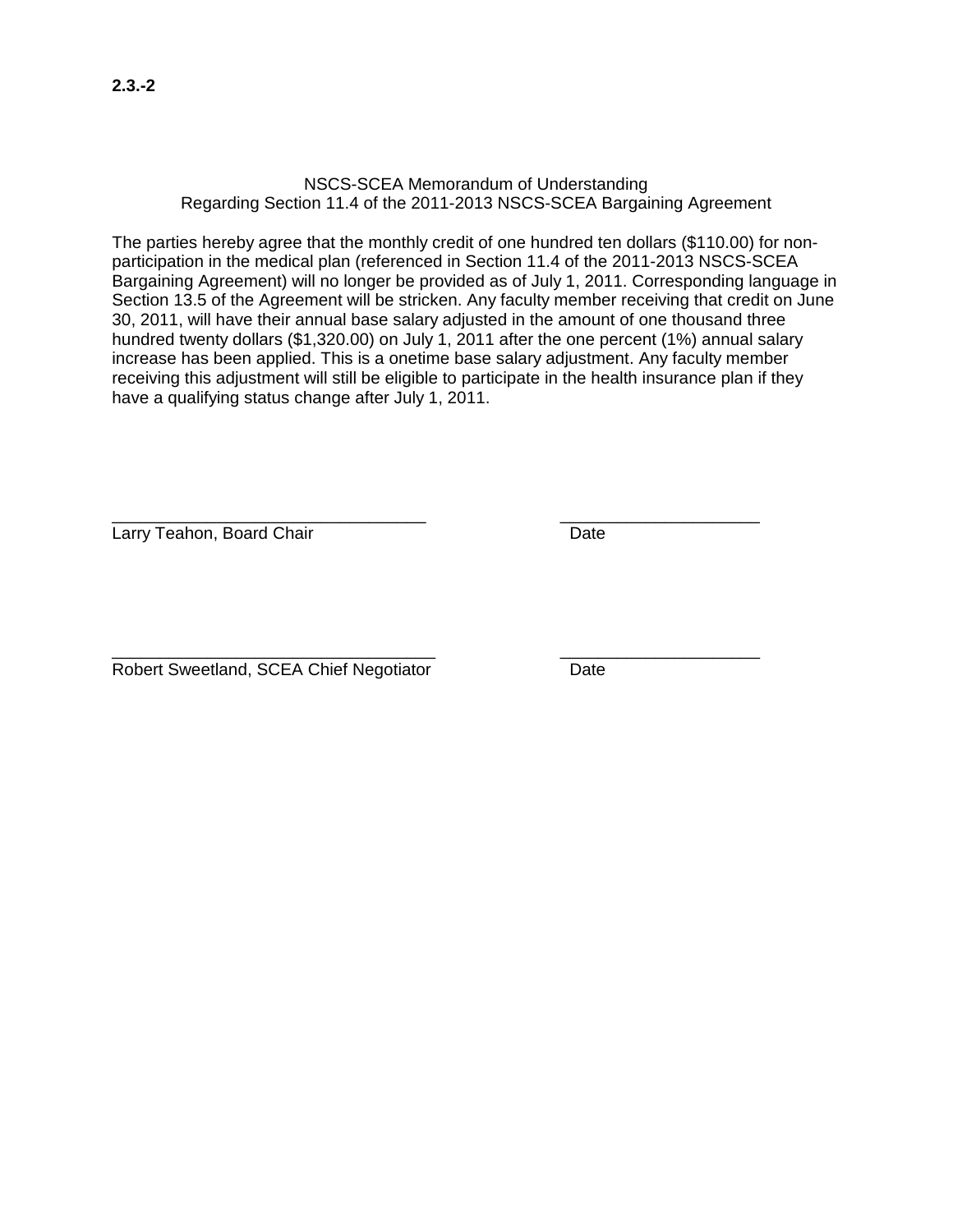# **Academic, Personnel & Student Affairs Committee**

*Gary Bieganski, Chair Roger Breed Caroline Keenan*

January 19, 2011

# ACTION: **Approve the Memorandum of Understanding Between the Board of Trustees of the Nebraska State Colleges and the Nebraska State College Professional Association (NSCPA) Bargaining Unit**

**\_\_\_\_\_\_\_\_\_\_\_\_\_\_\_\_\_\_\_\_\_\_\_\_\_\_\_\_\_\_\_\_\_\_\_\_\_\_\_\_\_\_\_\_\_\_\_\_\_\_\_\_\_\_\_\_\_\_\_\_\_\_\_\_\_\_\_\_\_\_\_\_\_\_\_\_**

Priority: Educational Excellence Throughout the System Goal: 3. Recruit, retain and invest in excellent faculty and staff

The 2011-2013 Bargaining Agreement was approved by the Board at its November 12, 2010 meeting. Per Section 13.5 of the Agreement, a videoconference was held to discuss the monthly credit for non-participation in the medical plan. The attached Memorandum of Understanding was developed, and agreed to by the parties. The System Office recommends approval of the Memorandum of Understanding between the Board of Trustees of the Nebraska State Colleges and NSCPA.

**\_\_\_\_\_\_\_\_\_\_\_\_\_\_\_\_\_\_\_\_\_\_\_\_\_\_\_\_\_\_\_\_\_\_\_\_\_\_\_\_\_\_\_\_\_\_\_\_\_\_\_\_\_\_\_\_\_\_\_\_\_\_\_\_\_\_\_\_\_\_\_\_\_\_\_\_**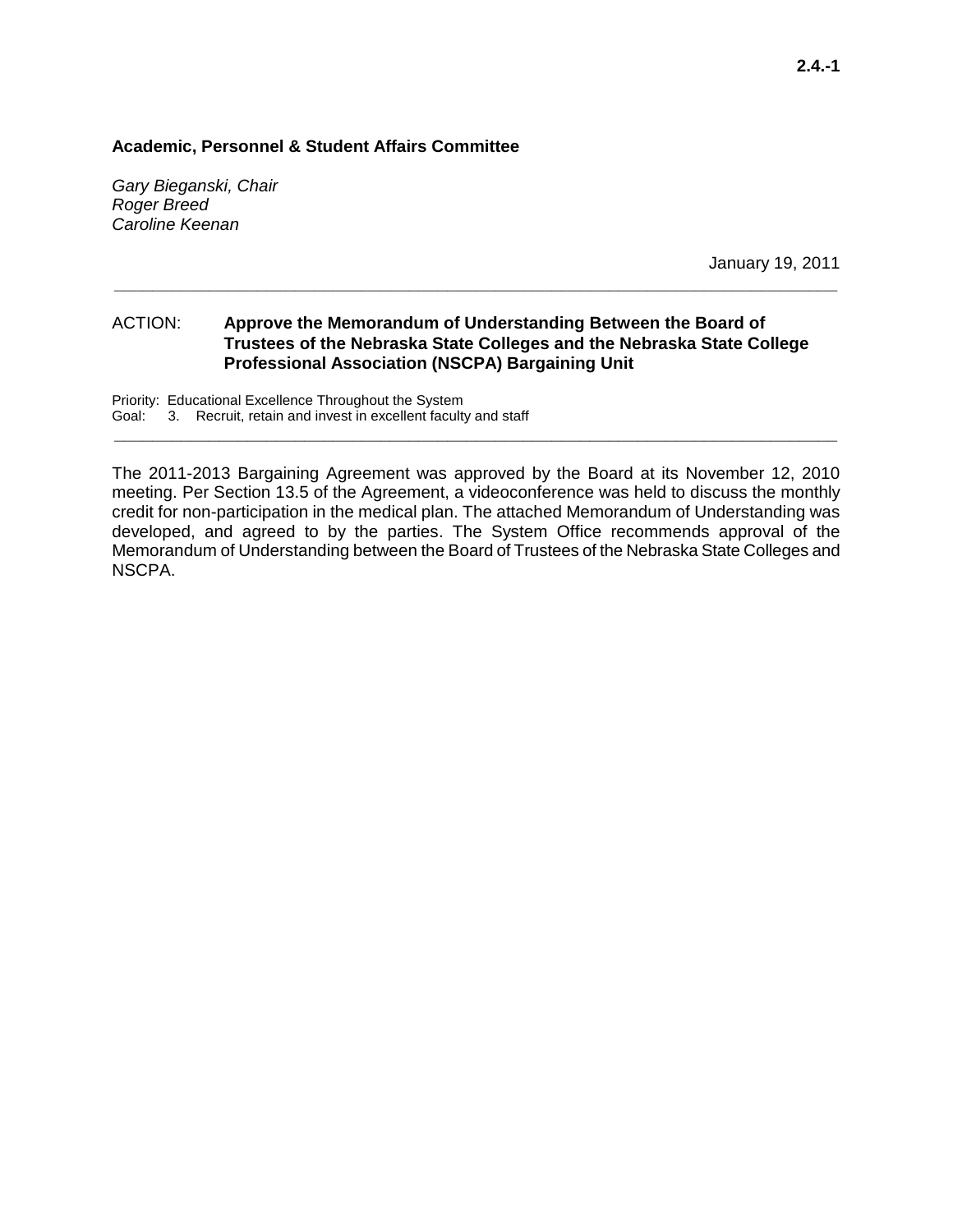# NSCS-NSCPA Memorandum of Understanding Regarding Section 13.5 of the 2011-2013 NSCS-NSCPA Bargaining Agreement

The parties hereby agree that the monthly credit of one hundred ten dollars (\$110.00) for nonparticipation in the medical plan (referenced in Section 13.5 of the 2011-2013 NSCS-NSCPA Bargaining Agreement) will no longer be provided as of July 1, 2011. Corresponding language in Section 13.5 of the Agreement will be stricken. Any unit member receiving that credit on June 30, 2011, will have their annual base salary adjusted in the amount of one thousand three hundred twenty dollars (\$1,320.00) on July 1, 2011 after the one percent (1%) annual salary increase has been applied. This is a onetime base salary adjustment. Any unit member receiving this adjustment will still be eligible to participate in the health insurance plan if they have a qualifying status change after July 1, 2011.

\_\_\_\_\_\_\_\_\_\_\_\_\_\_\_\_\_\_\_\_\_\_\_\_\_\_\_\_\_\_\_\_\_ \_\_\_\_\_\_\_\_\_\_\_\_\_\_\_\_\_\_\_\_\_ Larry Teahon, Board Chair **Date** Date

\_\_\_\_\_\_\_\_\_\_\_\_\_\_\_\_\_\_\_\_\_\_\_\_\_\_\_\_\_\_\_\_\_\_ \_\_\_\_\_\_\_\_\_\_\_\_\_\_\_\_\_\_\_\_\_ Jerry Cassiday, NSCPA Chief Negotiator **Date**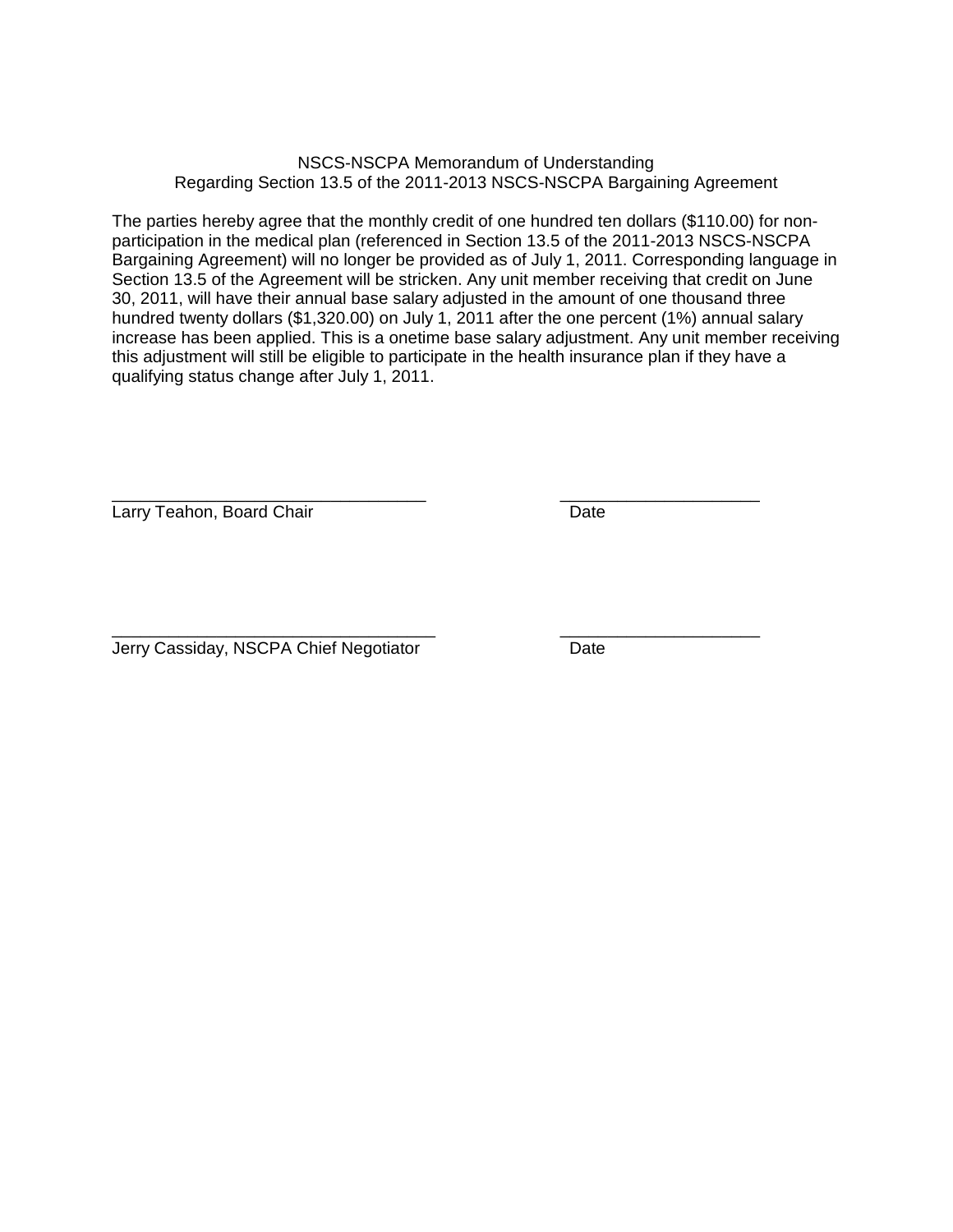## **Academic, Personnel & Student Affairs Committee**

*Gary Bieganski, Chair Roger Breed Caroline Keenan*

January 19, 2011

## ACTION: **First and Final Round Approval of Revisions to Board Policy 4140; Academic Terms Glossary with Associated Degree, Program and Graduation Requirement Revisions Commencing Fall 2012**

Core Value: Provide a safe, stimulating, caring, and enriching learning experience

The name of the policy has been changed to Academic Program and Degree Requirements to better reflect the contents of the policy. This policy outlines the descriptions and definitions when prescribing degree, program and graduation requirements for completion of baccalaureate degrees within the Nebraska State College System. Discussion has primarily focused on reducing the number of credits required for a baccalaureate degree from 125 to 120 and reducing the number of credits required for general education. Modifications to the policy will necessitate curricular review at the three colleges. As a result the following schedule is proposed:

**\_\_\_\_\_\_\_\_\_\_\_\_\_\_\_\_\_\_\_\_\_\_\_\_\_\_\_\_\_\_\_\_\_\_\_\_\_\_\_\_\_\_\_\_\_\_\_\_\_\_\_\_\_\_\_\_\_\_\_\_\_\_\_\_\_\_\_\_\_\_\_\_\_\_\_\_\_**

**\_\_\_\_\_\_\_\_\_\_\_\_\_\_\_\_\_\_\_\_\_\_\_\_\_\_\_\_\_\_\_\_\_\_\_\_\_\_\_\_\_\_\_\_\_\_\_\_\_\_\_\_\_\_\_\_\_\_\_\_\_\_\_\_\_\_\_\_\_\_\_\_\_\_\_\_\_\_\_**

- a. September 2011 Board of Trustees meeting: deadline to request exceptions to 120 credit hours for existing programs. Included as exceptions to the 120 credit hour degree requirement are the Certified Public Accountant program and a limited number of teacher education programs i.e., those that currently require more than 125 credit hours. All other programs must meet the 120 credit hour requirement or seek approval as an exception to Board policy.
- b. Fall semester 2012: revised academic programs are offered at the Colleges.

The System Office recommends approval of the revisions to this policy. Attached is a copy of Board Policy 4140.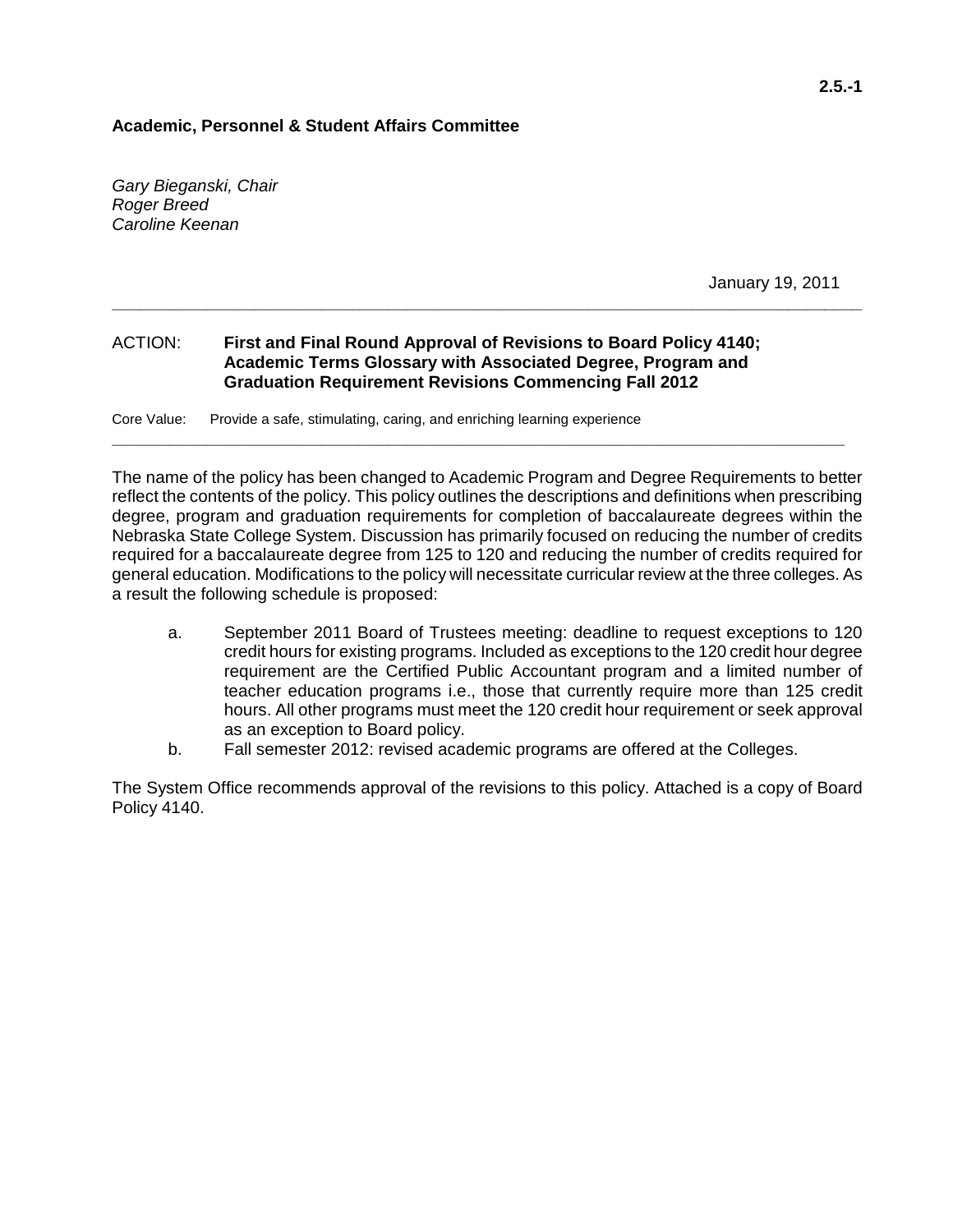# **ACADEMICS, NEBRASKA STATE COLLEGES SYSTEM**

# **POLICY: 4140 Academic Terms Glossary Academic Program and Degree Requirements Page 1 of 2**

\_\_\_\_\_\_\_\_\_\_\_\_\_\_\_\_\_\_\_\_\_\_\_\_\_\_\_\_\_\_\_\_\_\_\_\_\_\_\_\_\_\_\_\_\_\_\_\_\_\_\_\_\_\_\_\_\_\_\_\_\_\_\_\_\_\_\_\_\_\_\_\_\_\_\_\_\_\_

#### **BOARD POLICY**

All academic degrees and programs in the Nebraska State College System shall conform to the following descriptions and definitions when prescribing degree, program and graduation requirements for completion of the Bachelor of Arts and Bachelor of Science degrees. The Bachelor of Applied Science degree is designed to accommodate transfer students who have completed a technical associate degree from an accredited community or technical college or the equivalent in prior course work and life experience.

| Degree --                   | The academic award bestowed on an undergraduate student who completes at least 125<br>$\frac{120}{2}$ semester hours of credit and meets other academic requirements, including, but not<br>limited to, sufficient semester hours in the major, general studies, upper division level<br>courses, and a minimum grade point average overall and in the major. Supportable and<br>articulated requests for exceptions to the 120 credit hour requirement must be submitted<br>to the Board for approval. Due to licensure requirements, teacher education endorsement<br>programs and the Certified Public Account (CPA) program are hereby granted exception<br>to the 120 credit hour requirement. |
|-----------------------------|-----------------------------------------------------------------------------------------------------------------------------------------------------------------------------------------------------------------------------------------------------------------------------------------------------------------------------------------------------------------------------------------------------------------------------------------------------------------------------------------------------------------------------------------------------------------------------------------------------------------------------------------------------------------------------------------------------|
| <b>Subject Major --</b>     | An academic program that concentrates on a discipline or related disciplines - an<br>academic discipline, and ranges from 30 to 36 unduplicated hours. A subject major must<br>be combined with a minor or second major. A major leadings to a degree, when<br>combined with a minor or second major, as appropriate, is based is based on a general<br>studies foundation and ordinarily consists of at least 50 percent (50%) of upper division<br>(300 and above) level courses.                                                                                                                                                                                                                 |
| Comprehensive<br>Major-     | An academic program that represents an expanded study of a discipline that may consist<br>of a core and an option, and at least 48 hours but no more than 57 hours, and leads to a<br>degree. Ordinarily at least 50 percent (50%) of the hours should be upper division (300<br>and above) level courses.                                                                                                                                                                                                                                                                                                                                                                                          |
| Core --                     | A cluster of courses in a comprehensive major that comprises the foundation for all base<br>$\theta$ all options and which includes at least a minimum of 12 hours. A core leads to a<br>degree when combined with an option.                                                                                                                                                                                                                                                                                                                                                                                                                                                                       |
| Option/<br>Concentration -- | A series of courses within a comprehensive major that, when combined with a core of<br>courses, if required, leads to a degree. An option or concentration is a sub-specialty of a<br>major and includes at least 18 hours.                                                                                                                                                                                                                                                                                                                                                                                                                                                                         |
| Minor-                      | An academic program that concentrates on a subject but does not in itself lead to a<br>degree. A minor normally ranges from 18 to a maximum of 21 hours with $at$ least 50<br>percent (50%) of the hours at the upper division (300 and above) level.                                                                                                                                                                                                                                                                                                                                                                                                                                               |
| Endorsement-                | A series of courses which leads to teacher certification in accordance with standards<br>established by the Nebraska State Department of Education (NDE). The number of hours<br>required to complete a field endorsement shall not exceed the minimum hours required<br>by NDE by more than ten percent $(10%)$ . The number of hours required to complete a<br>subject endorsement shall not exceed the minimum hours required by NDE by more than<br>twenty percent (20%).                                                                                                                                                                                                                       |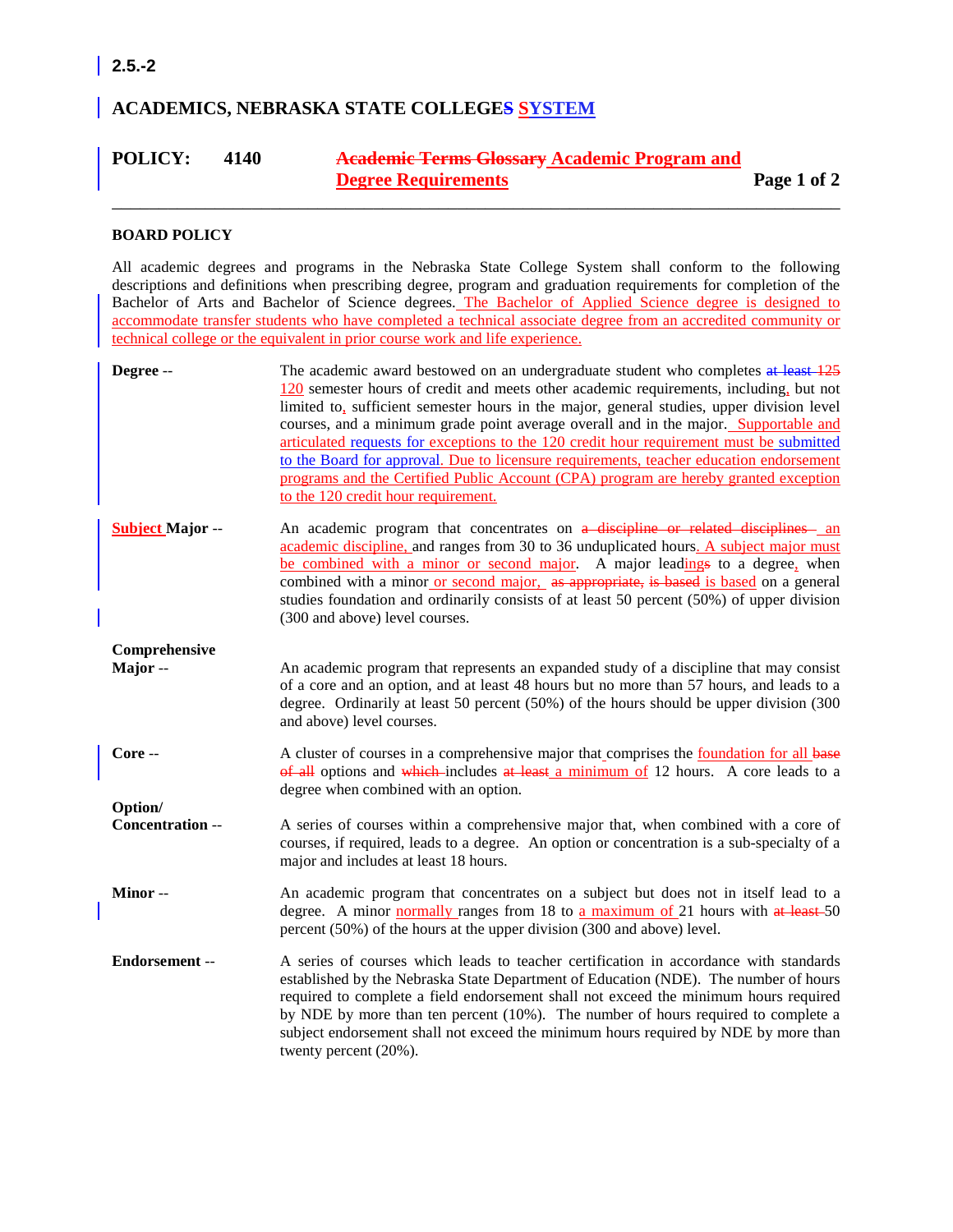# **ACADEMICS, NEBRASKA STATE COLLEGES SYSTEM**

| <b>POLICY:</b>                            | 4140               | <b>Academic Terms Glossary Academic Program and</b><br><b>Degree Requirements</b>                                                                                                                                                                                                         | Page 2 of 2 |
|-------------------------------------------|--------------------|-------------------------------------------------------------------------------------------------------------------------------------------------------------------------------------------------------------------------------------------------------------------------------------------|-------------|
| <b>General Studies</b><br>Program --      |                    | A series of courses designed to assist the student in acquiring the intellectual foundation                                                                                                                                                                                               |             |
|                                           |                    | that will last for a lifetime of learning and that will result in the graduation of students<br>who are intellectually curious, proficient in their own field of study, knowledgeable and<br>informed in the affairs of the world, and able to participate in society in a manner that    |             |
|                                           |                    | will emphasize the role of individual contributions in the development of a better world.<br>A general studies program will ordinarily range from $45 \frac{36}{10}$ to $47 \frac{42}{10}$ -hours with 3 to 9<br>hours of upper division (300 or above) general studies courses required. |             |
| Policy Adopted:<br><b>Policy Revised:</b> | 2/23/95<br>9/10/10 |                                                                                                                                                                                                                                                                                           |             |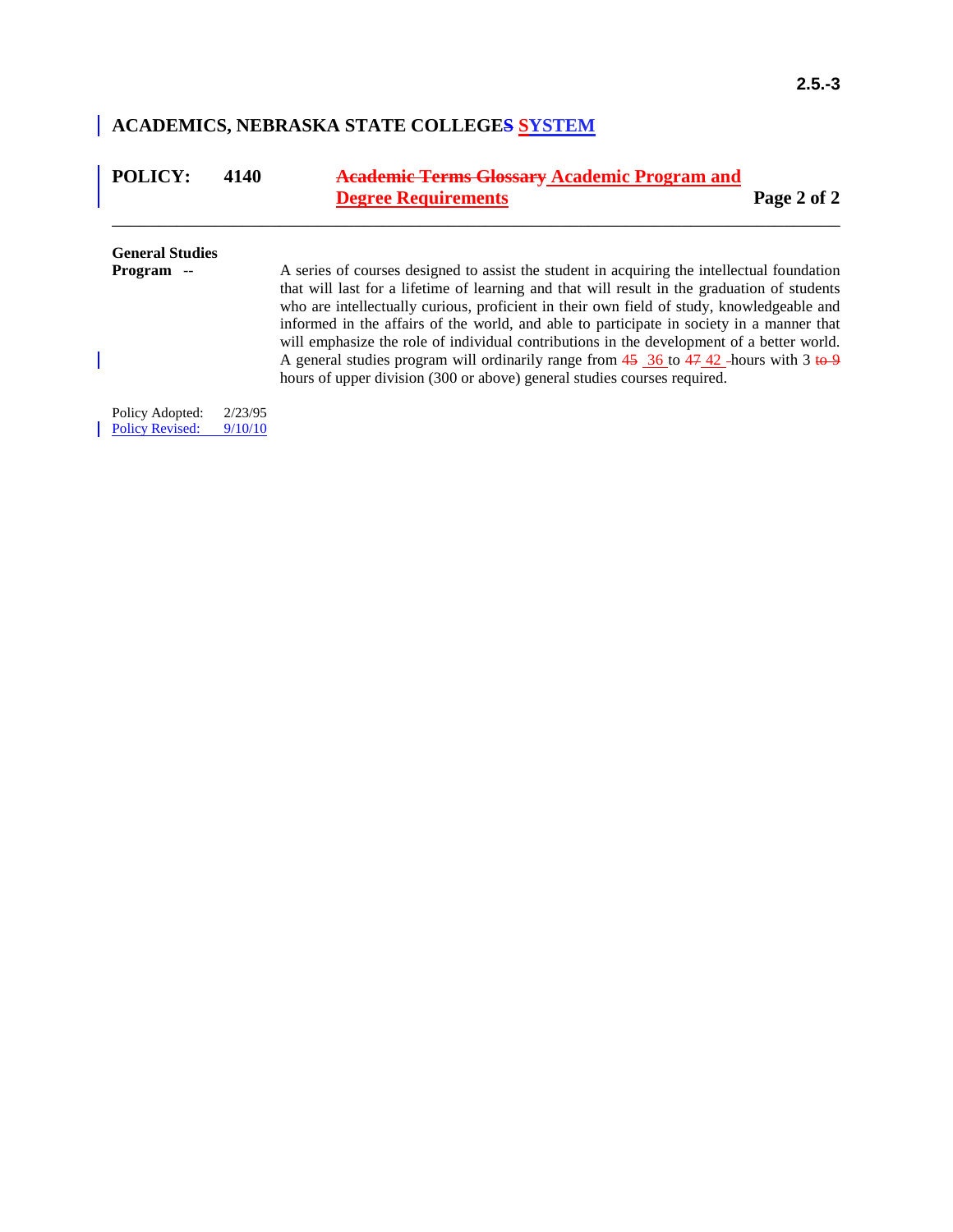#### **Academic, Personnel & Student Affairs Committee**

*Gary Bieganski, Chair Roger Breed Caroline Keenan*

January 19, 2011

# ACTION: **Approve the Following Program Options for Chadron State College**

**\_\_\_\_\_\_\_\_\_\_\_\_\_\_\_\_\_\_\_\_\_\_\_\_\_\_\_\_\_\_\_\_\_\_\_\_\_\_\_\_\_\_\_\_\_\_\_\_\_\_\_\_\_\_\_\_\_\_\_\_\_\_\_\_\_\_\_\_\_\_\_\_\_\_\_\_**

**Accounting Option: Certified Public Accountant Path (with MBA) Gallery/Museum Option Health and Human Services Option Rangeland Fire Management Option Rangeland Wildlife Management Option Wildlife Biology Option**

Priority: Educational Excellence Throughout the System Goal: 3. Recruit, retain and invest in excellent faculty and staff

The options meet the requirements established in Board Policy 4140. Faculty have reviewed market needs and have developed, from existing courses, options that provide students with the current knowledge and skills necessary for today's workforce.

**\_\_\_\_\_\_\_\_\_\_\_\_\_\_\_\_\_\_\_\_\_\_\_\_\_\_\_\_\_\_\_\_\_\_\_\_\_\_\_\_\_\_\_\_\_\_\_\_\_\_\_\_\_\_\_\_\_\_\_\_\_\_\_\_\_\_\_\_\_\_\_\_\_\_\_\_**

The System Office recommends approval of the program options proposed by Chadron State.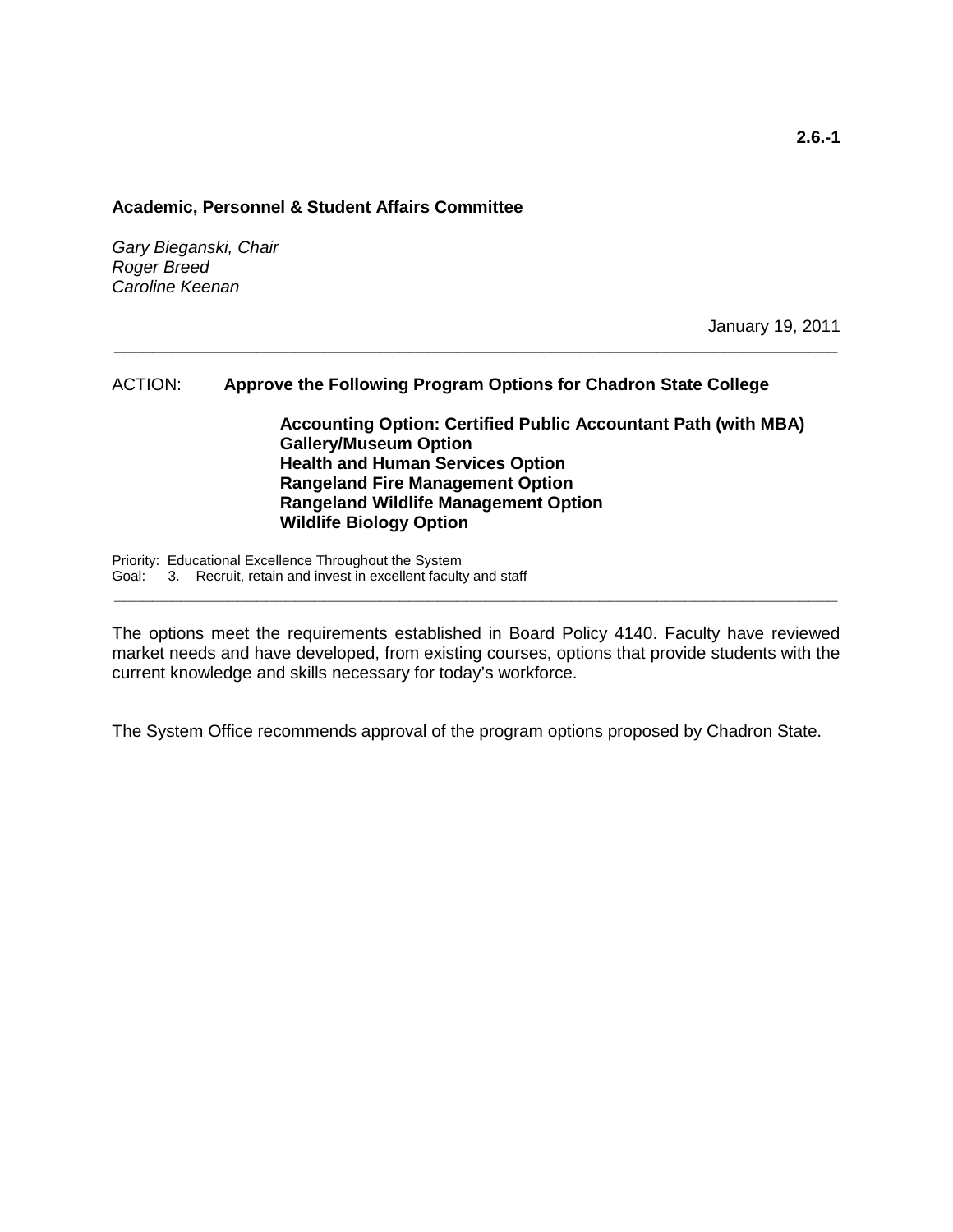# **ACCOUNTING Option: CERTIFIED PUBLIC ACCOUNTANT PATH (with MBA)**

The proposed changes clarify the choices that students face when they intend to sit for the CPA exam. The Nebraska State Board of Accountancy requires that students complete 150 credit hours covering specific content areas. Students can choose to complete a Bachelors of Arts in Business Administration with an Accounting Option: CPA Path that results in 150 undergraduate hours. Alternatively students may chose to complete the undergraduate degree with an Accounting Option and the MBA. Research has shown that employees who have a CPA and a master's degree start their careers earning at least \$7,000 more on average than their counterparts without a master's degree. The addition of this path in the catalog clarifies this choice to students.

The proposed changes make it more efficient for students wanting to complete both degrees to do so. By taking two dual listed accounting electives for graduate credit students may meet the requirements for the undergraduate degree, the MBA and the Nebraska Board of Accountancy in a few as 162 hours. (126 undergraduate and 36 graduate).

The proposed changes do not add any courses. Two upper division accounting electives are dual listed and one upper division accounting elective is renamed to reflect updated content and to differentiate it from a similarly named MBA core course.

# **Accounting Option: Certified Public Accountant Path (with MBA)**

|        | BA Degree: Accounting Option Requirements57 | <b>MBA Degree Requirements:</b>     |  |
|--------|---------------------------------------------|-------------------------------------|--|
|        |                                             |                                     |  |
|        | BA 241 Quantitative Methods 3               | <b>MBA Professional Courses:</b>    |  |
| BA 431 |                                             |                                     |  |
| BA 432 | Legal Aspects of Bus Ownership. 3           | MBA Professional Course (elective)3 |  |
|        |                                             | Total 161                           |  |
|        |                                             |                                     |  |

Students completing a CPA Path will have met the educational requirements to take the professional examination required to become a CPA in the State of Nebraska.

# **GALLERY/MUSEUM OPTION**

In a June 16, 2010, article from the New York Times titled "Creative Types, Learning to Be Business-Minded," Kate Taylor looks at courses taught in New York City to help those in the creative community turn their passion into profitable business. At the present many of the Chadron State College students who have graduated with a degree in Art have chosen to take their creative and artistic talents and create their own businesses as studio artists, while others would like to work in art related fields such as; Art framing, Art galleries, Art supply stores, and Interior Decorating, among others. We believe that this repackaging of existing courses into an option area within Art will help these entrepreneurs be better prepared for employment in current and future opportunities in commercial fields.

The courses featured in this option are already being offered with capacity and would not need additional sections to accommodate anticipated enrollments. Currently the instructor for these courses is a salaried professional staff person. Under the current and upcoming union negotiated agreements, this individual requires no paid additional compensation for teaching these courses. Additionally, the courses are taught presently regardless of enrollment –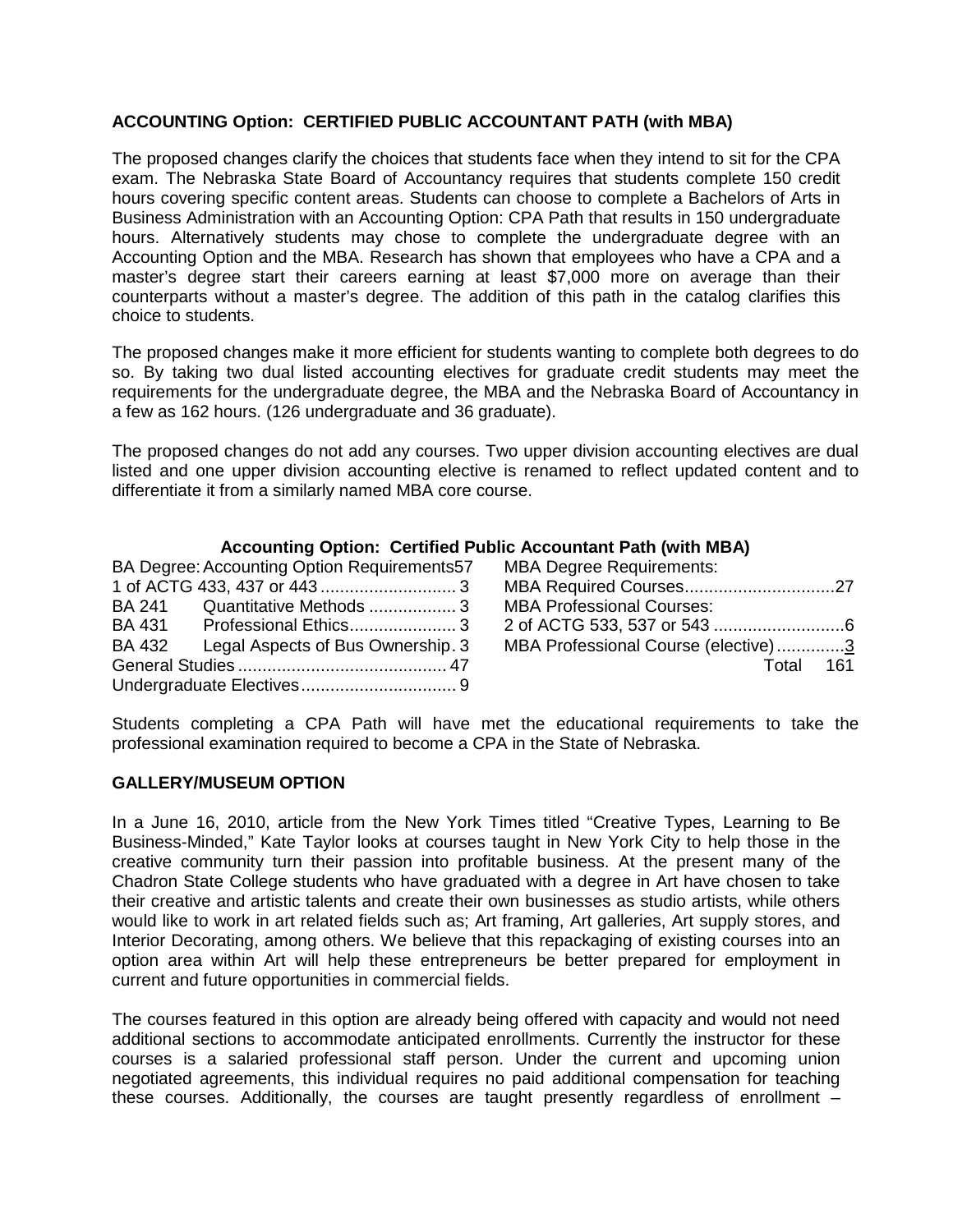meaning that there does not need to be a specific number of students for the class to "make." This assures students that the courses will be offered in a manner that will allow them to complete their degree successfully in four years. The course scheduling and rotation will not create any conflict with any of the required general studies or core requirements for the Comprehensive Art Major.

In the past students who wanted to work in a Commercial Art industry and knew they needed education in the areas of Art care, handling, packing and shipping, their only option would be to complete the full Comprehensive degree in Art with an area of specialization and then minor in Museum Studies. This new option in the Comprehensive degree will help position our students to have the content knowledge in various forms of art, as well as giving them the specialized knowledge that goes into the care and display of these artworks without being burdened with an additional 21 hours. Under the old system this would require at least 4.5 years of education and under this new option they will be done in 4 years and still have room for elective hours in Business, Marketing, Public Relations or Accounting.

Other institutions in our region, such as the University of Nebraska-Lincoln, offer degrees in Studio Art and Art History; however, they do not provide coursework that offers the skill sets that are available in the coursework for the new Art Comprehensive major with the Gallery/Museum option. The nearest four-year institution offering undergraduate coursework in a degree program is the University of Central Oklahoma, in that program the students are required to take only a total of twelve hours of coursework, with six hours being internship. One of our closest neighbors is Casper College (Casper, Wyoming), which offers an Associate of Art Degree in Museum/Gallery Studies; however, there is not a four-year program in the region where students can go to complete their four-year degree. This option would allow them to continue their education at Chadron State College along with our own Nebraska students in an employable area that they are planning to work in.

Bottom line at no expense, no changing of what we are currently offering just a different packaging we can put together a program that benefits our students, increases their future employment opportunities and ultimately benefits the residents and taxpayers of Nebraska.

## **Gallery/Museum Option**

|                                     | MS 333 | Museum Administration3                      |    |
|-------------------------------------|--------|---------------------------------------------|----|
|                                     | MS 340 | Museum Education 3                          |    |
| MS 330 Mgmt & Care of Collections 3 |        | MS/Art 390 Internship in Gallery Practice 3 |    |
|                                     |        |                                             | 57 |

The following courses are suggested to enhance employment opportunities: ART 245A, 322, 329, 340; BA 331; BIS 230; CA 233, 250, 335, 350, 443; FCS 341; MKTG 231, 334, 335; MS 235.

The following minors are suggested to enhance employment opportunities: Business, Marketing/Entrepreneurship, and Communication Arts.

## **HEALTH AND HUMAN SERVICES Option**

The reasons we have proposed altering our Human Services option to become Health & Human Services are: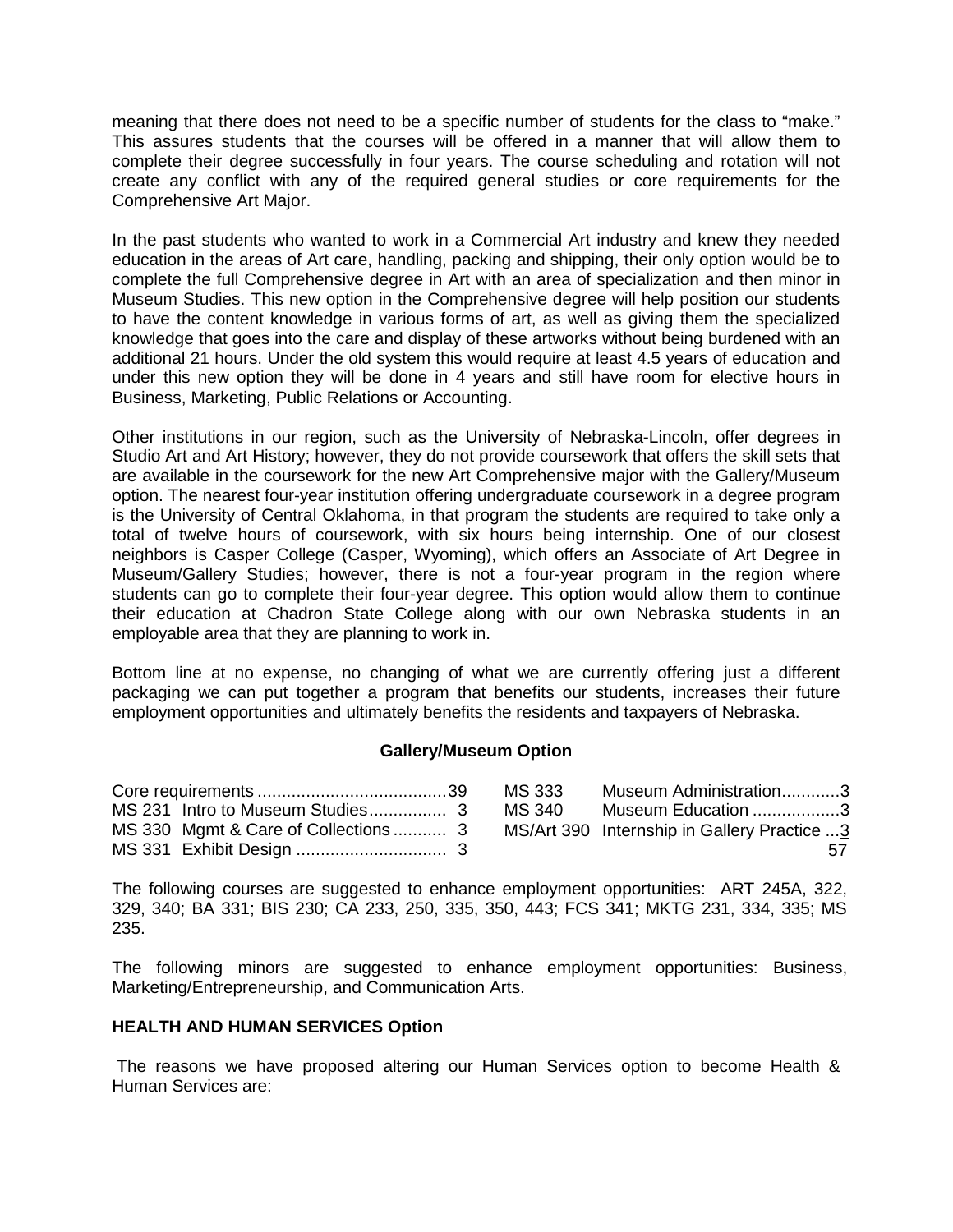- a. We see the potential to more adequately train our graduates for entry level public health related positions in addition to Human Services positions.
- b. The field of Health & Human Services is currently undersupplied and looks to only increase in need as health care reform and/or reorganization takes place

The Looming Workforce Crisis - By 2020, the nation will be facing a shortfall of more than 250,000 public health workers, according to ASPH estimates. Shortages of public health physicians, public health nurses, epidemiologists, health care educators, and administrators are anticipated. The public health workforce is diminishing over time even as the U.S. population increases. In 2000, the total workforce was 448,000, or 50,000 less than in 1980. More than 100,000 government public health workers – approximately one-quarter of the current public sector workforce – will be eligible to retire by 2012. Over the next 11 years, schools of public health would have to train three times the current number of graduates to meet projected needs.

Reference: Association of Schools of Public Health. (2008). ASPH Policy Brief: Confronting the Public Health Workforce Crisis. Executive Summary. Retrieved from: htttp://www.asph.org/UserFiles/WorkforceShortage2010Final.pdf

- c. The state and local offices and divisions have Health & Human Services as their official title and we feel this better identifies the degree option.
- d. We have formed a partnership with UNMC to add a RHOP path for students to enter the MPH program at UNMC.

| <b>Health and Human Services Option</b> |  |  |  |
|-----------------------------------------|--|--|--|
|-----------------------------------------|--|--|--|

| CTE 431 Intro to Special Needs Prog in CTE3                                     | 0R                                 |       |      |
|---------------------------------------------------------------------------------|------------------------------------|-------|------|
| FCS 234 Intro to Health & Human Services. 3                                     |                                    |       |      |
|                                                                                 | <b>MATH 232 Applied Statistics</b> |       |      |
|                                                                                 | OR                                 |       |      |
| FCS 434 Issues in Health & Human Ser 3 PSYC 242 Intro to Res Methods & Stats  3 |                                    |       |      |
|                                                                                 |                                    | Total | - 50 |
| FCS 457 Nutrition for Community Wellness. 3                                     |                                    |       |      |
| FCS 467 Epidemiology & Global Health  3                                         |                                    |       |      |

**Note:** Students pursuing this option MUST take FCS 335 as one of their Global Social Awareness General Studies Requirements; CA 230 as their Communication Arts General Studies Requirement. Recommended electives include PSYC 131 & PSYC 421.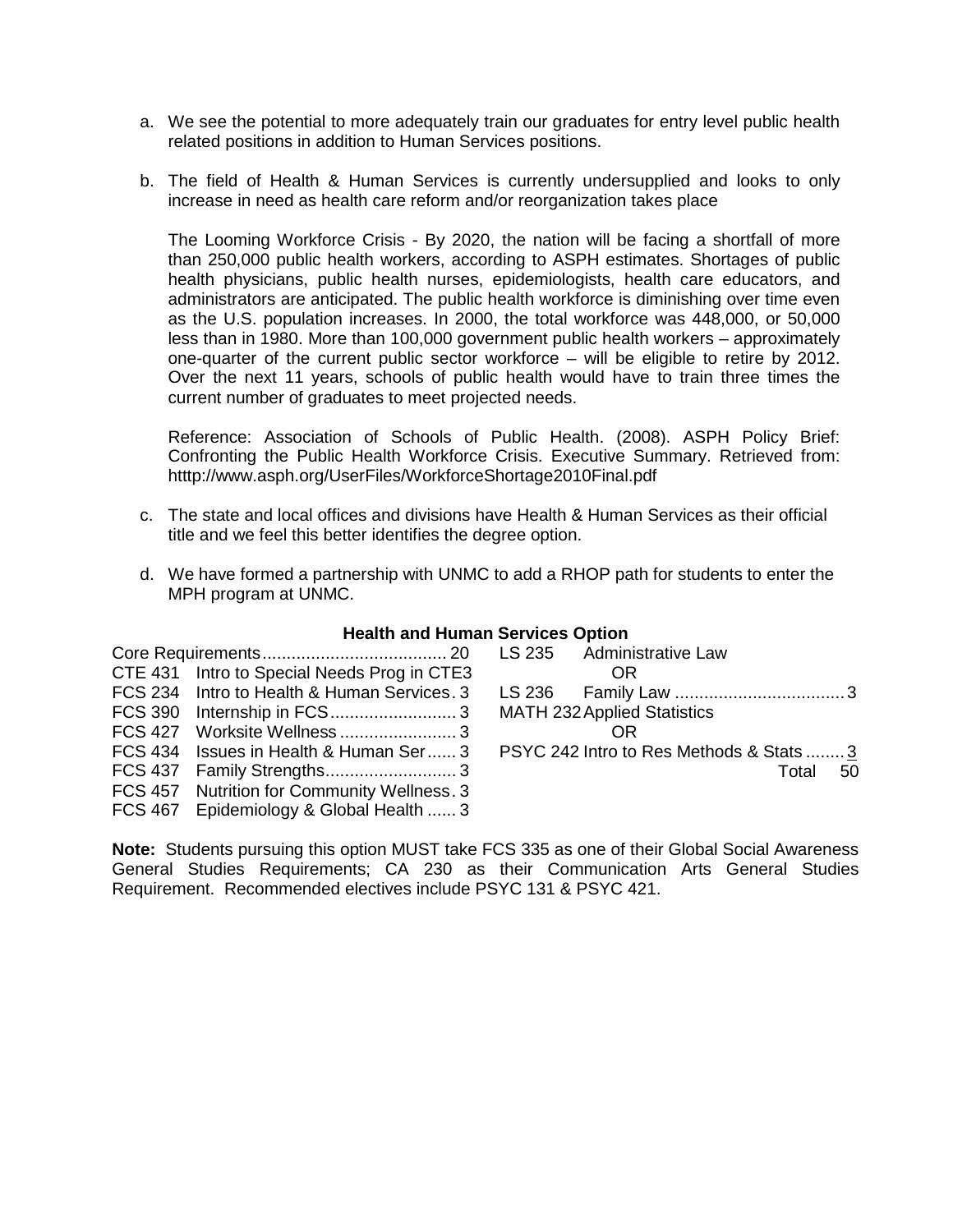# **RANGELAND FIRE MANAGEMENT Option**

Students often desire to work in the area of wildland fire management. While this is an important field for natural resource management the longevity of people working on the fire lines if often brief due to injury or as a result of wear and tear on the body. As the vast majority of these graduates are employed by the US Forest Service, Bureau of Land Management or the US Fish and wildlife agency these individuals only see peak periods of fire work. Thus these individuals in down times are often used to assist the rangeland inventory crews and they often find themselves working on the range crew when their fire career has ended, often without any more than an AS degree in fire. In working with these students over the last few years it has become obvious that there is a need for students to be able to blend in their fire education with range. Few BS level schools accept the fire credits from Community Colleges towards their degree. Thus, it was proposed to develop a degree program within the CSC rangeland management area that would accept the students fire classes and blend them with the core classes in the rangeland management program to formulate a Rangeland Fire Management option. We currently have students that went through the Casper College program in this option here at CSC and students at Casper College, that began here, picking up their fire classes to transfer back to CSC.

## **Rangeland Fire Management Option**

This program is designed for students who will complete two years at Casper College, or other two year schools with a similar curriculum, and who will then transfer to Chadron State College to complete a Bachelor of Science degree in Rangeland Management. A student must complete the following program in addition to the Core and the CSC General Studies Requirements. See an agriculture advisor on the Chadron State College campus for the courses to be taken at Chadron State College.

| FIRE 1500 Introduction to Fire Science  3        |  |
|--------------------------------------------------|--|
| FIRE 1510 Fire fighting Strategy & Tactics I 3   |  |
| FIRE 1520 Fire Fighting Strategy & Tactics II. 3 |  |

FIRE 1810Intro to Wildland Fire Fighting ....... 3 FIRE 1830Interm Wildland Fire Behavior....... 3 FIRE 1840Single Resource Boss/Crew ......... 3 FIRE 1991Wildland Leadership ..................... 3 Total 58

Classes with the FIRE prefix here are only available at Casper College. See General Studies transfers for electives to take at Casper College to meet the General Studies required by CSC. See Applied Sciences transfers for courses at Casper College that would meet some of the core requirements. A maximum total of 66 transfer hours will be applied towards the CSC Bachelor of Science degree. For further information see the Additional Information for Transfer Students section of the CSC General Catalog.

> http://www.csc.edu/admission/transfer/guides/casper.csc http://www.csc.edu/admission/transfer/guides/casper\_applied.csc http://www.csc.edu/admission/transfer/guides/transfercredit.csc

CSC requires 45 hours of upper division classes for degree completion. Potential upper division classes: GPS, GIS, Range and Fire Ecology, General Ecology, Rangeland Wildlife, Taxonomy of Plants, Agricultural Economics and Agribusiness, Mammalogy, Limnology, Environmental Management, and others.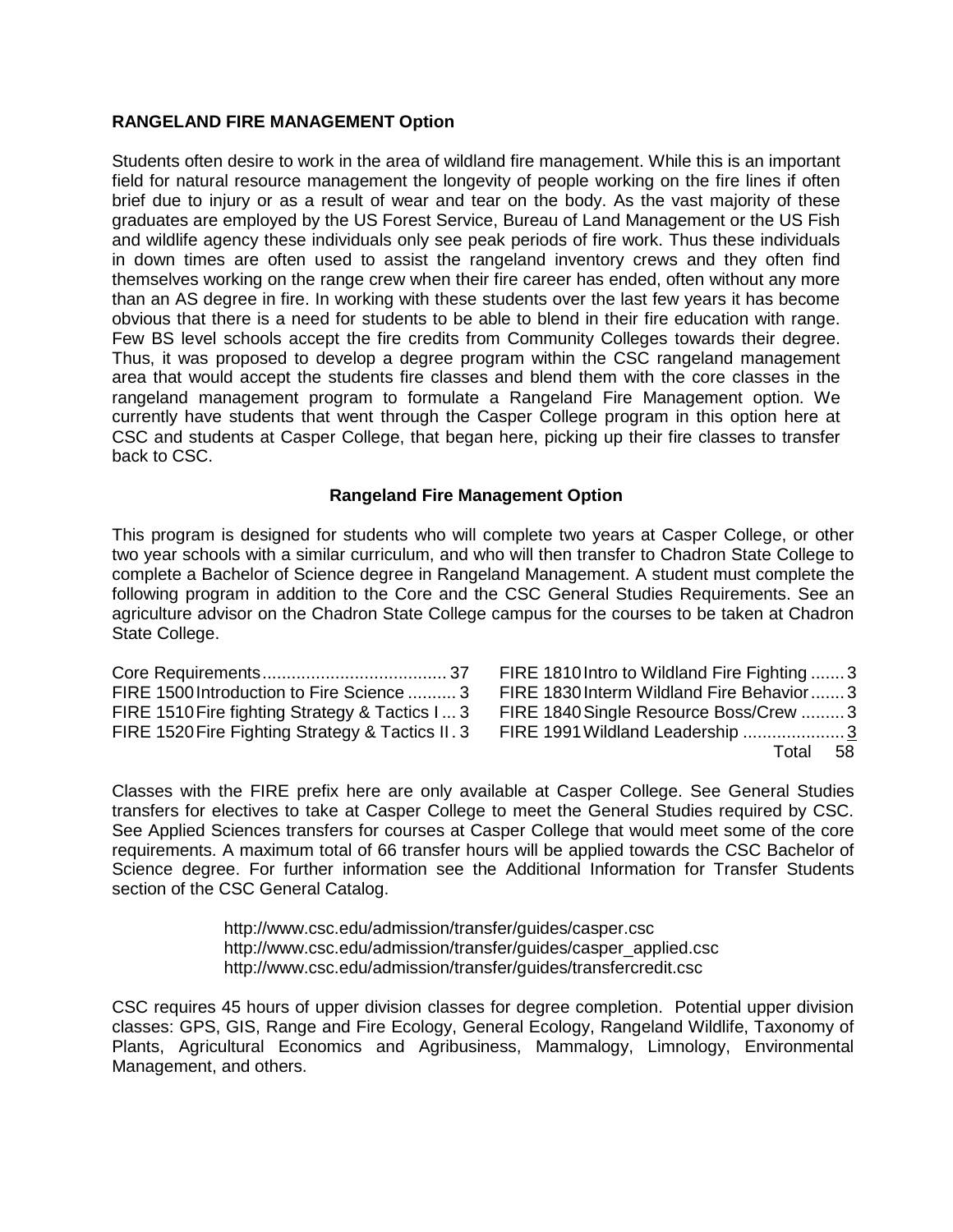# **RANGELAND WILDLIFE MANAGEMENT Option**

Since the introduction of the wildlife management minor in 2005, enrollment and interest has steadily increased to a high of 32 students in fall 2009. We have received inquiries from prospective students from Nebraska, Colorado, Wyoming, Illinois, South Dakota, and Alaska interested in pursuing a degree with a wildlife management focus and receive 2-3 transfer students from other Nebraska institutions annually. Majors of students seeking a wildlife management minor include range management, biology, criminal justice, art and recreation management. While the minor is of great importance to maintain, we believe the institution would benefit if a wildlife management option was introduced. Many of the students currently minoring in wildlife management have indicated that if a wildlife option were available they would change from their current option to a wildlife management option.

Additionally, the wildlife donation from Cabela's in fall 2009 has peaked regional and national interest in Chadron State College's wildlife management program. Not only has it increased prospective student awareness about our academic programs, but also has increased the public's support of our program. Since we received the collection, we have given tours to numerous high schools, elementary schools, Headstart programs, 4-H Clubs, Boy Scout and Girl Scout Troops, and many interested members of the public. This has given us a wealth of opportunity to educate interested parties about Chadron State College and wildlife conservation.

## **Rangeland Wildlife Management Option**

A student must complete the following program in addition to the Core and the General Studies requirements. No exceptions to the General Studies requirements apply to this option.

|                                         | AGRI 435 Wildlife Mgt Practicum 3        |
|-----------------------------------------|------------------------------------------|
|                                         | AGRI 445 & 445L Mammalogy & Lab3         |
| AGRI 325 Rangeland Wildlife Management3 | AGRI 451 Hum Dimensions of Wildlife Mgt3 |
| AGRI 426 Wildlife Research and Mgmt     | BIOL 401 Ornithology 3                   |
| Tech 3                                  | Total 58                                 |

To enhance employment potential, students are recommended to take courses from the following: AGRI 234/234L, 324, 427/427L, 436; GEOS 321, 322; MATH 138, 232. Recommended Biology electives are BIOL 139/139L, 239/239L, 337, 343/343L, 427, 431/431L, 444/444L, or the Wildlife Biology Minor.

## **WILDLIFE BIOLOGY Option**

The intent is to provide students a wildlife option with stronger biology content for those desiring a wildlife biologist educational track. The current wildlife program has a strong management and habitat focus and will remain pretty much in its current form to compliment these proposed changes. Often prospective students express an interest in taking more of a biologist approach to their education, while this can be accomplished through advising, the addition of this option would provide a more focused program and allow their transcripts to display a wildlife biology option title. Wildlife biologist's positions often take years of work experience to successfully attain, or may require a master's degree, such as some of the wildlife technician positions for the U.S. Department of Agriculture. The proposed Wildlife Biology Option will allow students to obtain a strong background in both biology and wildlife management, which will give them an adequate background to pursue graduate work in a wide variety of programs. With the primary focus of this program being on biology, the students pursuing this option will need to take the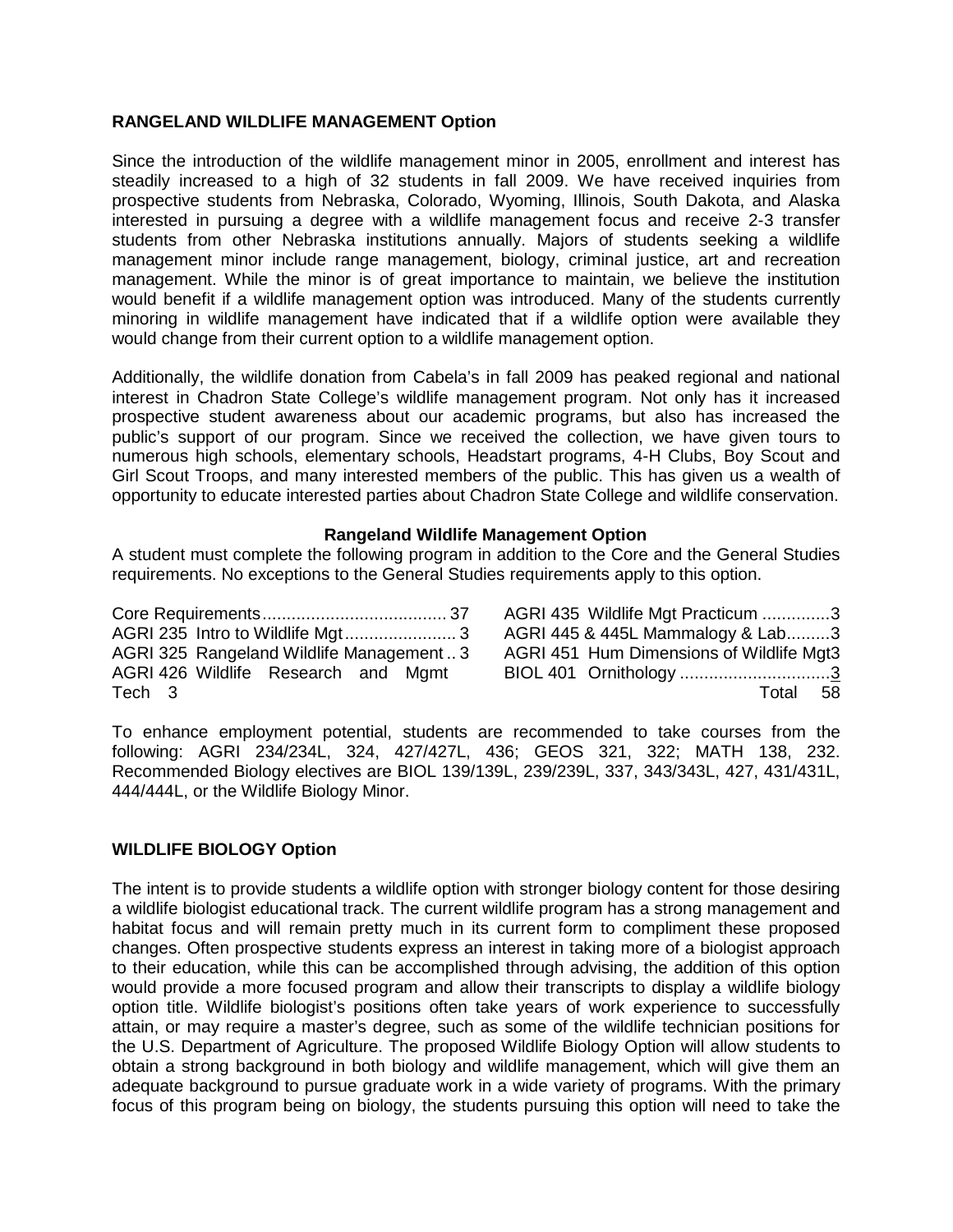Wildlife Management Minor offered in the Rangeland Management program to obtain the necessary wildlife classes to qualify for employment as a wildlife biologist.

# **Wildlife Biology Option**

|                                          | BIOL 431 & 431L Entomology           |
|------------------------------------------|--------------------------------------|
| AGRI 427 & 427L Animal Anatomy and Phys4 | 0R                                   |
| BIOL 336 & 336L General Ecology 3        |                                      |
| BIOL 337 Environmental Management3       |                                      |
| BIOL 343 & 343L Parasitology3            | BIOL 438 & 438L Taxonomy of Plants 3 |
| BIOL 400 Indep Study-Wildlife Research1  | GEOS 322Introduction to GIS3         |
|                                          | Total 52                             |

In order to enhance employment opportunities, and to provide actual class work in wildlife management students taking this option should take the Wildlife Management minor offered by AG/Rangeland Management or AGRI 235, 324, 325, 426 435, 445, 451; GEOS 321, 322; MATH 138, 232 as electives.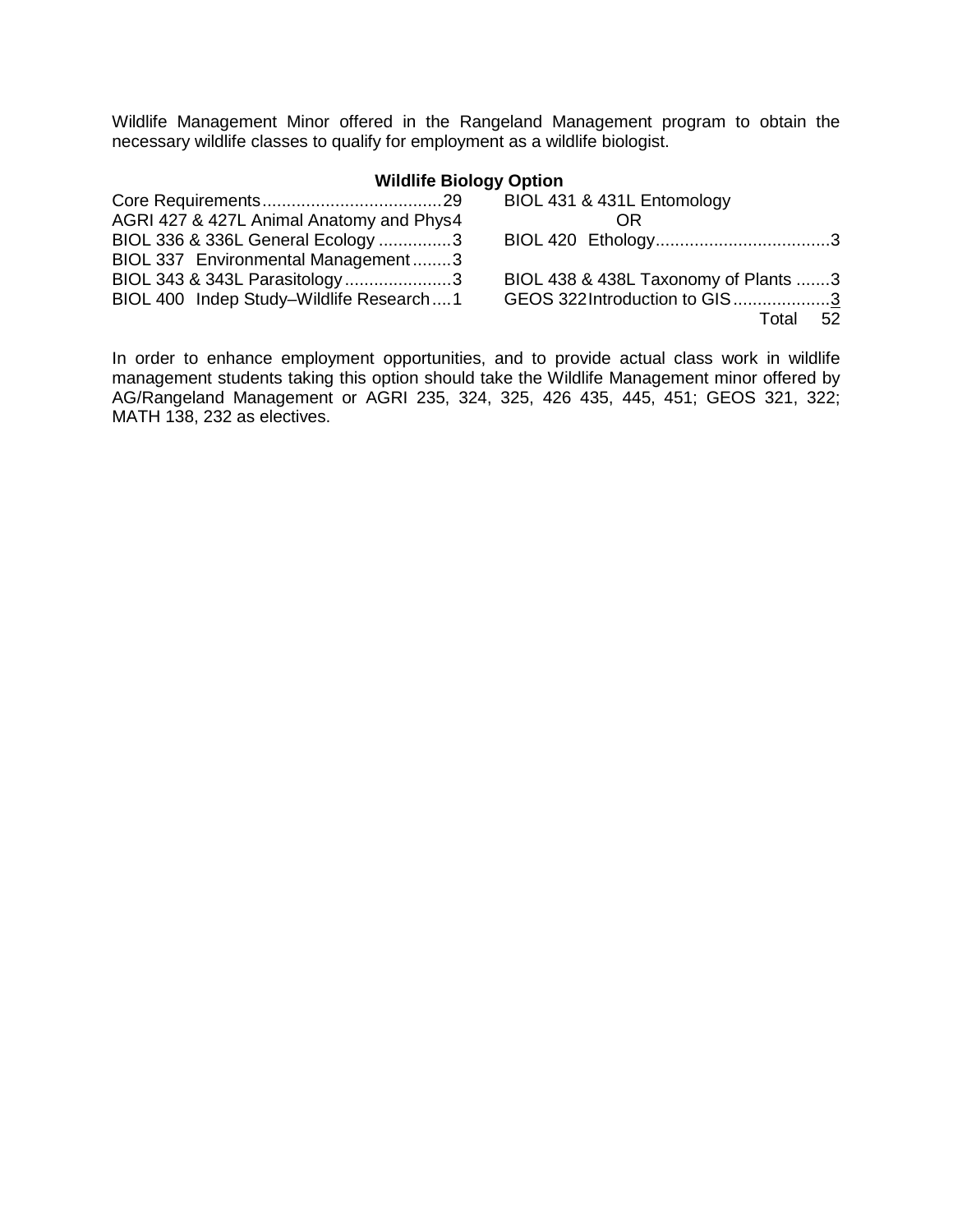#### **Academic, Personnel & Student Affairs Committee**

*Gary Bieganski, Chair Roger Breed Caroline Keenan*

January 19, 2011

## ACTION: **Approve the Amended Nebraska State College System (NSCS)/Northeast Community College (NECC) Interlocal Agreement for South Sioux City College Center**

**\_\_\_\_\_\_\_\_\_\_\_\_\_\_\_\_\_\_\_\_\_\_\_\_\_\_\_\_\_\_\_\_\_\_\_\_\_\_\_\_\_\_\_\_\_\_\_\_\_\_\_\_\_\_\_\_\_\_\_\_\_\_\_\_\_\_\_\_\_\_\_\_\_\_\_\_**

**\_\_\_\_\_\_\_\_\_\_\_\_\_\_\_\_\_\_\_\_\_\_\_\_\_\_\_\_\_\_\_\_\_\_\_\_\_\_\_\_\_\_\_\_\_\_\_\_\_\_\_\_\_\_\_\_\_\_\_\_\_\_\_\_\_\_\_\_\_\_\_\_\_\_\_\_**

The original Interlocal Agreement, approved at the September 14, 2006 Board of Trustees meeting, contemplated financing for the construction project to be accomplished through the Community Development Authority ("CDA") of the City of South Sioux City, Nebraska. As a result of the appropriation made to the State College System in the 2007 Session of the Nebraska Legislature and the method by which NECC financed their share of the project; funding through the South Sioux City CDA is no longer needed. The Amendment approved at the September 4-5, 2008 Board of Trustees meeting removed the South Sioux City CDA as a party to the Interlocal. WSC and NECC continue to work closely with City of South Sioux City on the project.

The September 2008 Amendment also provided additional details and clarification on the management, committee structure, shared expenses and ownership of the building and land to ensure full and equal participation by both NECC and WSC as contemplated in the original Interlocal Agreement.

An Interlocal Agreement Amended was also approved at the June 19, 2009 Board of Trustees meeting to address responsibilities for water detention ponds and the wetlands mitigation/channel project including construction and maintenance costs.

This Amendment to the Agreement will further detail and clarify the management, committee structure, shared expenses and ownership of the building and land to ensure full and equal participation by NECC and WSC.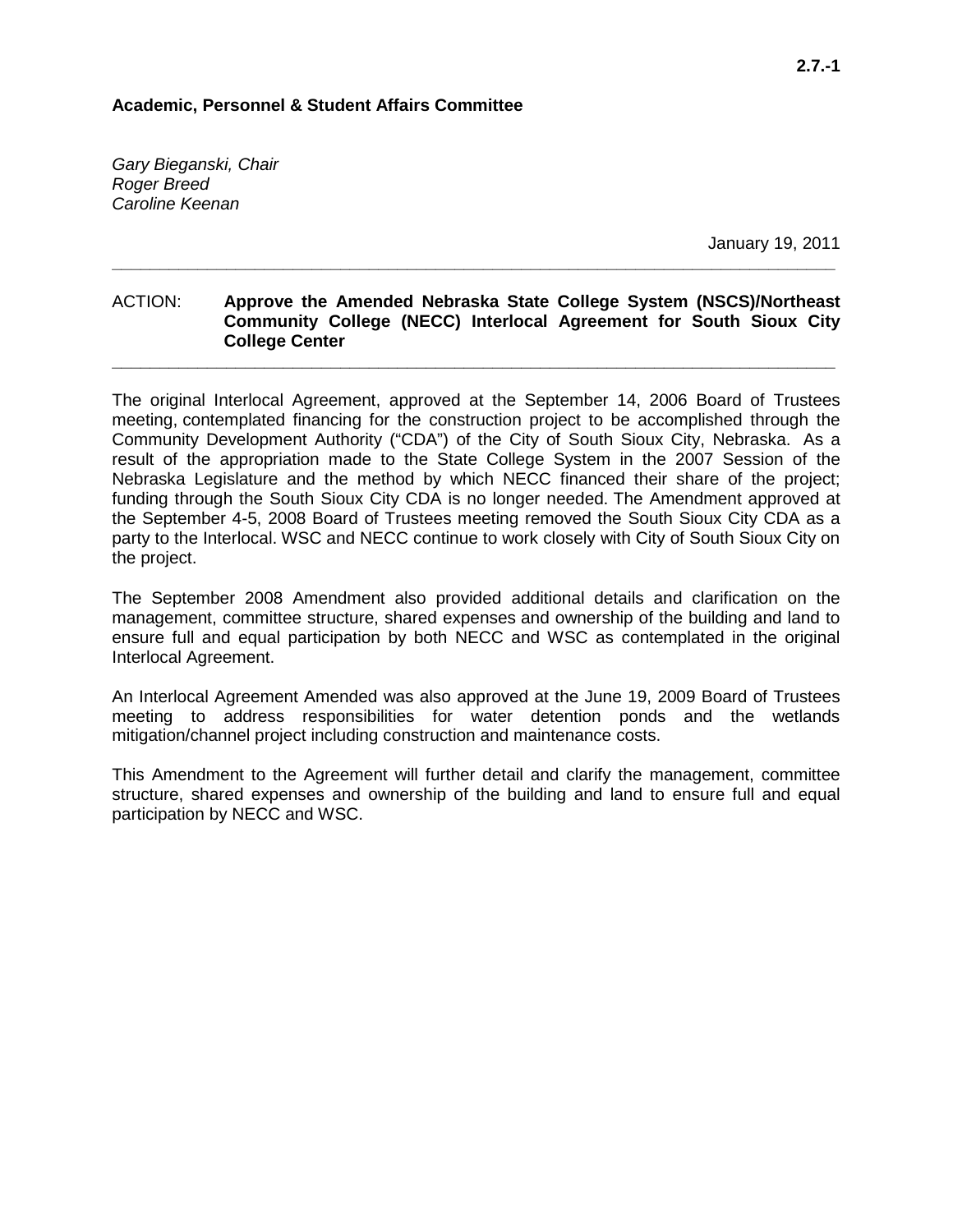## **Enrollment & Marketing Committee**

*Michelle Suarez, Chair Floyd Vrtiska Isaac French*

January 19, 2011

#### ACTION: **Authorize Chancellor to Sign Television/Radio Commercial Contract for the Nebraska State College System**

Priority: Greater System Prominence

Goals: 1. Emphasize the benefits of a three-college system

- 2. Increase awareness of the system
- 3. Market distinctiveness of the system
- 
- 4. Promote collaboration within the system<br>Strategies: a. Communicate that many graduates Communicate that many graduates stay in Nebraska
	- b.. Publicize collaborative efforts and programs
	- e. Market the investment of an NSCS degree

This fall a Request for Proposals (RFP) was written to contract with a company to create and produce television and radio commercials for the Nebraska State College System. The goals are to increase enrollment, overall awareness, name recognition and credibility throughout the state and region through a series of effective commercials.

**\_\_\_\_\_\_\_\_\_\_\_\_\_\_\_\_\_\_\_\_\_\_\_\_\_\_\_\_\_\_\_\_\_\_\_\_\_\_\_\_\_\_\_\_\_\_\_\_\_\_\_\_\_\_\_\_\_\_\_\_\_\_\_\_\_\_\_\_\_\_\_\_\_\_\_\_\_\_\_**

Advertisements were published starting October 22 when the RFP went up on the NSCS website. Vendor questions and answers were posted November 15 on the website, and proposals were due December 22 at 2 p.m., CST. Finalist presentations and interviews were held January 6.

After the presentations and interviews for the Creative Services: Television and Radio Commercial project, an Agreement will be negotiated with the selected company. The System Office requests authorization for the Chancellor to sign the television/radio commercial Agreement for the project, after his review of the terms and conditions of the contract.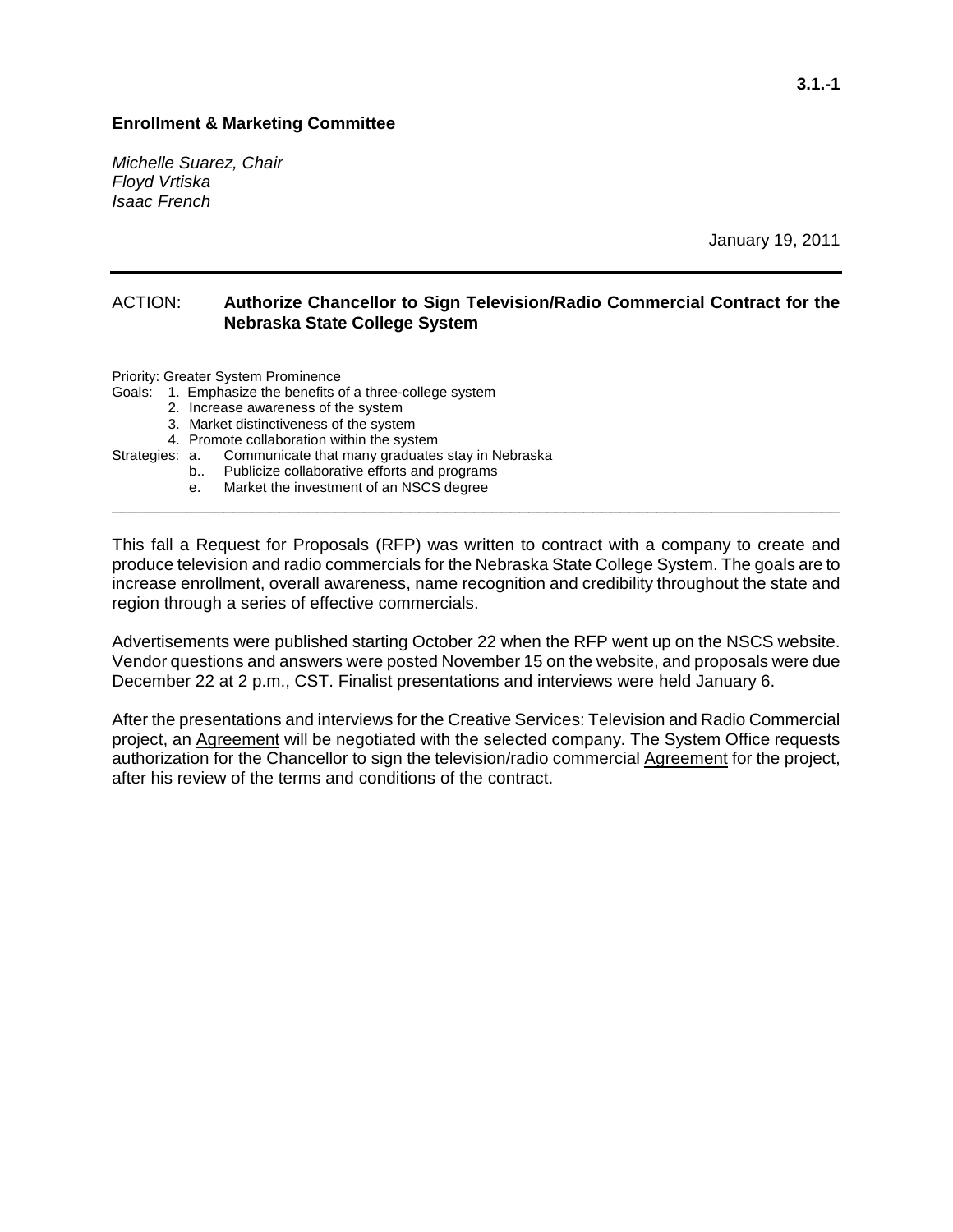*Cap Peterson, Chair Bill Roskens Trevor Dietrich*

January 19, 2011

## ACTION: **Accept the Nebraska State College System Audit Report for the Year Ended June 30, 2010**

**\_\_\_\_\_\_\_\_\_\_\_\_\_\_\_\_\_\_\_\_\_\_\_\_\_\_\_\_\_\_\_\_\_\_\_\_\_\_\_\_\_\_\_\_\_\_\_\_\_\_\_\_\_\_\_\_\_\_\_\_\_\_\_\_\_\_\_\_\_\_\_\_\_\_\_\_**

Priority: Financial Strength of the System Goals: 1. Ensure financial accountability 4. Improve efficiency of operations Strategy: f. Keep Board of Trustees informed on the financial status of the colleges and system **\_\_\_\_\_\_\_\_\_\_\_\_\_\_\_\_\_\_\_\_\_\_\_\_\_\_\_\_\_\_\_\_\_\_\_\_\_\_\_\_\_\_\_\_\_\_\_\_\_\_\_\_\_\_\_\_\_\_\_\_\_\_\_\_\_\_\_\_\_\_\_\_\_\_\_\_**

The Auditor of Public Accounts (APA) has finalized the Nebraska State College System (NSCS) comprehensive audit report for the fiscal year ending June 30, 2010. A copy of the audit report and a separate Management Letter are included with this mailing. The audit by the APA includes the NSCS's general and cash funds, revenue bond funds, federal and restricted funds and trust funds. KPMG performed a separate audit of the Revenue Bond program and that audit was accepted by the Board at the November 12, 2010 meeting.

The Facilities Corporation is included as a blended component unit of the NSCS. KPMG also performed a separate audit of the Facilities Corporation. The Facilities Corporation audit was accepted at the Annual Meeting of the Facilities Corporation, also on November 12, 2010.

The College's Foundations are included as discretely presented component units in the audit report in accordance with Governmental Accounting Standards Board (GASB) standards. The foundations' financial statements and corresponding footnotes are incorporated from private audits accepted by the individual foundation boards.

The audit exit conference was held on November 23, 2010. There are no reportable conditions noted in the audit report.

We recommend acceptance of the audit report.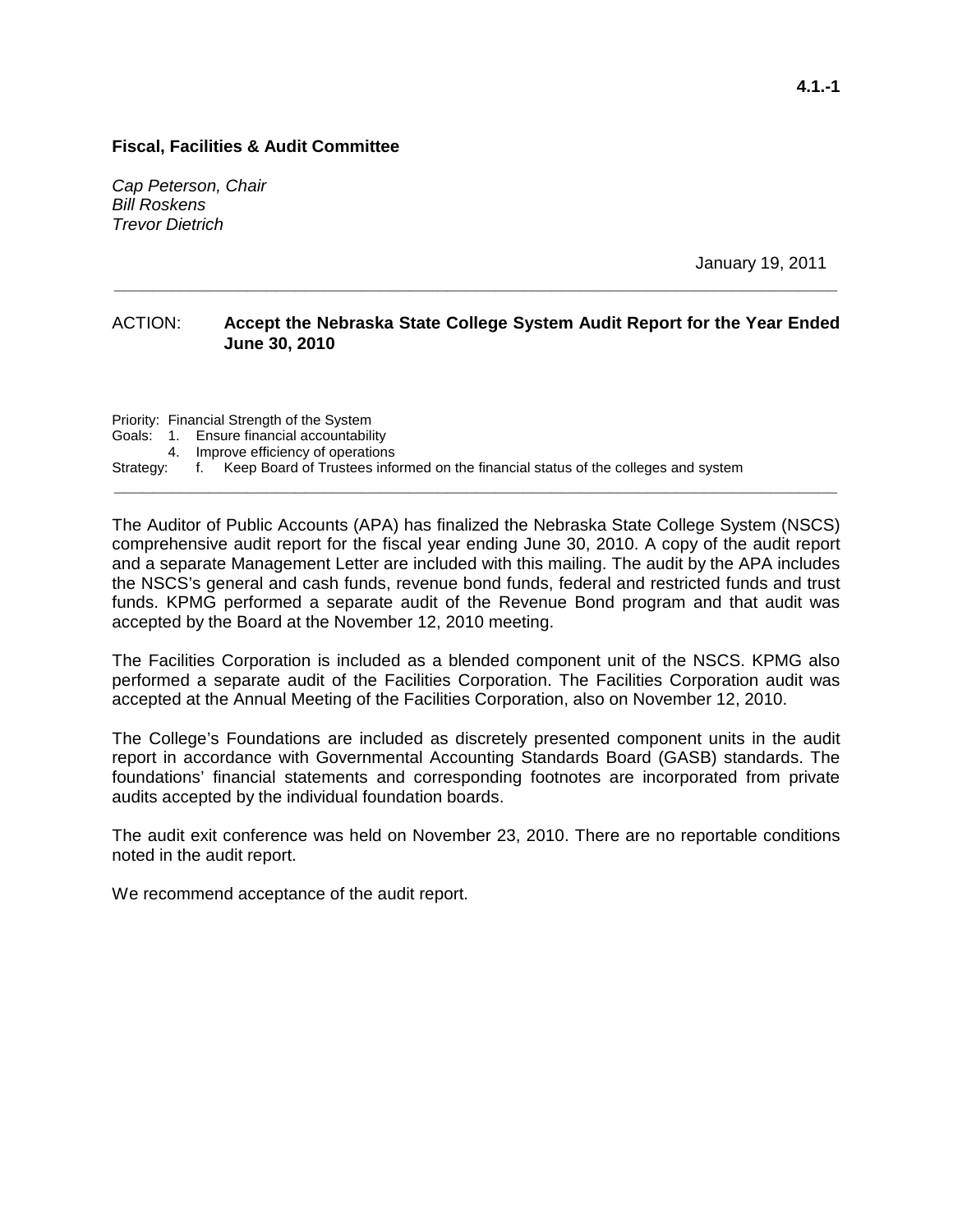*Cap Peterson, Chair Bill Roskens Trevor Dietrich*

January 19, 2011

## **ACTION: Appoint Professional Services Selection Committee for Campus Master Plans and Authorize Chancellor to Sign Professional Services Contract**

Priority: Financial Strength of the System<br>Goal: 3. Strengthen fiscal. environme 3. Strengthen fiscal, environmental, technological and physical resources

The following committee is appointed to select the contract to update the campus master plans for all three State Colleges. Following are the suggested consultant committee members:

#### Committee Members

Cap Peterson, Vice Chair, Board of Trustees and Chair, Fiscal, Facilities and Audit Committee Michelle Suarez, Chair, Enrollment and Marketing Committee, Board of Trustees Ed Hoffman, Vice Chancellor for Facilities, Planning & Information Technology, NSCS Carolyn Murphy, Vice Chancellor for Finance & Administration, NSCS Dale Grant, Vice President for Administration and Finance, CSC Bruce Batterson, Vice President for Administration and Finance, PSC Jean Dale, Vice President for Administration and Finance, WSC Academic Representative Facilities Representative Support Staff Representative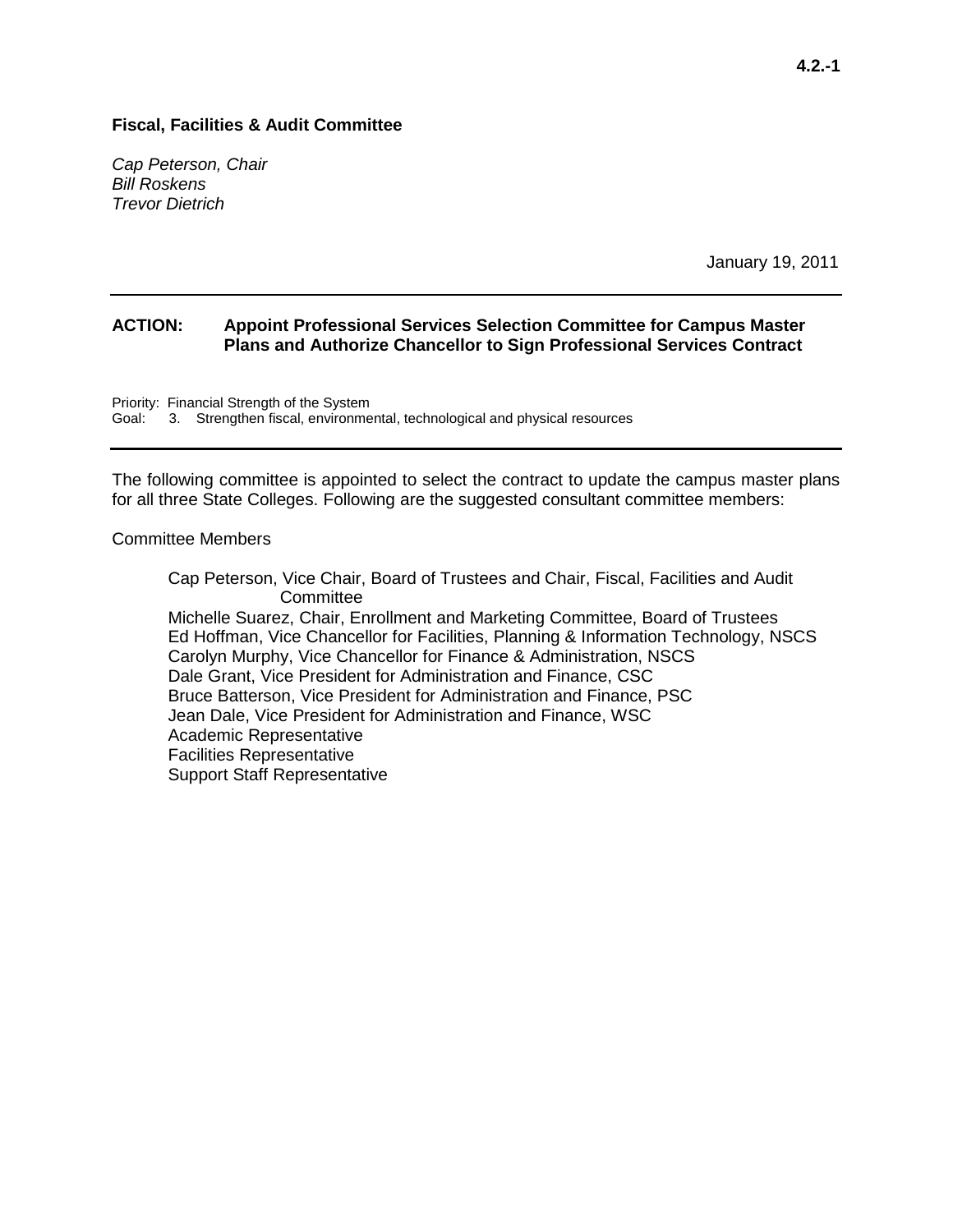*Cap Peterson, Chair Bill Roskens Trevor Dietrich*

January 19, 2011

## **ACTION: Authorize Chancellor to Sign an Addendum to Construction Manager at Risk Contract with Lund-Ross Constructors With a Guaranteed Maximum Price Not to Exceed the Constraints of the Bond Financing Package for Morgan Hall Renovation Project at Peru State College**

Priority: Financial Strength of the System Goal: 3. Strengthen fiscal, environmental, technological and physical resources Strategy i. Maintain facilities and improve physical environment.

On December 1, 2010, after a selection process that included an RFP, Proposal Review and Interview/Presentations by three firms, Lund-Ross Constructors of Omaha, Nebraska was selected to serve as Construction Manager at Risk (CM) for the Morgan Hall renovation at PSC. The Chancellor was authorized by the Board at its November 12, 2010 Board meeting to sign the contract with the CM. The Architect and the CM are currently working closely to complete the planning for the project and prepare for construction.

The next step in the process is the establishment of the Guaranteed Maximum Price (GMP) by the CM. The System Office and PSC recommend that the Chancellor be authorized to approve the GMP when it is ready, with the option to include any add alternates which will vary from the planned construction budget but, will stay within the constraints of the Board approved bond financing package. An early approval will allow the project to continue moving forward in a timely manner.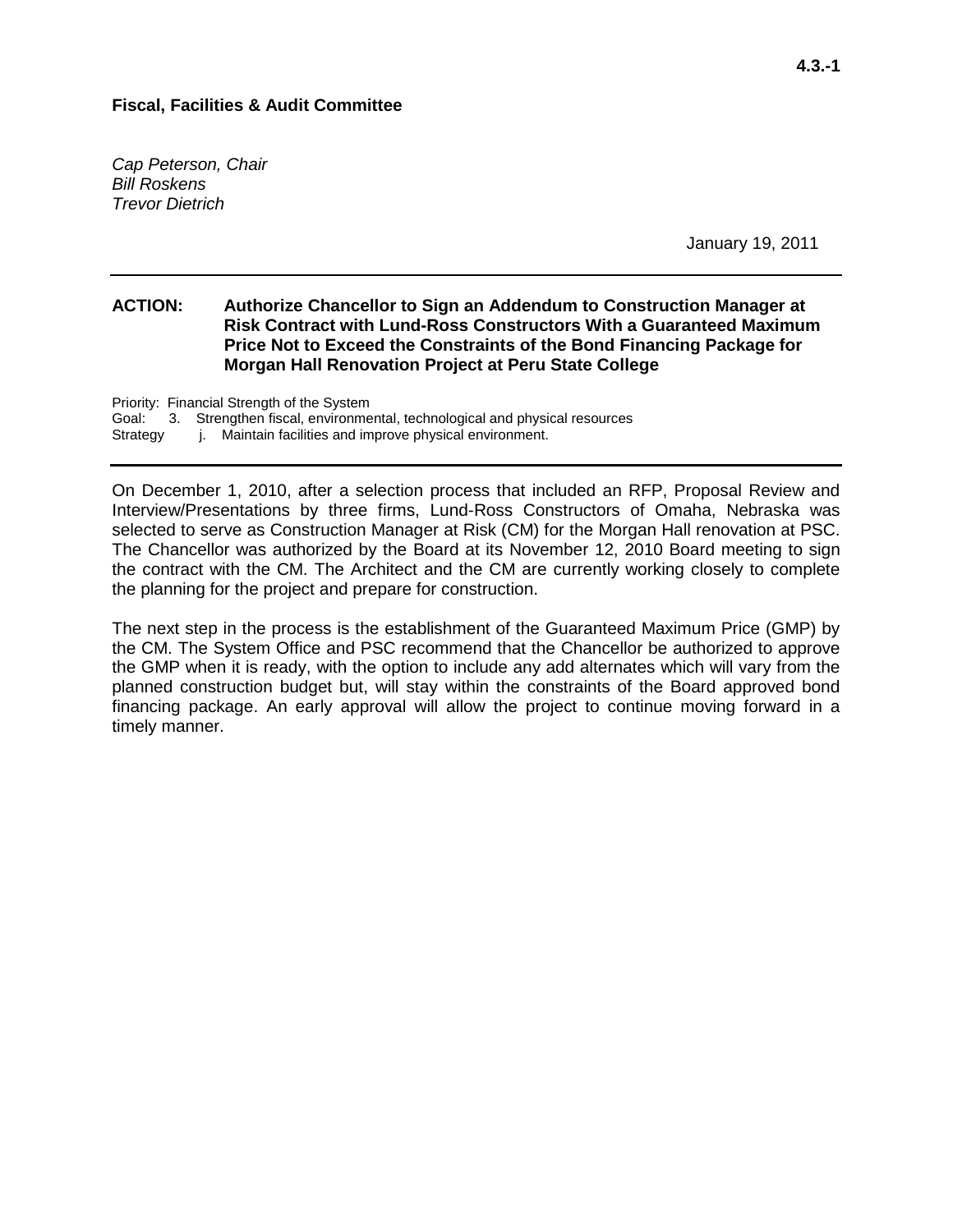*Cap Peterson, Chair Bill Roskens Trevor Dietrich*

January 19, 2011

#### ACTION: **Approve Use of LB 1100 Set Aside Funds for 2011-2012 the Following Projects and Amounts for Each College**

**\_\_\_\_\_\_\_\_\_\_\_\_\_\_\_\_\_\_\_\_\_\_\_\_\_\_\_\_\_\_\_\_\_\_\_\_\_\_\_\_\_\_\_\_\_\_\_\_\_\_\_\_\_\_\_\_\_\_\_\_\_\_\_\_\_\_\_\_\_\_\_\_\_\_\_\_**

**Chadron State - \$77,681 for Window Replacement in Math and Science Building Peru State - \$82,902 for HVAC Upgrades in T.J. Majors Wayne State - \$104,449 for Augmenting HVAC/Code Upgrades in Hahn Administration Building**

Priority: Financial Strength of the System Goal: 1. Ensure financial accountability Strategy: f. Keep Board of Trustees informed on the financial status of the colleges and system

Legislation passed in 1998 established the practice of setting aside a depreciation allowance on recently completed new construction and larger renovation projects. The purpose is to allow the build-up of a fund that will help address major renewal or renovation projects. The legislation was amended several times during the budget cutting years, both to limit or eliminate the amount of the pay-in for specific years and to expand the purposes for which the depreciation funds could be used. The set aside amount for 2009-2011 allows for a 0% assessment level and 50% of last year of assessments paid.

**\_\_\_\_\_\_\_\_\_\_\_\_\_\_\_\_\_\_\_\_\_\_\_\_\_\_\_\_\_\_\_\_\_\_\_\_\_\_\_\_\_\_\_\_\_\_\_\_\_\_\_\_\_\_\_\_\_\_\_\_\_\_\_\_\_\_\_\_\_\_\_\_\_\_\_\_**

For 2006-07, the amounts available totaled \$431,864. The Board approved funding for the following projects last year:

- CSC continue the updating of HVAC controls,
- PSC supplement LB605 projects or match LB 309 Task Force allocations, primarily at Al Wheeler Activity Center, and
- WSC replace stage curtains and rigging and replace broken balcony seats at Rice Auditorium and address ventilation issues at Fine Arts and Gardner Hall.
- For 2007-08, the amounts available totaled \$486,756. The Board approved funding for the following projects last year:

CSC – Miller Hall window replacement, this project will require FY 07-08 and FY 08-09 dollars,

- PSC supplement LB 605 dollars used on the Al Wheeler Activity Center project, and
- WSC supplement LB 605 dollars used on the Campus Services building project.
- For 2008-09, the amounts available totaled \$530,061. The System Office and the Colleges recommend that the Board approve the following projects from this funding:

CSC – relight Nelson Physical Activity Center Arena and Armstrong Gym and Pool

PSC – code upgrades in Jindra Fine Arts Building

WSC – renovation of Art Gallery in Library and refurbishment of Stadium seating surface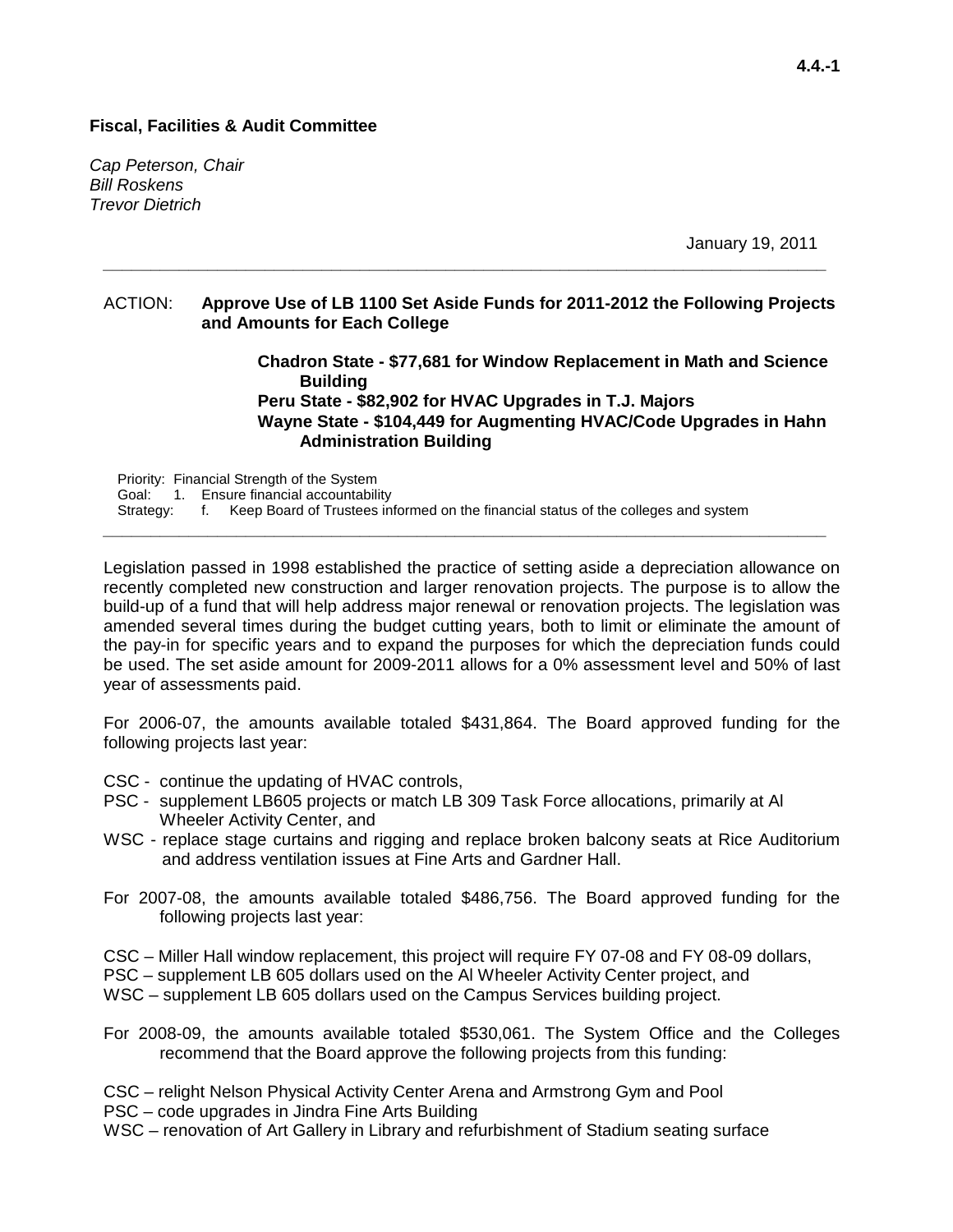# **4.4.-2**

For 2009-10, the amounts available totaled \$265,032. The System Office and the Colleges recommend that the Board approve the following projects from this funding:

CSC – lighting upgrades in Math and Science Building

PSC – code upgrades and supporting activity in Jindra Fine Arts Building

WSC – resurface deck, replace expansion joints and repair seating in Memorial Stadium

For 2010-11, the amounts available totaled \$265,032. The System Office and the Colleges recommend that the Board approve the following projects from this funding:

CSC – window replacement in Math and Science Building PSC – HVAC upgrades in T. J. Majors Building WSC – augmenting HVAC/code upgrades in Hahn Administration Building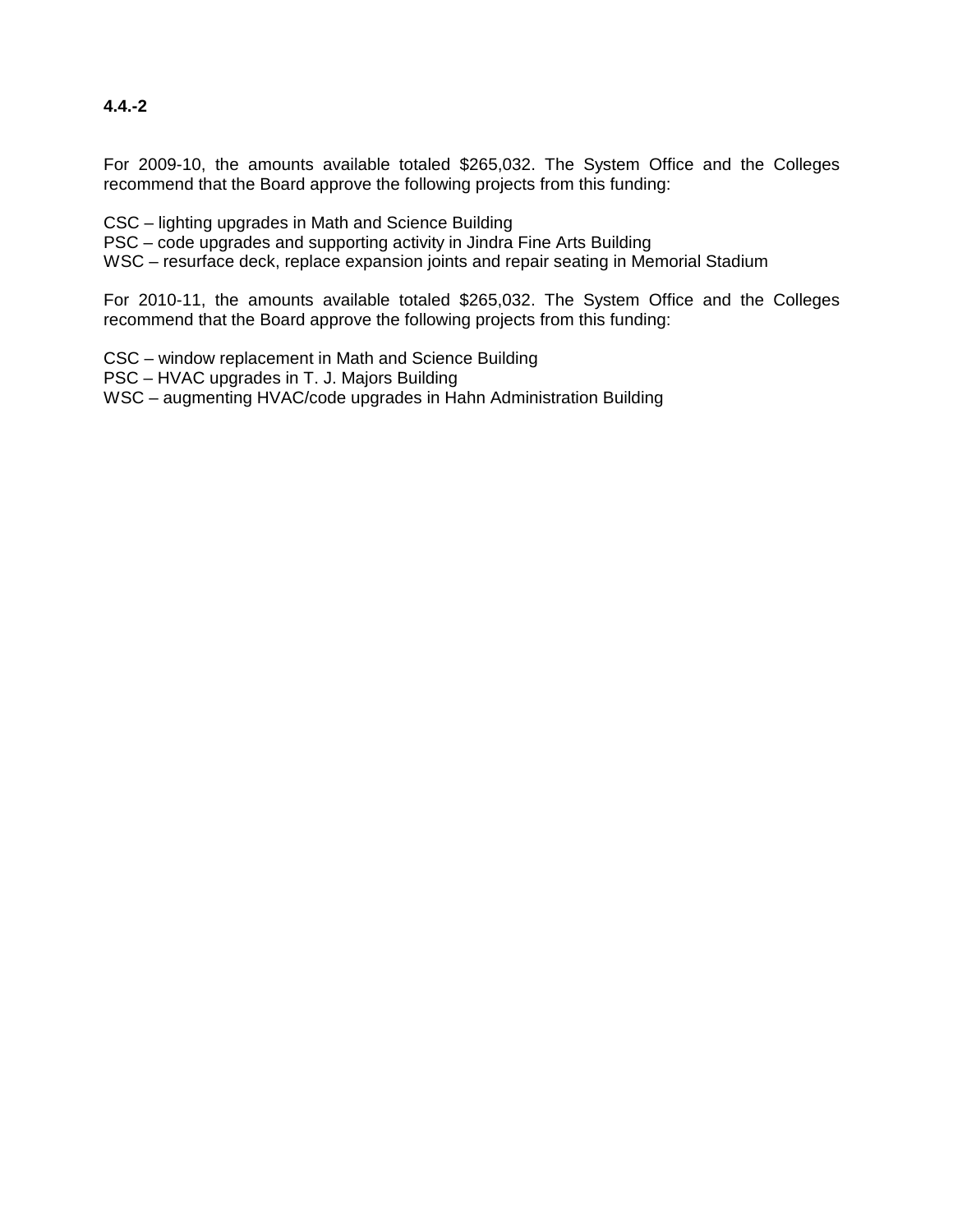*Cap Peterson, Chair Bill Roskens Trevor Dietrich*

January 19, 2011

## ACTION: **First & Final Round Approval of Revisions to Board Policy 6009; Withholding Registration, Transcripts and Diplomas from Students Owing Debts**

**\_\_\_\_\_\_\_\_\_\_\_\_\_\_\_\_\_\_\_\_\_\_\_\_\_\_\_\_\_\_\_\_\_\_\_\_\_\_\_\_\_\_\_\_\_\_\_\_\_\_\_\_\_\_\_\_\_\_\_\_\_\_\_\_\_\_\_\_\_\_\_\_\_\_\_\_\_**

**\_\_\_\_\_\_\_\_\_\_\_\_\_\_\_\_\_\_\_\_\_\_\_\_\_\_\_\_\_\_\_\_\_\_\_\_\_\_\_\_\_\_\_\_\_\_\_\_\_\_\_\_\_\_\_\_\_\_\_\_\_\_\_\_\_\_\_\_\_\_\_\_\_\_\_\_\_\_\_**

Core Value: Provide a safe, stimulating, caring, and enriching learning experience

The policy was revised to provide the ability for any of the colleges to withhold registration, transcripts and diplomas from students owing debts at any of the colleges within the Nebraska State College System.

Attached is a copy of Board Policy 6009.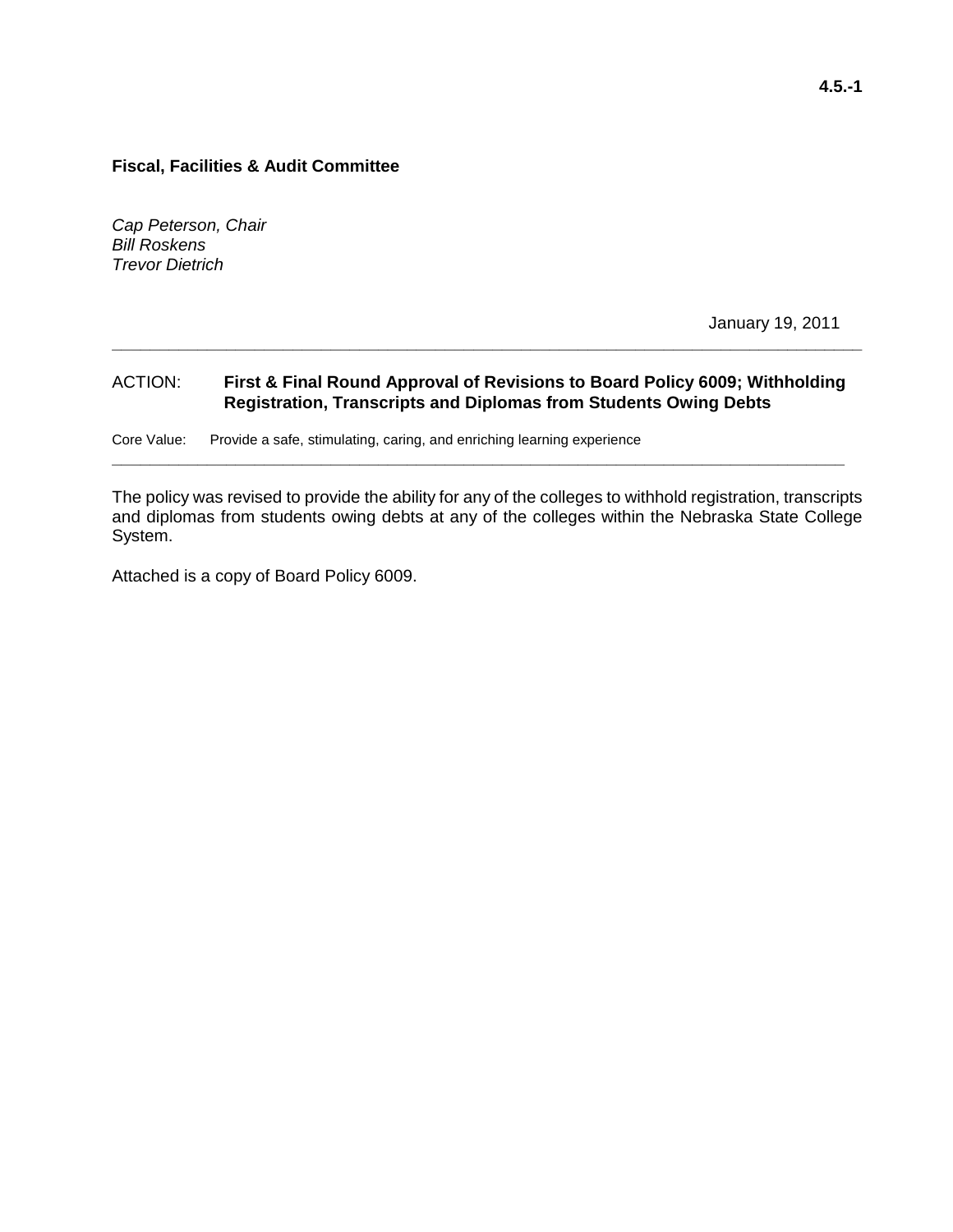# **4.5.-2**

# **FISCAL OPERATIONS, NEBRASKA STATE COLLEGE SYSTEM**

| <b>POLICY:</b> | 6009 | <b>Withholding Registration, Transcripts and</b> |             |  |  |
|----------------|------|--------------------------------------------------|-------------|--|--|
|                |      | <b>Diplomas from Students Owing Debts</b>        | Page 1 of 1 |  |  |

\_\_\_\_\_\_\_\_\_\_\_\_\_\_\_\_\_\_\_\_\_\_\_\_\_\_\_\_\_\_\_\_\_\_\_\_\_\_\_\_\_\_\_\_\_\_\_\_\_\_\_\_\_\_\_\_\_\_\_\_\_\_\_\_\_\_\_\_\_\_\_\_\_\_\_\_\_\_

#### **BOARD POLICY**

Each President is authorized to refuse to register a student who has an overdue debt owing to the institution any of the Colleges.

Transcripts and diplomas may be withheld from any student who owes tuition, fees, room, board or other miscellaneous charges at any of the Colleges.

If the College administration President has waived any portion of this policy, the College shall submit an annual report of those waivers to the System Office. The report shall include the rationale used for allowing each waiver and provide information on the arrangements agreed to for taking care of the overdue payment.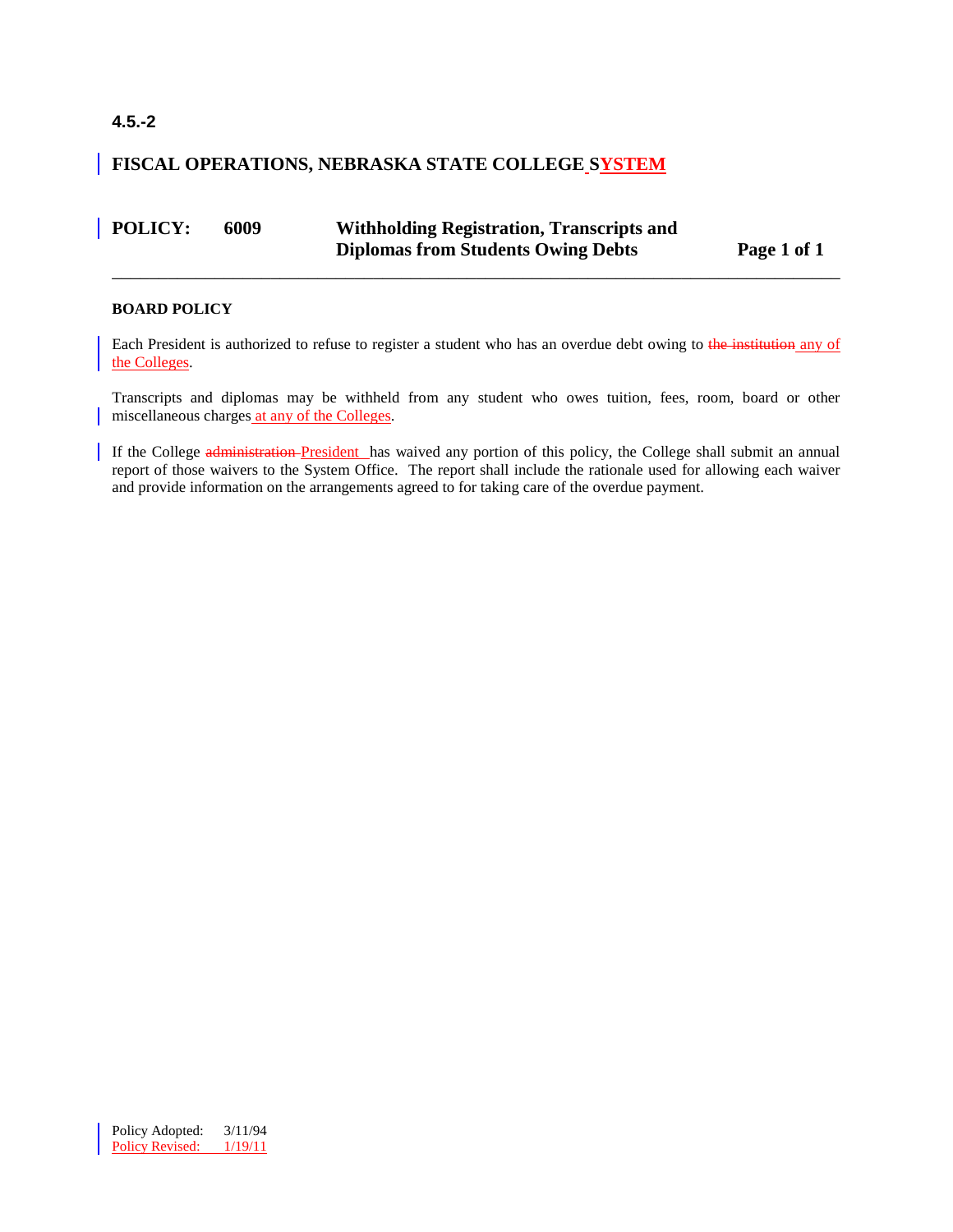*Cap Peterson, Chair Bill Roskens Trevor Dietrich*

January 19, 2011

## ACTION: **Approve the Following Change Orders as Submitted by Wayne State College:**

**\_\_\_\_\_\_\_\_\_\_\_\_\_\_\_\_\_\_\_\_\_\_\_\_\_\_\_\_\_\_\_\_\_\_\_\_\_\_\_\_\_\_\_\_\_\_\_\_\_\_\_\_\_\_\_\_\_\_\_\_\_\_\_\_\_\_\_\_\_\_\_\_\_\_\_\_**

Wayne Change Orders

• College Center at South Sioux City (install operable panel partitions in classrooms 126A, B, C) -- \$24,895 (WSC pays ½)

Priority: Financial Strength of the System Goal: 3. Strengthen fiscal, environmental, technological and physical resources Strategy: j. Maintain facilities and improve physical environment **\_\_\_\_\_\_\_\_\_\_\_\_\_\_\_\_\_\_\_\_\_\_\_\_\_\_\_\_\_\_\_\_\_\_\_\_\_\_\_\_\_\_\_\_\_\_\_\_\_\_\_\_\_\_\_\_\_\_\_\_\_\_\_\_\_\_\_\_\_\_\_\_\_\_\_\_**

Board policies 7015, 7016 and 8065 require that the following types of change orders be submitted to the Board for approval.

**CHANGE ORDER** – (including architect/engineer fees, construction contracts, equipment purchases and all other miscellaneous expenditures) which are more than \$20,000. If approval of change order is critical to project schedule, \$20,000 to \$60,000 range change orders may be approved by Chancellor and ratified at next Board meeting.

| <b>Wayne State College</b> |                                                            |
|----------------------------|------------------------------------------------------------|
| Location on Campus:        | College Center in South Sioux City                         |
| No. & Description:         | Install operable panel partitions in classrooms 126A, B, C |
| Change Order Amount:       | \$24,895 (WSC pays $\frac{1}{2}$ or \$12,447.50)           |
| Fund Source:               | <b>Capital Construction Appropriation</b>                  |
| Contractor:                | L & L Builders, Sioux City, IA                             |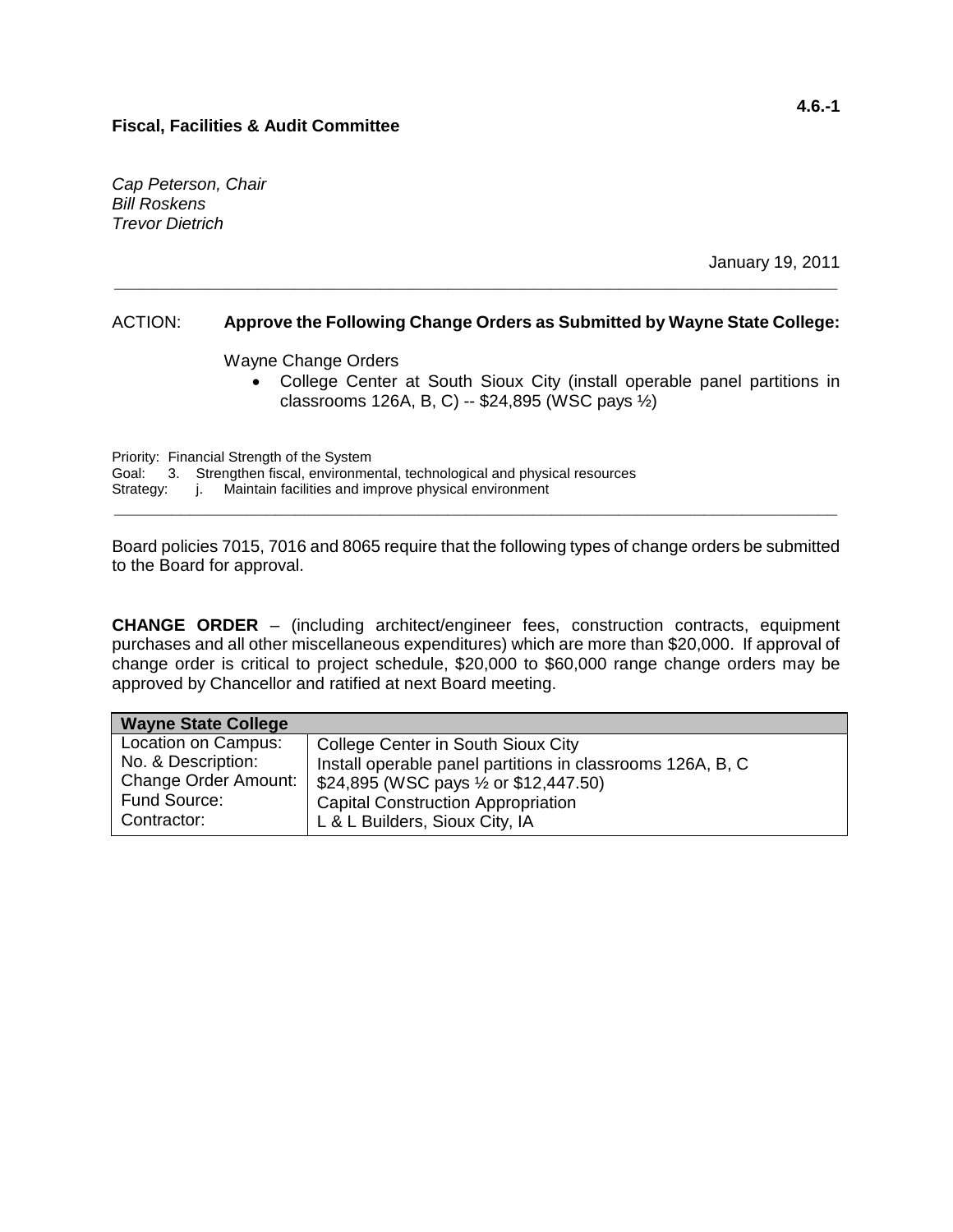| <b>RANKED FACULTY</b><br>(FULL-TIME/.75 FTE OR MORE) |                                                       |                        |                 |                   |                                       |            |                   |                     |
|------------------------------------------------------|-------------------------------------------------------|------------------------|-----------------|-------------------|---------------------------------------|------------|-------------------|---------------------|
| Name<br>Title/Assignment                             |                                                       | Rank                   | Salary          | Funding<br>Source | <b>Period of</b><br><b>Employment</b> | <b>FTE</b> | Reason for Action | Type of Appointment |
| Bailey, Melanie                                      | Liberal Arts; Social &<br><b>I</b> Communication Arts | Assistant<br>Professor | 45,000.00 State |                   | 08/20/2009 -<br>05/07/2011            | .00        | Non-renewal       | <b>INA</b>          |

| <b>UNIONIZED PROFESSIONAL STAFF</b><br>(FULL-TIME/.75 FTE OR MORE)                                                                                                 |                                                          |            |                                              |  |                            |     |                       |         |  |
|--------------------------------------------------------------------------------------------------------------------------------------------------------------------|----------------------------------------------------------|------------|----------------------------------------------|--|----------------------------|-----|-----------------------|---------|--|
| Salary<br><b>Period of</b><br><b>Name</b><br>Title/Assignment<br>Rank<br>Funding<br>FTE<br>Type of Appointment<br><b>Reason for Action</b><br>Source<br>Employment |                                                          |            |                                              |  |                            |     |                       |         |  |
| White, Lisa                                                                                                                                                        | Admissions: Coordinator of<br><b>Admissions Services</b> | <b>INA</b> | 28.647.00<br>prorated<br>$(19.098.00)$ State |  | 11/01/2010 -<br>06/30/2011 | .00 | Position reassignment | Special |  |

| NON-UNIONIZED PROFESSIONAL STAFF<br>(FULL TIME/.75 FTE OR MORE)                                                                                                           |                                             |            |                 |  |                              |      |             |            |  |  |
|---------------------------------------------------------------------------------------------------------------------------------------------------------------------------|---------------------------------------------|------------|-----------------|--|------------------------------|------|-------------|------------|--|--|
| Salary<br><b>Name</b><br>Rank<br>Period of<br><b>FTE</b><br>Funding<br>Title/Assignment<br><b>Reason for Action</b><br>Type of Appointment<br>Employment<br><b>Source</b> |                                             |            |                 |  |                              |      |             |            |  |  |
| Spruiell, Amy                                                                                                                                                             | Athletics; Head Women's<br>Vollevball Coach | <b>INA</b> | 41,727.00 State |  | $03/13/2006 -$<br>12/02/2010 | 0.83 | Resignation | <b>INA</b> |  |  |

| <b>RANKED FACULTY</b><br>(OVERLOAD AND SUMMER SCHOOL APPOINTMENTS)                                                                                                                  |                                     |                        |                |  |                              |           |                                                                        |         |  |
|-------------------------------------------------------------------------------------------------------------------------------------------------------------------------------------|-------------------------------------|------------------------|----------------|--|------------------------------|-----------|------------------------------------------------------------------------|---------|--|
| Salary<br><b>Period of</b><br>Reason for Action<br>Funding<br><b>Name</b><br><b>FTE</b><br>Title/Assignment<br>Rank<br>Type of Appointment<br><b>I</b> Source<br><b>IEmployment</b> |                                     |                        |                |  |                              |           |                                                                        |         |  |
| Sutliffe, Jay                                                                                                                                                                       | <b>BEAMSS</b> ; Applied<br>Sciences | Associate<br>Professor | 2.257.50 State |  | $07/11/2010 -$<br>08/28/2010 | <b>NA</b> | Academic Advising<br>Center: 64.5 hours                                | Special |  |
| Waugh, Wendy                                                                                                                                                                        | <b>BEAMSS: Business</b>             | Professor              | 517.58 State   |  | $10/25/2010 -$<br>12/17/2010 | <b>NA</b> | <b>Over 30 in online</b><br>course; MIS 337-79; 2<br><b>I</b> students | Special |  |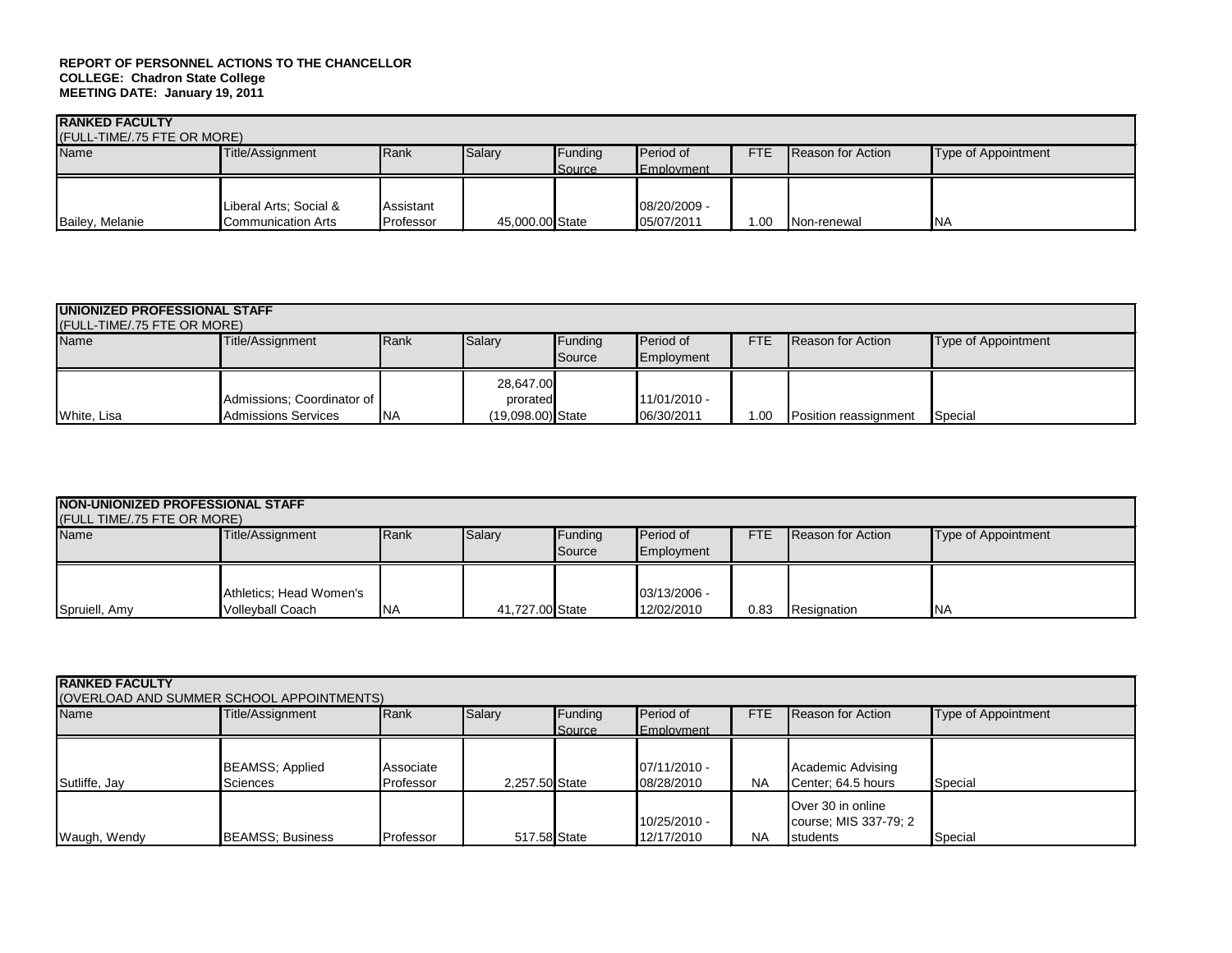|                 | (PART-TIME/LESS THAN .75 FTE)                                  |           |                |                   |                              |            |                                                                       |                            |  |  |  |
|-----------------|----------------------------------------------------------------|-----------|----------------|-------------------|------------------------------|------------|-----------------------------------------------------------------------|----------------------------|--|--|--|
| <b>Name</b>     | Title/Assignment                                               | Rank      | Salary         | Funding<br>Source | Period of<br>Employment      | <b>FTE</b> | <b>Reason for Action</b>                                              | <b>Type of Appointment</b> |  |  |  |
| Barger, Juliann | <b>Extended Campus</b><br>Programs                             | <b>NA</b> | 3,270.00 State |                   | 09/07/2010 -<br>12/06/2010   | 0.20       | Adjunct; EDCI 536-67 &<br>ECDI 536-67A - less<br>than full enrollment | Special                    |  |  |  |
| Beatty, Margene | <b>Extended Campus</b><br>Programs                             | <b>NA</b> |                | 700 State         | 10/15/2010 -<br>10/16/2010   | 0.03       | Adjunct; EDUC 270-65                                                  | Special                    |  |  |  |
| Cheng, William  | <b>Extended Campus</b><br>Programs                             | <b>NA</b> | 1.500.00 State |                   | 08/23/2010 -<br>11/01/2010   | <b>NA</b>  | <b>Online Course</b><br>Development - ECON<br>537                     | Special                    |  |  |  |
| Cooper, David   | <b>Extended Campus</b><br>Programs                             | <b>NA</b> | 1,500.00 State |                   | 08/23/2010 -<br>11/17/2010   | <b>NA</b>  | <b>Online Course</b><br>Development - EDUC<br>224                     | Special                    |  |  |  |
| Empson, Laura   | Liberal Arts; Music                                            | <b>NA</b> |                | 400.00 Revenue    | 08/23/2010 -<br>12/17/2010   | <b>NA</b>  | Choir Accompanist                                                     | Special                    |  |  |  |
| Evans, Evan     | <b>BEAMSS</b> ; Business                                       | <b>NA</b> | 2,100.00 State |                   | $10/25/2010 -$<br>12/17/2010 | 0.10       | Adjunct; additional<br>course MKTG 231                                | Special                    |  |  |  |
| Hoesing, Daniel | <b>Extended Campus</b><br>Programs                             | <b>NA</b> | 2,100.00 State |                   | 09/01/2010 -<br>12/17/2010   | 0.10       | Adjunct: EDCI 563-60A                                                 | Special                    |  |  |  |
| McLain, Joseph  | <b>BEAMSS</b> ; Mathematical<br><b>Sciences Grad Assistant</b> | <b>NA</b> | 6,000.00 State |                   | 08/20/2010 -<br>12/17/2010   | 0.25       | Resignation                                                           | <b>NA</b>                  |  |  |  |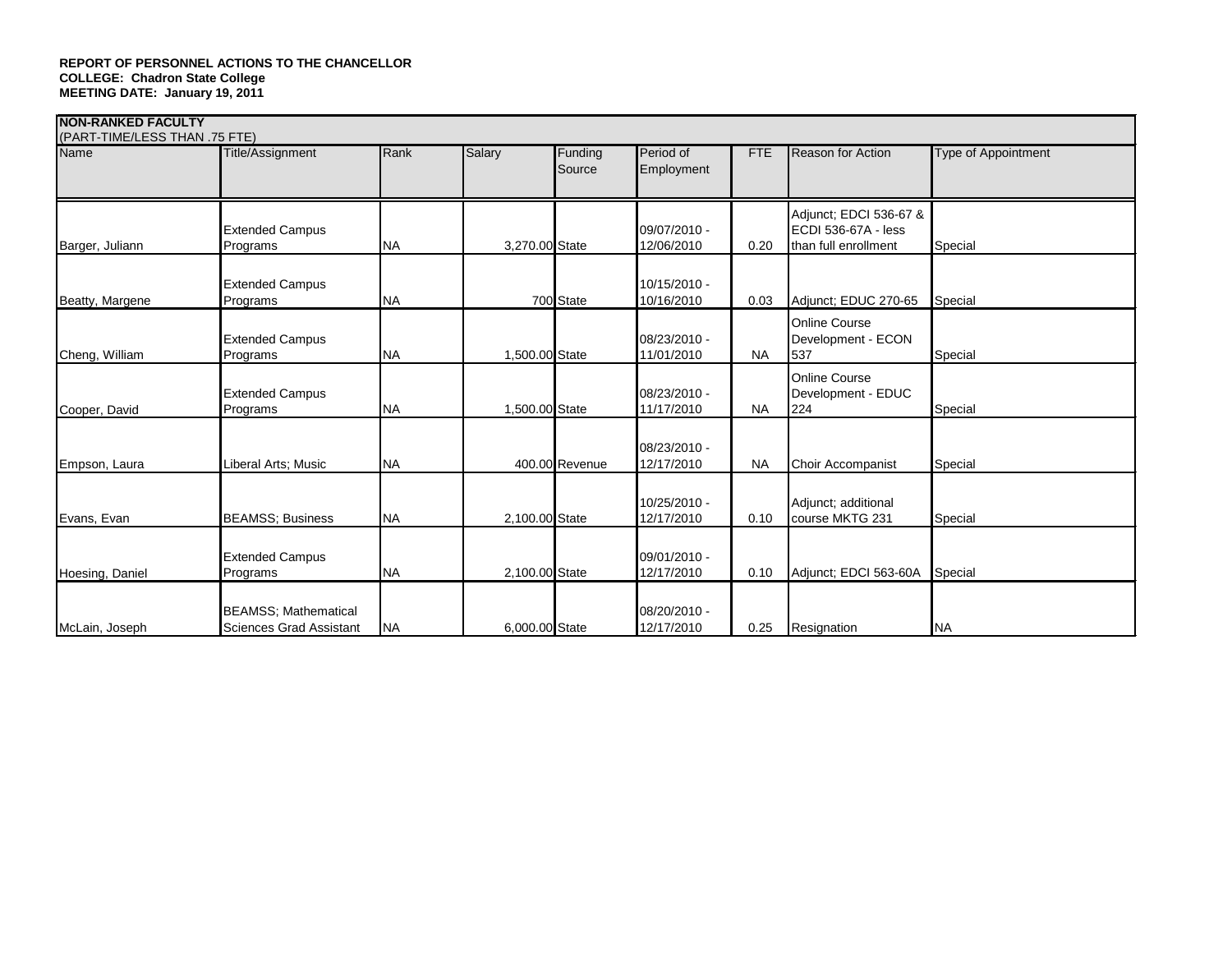| <b>NON-UNIONIZED PROFESSIONAL STAFF</b><br>(PART-TIME/LESS THAN .75 FTE)                                                                                                         |                                                       |            |                 |  |                              |      |                 |         |  |  |
|----------------------------------------------------------------------------------------------------------------------------------------------------------------------------------|-------------------------------------------------------|------------|-----------------|--|------------------------------|------|-----------------|---------|--|--|
| Rank<br>Salary<br>Name<br>Funding<br><b>Period of</b><br><b>FTE</b><br><b>Reason for Action</b><br>Title/Assignment<br><b>Type of Appointment</b><br><b>Source</b><br>Employment |                                                       |            |                 |  |                              |      |                 |         |  |  |
| Rolfsmeier, Steven                                                                                                                                                               | Physical & Life Sciences;<br>Interim, Museum Director | <b>INA</b> | 29,144.00 State |  | $08/01/2010 -$<br>06/30/2011 | 0.55 | New appointment | Special |  |  |

| <b>UNIONIZED SUPPORT STAFF</b>      |                                                                |           |                  |                   |                              |           |                                                        |                     |
|-------------------------------------|----------------------------------------------------------------|-----------|------------------|-------------------|------------------------------|-----------|--------------------------------------------------------|---------------------|
| (FULL-TIME/.75 FTE OR MORE)<br>Name | Title/Assignment                                               | Rank      | Salary           | Funding<br>Source | Period of<br>Employment      | FTE       | <b>Reason for Action</b>                               | Type of Appointment |
| Arthur, William                     | <b>Physical Facilities;</b><br>Maintenance Repair<br>Worker I  | <b>NA</b> | 1642.00/mo State |                   | 12/15/2010                   | 1.00      | New Appointment;<br>Replaces James Hardy               | <b>INA</b>          |
| Arthur, William                     | Physical Facilities;<br>Maintenance Repair<br>Worker I         | <b>NA</b> | 1658.67/molState |                   | 1/1/2011                     | 1.00      | New salary reflects \$200<br>NAPE increase January     | <b>NA</b>           |
| Caswell, Jr., John                  | <b>Physical Facilities;</b><br>Custodian                       | <b>NA</b> | 2043.09/mo State |                   | 08/14/1997 -<br>05/18/2011   | 1.00      | <b>Early Retirement</b><br>Incentive Program<br>(NAPE) | <b>INA</b>          |
| Muencheau, Gary                     | <b>Physical Facilities;</b><br>Maintenance Repair<br>Worker IV | <b>NA</b> | 4026.33/mo State |                   | 07/23/1984 -<br>06/24/2011   | 1.00      | <b>Early Retirement</b><br>Incentive Program<br>(NAPE) | <b>INA</b>          |
| Mefferd, Sandra                     | <b>Physical Facilities;</b><br>Custodian                       | <b>NA</b> |                  | 10.50 State       | 11/15/2010 -<br>11/16/2010   | <b>NA</b> | Additional duties; Office<br>Assistant II              | <b>INA</b>          |
| Walczyk, Tim                        | <b>Physical Facilities;</b><br>Custodian                       | <b>NA</b> | 1574.67/mo State |                   | $01/28/2008 -$<br>12/13/2010 | 1.00      | Termination                                            | <b>NA</b>           |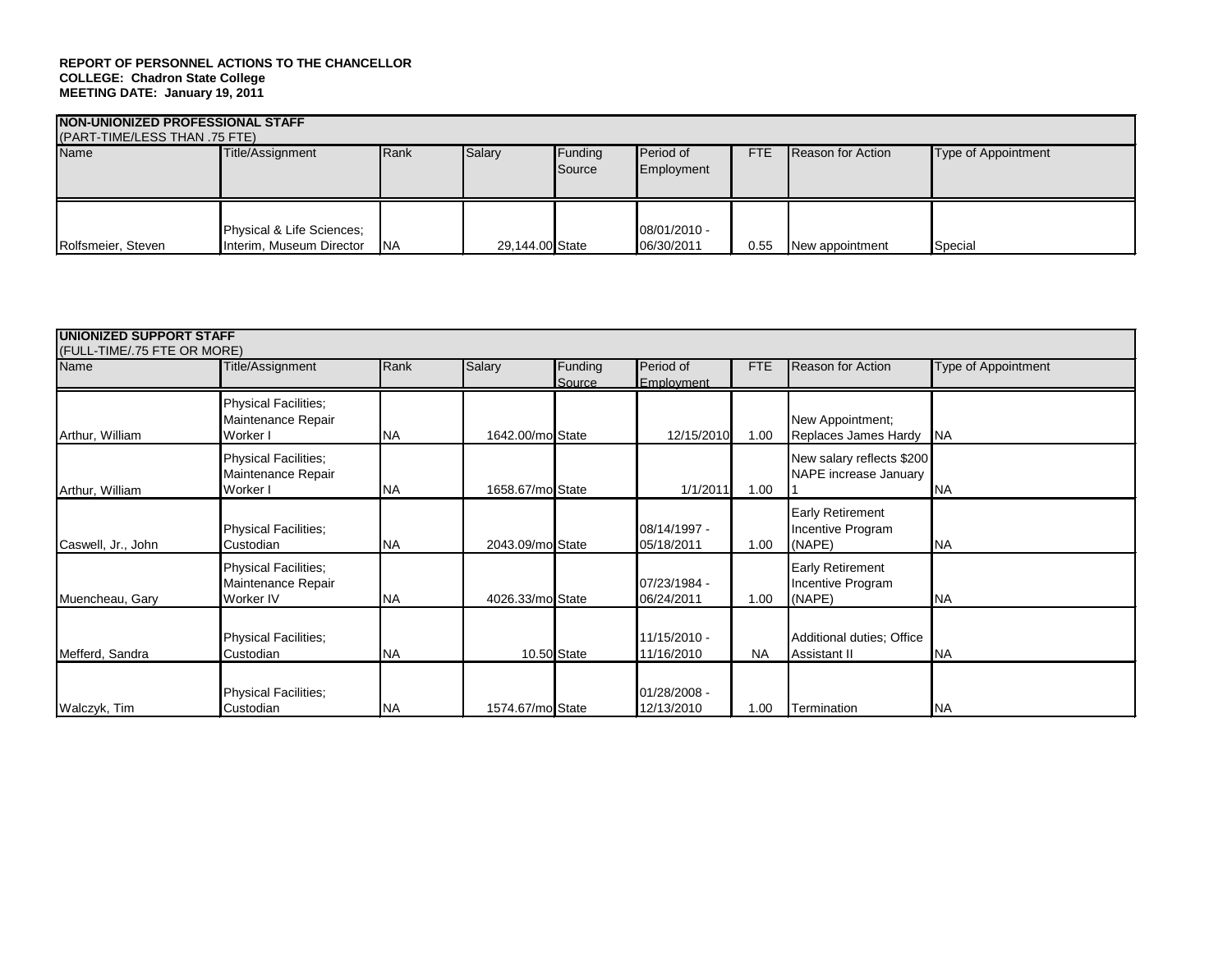| <b>RANKED FACULTY</b>               |                                          |                        |         |                |                          |     |                                                                            |                            |
|-------------------------------------|------------------------------------------|------------------------|---------|----------------|--------------------------|-----|----------------------------------------------------------------------------|----------------------------|
| (FULL-TIME/.75 FTE OR MORE)<br>Name | Title/Assignment                         | Rank                   | Salary  | Funding Source | Period of<br>Employment  | FTE | Reason for Action                                                          | <b>Type of Appointment</b> |
| Anderson, Ken                       | School of Arts and<br>Sciences           | Professor              | \$1,530 | <b>State</b>   | 08/20/10-12/17/10 N/A    |     | Stipend, ART 499-000A<br>Independent Study                                 | Special                    |
| Crook, Sara                         | School of Arts and<br>Sciences           | Professor              | \$510   | <b>State</b>   | 08/20/10-12/17/10 .10 AY |     | Stipend, HIST 497-000A<br>Directed Study                                   | Special                    |
| Davis, Spencer                      | School of Arts and<br>Sciences           | Professor              | \$518   | State          | 08/20/10-12/17/10 .20 AY |     | Stipend, HIST 497-000B<br>Directed Study and HIST<br>000C Directed Study   | Special                    |
| Gardner, Kelli                      | School of Professional<br>Studies        | Assistant<br>Professor | \$1,200 | <b>State</b>   | 08/20/10-12/17/10 .10 AY |     | Stipend, PSYC 495-049A                                                     | Special                    |
| Griffin, K. Brad                    | School of Professional<br><b>Studies</b> | Instructor             | \$764   | <b>State</b>   | 08/20/10-12/17/10 .10 AY |     | Stipend, CMIS 497 049A<br>Directed Study                                   | Special                    |
| Hinrichs, Paul                      | School of Arts and<br><b>Sciences</b>    | Associate<br>Professor | \$1,553 | <b>State</b>   | 08/20/10-12/17/10 .13 AY |     | Stipend, MATH 497-000A<br>Directed Study, MATH 497-<br>000C Directed Study | Special                    |
| Sinkhorn, E. Keith                  | School of Arts and<br>Sciences           | Assistant<br>Professor | \$3,059 | <b>State</b>   | 08/20/10-12/17/10 .20 AY |     | Stipend, MATH 497-000B<br>Directed Study, MATH 497<br>000D Directed Study  | Special                    |
| Waln, Randy                         | School of Arts and<br><b>Sciences</b>    | Professor              | \$1,530 | <b>State</b>   | 08/20/10-05/07/11 N/A    |     | Stipend, ART 497-000A<br>Directed Study and ART<br>497-000B Directed Study | Special                    |

| UNIONIZED PROFESSIONAL STAFF<br>(FULL-TIME/.75 FTE OR MORE) |                             |      |                                                                                                   |                |                                                                                                                                           |      |                                          |                     |
|-------------------------------------------------------------|-----------------------------|------|---------------------------------------------------------------------------------------------------|----------------|-------------------------------------------------------------------------------------------------------------------------------------------|------|------------------------------------------|---------------------|
| Name                                                        | Title/Assignment            | Rank | Salary                                                                                            | Funding Source | Period of<br>Employment                                                                                                                   | FTE  | Reason for Action                        | Type of Appointment |
| Harshbarger, Ted                                            | Associate Athletic Director | IN/A | \$50/student/cr.hr.<br>for first 10<br>student;<br>\$34/student/cr.hr.<br>for eleven and<br>more. | State          | 08/23/10-<br>10/15/10; 10/25/10 .07 AY<br>12/17/10                                                                                        |      | Stipend, COLL 401-049X;<br>COLL 401-049Y | Special             |
| Mezger, Andrea                                              | <b>Assistant Registrar</b>  | N/A  | \$33,857                                                                                          | State          | Effective 11/17/10;<br>Began at PSC on<br>05/14/07 as AC III<br>to 04/30/08;<br>Began as Asst.<br>Registrar on<br>05/01/08 to<br>11/17/10 | 1 FY | Resigned                                 | N/A                 |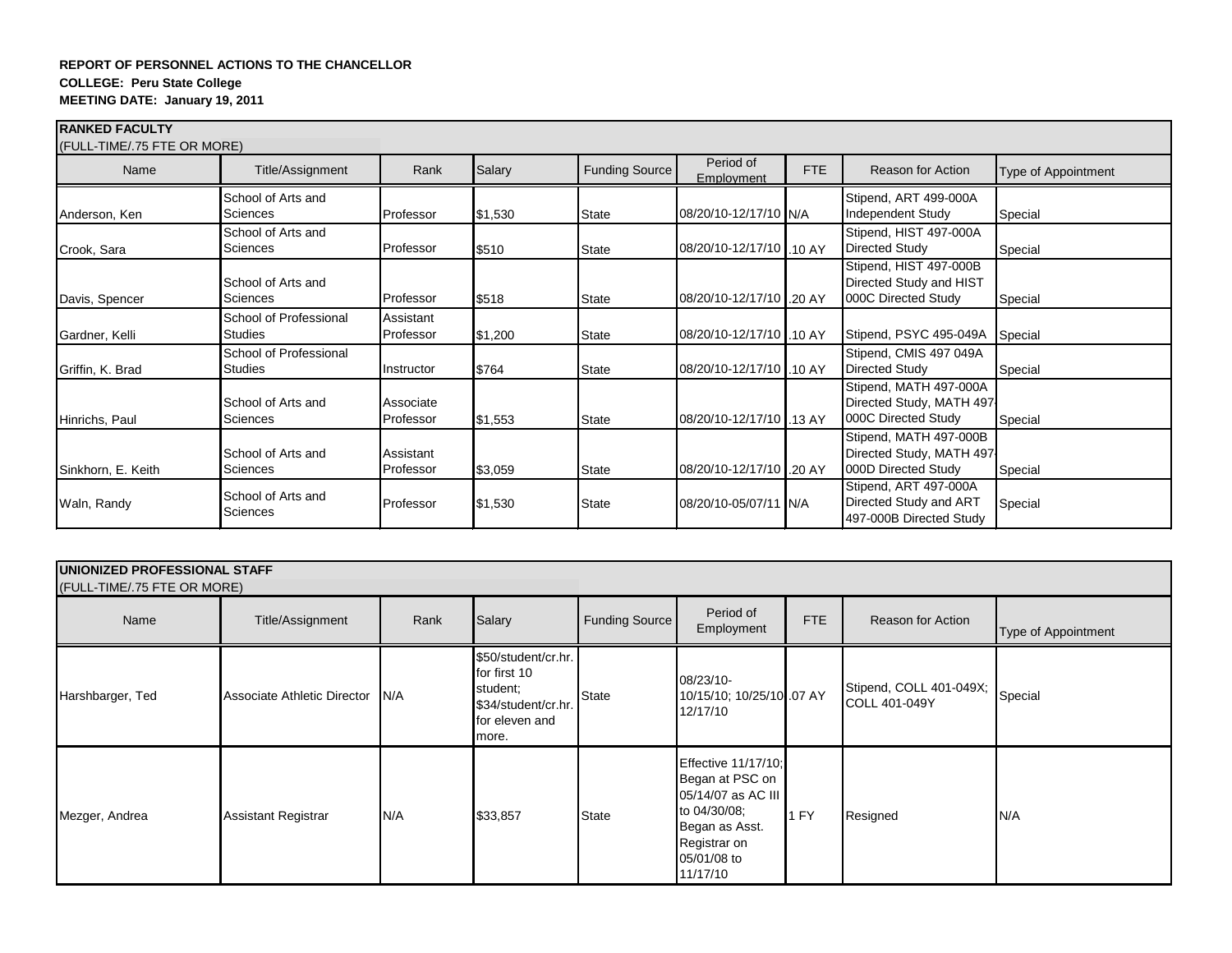| <b>INON-UNIONIZED PROFESSIONAL STAFF</b><br>(FULL TIME/.75 FTE OR MORE) |                                                   |      |                                                                                                                                   |                                          |                                                                                                                                                                                                        |            |                                            |                     |
|-------------------------------------------------------------------------|---------------------------------------------------|------|-----------------------------------------------------------------------------------------------------------------------------------|------------------------------------------|--------------------------------------------------------------------------------------------------------------------------------------------------------------------------------------------------------|------------|--------------------------------------------|---------------------|
| Name                                                                    | Title/Assignment                                  | Rank | Salary                                                                                                                            | Funding Source                           | Period of<br>Employment                                                                                                                                                                                | <b>FTE</b> | Reason for Action                          | Type of Appointment |
| Clopton, Deb                                                            | School of Arts and<br><b>Sciences</b>             | N/A  | \$4,200 for 6<br>cr.hrs.                                                                                                          | <b>State</b>                             | 01/10/11-05/06/11 .20 AY                                                                                                                                                                               |            | Stipend, BIOL 101-000B<br>and BIOL 102-00C | Special             |
| Galardi, Greg                                                           | Dean, School of<br><b>Professional Studies</b>    | N/A  | \$700/cr.hr. for 10<br>or more students:<br>\$70/cr.hr./<br>student if allowed State<br>to meet with<br>fewer than 10<br>students |                                          | 08/23/10-12/17/10 .13 AY                                                                                                                                                                               |            | Stipend, CJUS 230-<br>000A; COLL 101-000G  | Specific            |
| Kupper, Jodi                                                            | Dean, School of Education N/A                     |      | \$50/student/cr.hr.<br>for first 10<br>student:<br>\$34/student/cr.hr.<br>for eleven and<br>more.                                 | <b>State</b>                             | 10/25/10-12/17/10 .07 AY                                                                                                                                                                               |            | Stipend, EDUC 400 49W                      | Special             |
| Stonebarger, Les                                                        | Director of Campus<br><b>Housing and Security</b> | N/A  | \$48,830                                                                                                                          | 50% Revenue<br>Bond; 50%<br><b>State</b> | Began<br>employment at<br>PSC as Security<br>Officer III 07/01/96<br>06/30/99; Security<br>Supervisor<br>07/01/99-<br>01/31/04; Director<br>of Campus<br>Housing and<br>Security 02/01/04-<br>01/31/11 | 1.00 AY    | Resignation                                | N/A                 |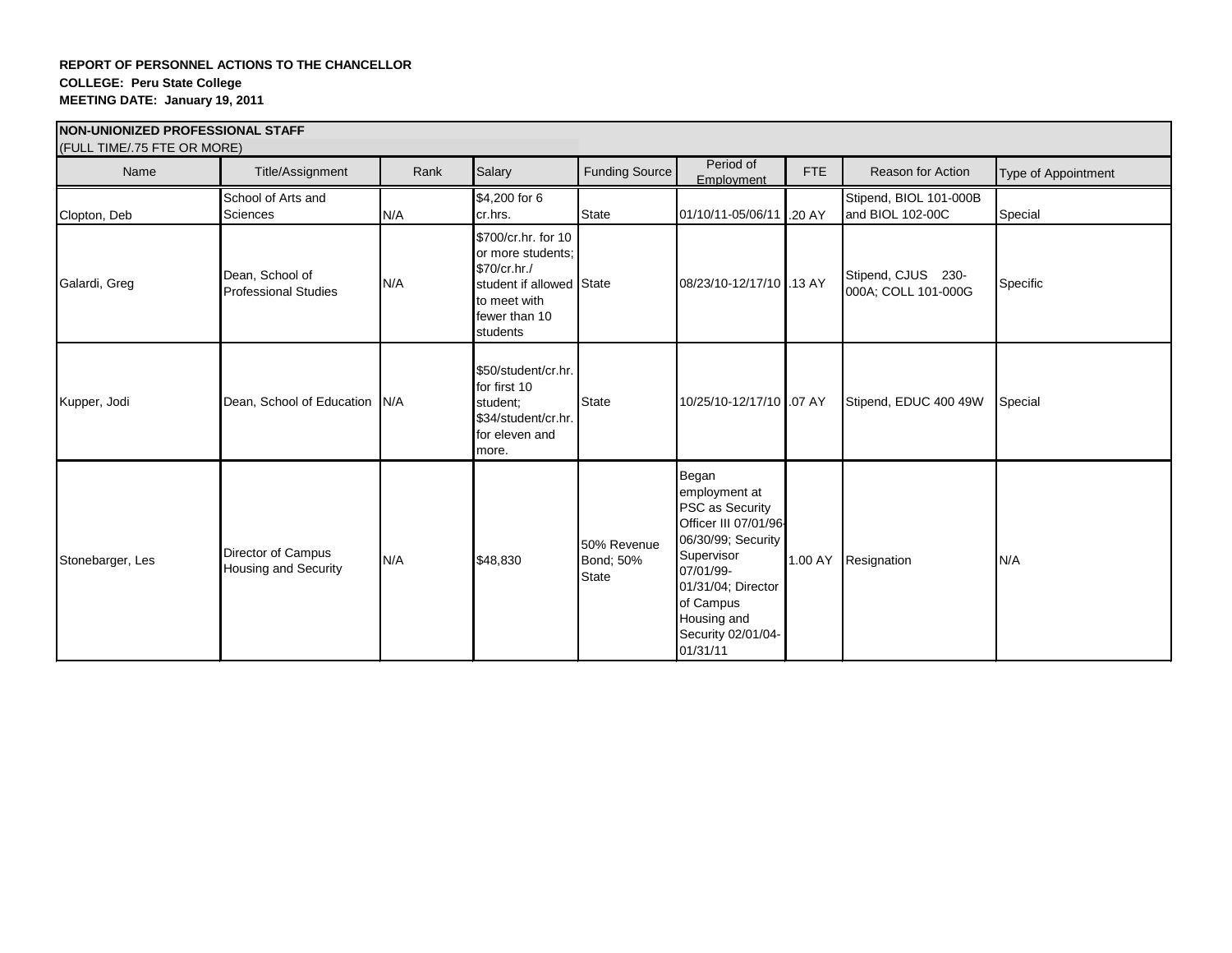| (PART-TIME/LESS THAN .75 FTE) |                                          |      |                                                                                                           |                       |                          |            |                                 |                     |  |  |
|-------------------------------|------------------------------------------|------|-----------------------------------------------------------------------------------------------------------|-----------------------|--------------------------|------------|---------------------------------|---------------------|--|--|
| Name                          | Title/Assignment                         | Rank | Salary                                                                                                    | <b>Funding Source</b> | Period of<br>Employment  | <b>FTE</b> | Reason for Action               | Type of Appointment |  |  |
| Albers, Stephanie             | School of Professional<br><b>Studies</b> | N/A  | \$50/student/cr.hr.<br>for first 10<br>students;<br>\$34/student/cr.hr.<br>for eleven or<br>more students | <b>State</b>          | 03/14/11-05/06/11 .10 AY |            | Appointment, PSYC 121-<br>049Y  | Special             |  |  |
| Albers, Stephanie             | School of Professional<br><b>Studies</b> | N/A  | \$50/student/cr.hr.<br>for first 10<br>students;<br>\$34/student/cr.hr.<br>for eleven or<br>more students | <b>State</b>          | 01/10/11-03/04/11 .10 AY |            | Appointment, PSYC 121-<br>049X  | Special             |  |  |
| Albert, Allan                 | School of Arts and<br><b>Sciences</b>    | N/A  | \$50/student/cr.hr.<br>for first 10<br>students;<br>\$34/student/cr.hr.<br>for eleven or<br>more students | <b>State</b>          | 01/10/11-05/06/11 .10 AY |            | Appointment, PSYC 121-<br>49EE  | Special             |  |  |
| Bennett, Pamela               | School of Professional<br><b>Studies</b> | N/A  | \$50/student/cr.hr.<br>for first 10<br>students;<br>\$34/student/cr.hr.<br>for eleven or<br>more students | <b>State</b>          | 01/10/11-03/04/11 .10 AY |            | Appointment, PSYC 380-<br>049X  | Special             |  |  |
| Brand, Lesa                   | <b>Graduate Programs</b>                 | N/A  | \$50/student/cr.hr.<br>for first 10<br>students:<br>\$34/student/cr.hr.<br>for eleven or<br>more students | <b>State</b>          | 03/14/11-05/06/11 .10 AY |            | Appointment, EDUC 530-<br>049Y  | Special             |  |  |
| Brand, Lesa                   | Graduate Programs                        | N/A  | \$50/student/cr.hr.<br>for first 10<br>students;<br>\$34/student/cr.hr.<br>for eleven or<br>more students | <b>State</b>          | 03/05/11-04/01/11 .10 AY |            | Appointment, EDUC 552-<br>10FBX | Special             |  |  |
| Brand, Lesa                   | <b>Graduate Programs</b>                 | N/A  | \$50/student/cr.hr.<br>for first 10<br>students;<br>\$34/student/cr.hr.<br>for eleven or<br>more students | <b>State</b>          | 01/10/11-03/04/11 .10 AY |            | Appointment, EDUC 510-<br>049X  | Special             |  |  |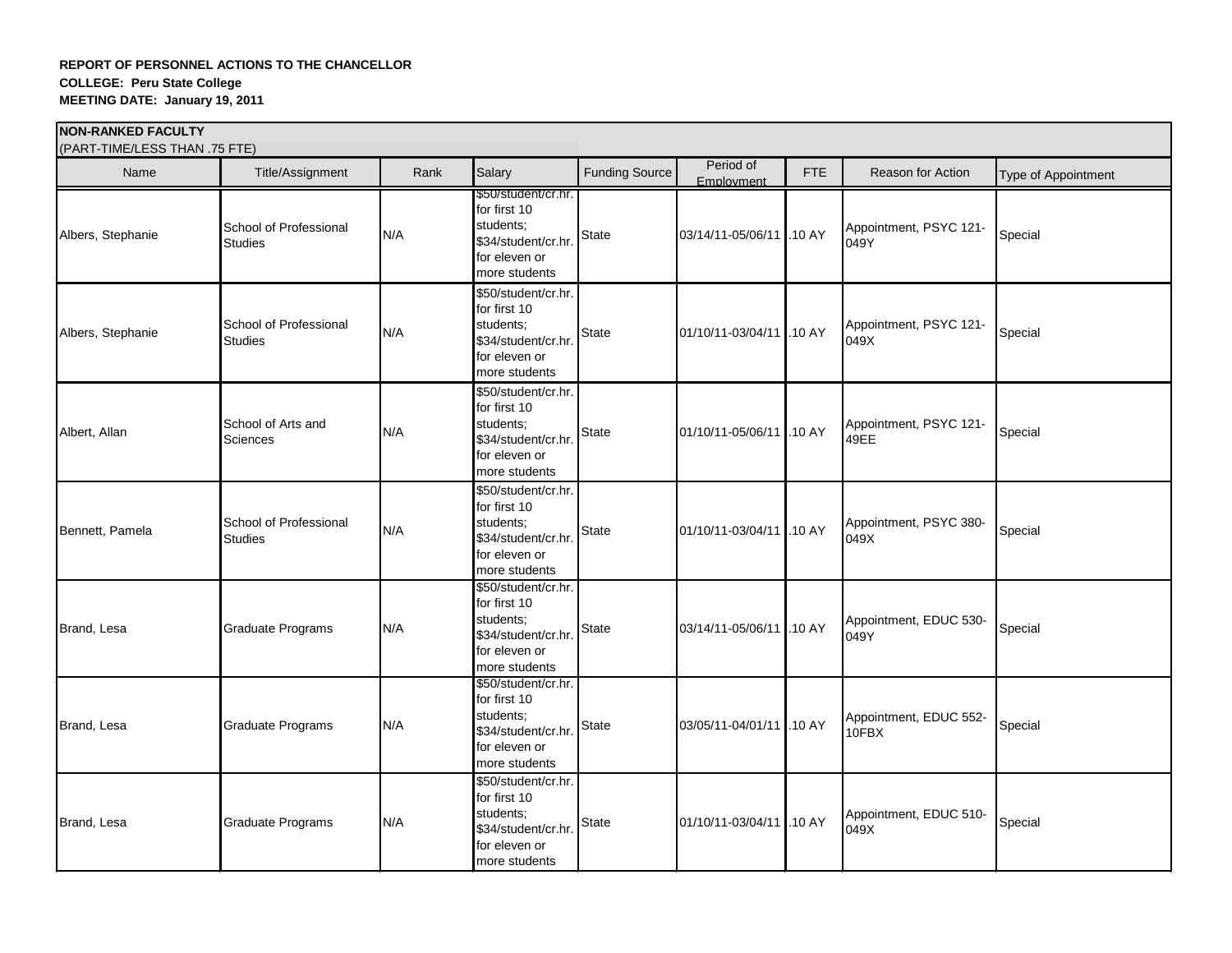| <b>INON-RANKED FACULTY</b> | (PART-TIME/LESS THAN .75 FTE)         |      |                                                                                                                                   |                |                          |        |                                                                     |                     |  |  |  |
|----------------------------|---------------------------------------|------|-----------------------------------------------------------------------------------------------------------------------------------|----------------|--------------------------|--------|---------------------------------------------------------------------|---------------------|--|--|--|
| Name                       | Title/Assignment                      | Rank | Salary                                                                                                                            | Funding Source | Period of<br>Employment  | FTE    | Reason for Action                                                   | Type of Appointment |  |  |  |
| Brizuela, Francisco        | Graduate Programs                     | N/A  | \$700/cr.hr. for 10<br>or more students:<br>\$70/cr.hr./<br>student if allowed State<br>to meet with<br>fewer than 10<br>students |                | 03/14/11-04/02/11 .03 AY |        | Appointment, INS 500-49Y Special                                    |                     |  |  |  |
| Denn-Young, Devon          | School of Arts and<br>Sciences        | N/A  | \$50/student/cr.hr.<br>for first 10<br>students;<br>\$34/student/cr.hr.<br>for eleven or<br>more students                         | <b>State</b>   | 01-10/11-03/04/11 .10 AY |        | Appointment, ENG 101-<br>049X                                       | Special             |  |  |  |
| Denn-Young, Devon          | School of Arts and<br>Sciences        | N/A  | \$700/cr.hr. x 6<br>cr.hrs.                                                                                                       | <b>State</b>   | 01/10/11-05/06/11        | .20 AY | Appointment, SPCH 152-<br>000B, SPCH 355-000A                       | Special             |  |  |  |
| DeFrain, Debbie            | School of Arts and<br>Sciences        | N/A  | \$50/student/cr.hr.<br>for first 10<br>students;<br>\$34/student/cr.hr.<br>for eleven or<br>more students                         | <b>State</b>   | 01/10/11-03/04/11 .10 AY |        | Appointment, MUSC 211-<br>049X                                      | Special             |  |  |  |
| DeFrain, Debbie            | School of Arts and<br><b>Sciences</b> | N/A  | \$700/cr.hr. x 3<br>cr.hrs.                                                                                                       | <b>State</b>   | 01/10/11-05/06/11 .10 AY |        | Appointment, MUSC 251-<br>000A                                      | Special             |  |  |  |
| Dunekacke, Susan           | School of Arts and<br>Sciences        | N/A  | \$700/cr.hr.x 9<br>cr.hrs.                                                                                                        | <b>State</b>   | 01/10/11-05/06/11        | .30AY  | Appointment, ENG 101-<br>000B, ENG 201-000B,<br><b>ENG 201-000D</b> | Special             |  |  |  |
| Falcon, Lori               | <b>Graduate Programs</b>              | N/A  | \$50/student/cr.hr.<br>for first 10<br>students;<br>\$34/student/cr.hr.<br>for eleven or<br>more students                         | <b>State</b>   | 03/05/11-04/01/11 .10 AY |        | Appointment, EDUC 552-<br>10FBX                                     | Special             |  |  |  |
| Feldmann, Ann              | <b>Graduate Programs</b>              | N/A  | \$50/student/cr.hr.<br>for first 10<br>students;<br>\$34/student/cr.hr.<br>for eleven or<br>more students                         | <b>State</b>   | 03/05/11-04/01/11 .10 AY |        | Appointment, EDUC 552-<br>0FAX                                      | Special             |  |  |  |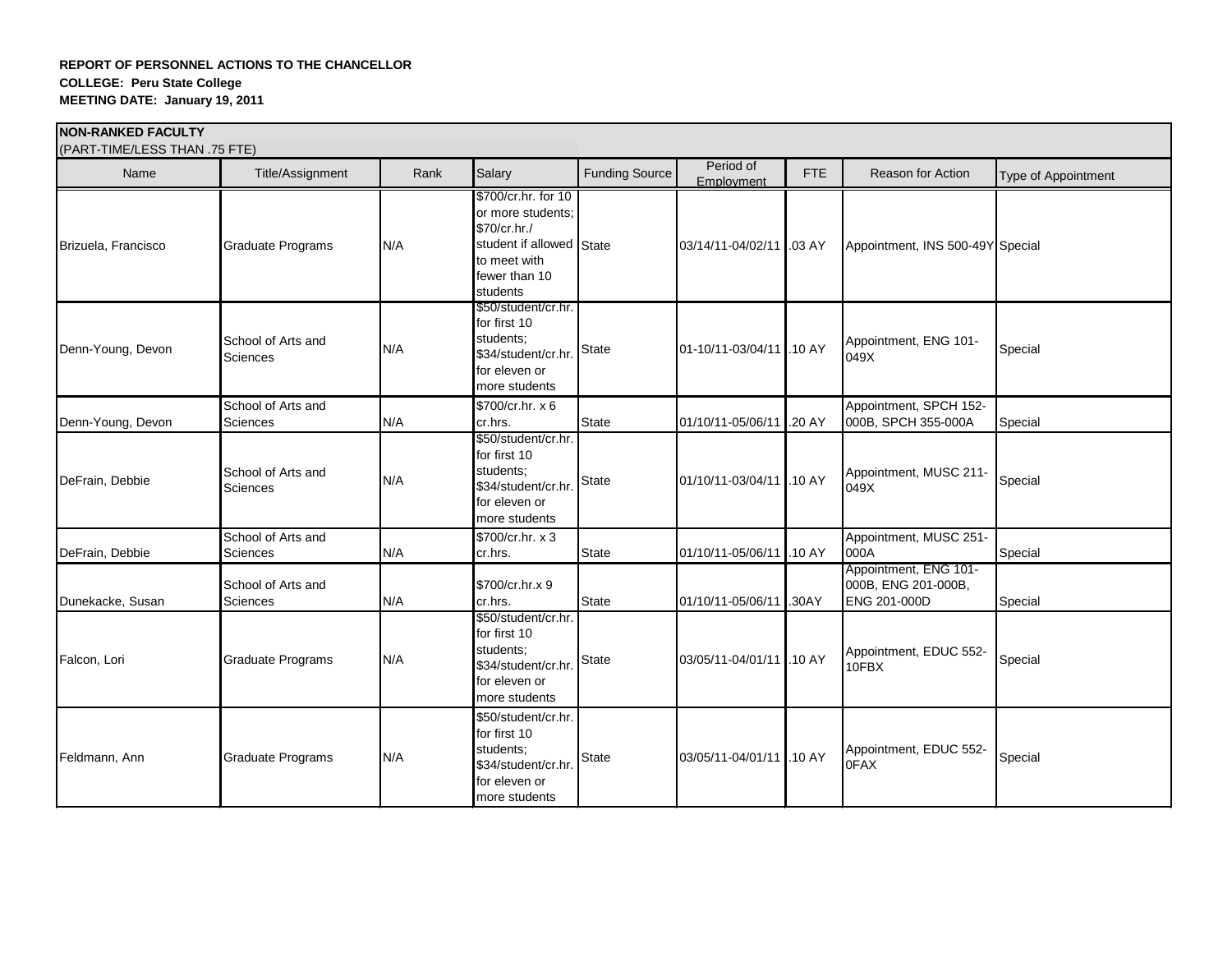| (PART-TIME/LESS THAN .75 FTE) |                                          |      |                                                                                                           |                       |                          |            |                                |                     |
|-------------------------------|------------------------------------------|------|-----------------------------------------------------------------------------------------------------------|-----------------------|--------------------------|------------|--------------------------------|---------------------|
| Name                          | Title/Assignment                         | Rank | Salary                                                                                                    | <b>Funding Source</b> | Period of<br>Employment  | <b>FTE</b> | Reason for Action              | Type of Appointment |
| Forsberg, Peggy               | School of Arts and<br><b>Sciences</b>    | N/A  | \$50/student/cr.hr.<br>for first 10<br>students;<br>\$34/student/cr.hr.<br>for eleven or<br>more students | State                 | 08/16/10-12/17/10 .10 AY |            | Appointment, SOC 201-<br>49EE  | Special             |
| Forsberg, Peggy               | School of Professional<br><b>Studies</b> | N/A  | \$50/student/cr.hr.<br>for first 10<br>students;<br>\$34/student/cr.hr.<br>for eleven or<br>more students | State                 | 01/10/11-03/04/11 .10 AY |            | Appointment, SOC 201-<br>049X  | Special             |
| Forsberg, Peggy               | School of Professional<br><b>Studies</b> | N/A  | \$50/student/cr.hr.<br>for first 10<br>students;<br>\$34/student/cr.hr.<br>for eleven or<br>more students | State                 | 03/14/11-05/06/11 10 AY  |            | Appointment, SOC 201-<br>049Y  | Special             |
| Forsberg, Peggy               | School of Arts and<br>Sciences           | N/A  | \$50/student/cr.hr.<br>for first 10<br>students;<br>\$34/student/cr.hr.<br>for eleven or<br>more students | State                 | 01/10/11-05/06/11 .10 AY |            | Appointment, SOC 201-<br>49EE  | Special             |
| Fortney, Laura                | School of Arts and<br>Sciences           | N/A  | \$50/student/cr.hr.<br>for first 10<br>students;<br>\$34/student/cr.hr.<br>for eleven or<br>more students | <b>State</b>          | 01/10/11-05/06/11 .10 AY |            | Approintment, ENG 201-<br>49EE | Special             |
| Fortney, Laura                | School of Arts and<br>Sciences           | N/A  | \$50/student/cr.hr.<br>for first 10<br>students;<br>\$34/student/cr.hr.<br>for eleven or<br>more students | <b>State</b>          | 01/10/11-05/06/11 .10 AY |            | Appointment, ENG 101-<br>49EE  | Special             |
| Fudge, Stacy Bliss            | School of Professional<br><b>Studies</b> | N/A  | \$50/student/cr.hr.<br>for first 10<br>students;<br>\$34/student/cr.hr.<br>for eleven or<br>more students | <b>State</b>          | 03/14/11-05/06/11 .10 AY |            | Appointment, PSYC 320-<br>049Y | Special             |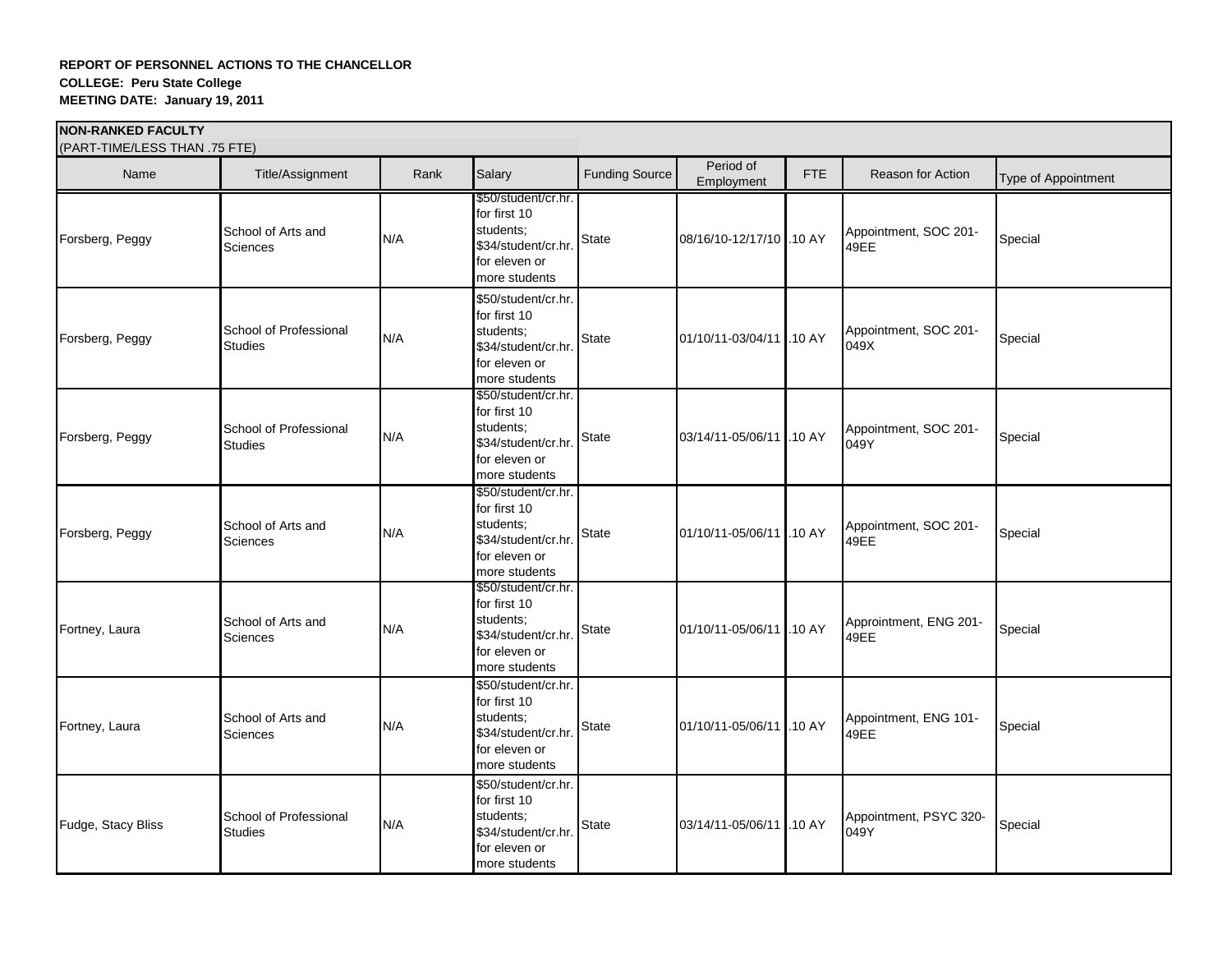| (PART-TIME/LESS THAN .75 FTE) |                                          |      |                                                                                                           |                       |                           |            |                                               |                     |
|-------------------------------|------------------------------------------|------|-----------------------------------------------------------------------------------------------------------|-----------------------|---------------------------|------------|-----------------------------------------------|---------------------|
| Name                          | Title/Assignment                         | Rank | Salary                                                                                                    | <b>Funding Source</b> | Period of<br>Employment   | <b>FTE</b> | Reason for Action                             | Type of Appointment |
| Fudge, Stacy Bliss            | School of Professional<br><b>Studies</b> | N/A  | \$50/student/cr.hr.<br>for first 10<br>students;<br>\$34/student/cr.hr.<br>for eleven or<br>more students | State                 | 01/10/11-03/04/11 .10 AY  |            | Appointment, PSYC 305-<br>049X                | Special             |
| Gosch, Robert                 | School of Arts and<br><b>Sciences</b>    | N/A  | \$50/student/cr.hr.<br>for first 10<br>students;<br>\$34/student/cr.hr.<br>for eleven or<br>more students | <b>State</b>          | 01/10/11-05/06/11 1.10 AY |            | Appointment, HIST 114-<br>49EE                | Special             |
| Green, Mary Jane              | School of Professional<br><b>Studies</b> | N/A  | \$50/student/cr.hr.<br>for first 10<br>students;<br>\$34/student/cr.hr.<br>for eleven or<br>more students | <b>State</b>          | 03/14/11-05/06/11 .10 AY  |            | Appointment, CMIS 101-<br>049Y                | Special             |
| Haverty, Patrick              | School of Professional<br><b>Studies</b> | N/A  | \$50/student/cr.hr.<br>for first 10<br>students;<br>\$34/student/cr.hr.<br>for eleven or<br>more students | <b>State</b>          | 03/14/11-05/06/11 .10 AY  |            | Appointment, BUS 496-<br>049Y                 | Special             |
| Hayes, Jon                    | School of Arts and<br>Sciences           | N/A  | \$50/student/cr.hr.<br>for first 10<br>students;<br>\$34/student/cr.hr.<br>for eleven or<br>more students | <b>State</b>          | 01/10/11-03/04/11 .20 AY  |            | Appointment, HIST 113-<br>049X, HIST 201-049X | Special             |
| Kearney, James                | School of Arts and<br>Sciences           | N/A  | \$700/cr.hr.x 6<br>cr.hrs.                                                                                | <b>State</b>          | 01/10/11-05/06/11 .20 AY  |            | Appointment, HIST 114-<br>000B, HIST 202-000A | Special             |
| Kearney, James                | School of Arts and<br>Sciences           | N/A  | \$50/student/cr.hr.<br>for first 10<br>students;<br>\$34/student/cr.hr.<br>for eleven or<br>more students | <b>State</b>          | 03/14/11-05/06/11 .10 AY  |            | Appointment, HIST 202-<br>049Y                | Special             |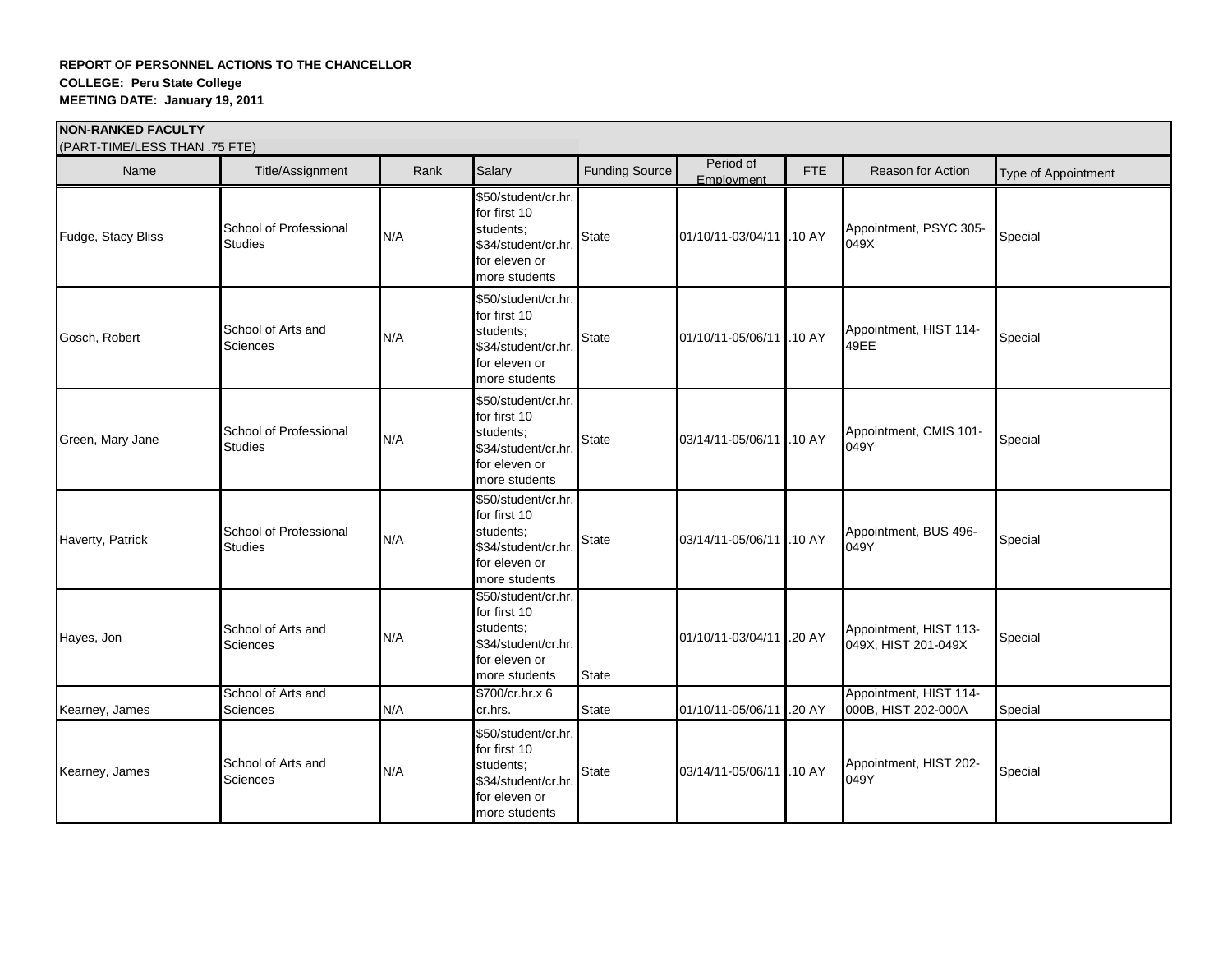| (PART-TIME/LESS THAN .75 FTE) |                                          |      |                                                                                                           |                       |                           |            |                                |                     |
|-------------------------------|------------------------------------------|------|-----------------------------------------------------------------------------------------------------------|-----------------------|---------------------------|------------|--------------------------------|---------------------|
| Name                          | Title/Assignment                         | Rank | Salary                                                                                                    | <b>Funding Source</b> | Period of<br>Employment   | <b>FTE</b> | Reason for Action              | Type of Appointment |
| Kuchera, Evan                 | School of Arts and<br><b>Sciences</b>    | N/A  | \$50/student/cr.hr.<br>for first 10<br>students;<br>\$34/student/cr.hr.<br>for eleven or<br>more students | <b>State</b>          | 01/10/11-03/04/11 .10 AY  |            | Appointment, ESCI 240-<br>049X | Special             |
| Lee, Chris                    | School of Arts and<br>Sciences           | N/A  | \$50/student/cr.hr.<br>for first 10<br>students;<br>\$34/student/cr.hr.<br>for eleven or<br>more students | <b>State</b>          | 01/10/11-05/06/11 .10 AY  |            | Appointment, HIST 202-<br>49EE | Special             |
| Lee, Chris                    | School of Arts and<br>Sciences           | N/A  | \$50/student/cr.hr.<br>for first 10<br>students;<br>\$34/student/cr.hr.<br>for eleven or<br>more students | <b>State</b>          | 01/10/11-03/04/11 1.10 AY |            | Appointment, HIST 411-<br>049X | Special             |
| Lee, Chris                    | School of Arts and<br>Sciences           | N/A  | \$50/student/cr.hr.<br>for first 10<br>students;<br>\$34/student/cr.hr.<br>for eleven or<br>more students | State                 | 03/14/11-05/06/11 .10 AY  |            | Appointment, HIST 114-<br>049Y | Special             |
| Lundholm, Robert              | School of Professional<br><b>Studies</b> | N/A  | \$50/student/cr.hr.<br>for first 10<br>students;<br>\$34/student/cr.hr.<br>for eleven or<br>more students | State                 | 01/10/11-03/04/11 .10 AY  |            | Appointment, BUS 251-<br>049X  | Special             |
| Maddox, Jim                   | School of Professional<br><b>Studies</b> | N/A  | \$50/student/cr.hr.<br>for first 10<br>students;<br>\$34/student/cr.hr.<br>for eleven or<br>more students | State                 | 03/14/11-05/06/11 .10 AY  |            | Appointment, BUS 328-<br>049Y  | Special             |
| Maddox, Jim                   | School of Professional<br><b>Studies</b> | N/A  | \$50/student/cr.hr.<br>for first 10<br>students;<br>\$34/student/cr.hr.<br>for eleven or<br>more students | <b>State</b>          | 01/10/11-03/04/11 .10 AY  |            | Appointment, BUS 328-<br>049X  | Special             |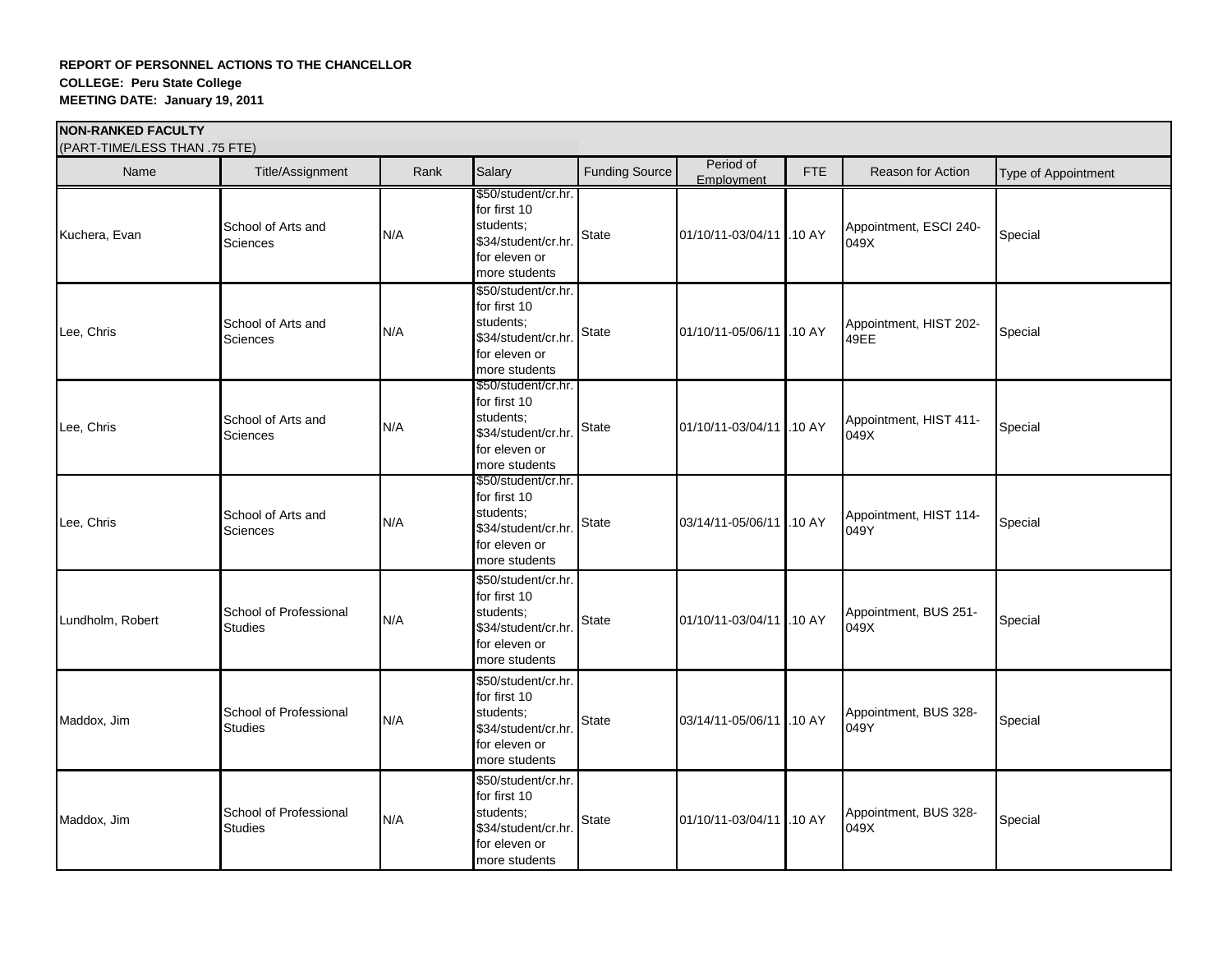|                      | (PART-TIME/LESS THAN .75 FTE)            |      |                                                                                                           |                |                          |            |                                |                            |  |
|----------------------|------------------------------------------|------|-----------------------------------------------------------------------------------------------------------|----------------|--------------------------|------------|--------------------------------|----------------------------|--|
| Name                 | Title/Assignment                         | Rank | Salary                                                                                                    | Funding Source | Period of<br>Employment  | <b>FTE</b> | <b>Reason for Action</b>       | <b>Type of Appointment</b> |  |
| McGee, Mary Karol    | Graduate Programs                        | N/A  | \$50/student/cr.hr.<br>for first 10<br>students;<br>\$34/student/cr.hr.<br>for eleven or<br>more students | <b>State</b>   | 01/10/11-03/04/11 .10 AY |            | Appointment, EDUC 553-<br>049X | Special                    |  |
| McGee, Mary Karol    | Graduate Programs                        | N/A  | \$50/student/cr.hr.<br>for first 10<br>students;<br>\$34/student/cr.hr.<br>for eleven or<br>more students | State          | 03/14/11-05/06/11 .10 AY |            | Appointment, EDUC 551-<br>049Y | Special                    |  |
| Moss, Louise         | School of Arts and<br>Sciences           | N/A  | \$700/cr.hr. x 3<br>cr.hrs.                                                                               | <b>State</b>   | 03/14/11-05/06/11 .10 AY |            | Appointment, ENG 203-<br>002A  | Special                    |  |
| Moss, Louise         | School of Arts and<br>Sciences           | N/A  | \$50/student/cr.hr.<br>for first 10<br>students;<br>\$34/student/cr.hr.<br>for eleven or<br>more students | <b>State</b>   | 01/10/11-05/06/11 .10 AY |            | Appointment, ENG 202-<br>49EE  | Special                    |  |
| Murray, Pamela       | School of Professional<br><b>Studies</b> | N/A  | \$50/student/cr.hr.<br>for first 10<br>students;<br>\$34/student/cr.hr.<br>for eleven or<br>more students | <b>State</b>   | 10/25/10-12/17/10 .10 AY |            | Appointment, ESCI 240-<br>049W | Special                    |  |
| Nedley-Newcomb, Jody | School of Arts and<br><b>Sciences</b>    | N/A  | \$50/student/cr.hr.<br>for first 10<br>students;<br>\$34/student/cr.hr.<br>for eleven or<br>more students | <b>State</b>   | 08/16/10-12/17/10 .10 AY |            | Appointment, PSYC 121-<br>49EE | Special                    |  |
| Odum, Jay            | School of Professional<br><b>Studies</b> | N/A  | \$50/student/cr.hr.<br>for first 10<br>students;<br>\$34/student/cr.hr.<br>for eleven or<br>more students | <b>State</b>   | 01/10/11-03/04/11 .10 AY |            | Appointment, CJUS 360-<br>049X | Special                    |  |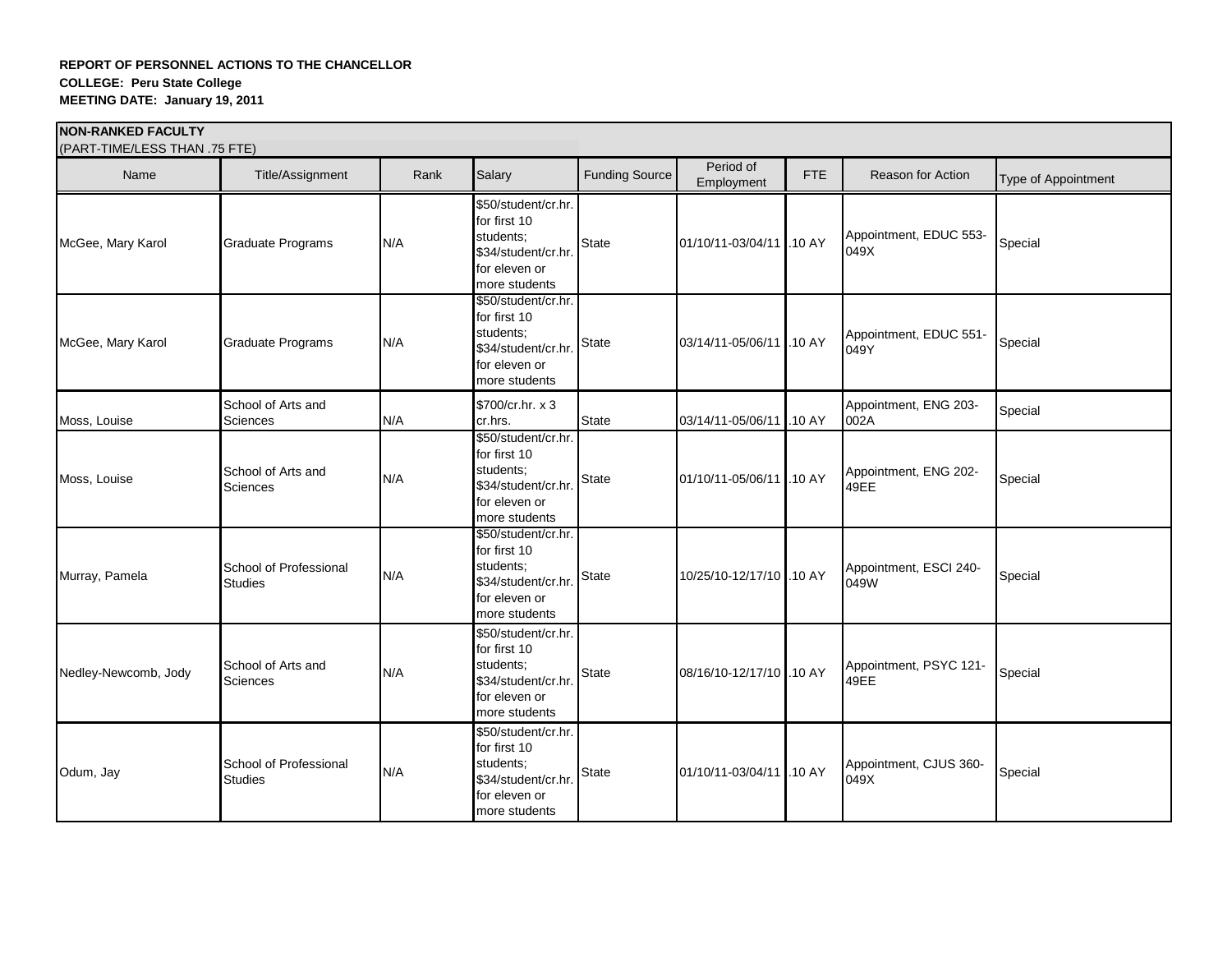| (PART-TIME/LESS THAN .75 FTE) |                                |      |                                                                                                           |                |                          |            |                                                                        |                            |
|-------------------------------|--------------------------------|------|-----------------------------------------------------------------------------------------------------------|----------------|--------------------------|------------|------------------------------------------------------------------------|----------------------------|
| Name                          | Title/Assignment               | Rank | Salary                                                                                                    | Funding Source | Period of<br>Employment  | <b>FTE</b> | Reason for Action                                                      | <b>Type of Appointment</b> |
| Plettner, Elden               | School of Arts and<br>Sciences | N/A  | \$50/student/cr.hr.<br>for first 10<br>students;<br>\$34/student/cr.hr.<br>for eleven or<br>more students | <b>State</b>   | 03/14/11-05/06/11 .17 AY |            | Appointment, PHYS 202-<br>049Y, PHYS 202-049U,<br><b>PHYS 202-049W</b> | Special                    |
| Radell, David                 | School of Arts and<br>Sciences | N/A  | \$50/student/cr.hr.<br>for first 10<br>students:<br>\$34/student/cr.hr.<br>for eleven or<br>more students | <b>State</b>   | 01/10/11-03/04/11 .20 AY |            | Appointment, ESCI 215-<br>049X, ESCI 215-049V                          | Special                    |
| Shields, Charlotte            | School of Arts and<br>Sciences | N/A  | \$700/cr.hr. x 2<br>cr.hrs.                                                                               | <b>State</b>   | 01/10/11-05/06/11 .07 AY |            | Appointment, MUSC 104-<br>000A, MUSC 107-000A                          | Special                    |
| Simmons, P.K.                 | School of Arts and<br>Sciences | N/A  | \$50/student/cr.hr.<br>for first 10<br>students;<br>\$34/student/cr.hr.<br>for eleven or<br>more students | State          | 01/10/11-03/04/11 .10 AY |            | Appointment, SPCH 154-<br>049X                                         | Special                    |
| Snyder, Randall               | School of Arts and<br>Sciences | N/A  | \$1,200                                                                                                   | <b>State</b>   | 1/3/2011                 | .10 AY     | Stipend, Online Course<br>Development, MUSC 215                        | Special                    |
| Snyder, Randall               | School of Arts and<br>Sciences | N/A  | \$50/student/cr.hr.<br>for first 10<br>students;<br>\$34/student/cr.hr.<br>for eleven or<br>more students | <b>State</b>   | 03/14/11-05/06/11 .10 AY |            | Appointment, MUSC 215-<br>049Y                                         | Special                    |
| VanGundy, Terry               | School of Arts and<br>Sciences | N/A  | \$259                                                                                                     | <b>State</b>   | 08/23/10-12/17/10 .10 AY |            | Appointment, ART 497-<br>000C Directed Study                           | Special                    |
| VanGundy, Terry               | School of Arts and<br>Sciences | N/A  | \$700/cr.hr. x 6<br>cr.hrs.                                                                               | <b>State</b>   | 01/10/11-05/06/11 .20 AY |            | Appointment, ART 308-<br>000A, ART 312-000A                            | Special                    |
| Vasiloff, Barbara             | Graduate Programs              | N/A  | \$50/student/cr.hr.<br>for first 10<br>students;<br>\$34/student/cr.hr.<br>for eleven or<br>more students | <b>State</b>   | 03/14/11-05/06/11 .10 AY |            | Appointment, EDUC 520-<br>049Y                                         | Special                    |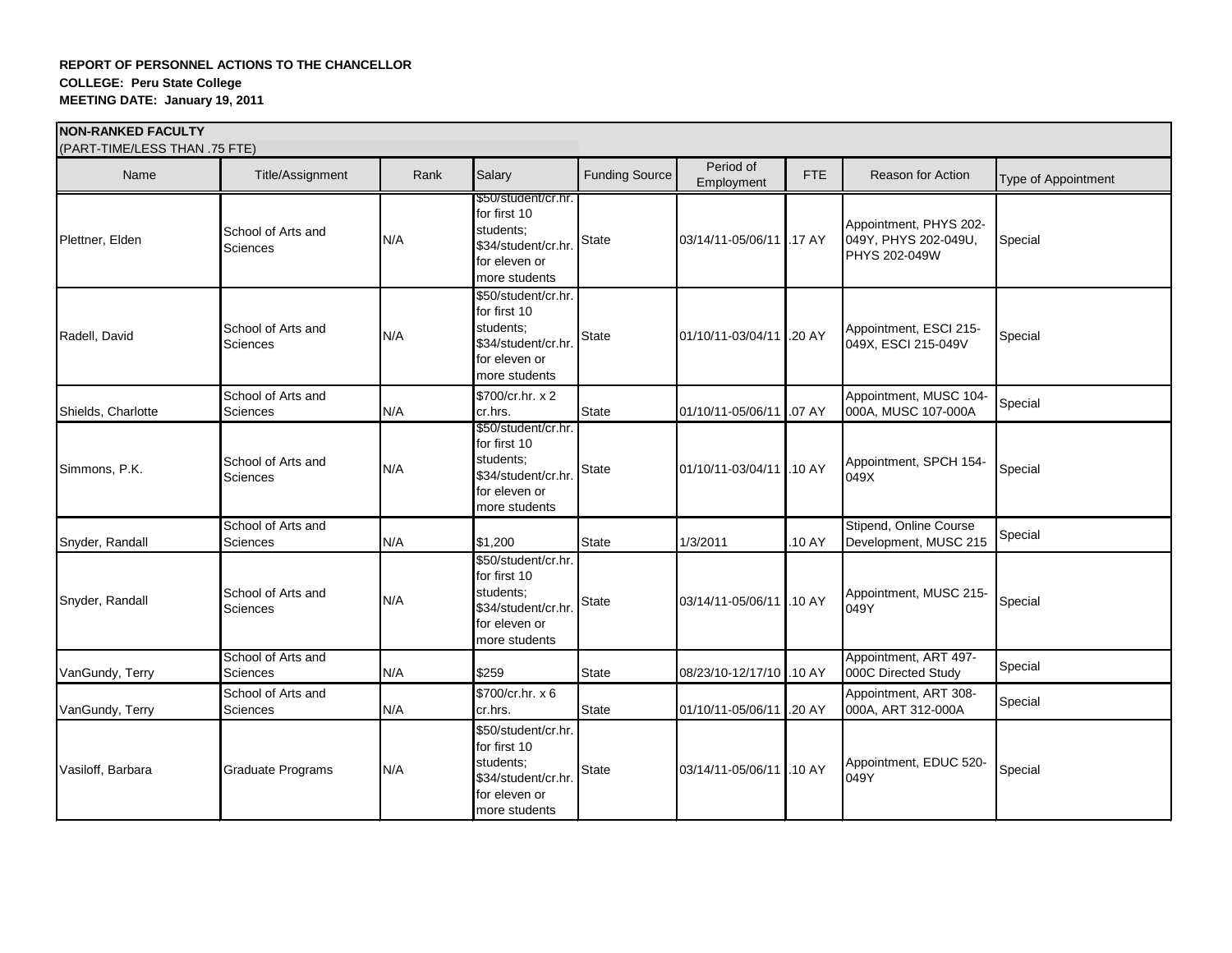| (PART-TIME/LESS THAN .75 FTE) |                          |      |                                                                                                           |                       |                          |            |                                       |                     |
|-------------------------------|--------------------------|------|-----------------------------------------------------------------------------------------------------------|-----------------------|--------------------------|------------|---------------------------------------|---------------------|
| Name                          | Title/Assignment         | Rank | Salary                                                                                                    | <b>Funding Source</b> | Period of<br>Employment  | <b>FTE</b> | <b>Reason for Action</b>              | Type of Appointment |
| Warrick, Phil                 | <b>Graduate Programs</b> | N/A  | \$50/student/cr.hr.<br>for first 10<br>students;<br>\$34/student/cr.hr.<br>for eleven or<br>more students | State                 | 02/05/11-03/04/11 .10 AY |            | Appointment, SPED 500-<br>0FBX        | Special             |
| Weichel, Mark                 | Graduate Programs        | N/A  | \$50/student/cr.hr.<br>for first 10<br>students;<br>\$34/student/cr.hr.<br>for eleven or<br>more students | State                 | 01/10/11-03/14/11 .10 AY |            | Appointment, EDUC 569-<br>049X        | Special             |
| Weichel, Mark                 | <b>Graduate Programs</b> | N/A  | \$50/student/cr.hr.<br>for first 10<br>students;<br>\$34/student/cr.hr.<br>for eleven or<br>more students | State                 | 03/14/11-05/06/11 .10 AY |            | Appointment, EDUC 540-<br>049Y        | Special             |
| Anderson, Marian              | School of Education      | N/A  | \$2,275                                                                                                   | <b>State</b>          | 01/10/11-05/06/11 .11 AY |            | <b>Student Teacher</b><br>Supervision | Special             |
| Bennett, Shelby               | School of Education      | N/A  | \$5,735                                                                                                   | <b>State</b>          | 01/10/11-05/06/11 .27 AY |            | <b>Student Teacher</b><br>Supervision | Special             |
| Carnes, Gerald                | School of Education      | N/A  | \$3,325                                                                                                   | <b>State</b>          | 01/10/11-05/06/11        | .16AY      | <b>Student Teacher</b><br>Supervision | Special             |
| Cook, Jan                     | School of Education      | N/A  | \$700                                                                                                     | <b>State</b>          | 01/10/11-05/06/11        | .03 AY     | <b>Student Teacher</b><br>Supervision | Special             |
| Eshelman, Darla               | School of Education      | N/A  | \$700                                                                                                     | State                 | 01/10/11-05/06/11 .03 AY |            | <b>Student Teacher</b><br>Supervision | Special             |
| Fenster, Rolland              | School of Education      | N/A  | \$2,275                                                                                                   | <b>State</b>          | 01/10/11-05/06/11 .11 AY |            | <b>Student Teacher</b><br>Supervision | Special             |
| Fethkenher, Larry             | School of Education      | N/A  | \$7,525                                                                                                   | <b>State</b>          | 01/10/11-05/06/11        | .36 AY     | <b>Student Teacher</b><br>Supervision | Special             |
| Green, Mary Jane              | School of Education      | N/A  | \$5,035                                                                                                   | <b>State</b>          | 01/10/11-05/06/11        | .24 AY     | <b>Student Teacher</b><br>Supervision | Special             |
| Hicks, Russ                   | School of Education      | N/A  | \$1,400                                                                                                   | <b>State</b>          | 01/10/11-05/06/11        | .07 AY     | <b>Student Teacher</b><br>Supervision | Special             |
| Kearney, James                | School of Education      | N/A  | \$1,400                                                                                                   | <b>State</b>          | 01/10/11-05/06/11 07 AY  |            | <b>Student Teacher</b><br>Supervision | Special             |
| Lotspeich, Patricia           | School of Education      | N/A  | \$2,800                                                                                                   | State                 | 01/10/11-05/06/11 .13 AY |            | <b>Student Teacher</b><br>Supervision | Special             |
| Meyer, Della                  | School of Education      | N/A  | \$1,925                                                                                                   | State                 | 01/10/11-05/06/11 09 AY  |            | <b>Student Teacher</b><br>Supervision | Special             |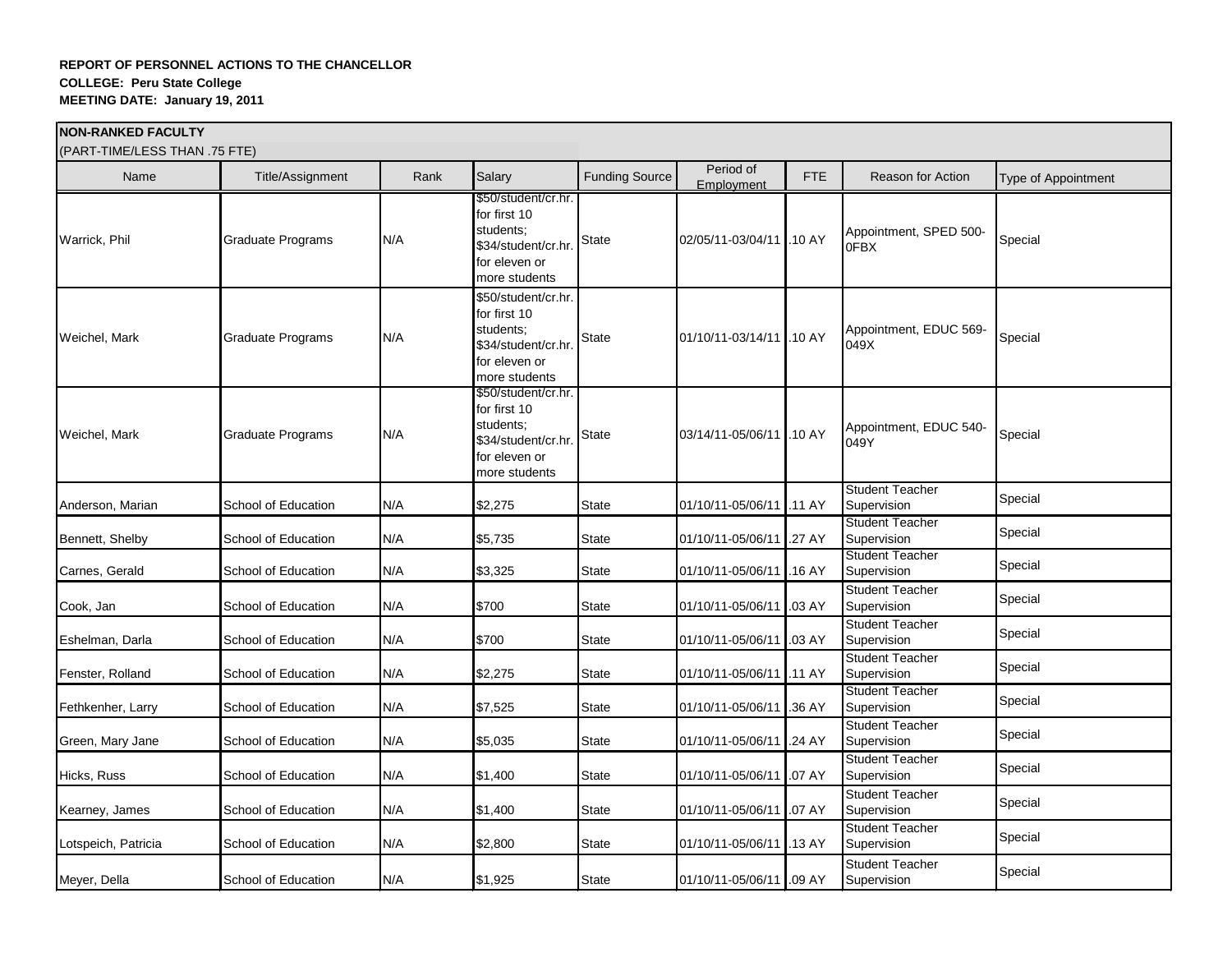| <b>INON-RANKED FACULTY</b><br>(PART-TIME/LESS THAN .75 FTE) |                     |      |         |                       |                           |     |                                       |                     |
|-------------------------------------------------------------|---------------------|------|---------|-----------------------|---------------------------|-----|---------------------------------------|---------------------|
| Name                                                        | Title/Assignment    | Rank | Salary  | <b>Funding Source</b> | Period of<br>Employment   | FTE | Reason for Action                     | Type of Appointment |
| Porter, Judy                                                | School of Education | N/A  | \$5,075 | State                 | 01/10/11-05/06/11 .24 AY  |     | Student Teacher<br>Supervision        | Special             |
| Simpson, Ivan                                               | School of Education | N/A  | \$700   | State                 | 01/10/11-05/06/11 1.03 AY |     | Student Teacher<br>Supervision        | Special             |
| Thompson, Gary                                              | School of Education | N/A  | \$4,900 | State                 | 01/10/11-05/06/11 .23 AY  |     | Student Teacher<br>Supervision        | Special             |
| Yohe, Susan                                                 | School of Education | N/A  | \$1,050 | State                 | 01/10/11-05/06/11 .05 AY  |     | <b>Student Teacher</b><br>Supervision | Special             |

| <b>IPSC FOUNDATION</b><br>(FULL TIME/.75 FTE OR MORE) |                  |      |          |                                     |                                                                                                                                                                                                                                   |      |                   |                     |
|-------------------------------------------------------|------------------|------|----------|-------------------------------------|-----------------------------------------------------------------------------------------------------------------------------------------------------------------------------------------------------------------------------------|------|-------------------|---------------------|
| Name                                                  | Title/Assignment | Rank | Salary   | <b>Funding Source</b>               | Period of<br>Employment                                                                                                                                                                                                           | FTE  | Reason for Action | Type of Appointment |
| Fisher, Sandy                                         | Fundraiser       | N/A  | \$48,450 | Peru State<br>College<br>Foundation | Effective 12/31/10;<br>Began<br>employment at<br>Peru State<br>College as OA II<br>04/26/00-<br>08/01/01; OA III<br>08/01/01-<br>03/01/06; OA IV<br>03/01/06-<br>03/16/07; began at<br><b>PSC Foundation</b><br>03/16/07-12/31/10 | 1 FY | Resignation       | N/A                 |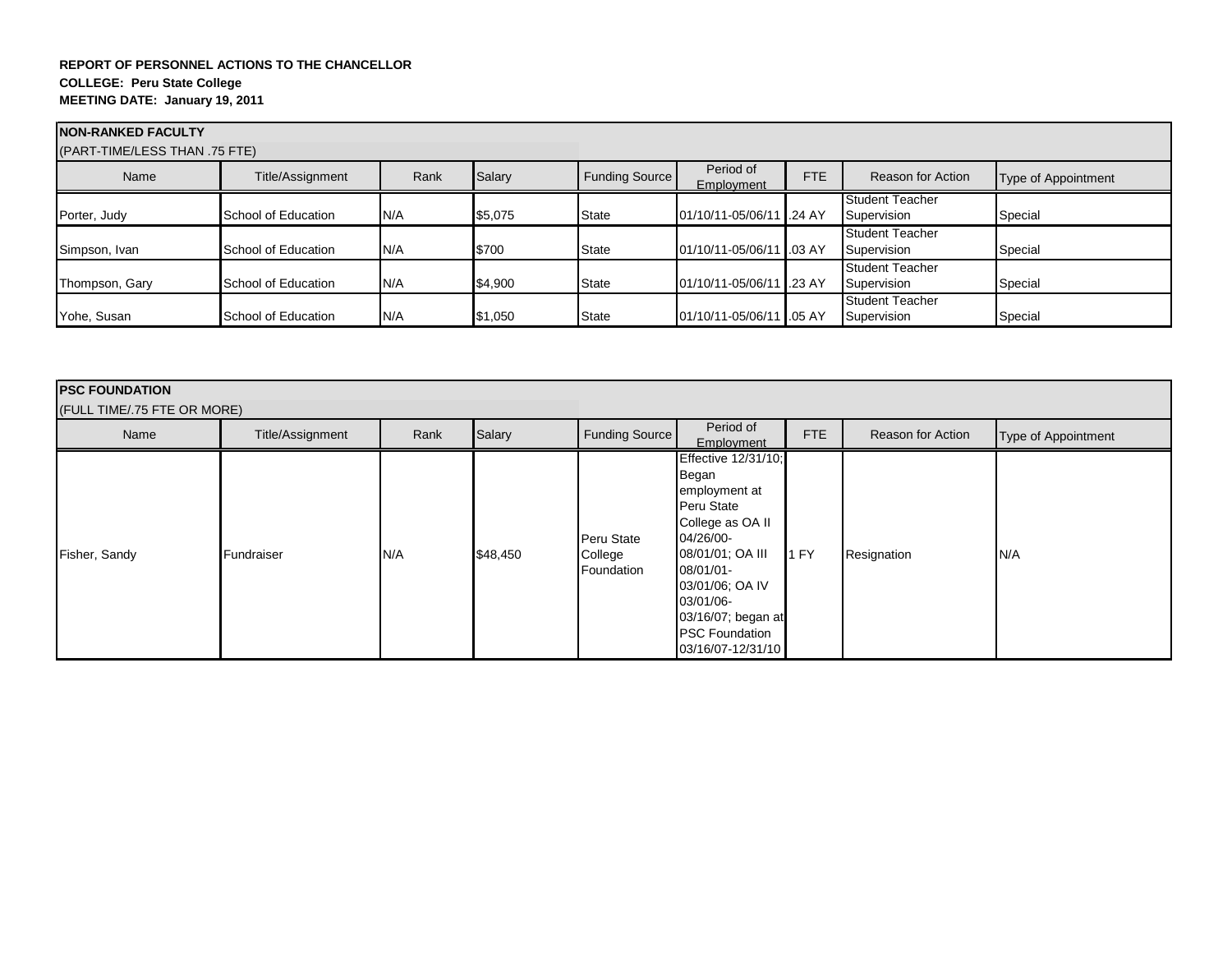# **RANKED FACULTY**

(FULL-TIME/.75 FTE OR MORE)

|                  |                               |           |             | Funding      | Period of   |     |                   |                     |
|------------------|-------------------------------|-----------|-------------|--------------|-------------|-----|-------------------|---------------------|
| Name             | Title/Assignment              | Rank      | Salary      | Source       | Employment  | FTE | Reason for Action | Type of Appointment |
| Fiedler, Pam     | School of Arts and            | Assistant | \$47,320.00 | State        | $8/20/09 -$ | 1.0 | Non-Renewal of    | N/A                 |
|                  | Humanities; Art and           | Professor |             |              | 5/11/11     |     | Contract          |                     |
|                  | Design                        |           |             |              |             |     |                   |                     |
| Gollyhorn, James | School of Business and        | Assistant | \$52,000.00 | State        | $8/20/09 -$ | 1.0 | Non-Renewal of    | N/A                 |
|                  | Technology;                   | Professor |             |              | 5/11/11     |     | Contract          |                     |
|                  | <b>Technology and Applied</b> |           |             |              |             |     |                   |                     |
|                  | <b>Sciences</b>               |           |             |              |             |     |                   |                     |
| Hardy, Tim       | School of Natural and         | Associate | \$57,557.00 | State        | $8/17/06 -$ | 1.0 | Non-Renewal of    | N/A                 |
|                  | Social Sciences;              | Professor |             |              | 5/11/11     |     | Contract          |                     |
|                  | <b>Physical Sciences and</b>  |           |             |              |             |     |                   |                     |
|                  | <b>Mathematics</b>            |           |             |              |             |     |                   |                     |
| Linster, Carolyn | School of Education and       | Professor | \$82,453.00 | <b>State</b> | $8/28/78 -$ | 1.0 | Retirement        | N/A                 |
|                  | Counseling; Educational       |           |             |              | 5/11/11     |     |                   |                     |
|                  | Foundations and               |           |             |              |             |     |                   |                     |
|                  | Leadership                    |           |             |              |             |     |                   |                     |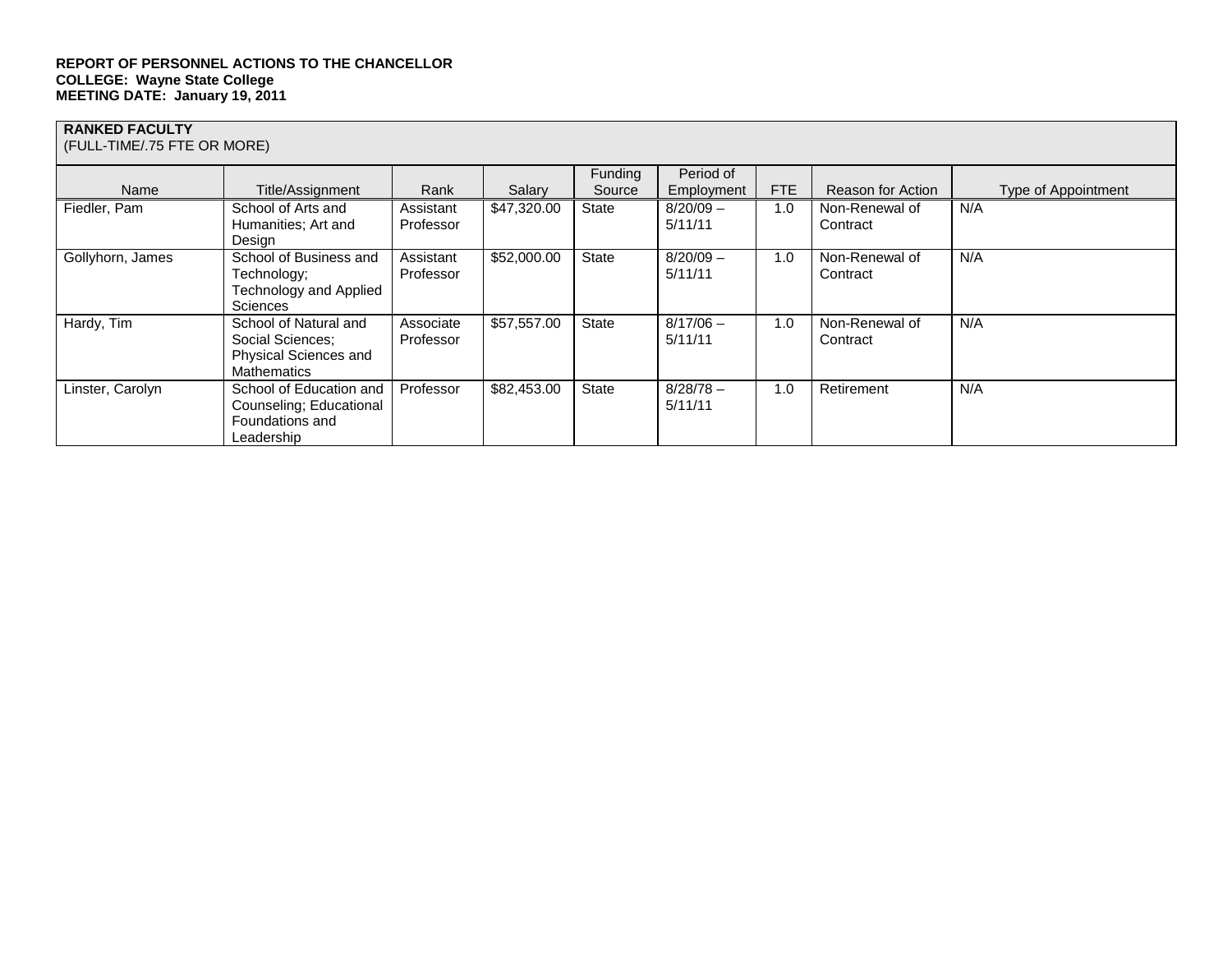| <b>UNIONIZED PROFESSIONAL STAFF</b> |                                                             |      |                                            |         |                         |            |                                                           |                     |
|-------------------------------------|-------------------------------------------------------------|------|--------------------------------------------|---------|-------------------------|------------|-----------------------------------------------------------|---------------------|
| (FULL-TIME/.75 FTE OR MORE)         |                                                             |      |                                            |         |                         |            |                                                           |                     |
|                                     |                                                             |      |                                            | Funding | Period of               |            |                                                           |                     |
| Name                                | Title/Assignment                                            | Rank | Salary                                     | Source  | Employment              | <b>FTE</b> | Reason for Action                                         | Type of Appointment |
| Crom, Jennifer                      | <b>Programmer Analyst</b>                                   | N/A  | \$40,204.00                                | State   | $2/1/05 -$<br>1/7/11    | 1.0        | Resignation                                               | <b>NA</b>           |
| Knight, Valerie                     | <b>Continuing Education</b>                                 | N/A  | \$1,200.00                                 | State   | $8/23/10 -$<br>12/17/10 | .067       | IDS 368-00W0                                              | Special             |
| Knight, Valerie                     | <b>Continuing Education</b>                                 | N/A  | \$500.00                                   | State   | $8/23/10 -$<br>12/17/10 | .033       | IDS 368-00W1                                              | Special             |
| Knight, Valerie                     | <b>Continuing Education</b>                                 | N/A  | \$1,460.00                                 | State   | $1/10/11 -$<br>5/6/11   | .067       | IDS 368-00W3                                              | Special             |
| Mackling, Jamie                     | Counselor (licensed)                                        | N/A  | \$43,038.00<br>$(2010 - 11)$<br>salary)    | State   | 7/1/11                  | .875       | <b>Position Reduced</b><br>from 1.0 to .875<br><b>FTE</b> | N/A                 |
| McMenamin, John                     | <b>Assistant Football</b><br>Coach/Offensive<br>Coordinator | N/A  | \$37,788.00<br>FY, prorated<br>\$20,536.96 | State   | $12/16/10 -$<br>6/30/11 | 1.0        | New Hire, Replaces<br>Gene Suhr                           | Special             |
| Meyer, Michelle                     | Counselor (licensed)                                        | N/A  | \$48,416.00<br>$(2010 - 11)$<br>salary)    | State   | 7/1/11                  | .875       | <b>Position Reduced</b><br>from 1.0 to .875<br><b>FTE</b> | N/A                 |
| Nitzke, Joseph                      | Director, SSRC                                              | N/A  | \$62,661.00                                | State   | $6/1/04 -$<br>6/30/11   | 1.0        | <b>Reduction in Force</b>                                 | N/A                 |
| Piper, Jessie                       | Cooperative Education<br>Coordinator                        | N/A  | \$38,548 FY,<br>prorated<br>\$19,121.01    | State   | $1/4/11 -$<br>6/30/11   | 1.0        | New Hire, Replaces<br><b>Heather Reinhardt</b>            | Special             |
| Quance, Marilyn                     | <b>Continuing Education</b>                                 | N/A  | \$400.00                                   | State   | $8/23/10 -$<br>12/17/10 | .033       | IDS 196-00W0                                              | Special             |
| Quance, Marilyn                     | <b>Continuing Education</b>                                 | N/A  | \$1,460.00                                 | State   | $8/23/10 -$<br>12/17/10 | .067       | IDS 196-00W1                                              | Special             |
| Reinhardt, Heather                  | Coordinator of<br><b>Cooperative Education</b>              | N/A  | \$42,510.00                                | State   | $7/1/00 -$<br>10/31/10  | 1.0        | Resignation                                               | N/A                 |
| Reinhardt, Heather                  | <b>Career Services</b><br>Specialist                        | N/A  | \$42,510.00<br>FY, prorated<br>\$28,340.00 | State   | $11/1/10 -$<br>6/30/11  | 1.0        | New Hire, Replaces<br>Terri Heggemeyer                    | Special             |
| Suhr, Gene                          | <b>Assistant Football</b><br>Coach                          | N/A  | \$37,788.00                                | State   | $3/1/07 -$<br>11/30/10  | 1.0        | Resignation                                               | N/A                 |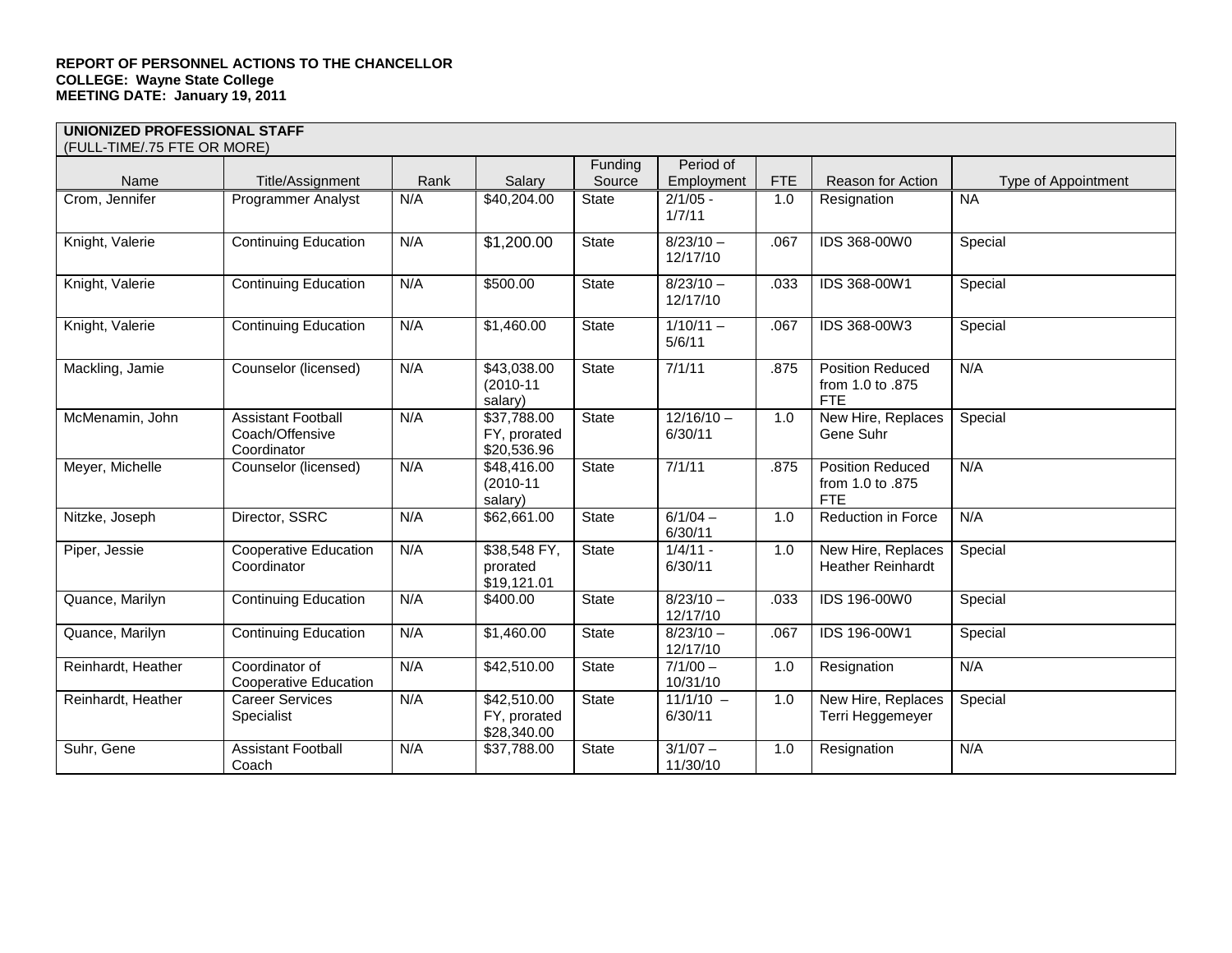| UNIONIZED PROFESSIONAL STAFF<br>(FULL-TIME/.75 FTE OR MORE) |                             |      |             |              |             |      |                           |                     |  |  |
|-------------------------------------------------------------|-----------------------------|------|-------------|--------------|-------------|------|---------------------------|---------------------|--|--|
|                                                             |                             |      |             | Funding      | Period of   |      |                           |                     |  |  |
| Name                                                        | Title/Assignment            | Rank | Salary      | Source       | Employment  | FTE  | Reason for Action         | Type of Appointment |  |  |
| Tiedtke, Teresa                                             | Assistant Manager,          | N/A  | \$32,443.00 | State        | $7/10/06 -$ | 1.0  | <b>Reduction in Force</b> | N/A                 |  |  |
|                                                             | <b>Student Center</b>       |      |             |              | 6/30/11     |      |                           |                     |  |  |
| Van Arsdale, William                                        | Physical Sciences and       | N/A  | \$2,190.00  | State        | $1/10/11 -$ | .10  | MAT 105-02                | Special             |  |  |
|                                                             | Mathematics                 |      |             |              | 5/11/11     |      |                           |                     |  |  |
| Vick, Ron, Sr.                                              | <b>Continuing Education</b> | N/A  | \$730.00    | <b>State</b> | $1/10/11 -$ | .033 | IDS 196-00W0              | Special             |  |  |
|                                                             |                             |      |             |              | 5/6/11      |      |                           |                     |  |  |
| Wriedt, Jeannine                                            | Physical Sciences and       | N/A  | \$2,190,00  | <b>State</b> | $1/10/11 -$ | .10  | MAT 105-01                | Special             |  |  |
|                                                             | <b>Mathematics</b>          |      |             |              | 5/11/11     |      |                           |                     |  |  |

## **NON-UNIONIZED PROFESSIONAL STAFF**

| (FULL-TIME/.75 FTE OR MORE) |                                                    |      |                                               |                 |                         |      |                                                                                                  |                     |  |
|-----------------------------|----------------------------------------------------|------|-----------------------------------------------|-----------------|-------------------------|------|--------------------------------------------------------------------------------------------------|---------------------|--|
|                             |                                                    |      |                                               | Funding         | Period of               |      |                                                                                                  |                     |  |
| Name                        | Title/Assignment                                   | Rank | Salary                                        | Source          | Employment              | FTE  | <b>Reason for Action</b>                                                                         | Type of Appointment |  |
| Dunning, John               | Director, Network<br>Operations                    | N/A  | \$73,952.00                                   | State           | $7/1/06 -$<br>1/6/11    | 1.0  | Title Change                                                                                     | N/A                 |  |
| Dunning, John               | Interim. Chief<br>Information Officer              | N/A  | \$88,000.00                                   | State           | $1/7/11 -$<br>6/30/11   | 1.0  | Change Title from<br>Director, Network<br>Operations to<br>Interim, Chief<br>Information Officer | N/A                 |  |
| Elfers, Eddie               | <b>Technology and Applied</b><br><b>Sciences</b>   | N/A  | \$2,190.00                                    | State           | $8/20/10 -$<br>12/21/10 | .10  | <b>ITE 425-01</b>                                                                                | Special             |  |
| Linster, Dennis             | <b>Chief Information Officer</b>                   | N/A  | \$102,019.00                                  | State           | $1/5/76 -$<br>1/4/11    | 1.0  | Retirement                                                                                       | N/A                 |  |
| Nelson, Lisa                | <b>Academic Affairs</b>                            | N/A  | \$2,190.00                                    | State           | $1/10/11 -$<br>5/11/11  | .10  | EPS 300-09                                                                                       | Special             |  |
| Unger, Emily                | Interim Assistant<br>Director of Residence<br>Life | N/A  | \$26,642.00<br>FY.<br>prorated<br>\$11,418.00 | Revenue<br>Bond | $1/4/11 -$<br>5/31/11   | .875 | Interim<br>Appointment                                                                           | Special             |  |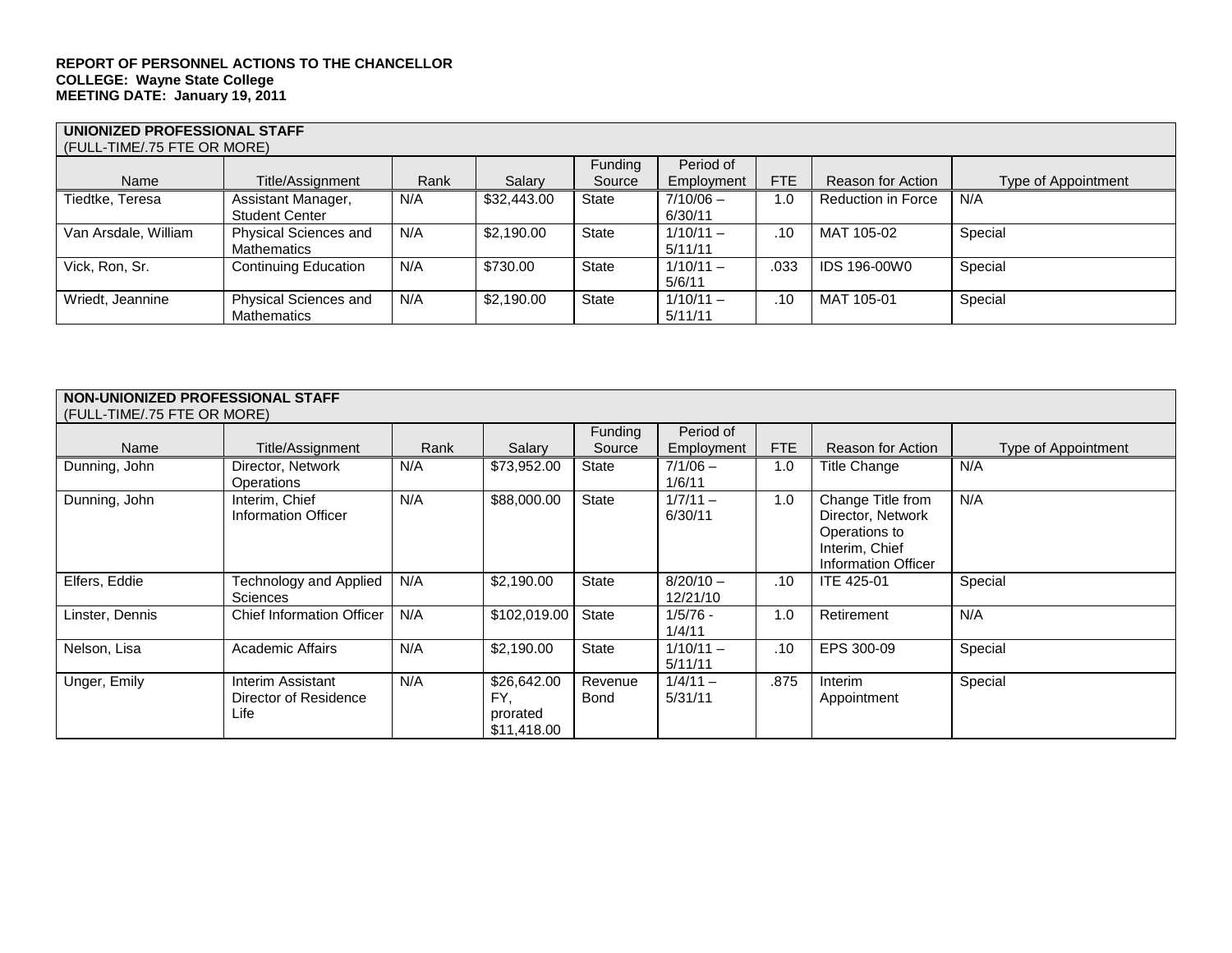#### **RANKED FACULTY**

#### (OVERLOAD AND SUMMER SCHOOL APPOINTMENTS)

|                    | (OVERLOAD AND SUMMER SCHOOL APPOINTMENTS)    |                        |            | Funding      | Period of               |            |                                                                               |                            |
|--------------------|----------------------------------------------|------------------------|------------|--------------|-------------------------|------------|-------------------------------------------------------------------------------|----------------------------|
| Name               | Title/Assignment                             | Rank                   | Salary     | Source       | Employment              | <b>FTE</b> | <b>Reason for Action</b>                                                      | <b>Type of Appointment</b> |
| Anderson, Wayne    | Art and Design                               | Professor              | \$259.00   | State        | $8/20/10 -$<br>12/21/10 | .10        | Appointment;<br><b>Directed Study</b>                                         | Special                    |
| Anderson, Wayne    | Art and Design                               | Professor              | \$2,547.00 | State        | $1/10/11 -$<br>5/11/11  | n/a        | Gallery Direction,<br>Spring 2011                                             | Special                    |
| Arneson, Patricia  | <b>Business and</b><br>Economics             | Professor              | \$658.00   | State        | $8/20/10 -$<br>12/21/10 | .10        | Appointment;<br><b>Directed Study</b>                                         | Special                    |
| Bauer, Jeffrey     | Physical Sciences and<br>Mathematics         | Professor              | \$518.00   | <b>State</b> | $8/20/10 -$<br>12/21/10 | .20        | Appointment;<br>Independent Study                                             | Special                    |
| Bertolas, Randy    | History, Politics and<br>Geography           | Professor              | \$1,812.00 | State        | $8/20/10 -$<br>12/21/10 | .60        | Appointment;<br><b>Independent Study</b><br>and Directed Study                | Special                    |
| Black, Barbara     | <b>Communication Arts</b>                    | Professor              | \$329.00   | <b>State</b> | $8/20/10 -$<br>12/21/10 | .10        | Appointment;<br><b>Independent Study</b>                                      | Special                    |
| Black, Barbara     | Educational<br>Foundations and<br>Leadership | Professor              | \$329.00   | <b>State</b> | $8/20/10 -$<br>12/21/10 | .10        | Appointment;<br>Directed Study                                                | Special                    |
| Blankenau, Joseph  | History, Politics and<br>Geography           | Professor              | \$604.00   | <b>State</b> | $8/20/10 -$<br>12/21/10 | .23        | Appointment;<br><b>Directed Study</b>                                         | Special                    |
| Blankenau, Joseph  | <b>Continuing Education</b>                  | Professor              | \$4,070.00 | State        | $1/11/11 -$<br>4/26/11  | .10        | EPS 300-0080                                                                  | Special                    |
| Blomenkamp, Jean   | Educational<br>Foundations and<br>Leadership | Professor              | \$658.00   | State        | $8/20/10 -$<br>12/21/10 | .10        | Appointment;<br><b>Directed Study</b>                                         | Special                    |
| Bohnert, David     | Music                                        | Associate<br>Professor | \$7,413.00 | <b>State</b> | $1/10/11 -$<br>5/11/11  | .167       | <b>Music Theory</b><br>courses and Spring<br>2011 Director of<br><b>Bands</b> | Special                    |
| Bondhus, JoAnn     | <b>Continuing Education</b>                  | Professor              | \$6,656.00 | State        | $1/10/11 -$<br>5/6/11   | .10        | BUS 696-00W0                                                                  | Special                    |
| Bruflat, Alan      | Language and<br>Literature                   | Professor              | \$1,036.00 | State        | $8/20/10 -$<br>12/21/10 | .40        | Appointment;<br><b>Independent Study</b><br>and Directed Study                | Special                    |
| Brummels, James V. | Language and<br>Literature                   | Associate<br>Professor | \$986.00   | <b>State</b> | $8/20/10 -$<br>12/21/10 | .20        | Appointment;<br><b>Directed Study</b>                                         | Special                    |
| Buryanek, Donald   | <b>Continuing Education</b>                  | Assistant<br>Professor | \$3,835.00 | <b>State</b> | $1/10/11 -$<br>5/6/11   | .10        | ITE 320-00W0                                                                  | Special                    |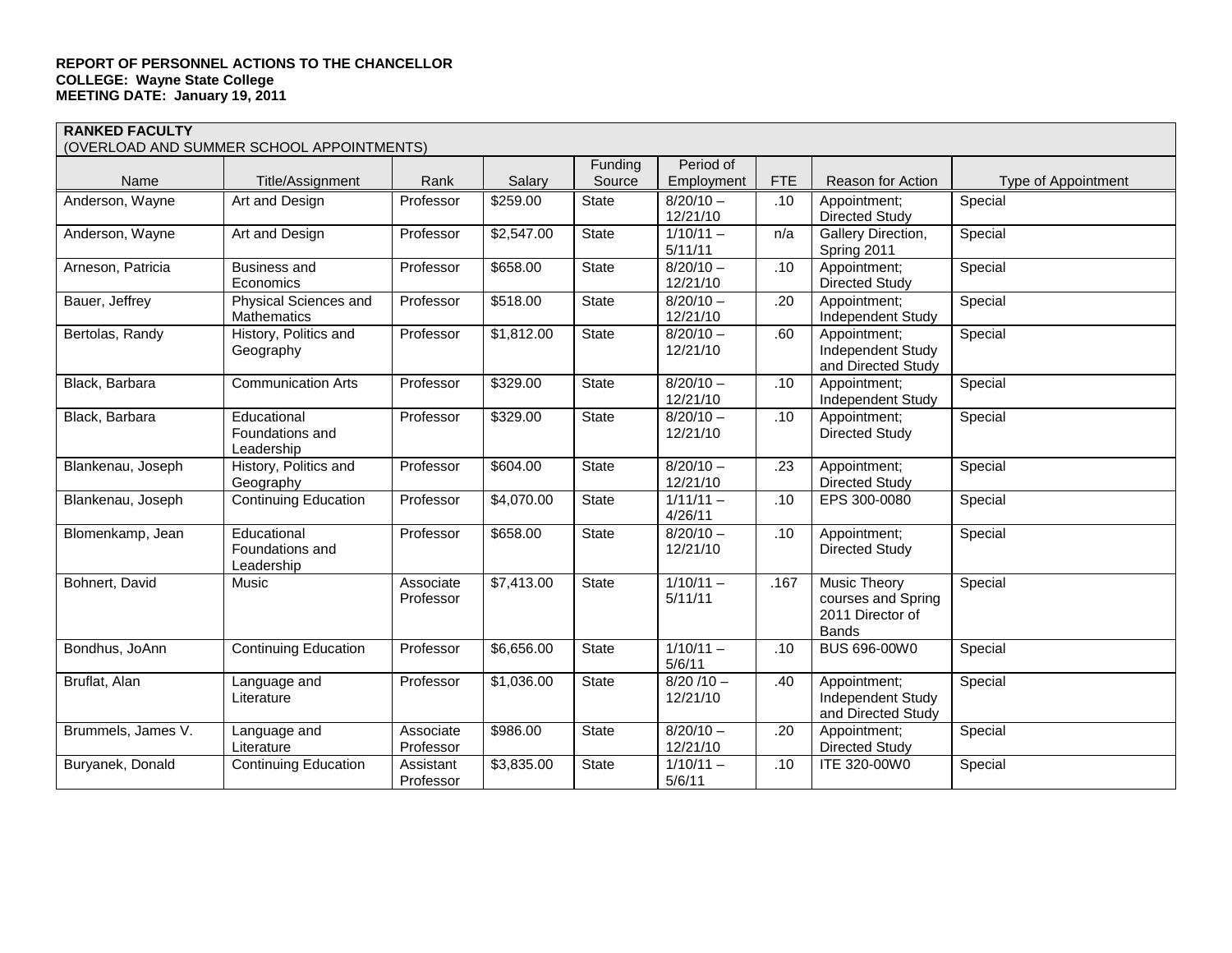| (OVERLOAD AND SUMMER SCHOOL APPOINTMENTS) |  |  |
|-------------------------------------------|--|--|
|                                           |  |  |

|                      |                                                          |                        |                        | Funding      | Period of                      |            |                                                                |                     |
|----------------------|----------------------------------------------------------|------------------------|------------------------|--------------|--------------------------------|------------|----------------------------------------------------------------|---------------------|
| Name                 | Title/Assignment                                         | Rank                   | Salary                 | Source       | Employment                     | <b>FTE</b> | Reason for Action                                              | Type of Appointment |
| Butler, Katherine    | Language and<br>Literature                               | Professor              | \$1,036.00             | <b>State</b> | $8/20/10 -$<br>12/21/10        | .10        | Appointment;<br><b>Directed Study</b>                          | Special             |
| Calkin, Josh         | Music                                                    | Instructor             | \$3,541.00             | State        | $1/10/11 -$<br>5/11/11         | .143       | <b>Music Theory</b><br>courses                                 | Special             |
| Cambpell, Paul       | <b>Continuing Education</b>                              | Professor              | \$5,143.00             | <b>State</b> | $1/10/11 -$<br>5/6/11          | .10        | CJA 475-00W0                                                   | Special             |
| Campbell, Paul       | <b>Continuing Education</b>                              | Professor              | \$5,293.00             | <b>State</b> | $1/11/11 -$<br>4/26/11         | .10        | CJA 405/505-0080                                               | Special             |
| Carrigg, Maureen     | <b>Communication Arts</b>                                | Associate<br>Professor | \$259.00               | <b>State</b> | $8/20/10 -$<br>12/21/10        | .10        | Appointment;<br><b>Directed Study</b>                          | Special             |
| Christensen, Douglas | <b>Life Sciences</b>                                     | Professor              | \$259.00               | State        | $8/20/10 -$<br>12/21/10        | .10        | Appointment;<br>Independent Study                              | Special             |
| Christensen, Linda   | Music                                                    | Associate<br>Professor | \$432.00               | State        | $8/20/10 -$<br>12/21/10        | .033       | Appointment;<br><b>Directed Study</b>                          | Special             |
| Conley, Donovan      | Health, Human<br>Performance and Sport                   | Professor              | \$329.00               | State        | $\sqrt{8/20/10}$ –<br>12/21/10 | .10        | Appointment;<br><b>Independent Study</b>                       | Special             |
| Curnyn, Molly        | <b>Computer Technology</b><br>and Information<br>Systems | Instructor             | \$259.00               | State        | $8/20/10 -$<br>12/21/10        | .10        | Appointment;<br><b>Independent Study</b>                       | Special             |
| Davis, Adam          | Physical Sciences and<br>Mathematics                     | Assistant<br>Professor | \$432.00               | State        | $8/20/10 -$<br>12/21/10        | .167       | Appointment;<br><b>Directed Study</b>                          | Special             |
| Dilliard, Kelly      | <b>Continuing Education</b>                              | Assistant<br>Professor | \$2,741.00             | State        | $1/10/11 -$<br>5/6/11          | .10        | PHS 102-00W0/<br>00W1                                          | Special             |
| Dinsmore, Steven     | <b>Counseling and Special</b><br>Education               | Professor              | \$259.00               | <b>State</b> | $8/20/10 -$<br>12/21/10        | .10        | Appointment;<br><b>Directed Study</b>                          | Special             |
| Ebmeier, Sally       | <b>Technology and Applied</b><br>Sciences                | Instructor             | \$1,553.00             | State        | $8/20/10 -$<br>12/21/10        | .20        | Appointment;<br><b>Directed Study</b>                          | Special             |
| Ebmeier, Sally       | <b>Continuing Education</b>                              | Instructor             | $\overline{$}2,789.00$ | State        | $1/10/10 -$<br>5/6/11          | .10        | FCS 306-00W0                                                   | Special             |
| Elliott, Steven      | Art and Design                                           | Associate<br>Professor | \$1,036.00             | <b>State</b> | $8/20/10 -$<br>12/21/10        | .40        | Appointment;<br><b>Independent Study</b><br>and Directed Study | Special             |
| Elliott, Steven      | Art and Design                                           | Associate<br>Professor | \$2,601.00             | State        | $1/10/11 -$<br>5/11/11         | .08        | Appointment;<br>overload                                       | Special             |
| Ellis, Susan         | Sociology, Psychology<br>and Criminal Justice            | Professor              | \$259.00               | State        | $8/20/10 -$<br>12/21/10        | .10        | Appointment;<br><b>Directed Study</b>                          | Special             |
| Fiedler, Pamela      | Art and Design                                           | Assistant<br>Professor | \$173.00               | State        | $8/20/10 -$<br>12/21/10        | .033       | Appointment;<br><b>Directed Study</b>                          | Special             |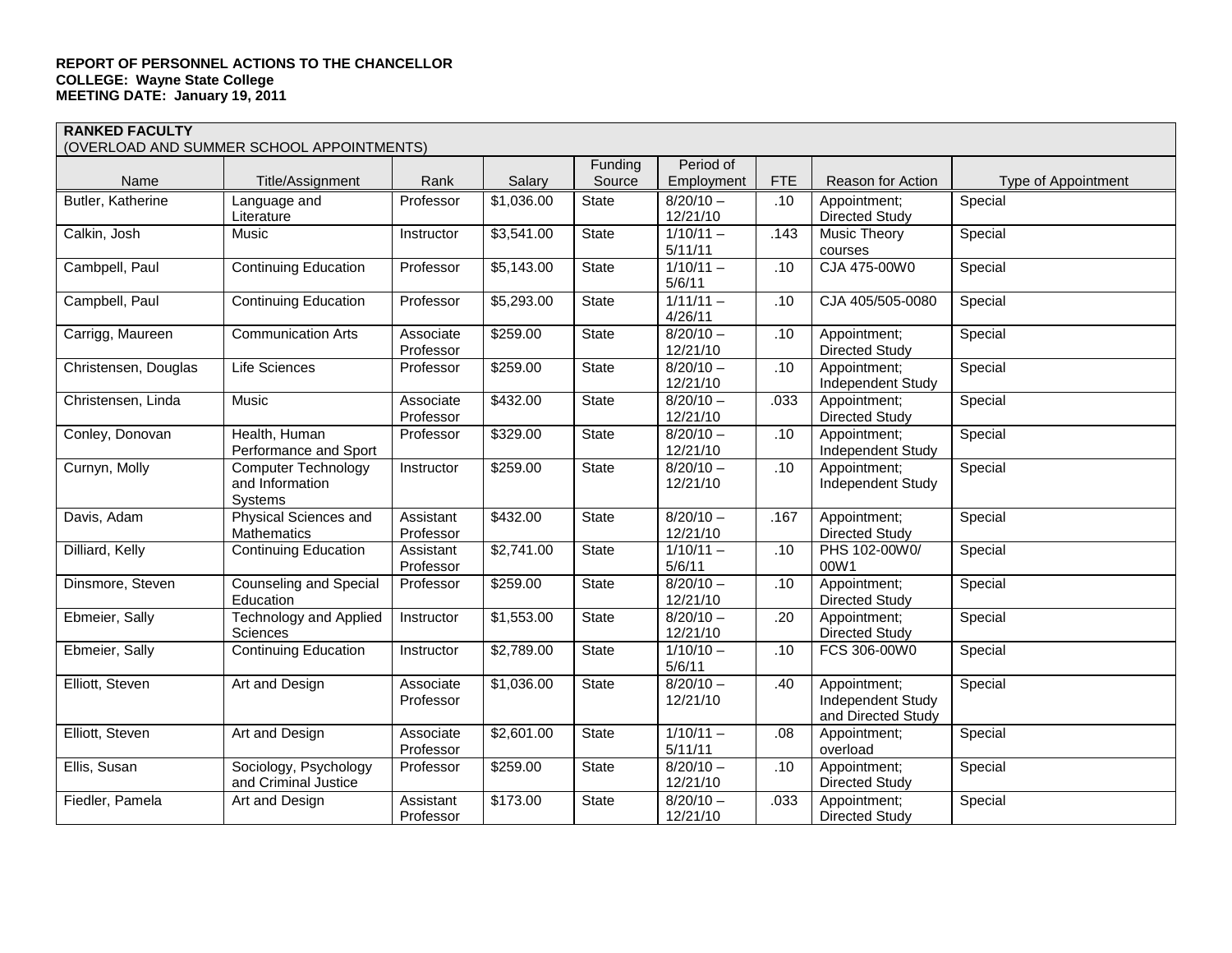|                    | (OVERLOAD AND SUMMER SCHOOL APPOINTMENTS)                       |                        |            |         |                         |            |                                                         |                     |
|--------------------|-----------------------------------------------------------------|------------------------|------------|---------|-------------------------|------------|---------------------------------------------------------|---------------------|
|                    |                                                                 |                        |            | Funding | Period of               |            |                                                         |                     |
| Name               | Title/Assignment                                                | Rank                   | Salary     | Source  | Employment              | <b>FTE</b> | Reason for Action                                       | Type of Appointment |
| Garvin, Timothy    | <b>Computer Technology</b><br>and Information<br><b>Systems</b> | Professor              | \$329.00   | State   | $8/20/10 -$<br>12/21/10 | .10        | Appointment;<br>Independent Study                       | Special             |
| Garvin, Timothy    | <b>Continuing Education</b>                                     | Professor              | \$5,600.00 | State   | $1/10/11 -$<br>5/6/11   | .10        | <b>BUS 652-00W0</b>                                     | Special             |
| Geisert, Cameron   | Health, Human<br>Performance and Sport                          | Assistant<br>Professor | \$777.00   | State   | $8/20/10 -$<br>12/21/10 | .20        | Appointment;<br><b>Directed Study</b>                   | Special             |
| Hallgren, Kenneth  | <b>Business and</b><br>Economics                                | Professor              | \$777.00   | State   | $8/20/10 -$<br>12/21/10 | .10        | Appointment;<br><b>Directed Study</b>                   | Special             |
| Hanson, Cynthia    | <b>Continuing Education</b>                                     | Instructor             | \$2,621.00 | State   | $1/10/11 -$<br>5/6/11   | .10        | <b>BUS 408-00W0</b>                                     | Special             |
| Hayford, Barbara   | Life Sciences                                                   | Professor              | \$259.00   | State   | $8/20/10 -$<br>12/21/10 | .10        | Appointment;<br><b>Independent Study</b>                | Special             |
| Herling, Lourdes   | <b>Computer Technology</b><br>and Information<br>Systems        | Assistant<br>Professor | \$329.00   | State   | $8/20/10 -$<br>12/21/10 | .10        | Appointment;<br><b>Directed Study</b>                   | Special             |
| Herling, Lourdes   | Art and Design                                                  | Assistant<br>Professor | \$259.00   | State   | $8/20/10 -$<br>12/21/10 | .10        | Appointment;<br>Independent Study                       | Special             |
| Hill, Kevin        | Health, Human<br>Performance and Sport                          | Associate<br>Professor | \$346.00   | State   | $8/20/10 -$<br>12/21/10 | .133       | Appointment;<br><b>Directed Study</b>                   | Special             |
| Hinnerichs, Kristi | Health, Human<br>Performance and Sport                          | Assistant<br>Professor | \$847.00   | State   | $8/20/10 -$<br>12/21/10 | .20        | Appointment;<br>Independent Study<br>and Directed Study | Special             |
| Imdieke, Jack      | <b>Computer Technology</b><br>and Information<br>Systems        | Professor              | \$777.00   | State   | $8/20/10 -$<br>12/21/10 | .20        | Appointment;<br><b>Directed Study</b>                   | Special             |
| Jensen, Gwen       | <b>Communication Arts</b>                                       | Associate<br>Professor | \$259.00   | State   | $8/20/10 -$<br>12/21/10 | .10        | Appointment;<br><b>Directed Study</b>                   | Special             |
| Jensen, Gwen       | <b>Communication Arts</b>                                       | Associate<br>Professor | \$3,660.00 | State   | $1/10/11 -$<br>5/11/11  | .10        | CNA 101-03                                              | Special             |
| Karsky, Jason      | <b>Continuing Education</b>                                     | Professor              | \$3,992.00 | State   | $1/10/11 -$<br>5/2/11   | .10        | CJA 444/544-0080                                        | Special             |
| Langlie, Pamela    | <b>Technology and Applied</b><br>Sciences                       | Assistant<br>Professor | \$518.00   | State   | $8/20/10 -$<br>12/21/10 | .20        | Appointment;<br><b>Directed Study</b>                   | Special             |
| Langlie, Pamela    | <b>Continuing Education</b>                                     | Assistant<br>Professor | \$3,575.00 | State   | $1/10/11 -$<br>5/6/11   | .10        | EDU 617-00W0                                            | Special             |
| Lawrence, Gloria   | <b>Continuing Education</b>                                     | Professor              | \$4,680.00 | State   | $1/12/11 -$<br>4/27/11  | .10        | PSY 444/544-0080                                        | Special             |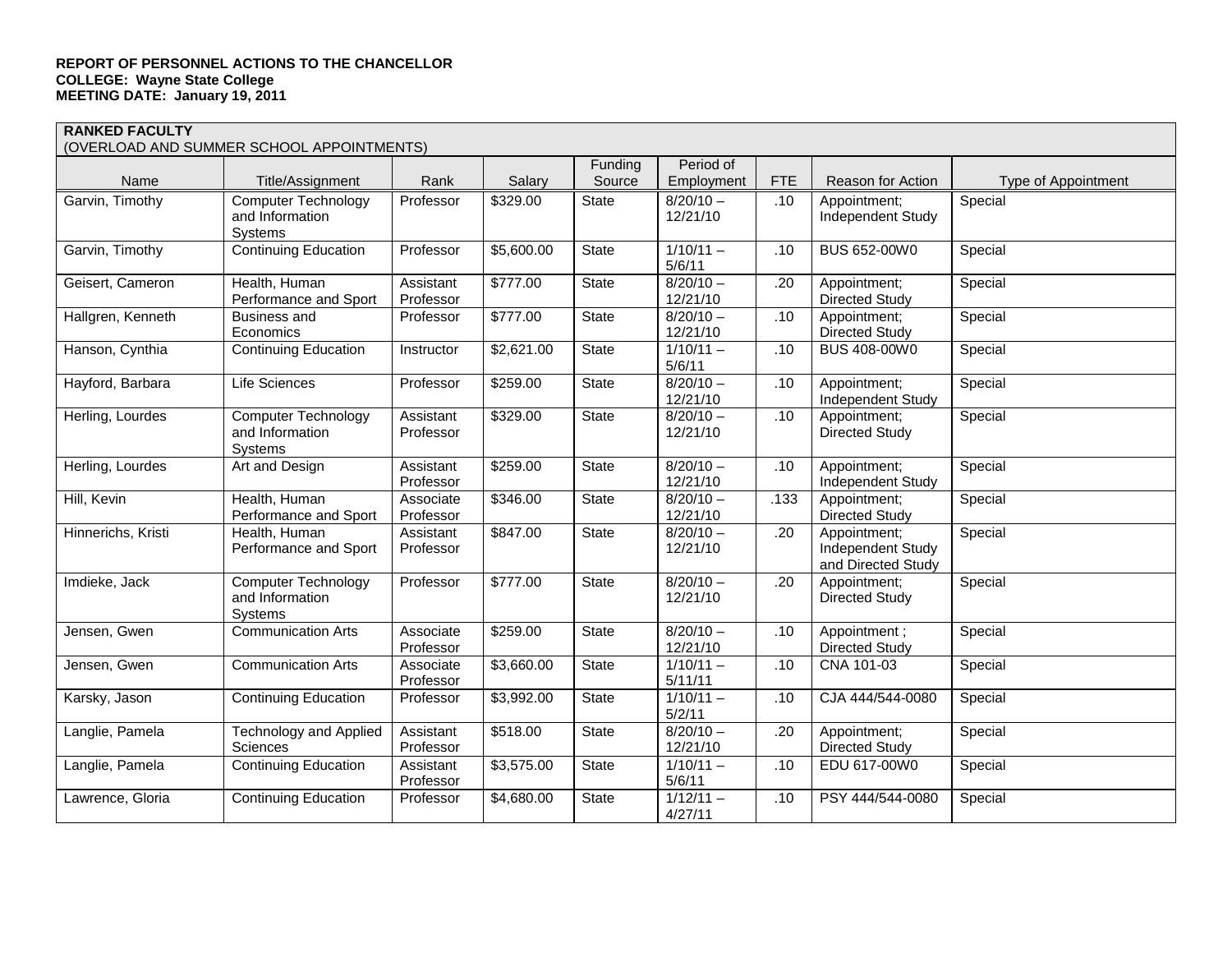|                 | (OVERLOAD AND SUMMER SCHOOL APPOINTMENTS)                |                        |                      |              |                         |                  |                                                                |                     |
|-----------------|----------------------------------------------------------|------------------------|----------------------|--------------|-------------------------|------------------|----------------------------------------------------------------|---------------------|
|                 |                                                          |                        |                      | Funding      | Period of               |                  |                                                                |                     |
| Name            | Title/Assignment                                         | Rank                   | Salary               | Source       | Employment              | FTE              | <b>Reason for Action</b>                                       | Type of Appointment |
| Leeper, Mark    | History, Politics and<br>Geography                       | Professor              | $\overline{$}259.00$ | <b>State</b> | $8/20/10 -$<br>12/21/10 | .10              | Appointment;<br>Independent Study                              | Special             |
| Lichty, Dennis  | Educational<br>Foundations and<br>Leadership             | Professor              | \$329.00             | State        | $8/20/10 -$<br>12/21/10 | .10              | Appointment;<br>Directed Study                                 | Special             |
| Loggins, Ronald | Life Sciences                                            | Assistant<br>Professor | \$87.00              | State        | $8/20/10 -$<br>12/21/10 | .10              | Appointment;<br><b>Directed Study</b>                          | Special             |
| Lutt, Pat       | <b>Continuing Education</b>                              | Professor              | \$4,086.00           | <b>State</b> | $1/10/11 -$<br>5/2/11   | $\overline{.}10$ | <b>BUS 350-0080</b>                                            | Special             |
| Maas, Chad      | Health, Human<br>Performances and Sport                  | <b>Instructor</b>      | \$259.00             | State        | $8/20/10 -$<br>12/21/10 | .10              | Appointment;<br><b>Directed Study</b>                          | Special             |
| Marek, Michael  | <b>Communication Arts</b>                                | Associate<br>Professor | \$847.00             | State        | $8/20/10 -$<br>12/21/10 | .30              | Appointment;<br><b>Independent Study</b><br>and Directed Study | Special             |
| Miller, Daniel  | Sociology, Psychology<br>and Criminal Justice            | Associate<br>Professor | \$259.00             | State        | $8/20/10 -$<br>12/21/10 | .10              | Appointment;<br><b>Directed Study</b>                          | Special             |
| Murphy, Richard | <b>Communication Arts</b>                                | Instructor             | \$259.00             | State        | $8/20/10 -$<br>12/21/10 | .10              | Appointment;<br><b>Directed Study</b>                          | Special             |
| Nelson, Jeryl   | <b>Continuing Education</b>                              | Professor              | \$5,460.00           | State        | $1/12/11 -$<br>5/6/11   | .10              | BUS 692-00W0                                                   | Special             |
| Newcomb, Lori   | Language and<br>Literature                               | Instructor             | \$604.00             | State        | $8/20/10 -$<br>12/21/10 | .167             | Appointment;<br><b>Directed Study</b>                          | Special             |
| Newcomb, Lori   | Educational<br>Foundations and<br>Leadership             | Instructor             | \$173.00             | State        | $8/20/10 -$<br>12/21/10 | .067             | Appointment;<br><b>Directed Study</b>                          | Special             |
| Nicholson, Lori | <b>Computer Technology</b><br>and Information<br>Systems | Assistant<br>Professor | \$2,588.00           | State        | $8/20/10 -$<br>12/21/10 | .30              | Appointment;<br><b>Directed Study</b>                          | Special             |
| Ossian, James   | Educational<br>Foundations and<br>Leadership             | Associate<br>Professor | \$1,644.00           | State        | $8/20/10 -$<br>12/21/10 | .10              | Appointment;<br><b>Directed Study</b>                          | Special             |
| Parker, Charles | <b>Business and</b><br>Economics                         | Professor              | \$518.00             | State        | $8/20/10 -$<br>12/21/10 | .10              | Appointment;<br><b>Directed Study</b>                          | Special             |
| Paxton, John    | <b>Continuing Education</b>                              | Professor              | \$6,823.00           | State        | $1/12/11 -$<br>5/6/11   | .10              | BUS 625-00W0                                                   | Special             |
| Renzelman, John | <b>Technology and Applied</b><br>Sciences                | Professor              | \$658.00             | State        | $8/20/10 -$<br>12/21/10 | .20              | Appointment;<br>Independent Study                              | Special             |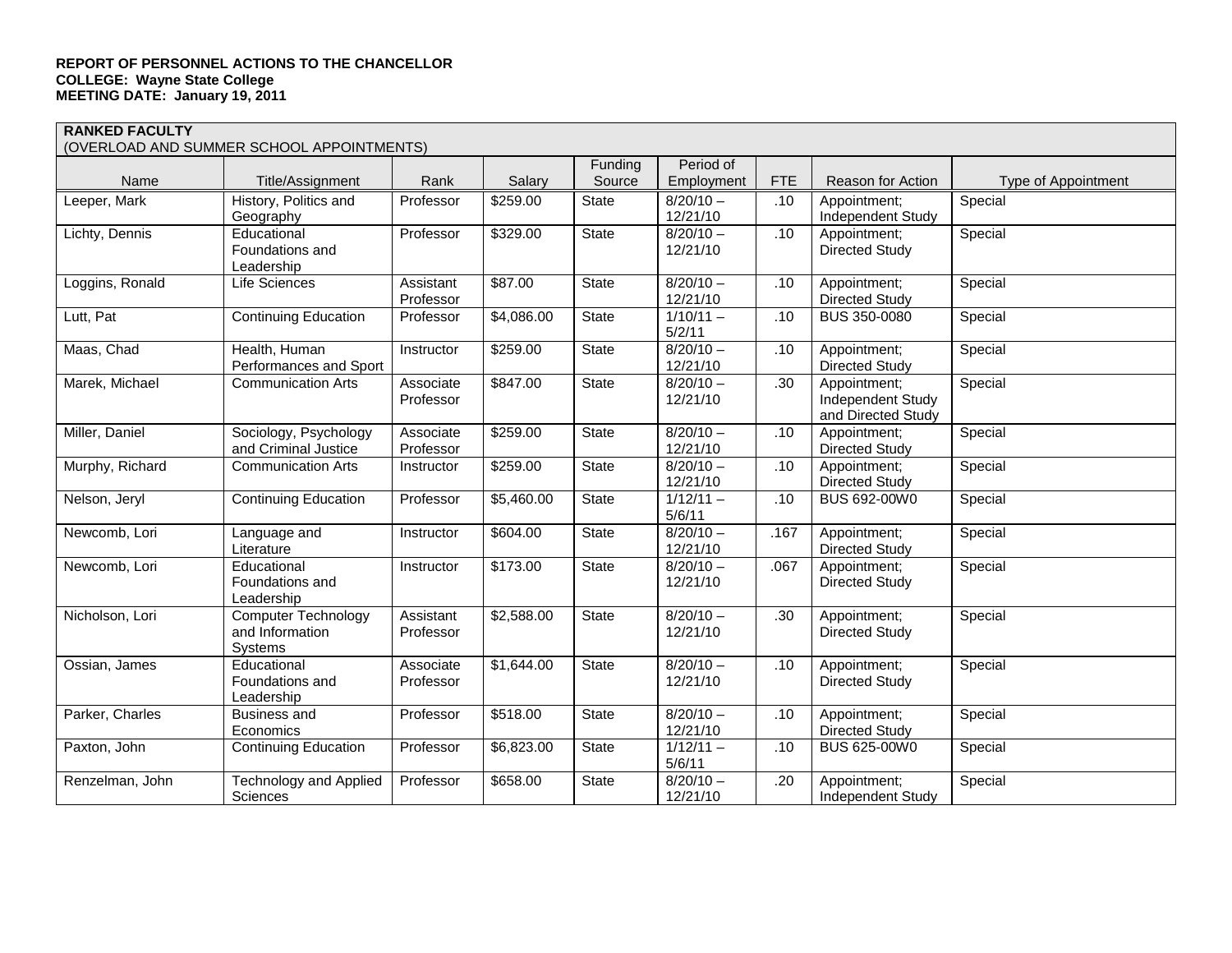| (OVERLOAD AND SUMMER SCHOOL APPOINTMENTS) |                             |            |            |              |             |            |                                         |                     |  |  |
|-------------------------------------------|-----------------------------|------------|------------|--------------|-------------|------------|-----------------------------------------|---------------------|--|--|
|                                           |                             |            |            | Funding      | Period of   |            |                                         |                     |  |  |
| Name                                      | Title/Assignment            | Rank       | Salary     | Source       | Employment  | <b>FTE</b> | Reason for Action                       | Type of Appointment |  |  |
| Schmitz, Janet                            | Language and                | Associate  | \$1,812.00 | State        | $8/20/10 -$ | .30        | Appointment:                            | Special             |  |  |
|                                           | Literature                  | Professor  |            |              | 12/21/10    |            | Directed Study                          |                     |  |  |
| Snowden, Monica                           | Sociology, Psychology       | Professor  | \$777.00   | <b>State</b> | $8/20/10 -$ | .20        | Appointment;                            | Special             |  |  |
|                                           | and Criminal Justice        |            |            |              | 12/21/10    |            | Independent Study                       |                     |  |  |
|                                           |                             |            |            |              |             |            | and Directed Study                      |                     |  |  |
| Starkey, Cliff                            | <b>Communication Arts</b>   | Interim    | \$259.00   | <b>State</b> | $8/20/10 -$ | .10        | Appointment;                            | Special             |  |  |
|                                           |                             | Instructor |            |              | 12/21/10    |            | Directed Study                          |                     |  |  |
| Strate, Shane                             | <b>Continuing Education</b> | Assistant  | \$2,760.00 | <b>State</b> | $1/13/11 -$ | .10        | HIS 444/596-0080                        | Special             |  |  |
|                                           |                             | Professor  |            |              | 4/28/11     |            |                                         |                     |  |  |
| Sweetland, Robert                         | Educational                 | Professor  | \$1,036.00 | <b>State</b> | $8/20/10 -$ | .30        | Appointment;                            | Special             |  |  |
|                                           | Foundations and             |            |            |              | 12/21/10    |            | Independent Study                       |                     |  |  |
|                                           | Leadership                  |            |            |              |             |            | and Directed Study                      |                     |  |  |
| Whitt, Deborah                            | <b>Communication Arts</b>   | Professor  | \$1,294.00 | State        | $8/20/10 -$ | .40        | Appointment:                            | Special             |  |  |
|                                           |                             |            |            |              | 12/21/10    |            | Independent Study<br>and Directed Study |                     |  |  |
| Whitt, Ronald                             | <b>Communication Arts</b>   | Professor  | \$658.00   | <b>State</b> | $8/20/10 -$ |            |                                         | Special             |  |  |
|                                           |                             |            |            |              | 12/21/10    | .20        | Appointment:<br>Directed Study          |                     |  |  |
| Wilcox, Daryl                             | Counseling and Special      | Professor  | \$220.00   | <b>State</b> | $8/20/10 -$ | .067       | Appointment;                            | Special             |  |  |
|                                           | Education                   |            |            |              | 12/21/10    |            | Independent Study                       |                     |  |  |
| Willis, Keith                             | Counseling and Special      | Professor  | \$800.00   | <b>State</b> | $8/20/10 -$ | n/a        | On-line course                          | Special             |  |  |
|                                           | Education                   |            |            |              | 12/21/10    |            | development                             |                     |  |  |
| Willis, Keith                             | Counseling and Special      | Professor  | \$259.00   | State        | $8/20/10 -$ | .10        | Appointment:                            | Special             |  |  |
|                                           | Education                   |            |            |              | 12/21/10    |            | Independent Study                       |                     |  |  |
| Worner, Tamara                            | Physical Sciences and       | Professor  | \$1,812.00 | State        | $8/20/10 -$ | .20        | Appointment:                            | Special             |  |  |
|                                           | <b>Mathematics</b>          |            |            |              | 12/21/10    |            | Directed Study                          |                     |  |  |
| Young, Todd                               | Physical Sciences and       | Professor  | \$518.00   | <b>State</b> | $8/20/10 -$ | .20        | Appointment:                            | Special             |  |  |
|                                           | <b>Mathematics</b>          |            |            |              | 12/21/10    |            | Directed Study                          |                     |  |  |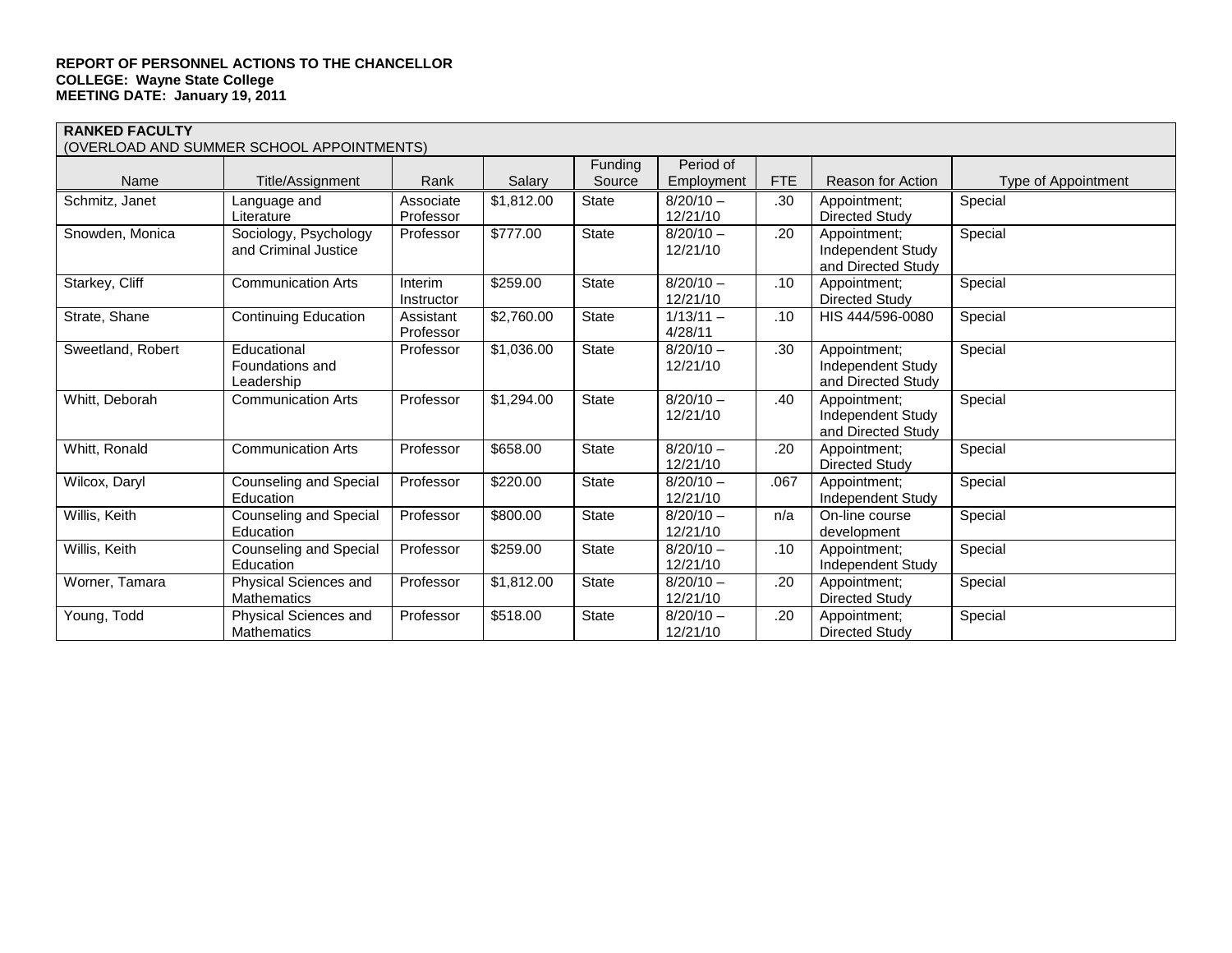| (PART-TIME/LESS THAN .75 FTE) |                                               |      |            |              |                        |            |                                                 |                     |  |
|-------------------------------|-----------------------------------------------|------|------------|--------------|------------------------|------------|-------------------------------------------------|---------------------|--|
|                               |                                               |      |            | Funding      | Period of              |            |                                                 |                     |  |
| Name                          | Title/Assignment                              | Rank | Salary     | Source       | Employment             | <b>FTE</b> | Reason for Action                               | Type of Appointment |  |
| Adkins-Miller, Angela         | Language and<br>Literature                    | N/A  | \$2,190.00 | State        | $1/10/11 -$<br>5/11/11 | .10        | ENG 102-05                                      | Special             |  |
| Albright, Ariadne             | Art and Design                                | N/A  | \$5,037.00 | State        | $1/10/11 -$<br>5/11/11 | .23        | ART 102-01,<br>ART 221-01                       | Special             |  |
| Angeroth, Kathleen            | Music                                         | N/A  | \$2,008.00 | <b>State</b> | $1/10/11 -$<br>5/11/11 | .092       | MUS 124-04,<br>MUS 172-01,<br>MUS 126-01        | Special             |  |
| Baumert, Mary                 | <b>Continuing Education</b>                   | N/A  | \$2,190.00 | State        | $1/10/11 -$<br>5/6/11  | .10        | SPD 151-0080                                    | Special             |  |
| Beach, Gerald                 | Educational<br>Foundations and<br>Leadership  | N/A  | \$4,680.00 | State        | $1/10/11 -$<br>5/11/11 | .20        | EDU 786-01,<br>EDU 790-01                       | Special             |  |
| Beair, Misty                  | <b>Counseling and Special</b><br>Education    | N/A  | \$4,380.00 | State        | $1/10/11 -$<br>5/11/11 | .20        | SPD 151-H0,<br>SPD 151-H1                       | Special             |  |
| Beair, Terry                  | Health, Human<br>Performance and Sport        | N/A  | \$2,190.00 | State        | $1/10/11 -$<br>5/11/11 | .10        | PED 407/507-01                                  | Special             |  |
| Bengechev, Mike               | Health, Human<br>Performance and Sport        | N/A  | \$730.00   | State        | $1/10/11 -$<br>5/11/11 | .033       | PED 220-01                                      | Special             |  |
| Bengechev, Mike               | Language and<br>Literature                    | N/A  | \$2,190.00 | State        | $1/10/11 -$<br>5/11/11 | .10        | MLC 110-03                                      | Special             |  |
| Black, Cynthia                | Language and<br>Literature                    | N/A  | \$6,570.00 | <b>State</b> | $1/10/11 -$<br>5/11/11 | .30        | ENG 203-01,<br>ENG 321/421,<br><b>WSC Press</b> | Special             |  |
| Black, Timothy                | Language and<br>Literature                    | N/A  | \$2,190.00 | <b>State</b> | $1/10/11 -$<br>5/11/11 | .10        | <b>ENG 102-07</b>                               | Special             |  |
| Bode, Liane                   | <b>Counseling and Special</b><br>Education    | N/A  | \$1,460.00 | State        | $1/10/11 -$<br>5/11/11 | .067       | CSL 324-01                                      | Special             |  |
| Boyer, Chad                   | <b>Continuing Education</b>                   | N/A  | \$5,356.00 | State        | $1/10/11 -$<br>5/6/11  | n/a        | Administration #2<br>Community of<br>Learning   | Special             |  |
| Browning, Patricia            | Sociology, Psychology<br>and Criminal Justice | N/A  | \$4,380.00 | State        | $1/10/11 -$<br>5/11/11 | .20        | SOC 101-03.<br>SOC 101-04                       | Special             |  |
| Carnes, Ron                   | Educational<br>Foundations and<br>Leadership  | N/A  | \$5,840.00 | State        | $1/10/11 -$<br>5/11/11 | .267       | EDU 201-01,<br>EDU 201-02                       | Special             |  |
| Casey-Agoumba, Endia          | Physical Sciences and<br>Mathematics          | N/A  | \$6,322.00 | State        | $1/10/11 -$<br>5/11/11 | .289       | CHE 106-06,<br>PHS 102-01/02,<br>PHS 102-09/10  | Special             |  |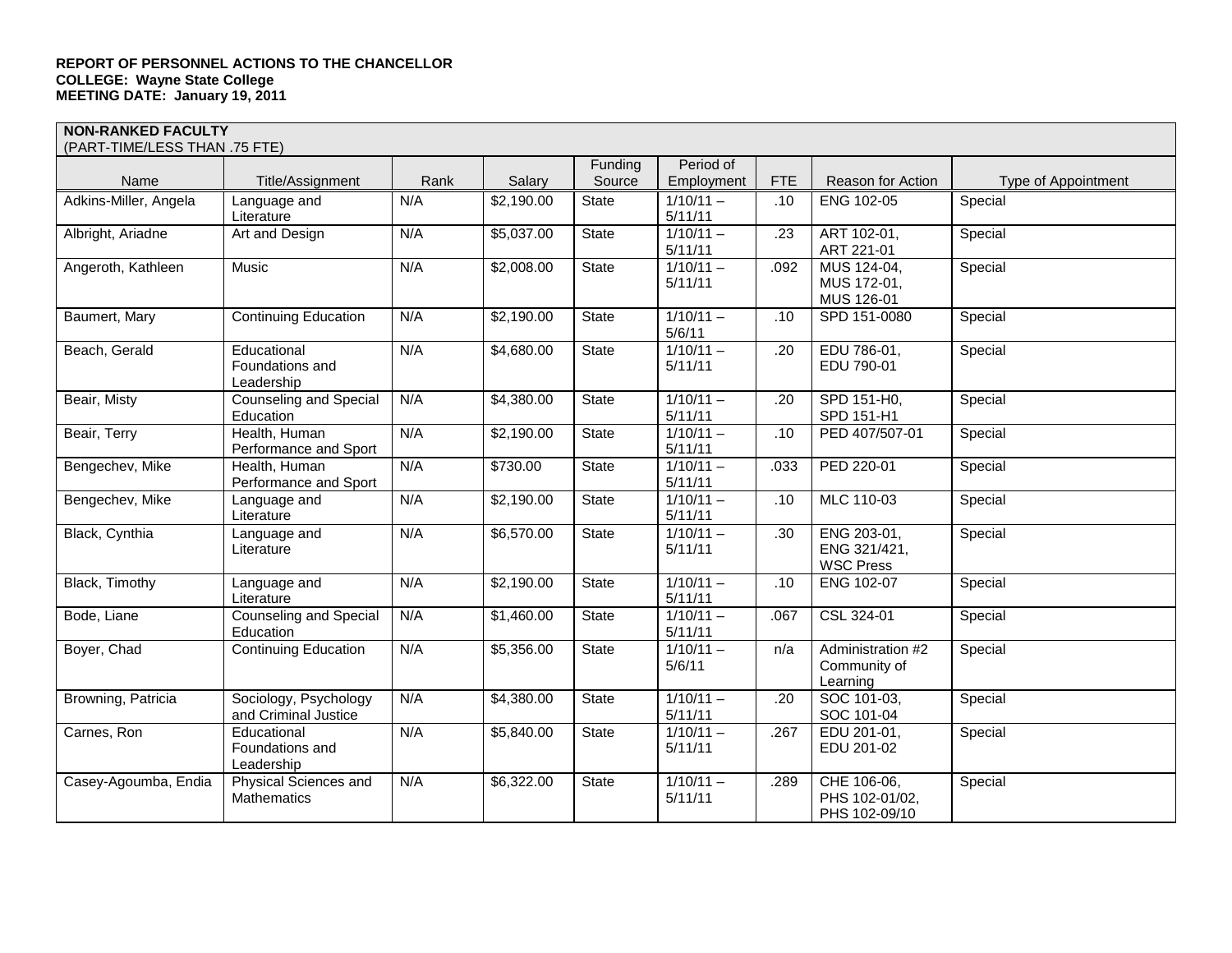| (PART-TIME/LESS THAN .75 FTE) |                                             |      |            |              |                        |            |                           |                     |
|-------------------------------|---------------------------------------------|------|------------|--------------|------------------------|------------|---------------------------|---------------------|
|                               |                                             |      |            | Funding      | Period of              |            |                           |                     |
| Name                          | Title/Assignment                            | Rank | Salary     | Source       | Employment             | <b>FTE</b> | Reason for Action         | Type of Appointment |
| Consoli, Wendy                | <b>Communication Arts</b>                   | N/A  | \$885.00   | <b>State</b> | $8/20/10 -$            | .20        | CNA 451-60, CNA           | Special             |
|                               |                                             |      |            |              | 12/21/10               |            | 551-60                    |                     |
| Consoli, Wendy                | Language and                                | N/A  | \$2,190.00 | <b>State</b> | $1/10/11 -$            | .10        | MLC 110-02                | Special             |
|                               | Literature                                  |      |            |              | 5/11/11                |            |                           |                     |
| Curtiss, James                | Educational                                 | N/A  | \$5,110.00 | State        | $1/10/11 -$            | .233       | EDU 201-H0,               | Special             |
|                               | Foundations and                             |      |            |              | 5/11/11                |            | EDU 367-H3                |                     |
| Dinslage, Christine           | Leadership<br><b>Counseling and Special</b> | N/A  | \$4,380.00 | State        | $1/10/11 -$            |            | CSL 490/590-01,           | Special             |
|                               | Education                                   |      |            |              | 5/11/11                | .20        | CSL 490/590-02            |                     |
| Dorcey, Jean                  | Counseling and Special                      | N/A  | \$1,095.00 | <b>State</b> | $1/10/11 -$            | .05        | SPD 353-01                | Special             |
|                               | Education                                   |      |            |              | 5/11/11                |            |                           |                     |
| Dorcey, Jean                  | <b>Counseling and Special</b>               | N/A  | \$1,095.00 | State        | $1/10/11 -$            | .05        | SPD 353-01                | Special             |
|                               | Education                                   |      |            |              | 5/11/11                |            |                           |                     |
| Emenhiser-Harris,             | Art and Design                              | N/A  | \$2,190.00 | State        | $1/10/11 -$            | .10        | ART 102-02                | Special             |
| Karen                         |                                             |      |            |              | 5/11/11                |            |                           |                     |
| Ferry, Nathanial              | Language and                                | N/A  | \$2,190.00 | State        | $1/10/11 -$            | .10        | ENG 102-08                | Special             |
|                               | Literature                                  |      |            |              | 5/11/11                |            |                           |                     |
| Fillipi, Sheri                | <b>Continuing Education</b>                 | N/A  | \$5,356.00 | State        | $1/10/11 -$            | n/a        | Administration #2         | Special             |
|                               |                                             |      |            |              | 5/6/11                 |            | Community of              |                     |
|                               |                                             |      |            |              |                        |            | Learning                  |                     |
| Fick, Kathy                   | Language and                                | N/A  | \$4,380.00 | State        | $1/10/11 -$<br>5/11/11 | .20        | MLC 110-01,<br>MLC 120-01 | Special             |
| Fink, Erika                   | Literature<br><b>Continuing Education</b>   | N/A  | \$5,356.00 | State        | $1/10/11 -$            | n/a        | Fremont #5                | Special             |
|                               |                                             |      |            |              | 5/6/11                 |            | Community of              |                     |
|                               |                                             |      |            |              |                        |            | Learning                  |                     |
| Finney, Patricia              | <b>Continuing Education</b>                 | N/A  | \$730.00   | State        | $1/10/11 -$            | .033       | EDU 396-00W0              | Special             |
|                               |                                             |      |            |              | 3/4/11                 |            |                           |                     |
| Foulks, Rachel                | <b>Communication Arts</b>                   | N/A  | \$2,190.00 | <b>State</b> | $1/10/11 -$            | .10        | CNA 101-01                | Special             |
|                               |                                             |      |            |              | 5/11/11                |            |                           |                     |
| Gamble, Robin                 | <b>Continuing Education</b>                 | N/A  | \$1,460.00 | State        | $1/10/11 -$            | .067       | PED 151-00W0              | Special             |
|                               |                                             |      |            |              | 5/6/11                 |            |                           |                     |
| Gangwish, Lesley              | <b>Communication Arts</b>                   | N/A  | \$6,570.00 | State        | $1/10/11 -$            | .30        | CNA 100-12,               | Special             |
|                               |                                             |      |            |              | 5/11/11                |            | CNA 100-13,               |                     |
|                               |                                             |      |            |              |                        |            | CNA 100-16                |                     |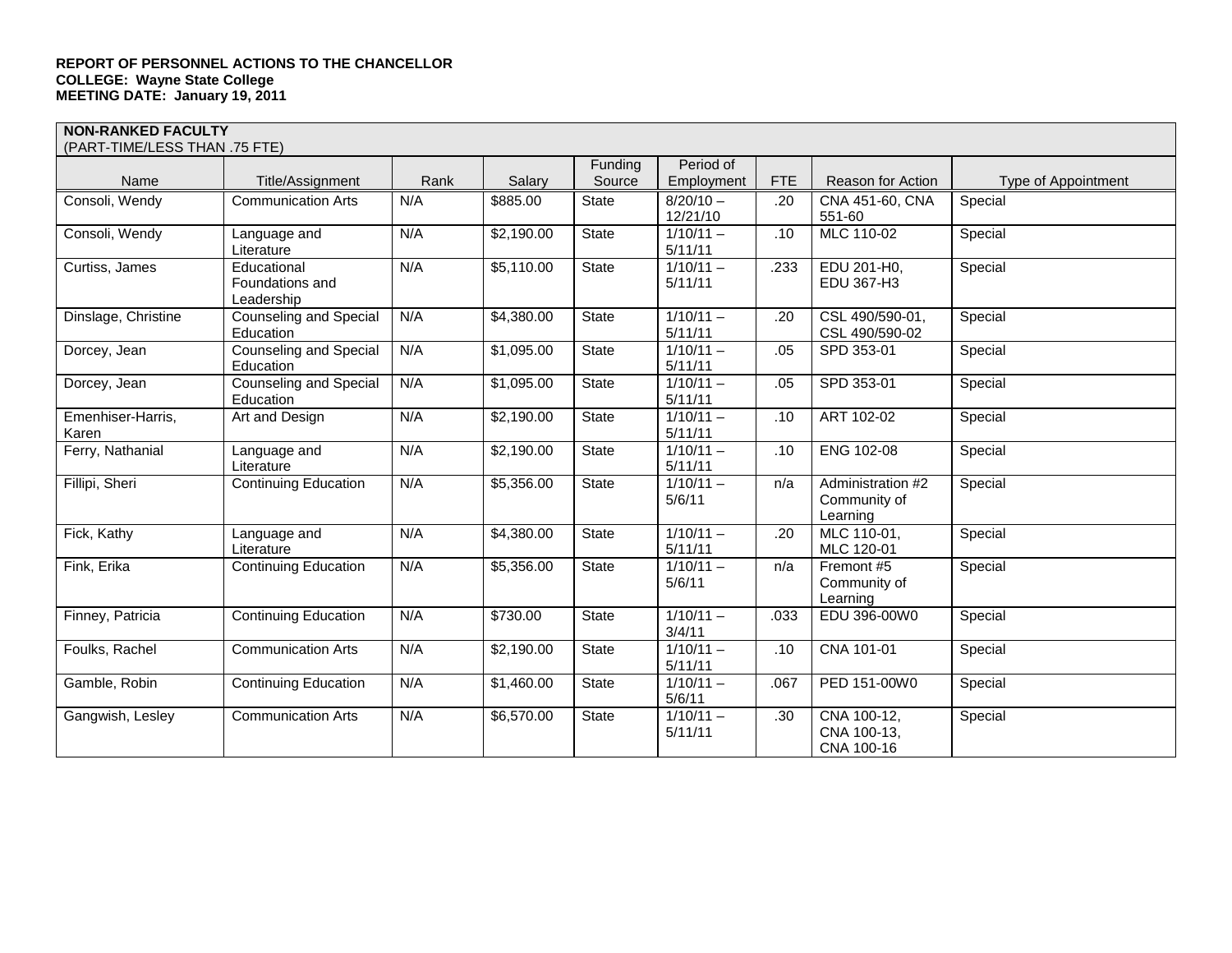| (PART-TIME/LESS THAN .75 FTE) |                                              |      |                                               |              |                         |            |                                                 |                     |
|-------------------------------|----------------------------------------------|------|-----------------------------------------------|--------------|-------------------------|------------|-------------------------------------------------|---------------------|
|                               |                                              |      |                                               | Funding      | Period of               |            |                                                 |                     |
| Name                          | Title/Assignment                             | Rank | Salary                                        | Source       | Employment              | <b>FTE</b> | <b>Reason for Action</b>                        | Type of Appointment |
| Gillis, Nancy                 | History, Politics and<br>Geography           | N/A  | \$6,570.00                                    | State        | $1/10/11 -$<br>5/11/11  | .30        | HIS 120-05, HIS<br>120-06, SOC 110-<br>01       | Special             |
| Gray, Spencer Kerr            | Athletics - Football                         | N/A  | $$2,500.00 +$<br>9 hours<br>tuition<br>waiver | State        | $1/10/11 -$<br>5/11/11  | .125       | <b>Graduate Assistant</b>                       | Special             |
| Grossman, Michele             | Music                                        | N/A  | \$548.00                                      | State        | $1/10/11 -$<br>5/11/11  | .025       | MUS 172-01                                      | Special             |
| Haas, Sr., Stephen            | Art and Design                               | N/A  | \$4,380.00                                    | State        | $1/10/11 -$<br>5/11/11  | .20        | ART 102-03,<br>ART 102-04                       | Special             |
| Hahn, Michelle                | <b>Continuing Education</b>                  | N/A  | \$5,356.00                                    | <b>State</b> | $1/10/11 -$<br>5/6/11   | n/a        | South Sioux City #7<br>Community of<br>Learning | Special             |
| Hansen, Mary                  | Educational<br>Foundations and<br>Leadership | N/A  | \$4,380.00                                    | State        | $1/10/11 -$<br>5/11/11  | .20        | EDU 111-01,<br>EDU 275-02,<br>EDU 335-01        | Special             |
| Hansen, Mary                  | <b>Continuing Education</b>                  | N/A  | \$2,190.00                                    | State        | $1/11/11 -$<br>4/26/11  | .10        | EDU 275-0080                                    | Special             |
| Hebbert, Mindra               | Educational<br>Foundations and<br>Leadership | N/A  | \$365.00                                      | State        | $8/20/10 -$<br>12/21/10 | .017       | <b>EDU 435</b>                                  | Special             |
| Heggestad, Susan              | <b>Continuing Education</b>                  | N/A  | \$2,190.00                                    | State        | $1/10/11 -$<br>5/6/11   | .10        | ART 102-00W0                                    | Special             |
| Heggestad, Susan              | Art and Design                               | N/A  | \$4,380.00                                    | <b>State</b> | $1/10/11 -$<br>5/11/11  | .20        | ART 102-05,<br>ART 102-06                       | Special             |
| Hill, Amy                     | Educational<br>Foundations and<br>Leadership | N/A  | \$730.00                                      | State        | $1/10/11 -$<br>5/11/11  | .033       | EDU 323-01                                      | Special             |
| Hix, Dave                     | <b>Continuing Education</b>                  | N/A  | \$730.00                                      | State        | $1/12/11 -$<br>2/9/11   | .033       | HSC 345-0080                                    | Special             |
| Hix, Dave                     | <b>Continuing Education</b>                  | N/A  | \$730.00                                      | State        | $2/16/11 -$<br>3/23/11  | .033       | HSC 345-0081                                    | Special             |
| Hochstein, Dale               | Educational<br>Foundations and<br>Leadership | N/A  | \$2,920.00                                    | State        | $1/10/11 -$<br>5/11/11  | .133       | EDU 400-H0/H2,<br>EDU 400-H1/H3                 | Special             |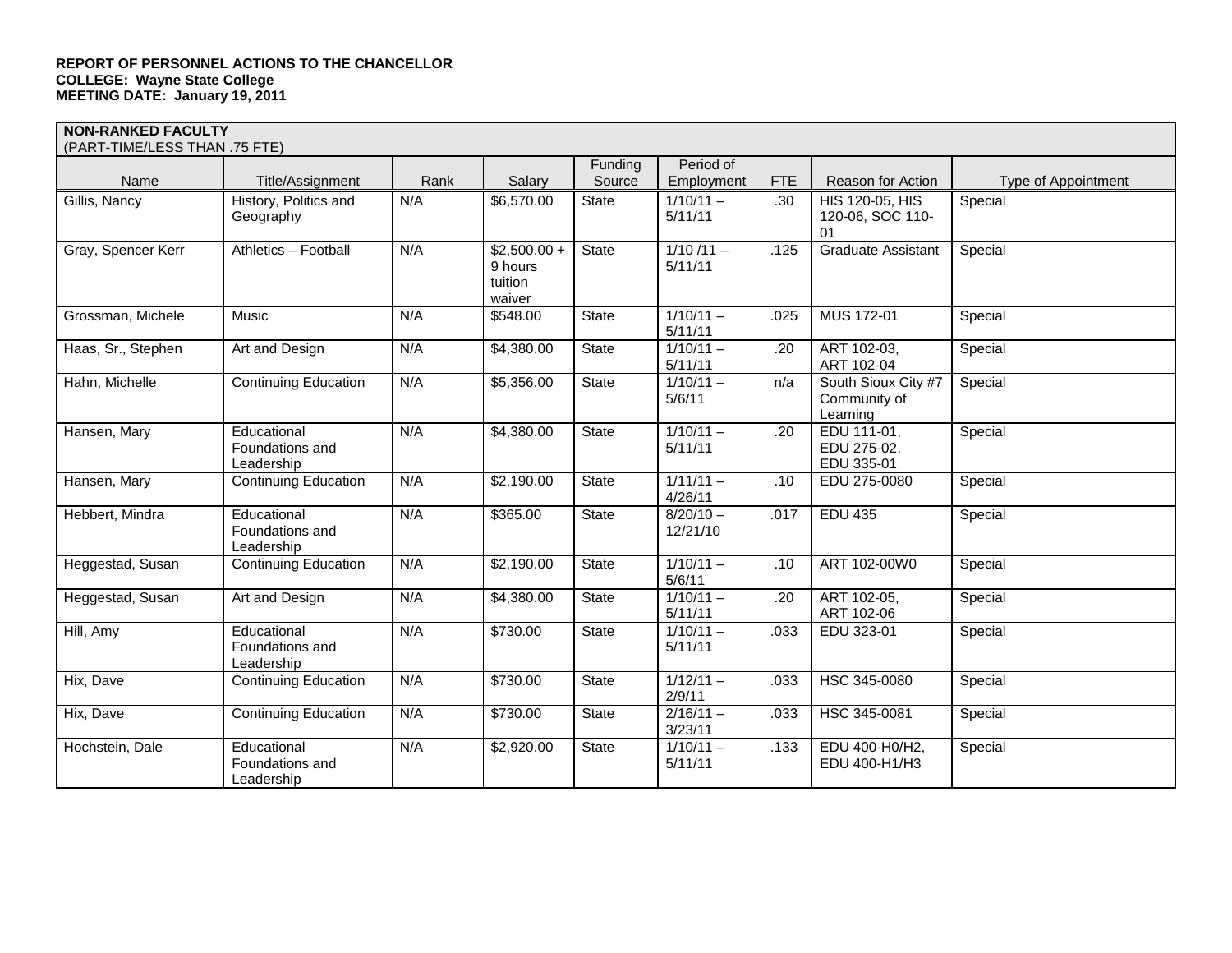| (PART-TIME/LESS THAN .75 FTE) |                                              |      |            |              |                          |            |                                                 |                     |
|-------------------------------|----------------------------------------------|------|------------|--------------|--------------------------|------------|-------------------------------------------------|---------------------|
|                               |                                              |      |            | Funding      | Period of                |            |                                                 |                     |
| Name                          | Title/Assignment                             | Rank | Salary     | Source       | Employment               | <b>FTE</b> | Reason for Action                               | Type of Appointment |
| Holloway, Peggy               | <b>Continuing Education</b>                  | N/A  | \$2,190.00 | State        | $1/10/11 -$<br>5/6/11    | .10        | MUS 110-00W0                                    | Special             |
| Hovland, Mary Anne            | <b>Continuing Education</b>                  | N/A  | \$5,356.00 | State        | $1/10/11 -$<br>5/6/11    | n/a        | Fremont #6<br>Community of<br>Learning          | Special             |
| Janssen, Marci                | <b>Counseling and Special</b><br>Education   | N/A  | \$4,380.00 | State        | $1/10/11 -$<br>5/11/11   | .20        | SPD 151-01,<br>SPD 151-02                       | Special             |
| Jeffries, Curt                | Music                                        | N/A  | \$4,380.00 | State        | $1/10/10 -$<br>5/11/11   | .20        | MUS 110-05,<br>MUS 110-06                       | Special             |
| Johnson, Brian                | <b>Continuing Education</b>                  | N/A  | \$5,356.00 | State        | $1/10/11 -$<br>5/6/11    | n/a        | South Sioux City #7<br>Community of<br>Learning | Special             |
| Kang, Cong Ying               | Language and<br>Literature                   | N/A  | \$2,190.00 | State        | $1/10/11 -$<br>5/11/11   | .10        | MLC 110-04                                      | Special             |
| Kinnett, Toya                 | Educational<br>Foundations and<br>Leadership | N/A  | \$365.00   | State        | $8/20/10 -$<br>12/21/10  | .017       | <b>EDU 435</b>                                  | Special             |
| Knezevic, Branislava          | <b>Counseling and Special</b><br>Education   | N/A  | \$2,340.00 | State        | $1/10/11 -$<br>5/11/11   | .10        | CSL 665-01                                      | Special             |
| Koch, Cindi                   | Educational<br>Foundations and<br>Leadership | N/A  | \$365.00   | State        | $8/20/10 -$<br>12/21/10  | .017       | <b>EDU 435</b>                                  | Special             |
| Larmore, Cheryl               | <b>Continuing Education</b>                  | N/A  | \$5,356.00 | <b>State</b> | $1/10/11 -$<br>5/6/11    | n/a        | Fremont #6<br>Community of<br>Learning          | Special             |
| Machacek, Darlene             | Physical Sciences and<br>Mathematics         | N/A  | \$2,190.00 | State        | $1/10/11 -$<br>5/11/11   | .10        | MAT 121-02                                      | Special             |
| Machacek, Darlene             | Learning Center                              | N/A  | \$2,190.00 | State        | $1/10/11 -$<br>5/11/11   | .10        | GST 196-0004                                    | Special             |
| Magnuson, Grant               | <b>Continuing Education</b>                  | N/A  | \$1,725.00 | State        | $10/21/10 -$<br>12/17/10 | .10        | ITE 510-00W0                                    | Special             |
| Mohl, Mary                    | Learning Center                              | N/A  | \$5,110.00 | State        | $1/10/11 -$<br>5/11/11   | .233       | GST 102-0001.<br>GST 102-0002,<br>GST 196-0003  | Special             |
| Mueller, Elizabeth            | Educational<br>Foundations and<br>Leadership | N/A  | \$2,190.00 | State        | $1/10/11 -$<br>5/11/11   | .10        | EDU 211-H0                                      | Special             |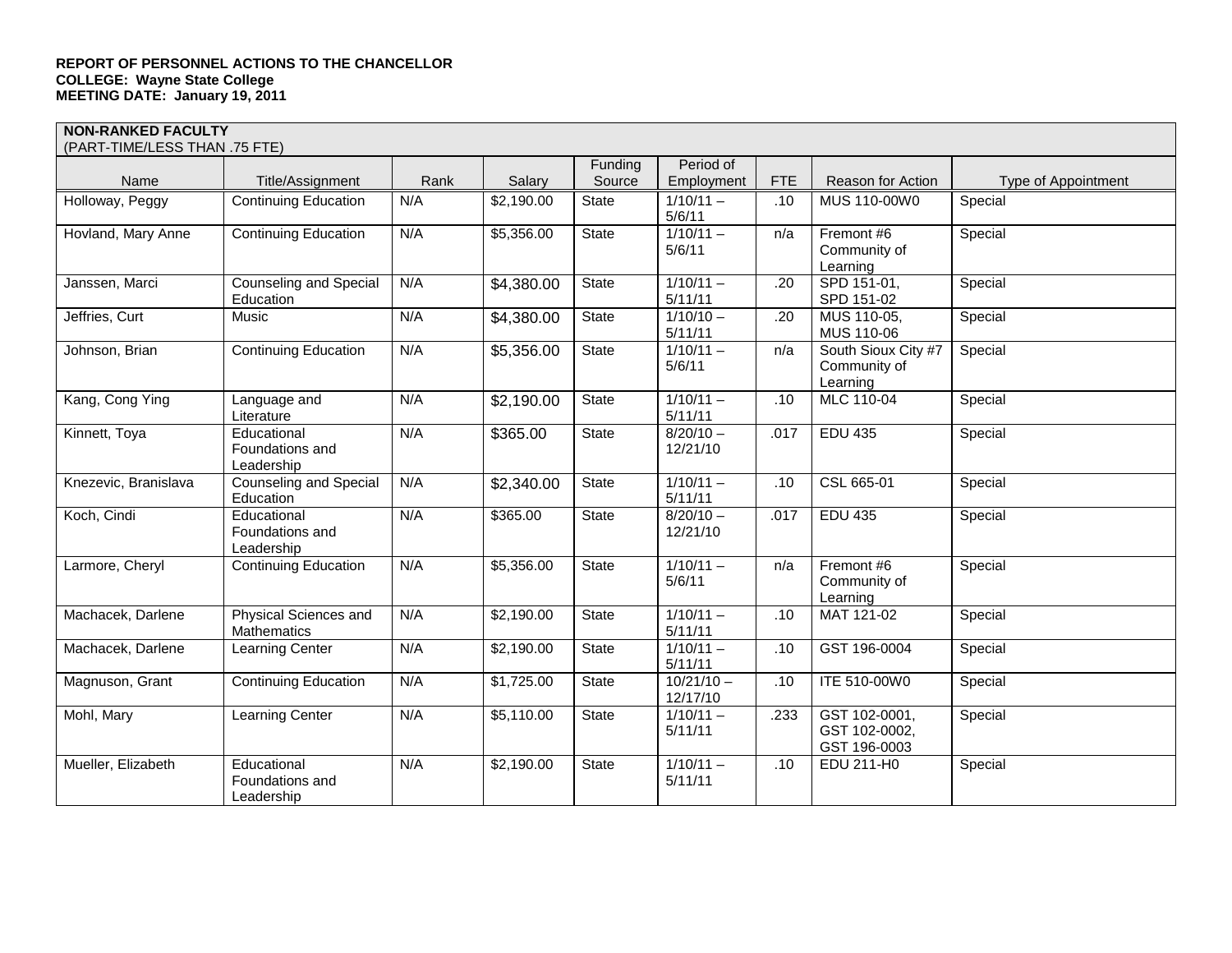| (PART-TIME/LESS THAN .75 FTE) |                                              |      |            |              |                        |            |                                                 |                     |
|-------------------------------|----------------------------------------------|------|------------|--------------|------------------------|------------|-------------------------------------------------|---------------------|
|                               |                                              |      |            | Funding      | Period of              |            |                                                 |                     |
| Name                          | Title/Assignment                             | Rank | Salary     | Source       | Employment             | <b>FTE</b> | <b>Reason for Action</b>                        | Type of Appointment |
| Niemann, Jill                 | <b>Continuing Education</b>                  | N/A  | \$5,356.00 | State        | $1/10/11 -$<br>5/6/11  | n/a        | South Sioux City #7<br>Community of<br>Learning | Special             |
| O'Leary, Jane                 | Educational<br>Foundations and<br>Leadership | N/A  | \$4,380.00 | <b>State</b> | $1/10/11 -$<br>5/11/11 | .20        | EDU 302-01,<br>EDU 302-H0                       | Special             |
| O'Leary, Jane                 | <b>Continuing Education</b>                  | N/A  | \$2,190.00 | <b>State</b> | $1/10/11 -$<br>5/2/11  | .10        | EDU 302-0080                                    | Special             |
| Rittscher, Sonia              | <b>Continuing Education</b>                  | N/A  | \$5,356.00 | <b>State</b> | $1/10/11 -$<br>5/6/11  | n/a        | Norfolk #2<br>Community of<br>Learning          | Special             |
| Roff, Marcy                   | <b>Continuing Education</b>                  | N/A  | \$5,356.00 | <b>State</b> | $1/10/11 -$<br>5/6/11  | n/a        | Fremont #6<br>Community of<br>Learning          | Special             |
| Roff, Thomas                  | <b>Continuing Education</b>                  | N/A  | \$5,356.00 | <b>State</b> | $1/10/11 -$<br>5/6/11  | n/a        | Norfolk #2<br>Community of<br>Learning          | Special             |
| Rudloff, Beata                | <b>Continuing Education</b>                  | N/A  | \$5,356.00 | <b>State</b> | $1/10/11 -$<br>5/6/11  | n/a        | South Sioux City #8<br>Community of<br>Learning | Special             |
| Ruskamp, Lori                 | Educational<br>Foundations and<br>Leadership | N/A  | \$2,920.00 | <b>State</b> | $1/10/11 -$<br>5/11/11 | .133       | EDU 335-02,<br>EDU 335-03                       | Special             |
| Schmitz, Dennis               | <b>Continuing Education</b>                  | N/A  | \$5,356.00 | State        | $1/10/11 -$<br>5/6/11  | n/a        | Administration #2<br>Community of<br>Learning   | Special             |
| Small, II, Norman B.          | History, Politics and<br>Geography           | N/A  | \$2,190.00 | <b>State</b> | $1/10/11 -$<br>5/11/11 | .10        | GEO 120-04                                      | Special             |
| Spieker, Mollie               | <b>Communication Arts</b>                    | N/A  | \$6,570.00 | <b>State</b> | $1/10/11 -$<br>5/11/11 | .30        | CNA 100-07,<br>CNA 100-08,<br>CNA 100-09        | Special             |
| Stark, Carmen                 | <b>Continuing Education</b>                  | N/A  | \$2,190.00 | State        | $1/12/11 -$<br>4/27/11 | .10        | EDU 415/515-0080                                | Special             |
| Suehl, Cheryl                 | Educational<br>Foundations and<br>Leadership | N/A  | \$2,190.00 | <b>State</b> | $1/10/11 -$<br>5/11/11 | .10        | EDU 303-01                                      | Special             |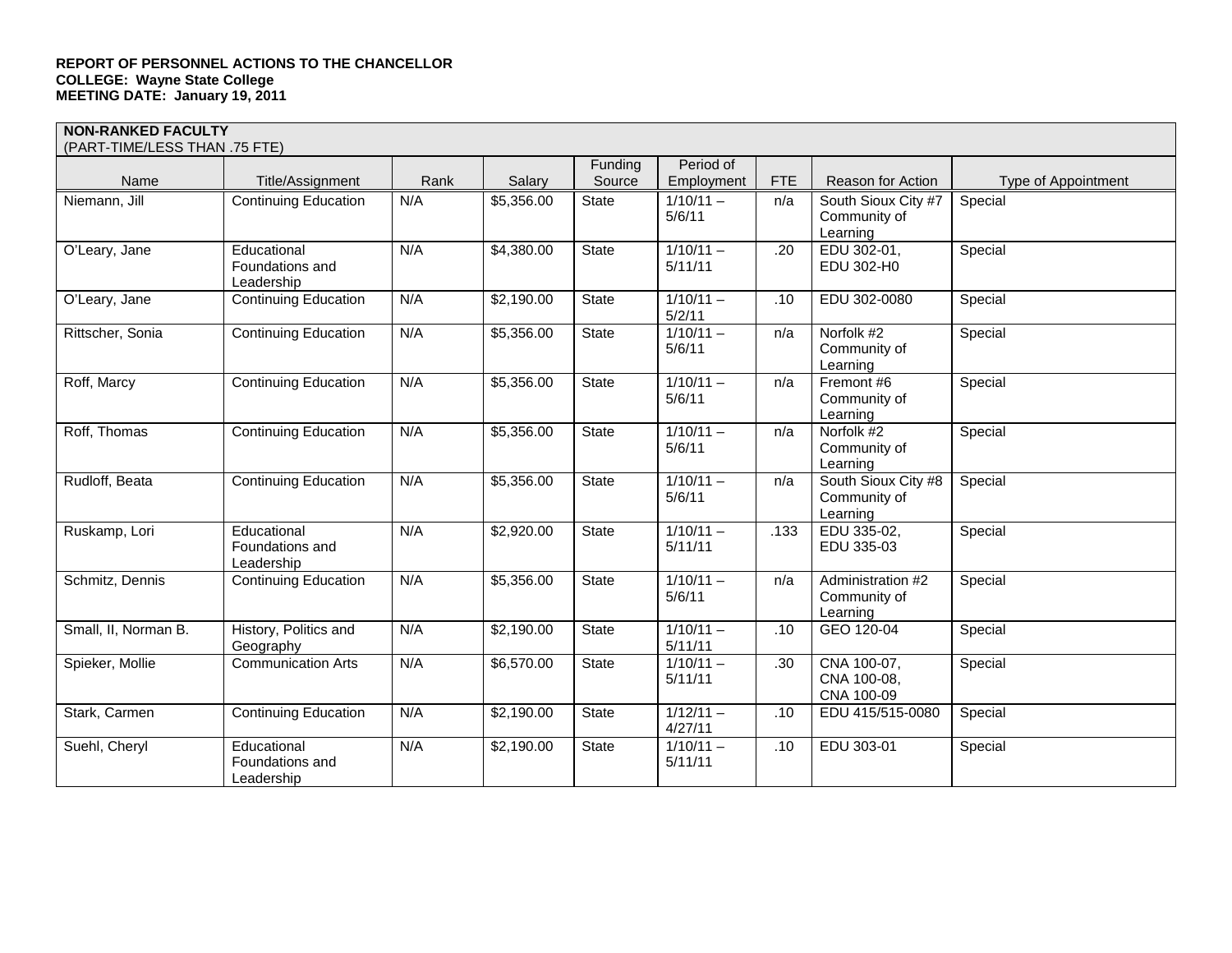| (PART-TIME/LESS THAN .75 FTE) |                                              |      |            |              |                         |            |                                                 |                     |
|-------------------------------|----------------------------------------------|------|------------|--------------|-------------------------|------------|-------------------------------------------------|---------------------|
|                               |                                              |      |            | Funding      | Period of               |            |                                                 |                     |
| Name                          | Title/Assignment                             | Rank | Salary     | Source       | Employment              | <b>FTE</b> | Reason for Action                               | Type of Appointment |
| Sweeney, Karen                | Educational<br>Foundations and<br>Leadership | N/A  | \$315.00   | <b>State</b> | $8/20/10 -$<br>12/21/10 | .10        | EDU 632-60                                      | Special             |
| Tucker, Anne                  | Educational<br>Foundations and<br>Leadership | N/A  | \$4,380.00 | State        | $1/10/11 -$<br>5/11/11  | .20        | EDU 367/567-H1,<br>EDU 367/567-H2               | Special             |
| Tucker, Anne                  | <b>Counseling and Special</b><br>Education   | N/A  | \$2,190.00 | <b>State</b> | $1/10/11 -$<br>5/11/11  | .10        | CSL 497-01                                      | Special             |
| Vander Weil, Zoe              | <b>Communication Arts</b>                    | N/A  | \$2,190.00 | <b>State</b> | $1/10/11 -$<br>5/11/11  | .10        | CNA 100-15                                      | Special             |
| von Glan, Leroy               | Art and Design                               | N/A  | \$2,847.00 | <b>State</b> | $1/10/11 -$<br>5/11/11  | .13        | ART 251-01                                      | Special             |
| Warner, Sandra                | <b>Continuing Education</b>                  | N/A  | \$5,356.00 | State        | $1/10/11 -$<br>5/6/11   | n/a        | Grand Island #2<br>Community of<br>Learning     | Special             |
| Weber, Brad                   | Music                                        | N/A  | \$2,190.00 | <b>State</b> | $1/10/11 -$<br>5/11/11  | .10        | MUS 128-01,<br>MUS 177-01,<br>MUS 196-01        | Special             |
| Weixelman, Chris Tee          | Educational<br>Foundations and<br>Leadership | N/A  | \$2,190.00 | State        | $1/10/11 -$<br>5/11/11  | .10        | EDU 275-04                                      | Special             |
| White, Michael                | <b>Communication Arts</b>                    | N/A  | \$2,190.00 | <b>State</b> | $1/10/11 -$<br>5/11/11  | .10        | CNA 100-10                                      | Special             |
| Widner, Jennifer              | <b>Continuing Education</b>                  | N/A  | \$2,340.00 | State        | $1/10/11 -$<br>5/6/11   | .10        | EDU 626-00W0                                    | Special             |
| Williams, Kerry               | <b>Continuing Education</b>                  | N/A  | \$5,356.00 | State        | $1/10/11 -$<br>5/6/11   | n/a        | Fremont #5<br>Community of<br>Learning          | Special             |
|                               |                                              |      |            |              |                         |            |                                                 |                     |
| Wulf, Jerad                   | <b>Continuing Education</b>                  | N/A  | \$5,356.00 | State        | $1/10/11 -$<br>5/6/11   | n/a        | South Sioux City #8<br>Community of<br>Learning | Special             |
| Zavada, Becky                 | Language and<br>Literature                   | N/A  | \$4,380.00 | <b>State</b> | $1/10/11 -$<br>5/11/11  | .20        | PHI 300-07,<br>PHI 101-01                       | Special             |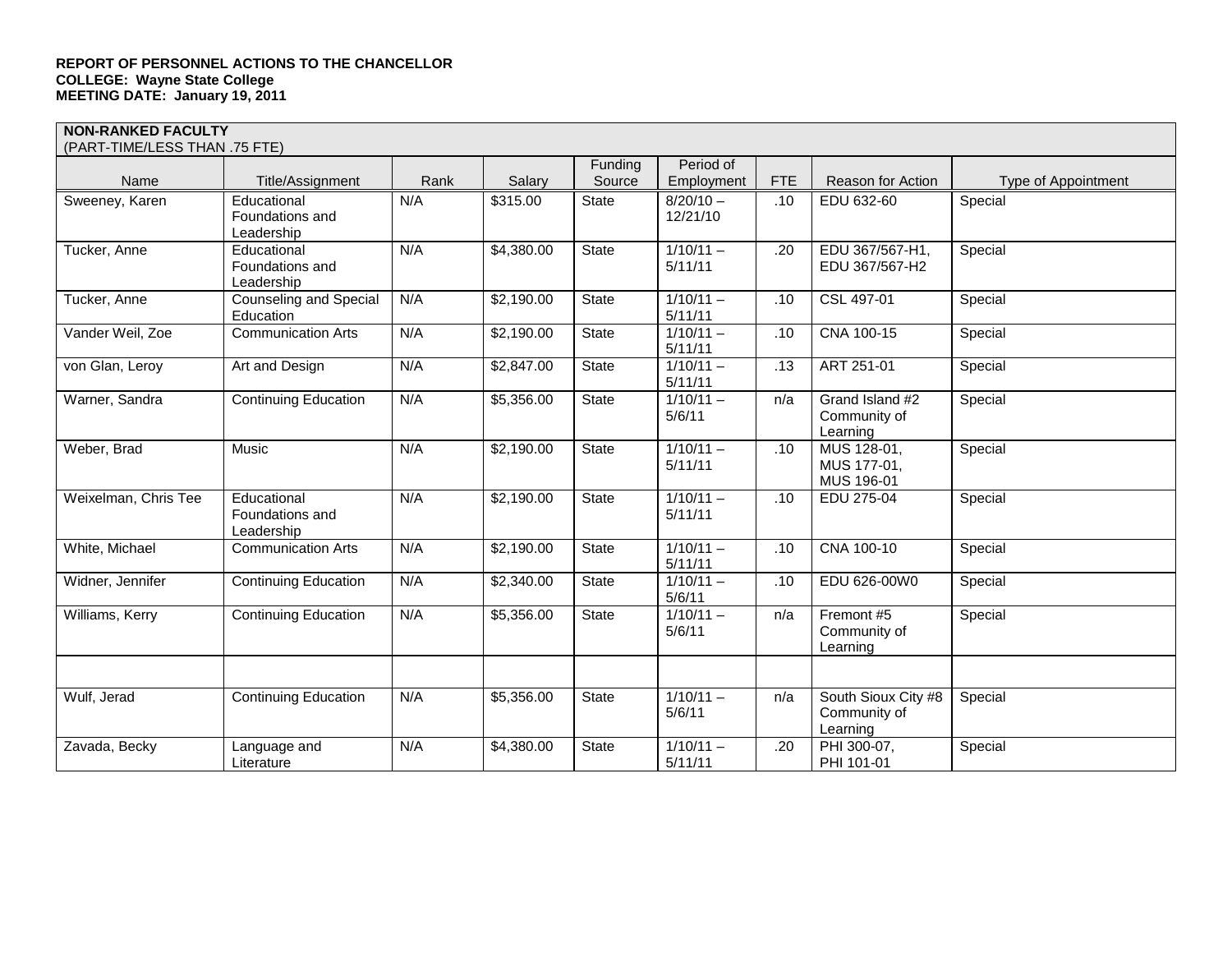| <b>NON-RANKED FACULTY</b><br>(PART-TIME/LESS THAN .75 FTE) |                              |      |            |              |             |      |                   |                     |
|------------------------------------------------------------|------------------------------|------|------------|--------------|-------------|------|-------------------|---------------------|
|                                                            |                              |      |            | Funding      | Period of   |      |                   |                     |
| Name                                                       | Title/Assignment             | Rank | Salary     | Source       | Employment  | FTE  | Reason for Action | Type of Appointment |
| Zavadil, Dennis                                            | <b>Physical Sciences and</b> | N/A  | \$4,380.00 | <b>State</b> | $1/10/11 -$ | .20  | MAT 110-02.       | Special             |
|                                                            | <b>Mathematics</b>           |      |            |              | 5/11/11     |      | MAT 110-03        |                     |
| Zeiss, Donald                                              | Educational                  | N/A  | \$1.825.00 | State        | $1/10/11 -$ | .083 | EDU 322-01.       | Special             |
|                                                            | Foundations and              |      |            |              | 5/11/11     |      | EDU 322-02.       |                     |
|                                                            | Leadership                   |      |            |              |             |      | EDU 400           |                     |

| UNIONIZED SUPPORT STAFF     |                    |      |                |         |             |     |                          |                     |
|-----------------------------|--------------------|------|----------------|---------|-------------|-----|--------------------------|---------------------|
| (FULL-TIME/.75 FTE OR MORE) |                    |      |                |         |             |     |                          |                     |
|                             |                    |      |                | Funding | Period of   |     |                          |                     |
| Name                        | Title/Assignment   | Rank | Salary         | Source  | Employment  | FTE | <b>Reason for Action</b> | Type of Appointment |
| Addison, Jodi               | Custodian          | N/A  | \$1.526.00/mo. | Revenue | 11/4/10     | 1.0 | New Hire, Replaces       | N/A                 |
|                             |                    |      |                | Bond    |             |     | <b>Anthony Carollo</b>   |                     |
| Addison, Jodi               | Custodian          | N/A  | \$1.542.67/mo. | Revenue | 1/1/11      | 1.0 | Indicates \$200.00       | N/A                 |
|                             |                    |      |                | Bond    |             |     | Raise for Unionized      |                     |
|                             |                    |      |                |         |             |     | <b>Support Staff</b>     |                     |
| Beckman, Cindy              | Custodian          | N/A  | \$1,526.00/mo. | Revenue | 1/4/11      | 1.0 | New Hire, Replaces       | N/A                 |
|                             |                    |      |                | Bond    |             |     | Kathy Neuhalfen          |                     |
| Heggemeyer, Lydell          | Maintenance Repair | N/A  | \$1,978.34/mo. | Revenue | $9/15/08 -$ | 1.0 | Resignation              | N/A                 |
|                             | Worker II          |      |                | Bond    | 1/7/11      |     |                          |                     |
| Neuhalfen, Kathy            | Custodian          | N/A  | \$1.670.05/mo. | State   | 1/4/11      | 1.0 | Internal Transfer.       | N/A                 |
|                             |                    |      |                |         |             |     | Replaces Ken             |                     |
|                             |                    |      |                |         |             |     | Vrtiska                  |                     |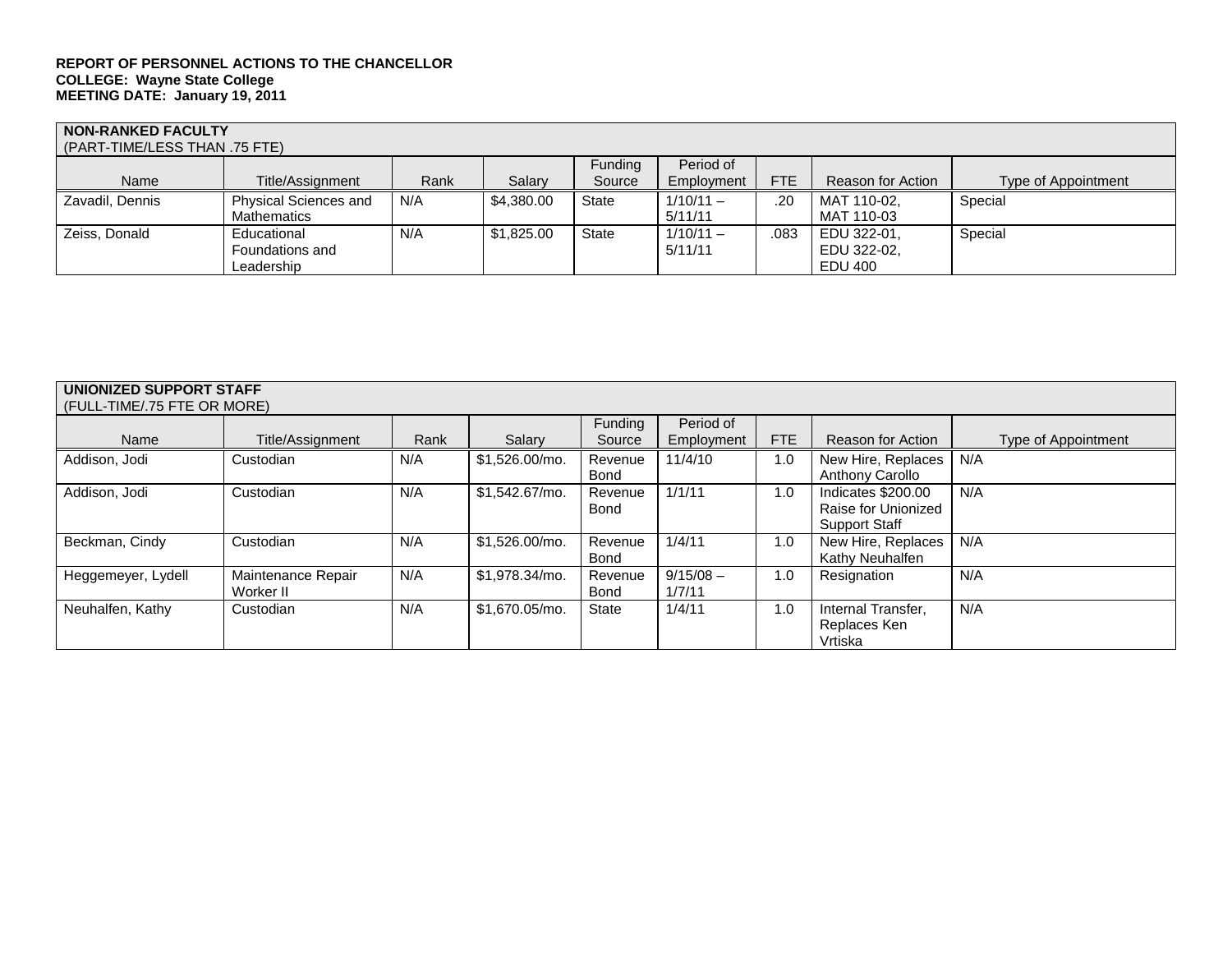*Michelle Suarez, Chair Floyd Vrtiska Isaac French*

January 19, 2011

### 2011 Board of Trustees' Scholarship Report

\_\_\_\_\_\_**\_\_\_\_\_\_\_\_\_\_\_\_\_\_\_\_\_\_\_\_\_\_\_\_\_\_\_\_\_\_\_\_\_\_\_\_\_\_\_\_\_\_\_\_\_\_\_\_\_\_\_\_\_\_\_\_\_\_\_\_\_\_\_\_\_\_\_\_\_\_**

**\_\_\_\_\_\_\_\_\_\_\_\_\_\_\_\_\_\_\_\_\_\_\_\_\_\_\_\_\_\_\_\_\_\_\_\_\_\_\_\_\_\_\_\_\_\_\_\_\_\_\_\_\_\_\_\_\_\_\_\_\_\_\_\_\_\_\_\_\_\_\_\_\_\_\_\_**

Priorities: Educational Excellence and Greater Prominence

As of January 6, 50 applications for the NSCS Board of Trustees' Scholarship were received in the System Office. Of that number, 8 were for Chadron, 9 for Peru and 33 for Wayne. An update will be provided at the board meeting. The scholarship deadline is January 15. The number of scholarships awarded by each college is determined through a formula based on the FTE of the previous fall semester.

All Nebraska students who received ACT scores of 25 or above were mailed postcards about the BOT Scholarships and directed to a specific web page. Posters, high school newspaper press releases and applications were mailed to high school guidance counselors in Nebraska. Press releases were also sent to Nebraska newspapers.

Once the recipients are selected, the System Office will send press releases to the *Omaha World Herald* and *Lincoln Journal Star* and the colleges will send releases to the recipients' hometown media.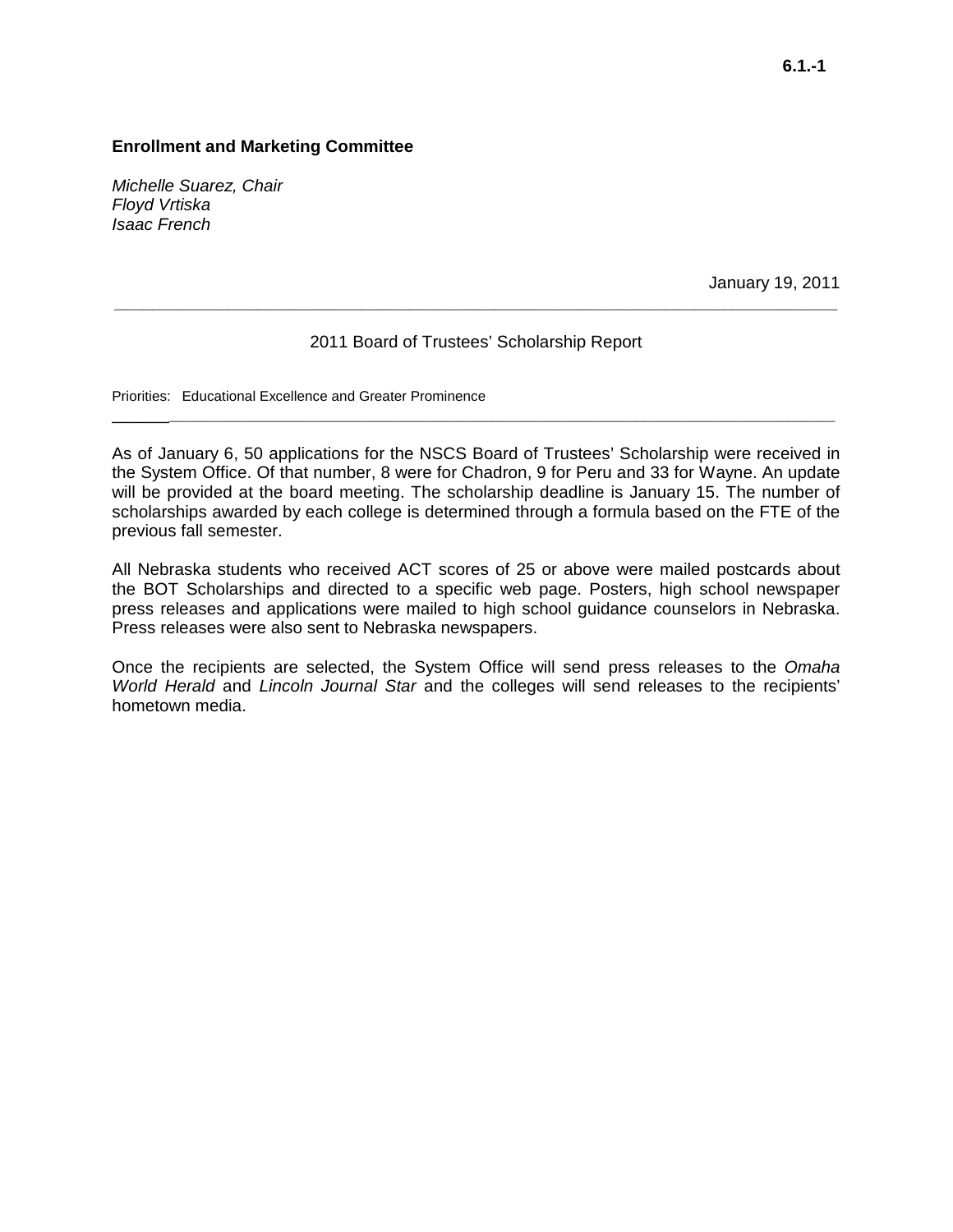*Michelle Suarez, Chair Floyd Vrtiska Isaac French*

January 19, 2011

### 2011 Governor's Opportunity Award Report

**\_\_\_\_\_\_\_\_\_\_\_\_\_\_\_\_\_\_\_\_\_\_\_\_\_\_\_\_\_\_\_\_\_\_\_\_\_\_\_\_\_\_\_\_\_\_\_\_\_\_\_\_\_\_\_\_\_\_\_\_\_\_\_\_\_\_\_\_\_\_\_\_\_\_\_\_**

Priorities: Educational Excellence and Greater Prominence

The System Office received 125 applications for the NSCS Governor's Opportunity Award. Of that number, 19 were for Chadron, 14 for Peru and 125 for Wayne.

\_\_\_\_\_\_**\_\_\_\_\_\_\_\_\_\_\_\_\_\_\_\_\_\_\_\_\_\_\_\_\_\_\_\_\_\_\_\_\_\_\_\_\_\_\_\_\_\_\_\_\_\_\_\_\_\_\_\_\_\_\_\_\_\_\_\_\_\_\_\_\_\_\_\_\_\_**

This is the third year for this award, which reflects a partnership between the NSCS and Governor Dave Heineman. One incoming freshman at each college will receive a scholarship for the 2011-12 academic year. The colleges will select a recipient and an alternative by January 15 and the System Office will notify the Governor's Office.

All Nebraska students who received ACT scores between a 21 and 24 were mailed postcards about the Governor's Opportunity Award and directed to a specific web page that listed requirements and the application. Posters, high school newspaper press releases and applications were mailed to high school guidance counselors in Nebraska in October. Press releases were also sent to Nebraska newspapers.

Once the recipients are selected, the System Office will send press releases to the *Omaha World Herald* and *Lincoln Journal Star* and the colleges will send releases to the recipients' hometown media.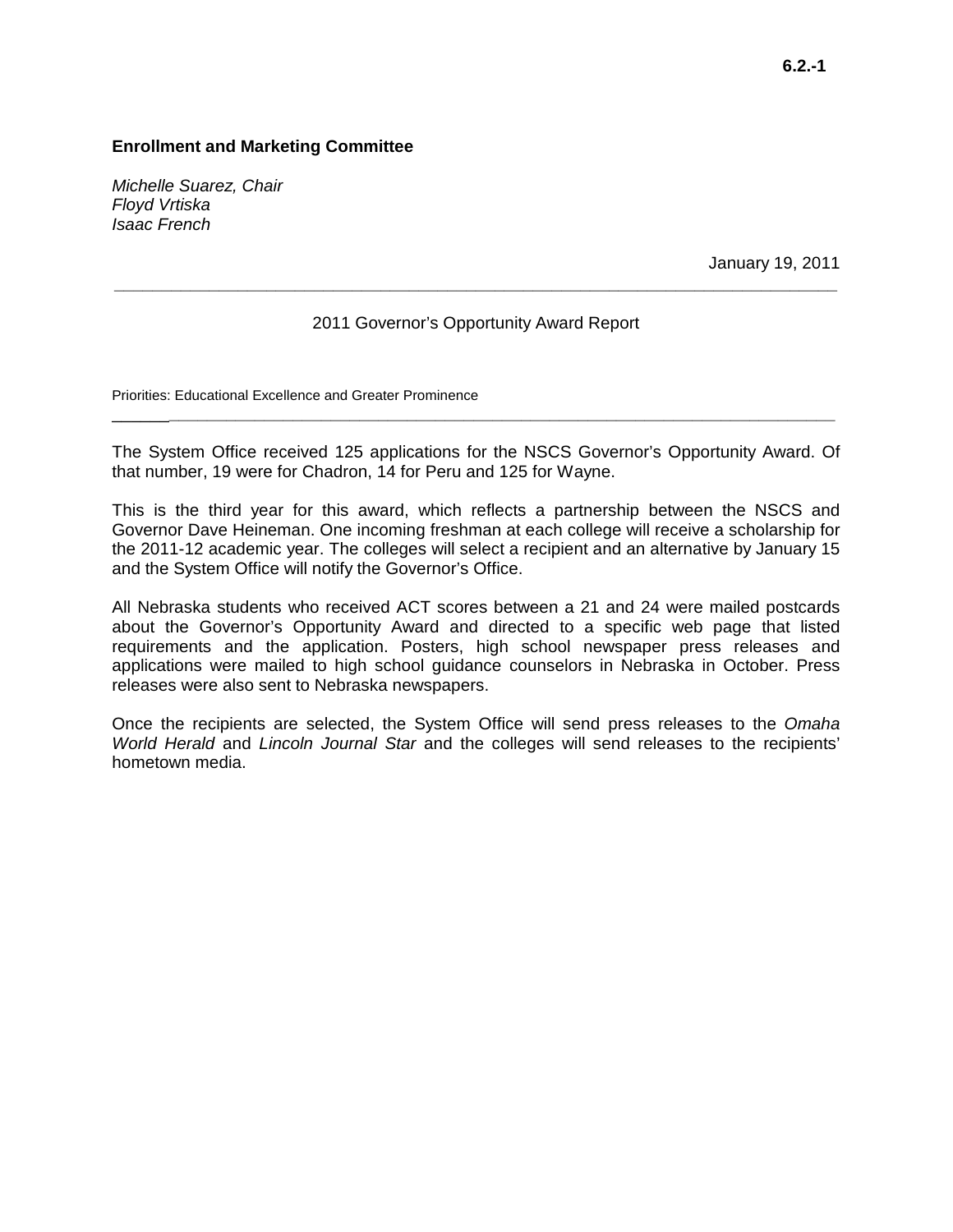*Michelle Suarez, Chair Floyd Vrtiska Isaac French*

January 19, 2011

### 2011-12 Davis-Chambers Freshman Scholarship

\_\_\_\_\_\_**\_\_\_\_\_\_\_\_\_\_\_\_\_\_\_\_\_\_\_\_\_\_\_\_\_\_\_\_\_\_\_\_\_\_\_\_\_\_\_\_\_\_\_\_\_\_\_\_\_\_\_\_\_\_\_\_\_\_\_\_\_\_\_\_\_\_\_\_\_\_**

**\_\_\_\_\_\_\_\_\_\_\_\_\_\_\_\_\_\_\_\_\_\_\_\_\_\_\_\_\_\_\_\_\_\_\_\_\_\_\_\_\_\_\_\_\_\_\_\_\_\_\_\_\_\_\_\_\_\_\_\_\_\_\_\_\_\_\_\_\_\_\_\_\_\_\_\_**

Priorities: Educational Excellence and System Prominence

This is the second year the Nebraska State College System is offering the Davis-Chambers Freshmen Scholarship. Like the Davis-Chambers Transfer Student Scholarship, which the system has offered since 2004, the Davis-Chambers Freshman Scholarship was created to recognize academically promising students who often find that financial requirements of postsecondary education are a major obstacle to a college education. The freshman scholarship provides \$2,000 financial assistance annually.

Application forms were mailed to high school guidance counselors in October and were also available on the NSCS website. The deadline for applications is February 1.

To be eligible for the Davis-Chambers Freshmen Scholarship, an applicant must meet the following qualifications:

- 1. Be a graduate of an accredited high school located in the State of Nebraska
- 2. Enroll as a full-time undergraduate student at Chadron, Peru or Wayne State College in the fall of 2011
- 3. Have a 3.0 high school cumulative grade point average
- 4. Be a resident of the State of Nebraska
- 5. Complete an admissions application form for Chadron, Peru or Wayne State College
- 6. Complete and submit an estimated Free Application for Federal Student Aid (FAFSA)
- 7. Include a letter of recommendation from a community college professor or official

Other factors may be considered as appropriate, such as honors, activities and evidence of leadership.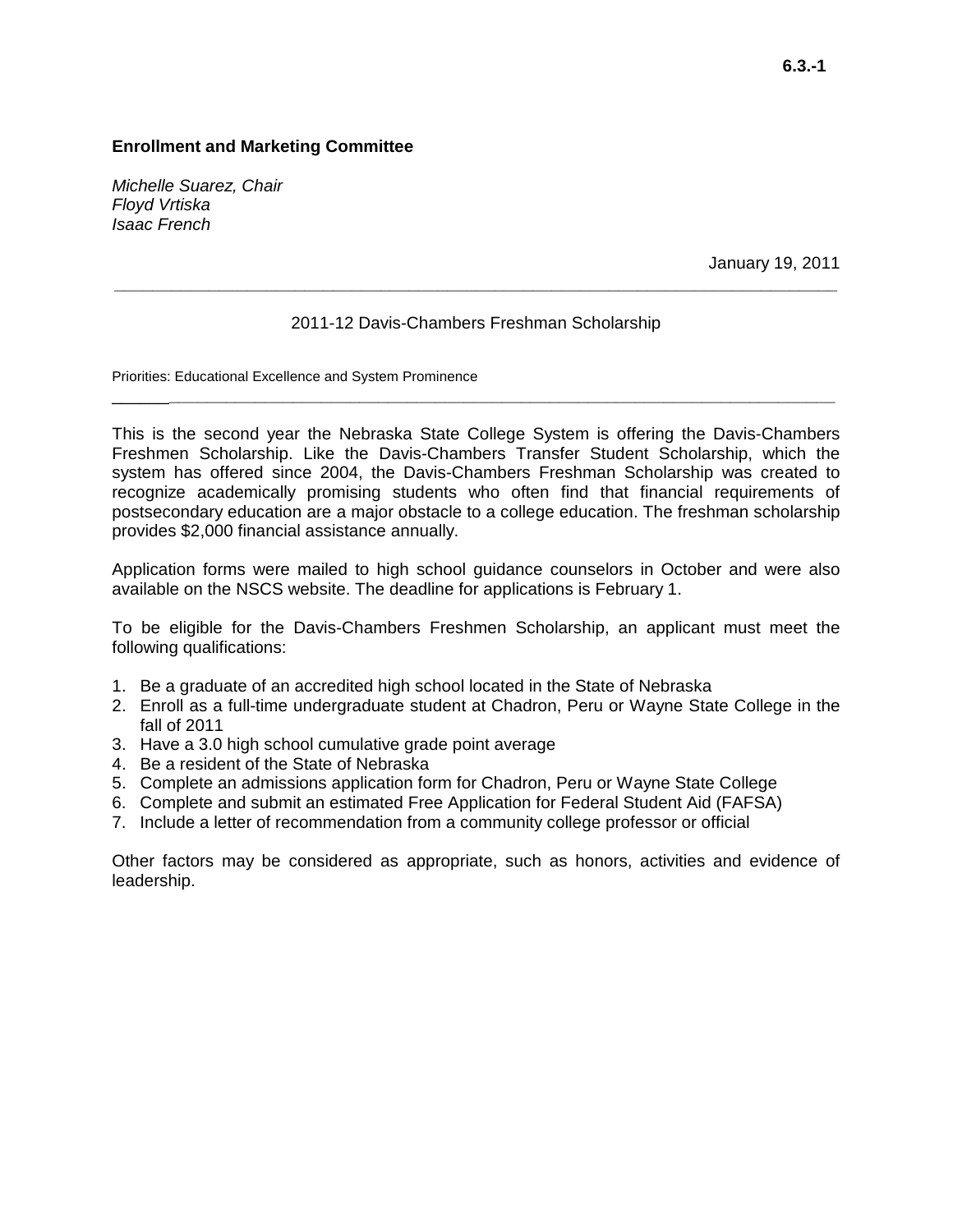*Michelle Suarez, Chair Floyd Vrtiska Isaac French*

January 19, 2011

### 2011-12 Davis-Chambers Transfer Student Scholarship

\_\_\_\_\_\_**\_\_\_\_\_\_\_\_\_\_\_\_\_\_\_\_\_\_\_\_\_\_\_\_\_\_\_\_\_\_\_\_\_\_\_\_\_\_\_\_\_\_\_\_\_\_\_\_\_\_\_\_\_\_\_\_\_\_\_\_\_\_\_\_\_\_\_\_\_\_**

**\_\_\_\_\_\_\_\_\_\_\_\_\_\_\_\_\_\_\_\_\_\_\_\_\_\_\_\_\_\_\_\_\_\_\_\_\_\_\_\_\_\_\_\_\_\_\_\_\_\_\_\_\_\_\_\_\_\_\_\_\_\_\_\_\_\_\_\_\_\_\_\_\_\_\_\_**

Priorities: Educational Excellence and System Prominence

The Davis-Chambers Transfer Student Scholarship was first offered by the NSCS in 2004. The scholarship was created to recognize academically promising students who often find that financial requirements of postsecondary education are a major obstacle to a college education. The renewable scholarship is provided through the Nebraska State College System for transfer students from Nebraska Community Colleges. The scholarship provides \$2,000 financial assistance annually.

Application forms were sent to the Nebraska Community Colleges and letters were sent to students identified by community college contacts. The application is available on the NSCS website and each community college website. The deadline for applications is March 1, but the community colleges representatives on the Davis-Chambers Committee have requested that we extend this deadline to March 15.

To be eligible for the Davis-Chambers Scholarship, an applicant must meet the following qualifications:

- 1. Be a graduate of an accredited high school located in the State of Nebraska
- 2. Be a transfer student from a Nebraska Community College and enrolled or planning to enroll as a full-time undergraduate student at Chadron, Peru or Wayne State College in the fall of 2011
- 3. Have a 3.0 Nebraska Community College cumulative grade point average
- 4. Be a resident of the State of Nebraska
- 5. Complete an application form for Chadron, Peru or Wayne State College
- 6. Complete and submit an estimated Free Application for Federal Student Aid (FAFSA)
- 7. Include a letter of recommendation from a community college professor or official

Other factors may be considered as appropriate, such as honors, activities and evidence of leadership.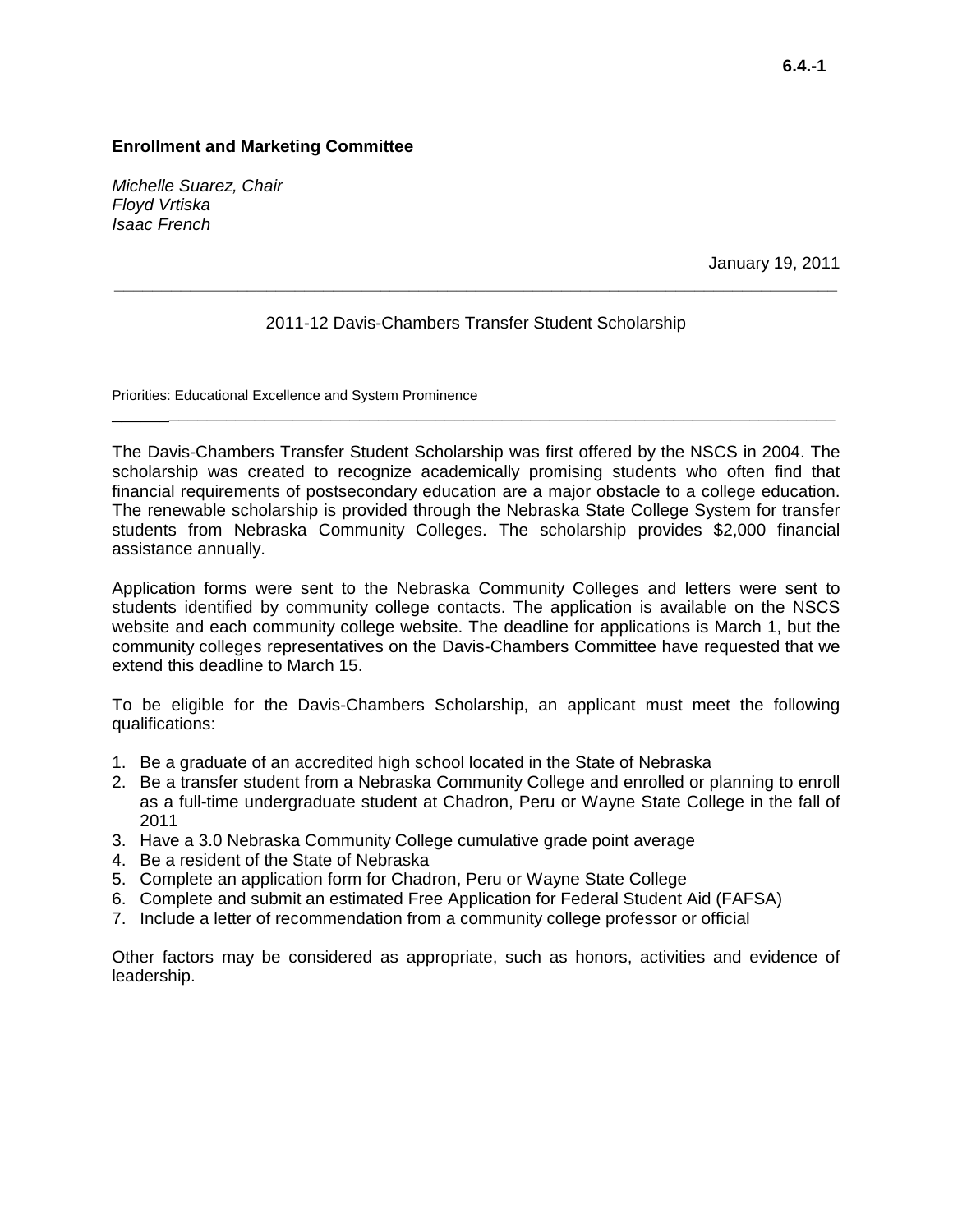*Michelle Suarez, Chair Floyd Vrtiska Isaac French*

January 19, 2011

### 2011 Scholarship Luncheon

**\_\_\_\_\_\_\_\_\_\_\_\_\_\_\_\_\_\_\_\_\_\_\_\_\_\_\_\_\_\_\_\_\_\_\_\_\_\_\_\_\_\_\_\_\_\_\_\_\_\_\_\_\_\_\_\_\_\_\_\_\_\_\_\_\_\_\_\_\_\_\_\_\_\_\_\_**

Priorities: Educational Excellence and Greater Prominence

The third annual NSCS Scholarship Luncheon will be held Friday, April 1 from noon-1:30 p.m. at Hillcrest Country Club in Lincoln. This luncheon will follow the full Board meeting held in the morning at Peru State College.

\_\_\_\_\_\_**\_\_\_\_\_\_\_\_\_\_\_\_\_\_\_\_\_\_\_\_\_\_\_\_\_\_\_\_\_\_\_\_\_\_\_\_\_\_\_\_\_\_\_\_\_\_\_\_\_\_\_\_\_\_\_\_\_\_\_\_\_\_\_\_\_\_\_\_\_\_**

Those invited will include the 2011-12 Board of Trustees scholars, Governor's Award recipients and Davis-Chambers scholars, as well as the state senators, NSCS Board of Trustees, college presidents, admissions directors and System Office staff.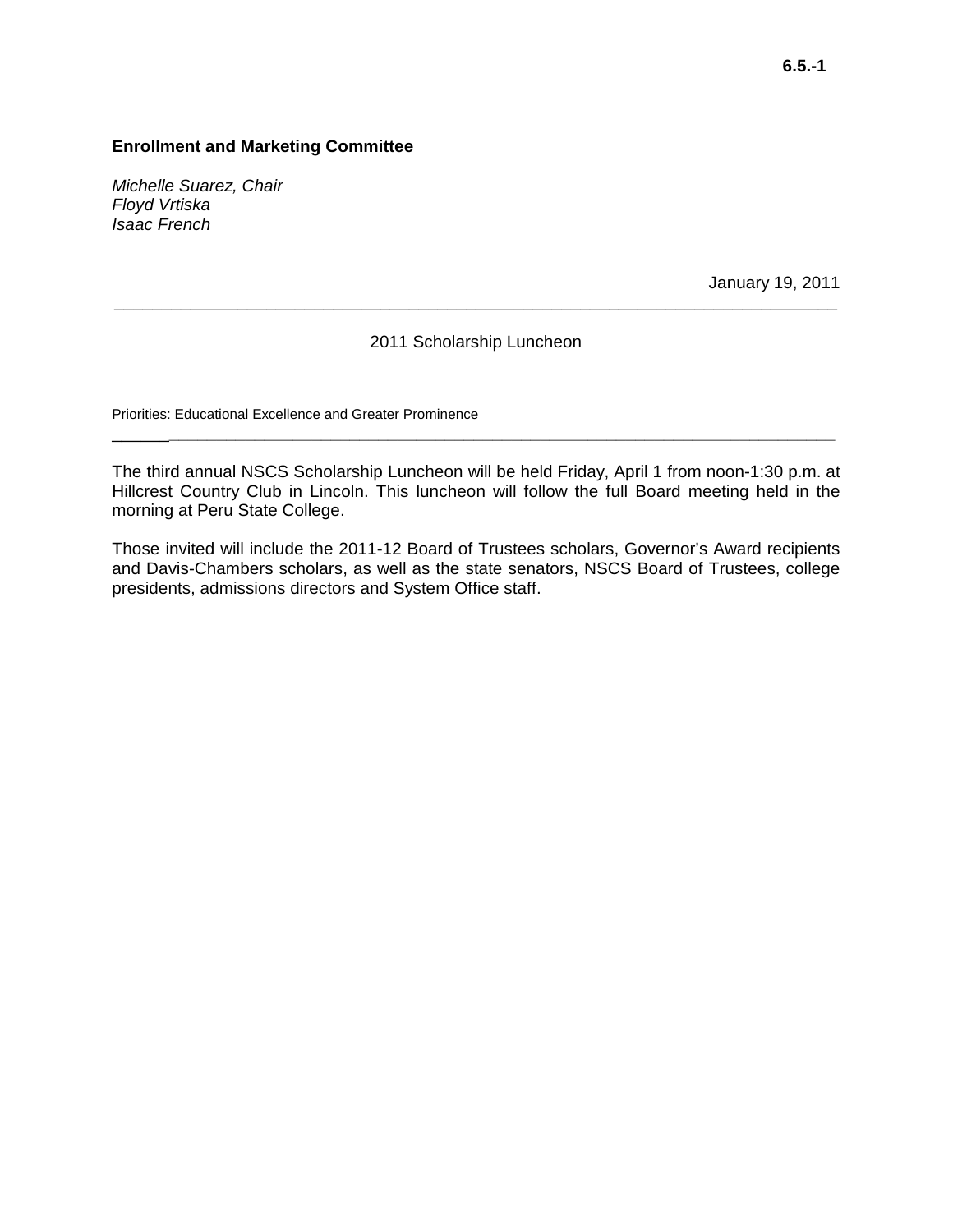*Michelle Suarez, Chair Floyd Vrtiska Isaac French*

January 19, 2011

#### Student Trustees' Selection

**\_\_\_\_\_\_\_\_\_\_\_\_\_\_\_\_\_\_\_\_\_\_\_\_\_\_\_\_\_\_\_\_\_\_\_\_\_\_\_\_\_\_\_\_\_\_\_\_\_\_\_\_\_\_\_\_\_\_\_\_\_\_\_\_\_\_\_\_\_\_\_\_\_\_\_\_**

Priorities: Educational Excellence & System Prominence

Randy Rhine, CSC; Michaela Willis, PSC and Jeff Carstens, WSC, will coordinate the 2011-12 Student Trustees' nomination process at their respective colleges. They will forward three nominations to the NSCS Office by March 1. Governor Heineman will receive a booklet of all nominations from the System Office, so he can select the new student trustees this spring.

\_\_\_\_\_\_**\_\_\_\_\_\_\_\_\_\_\_\_\_\_\_\_\_\_\_\_\_\_\_\_\_\_\_\_\_\_\_\_\_\_\_\_\_\_\_\_\_\_\_\_\_\_\_\_\_\_\_\_\_\_\_\_\_\_\_\_\_\_\_\_\_\_\_\_\_\_**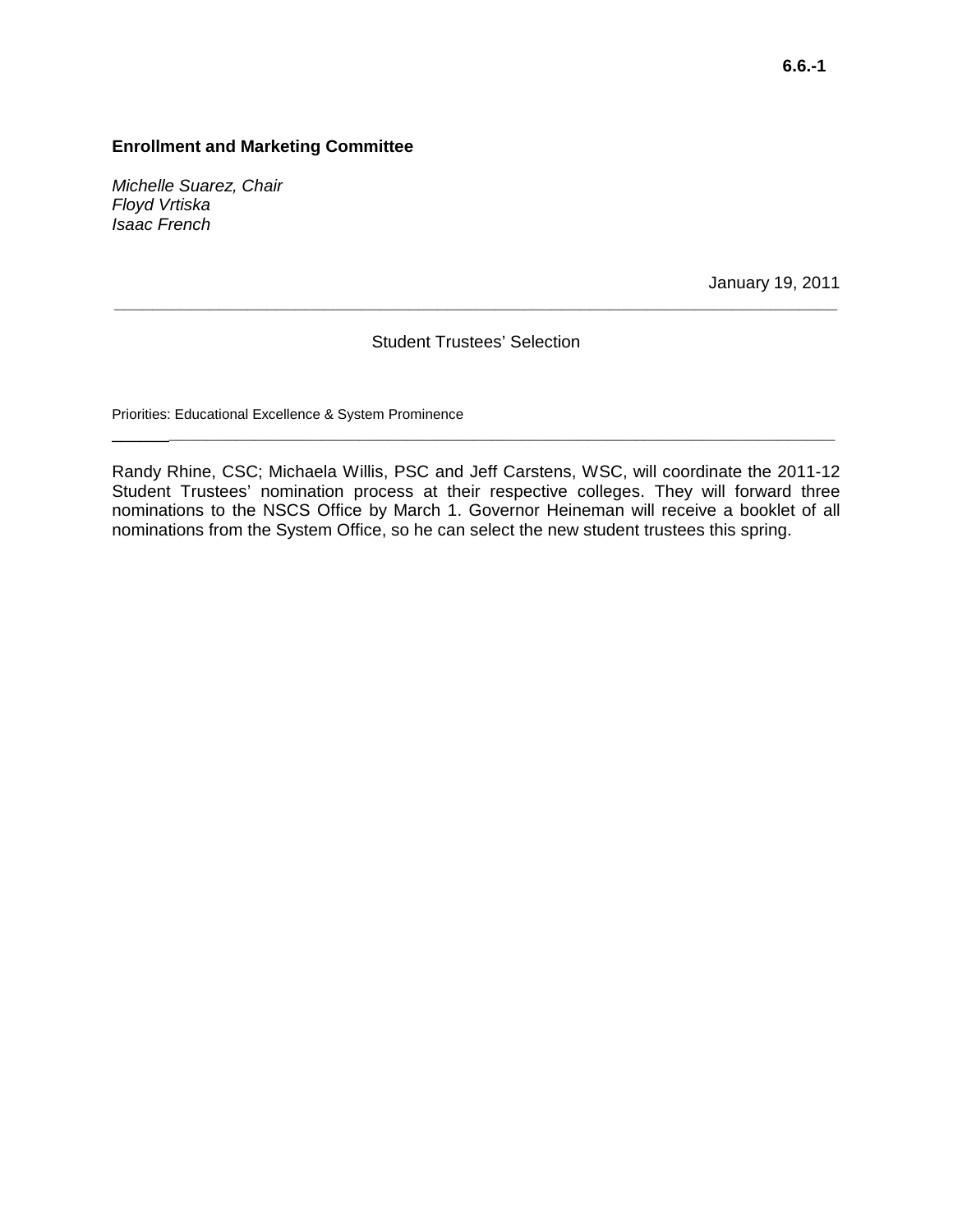### **Fiscal, Facilities & Audit Committee**

*Cap Peterson, Chair Bill Roskens Trevor Dietrich*

#### Grant Application and Award for Information Only

**\_\_\_\_\_\_\_\_\_\_\_\_\_\_\_\_\_\_\_\_\_\_\_\_\_\_\_\_\_\_\_\_\_\_\_\_\_\_\_\_\_\_\_\_\_\_\_\_\_\_\_\_\_\_\_\_\_\_\_\_\_\_\_\_\_\_\_\_\_\_\_\_\_\_\_\_**

Wayne Application

• Nebraska Business Development Center (U.S. Small Business Administration through the University of Nebraska at Omaha) -- \$60,000

Wayne Award

• Language Arts Festival 2011 (Nebraska Humanities Council) -- \$1,500

Priority: Financial Strength of the System

- Goals: 3. Strengthen fiscal, environmental, technological and physical resources 5. Secure public and private funding sources
- Secure public and private funding sources
- Strategies: f. Keep Board of Trustees informed on the financial status of the colleges and system
	- g. Continually find ways to stretch limited resources as far as possible

Board policy 6024 states that grant applications and awards that have, as part of the Agreement, an obligation to accept fiscal responsibility in future years, or which require maintenance of effort on the part of the college, require Board approval. Grant applications and awards not requiring maintenance of effort or an obligation to accept fiscal responsibility in future years are attached for information only.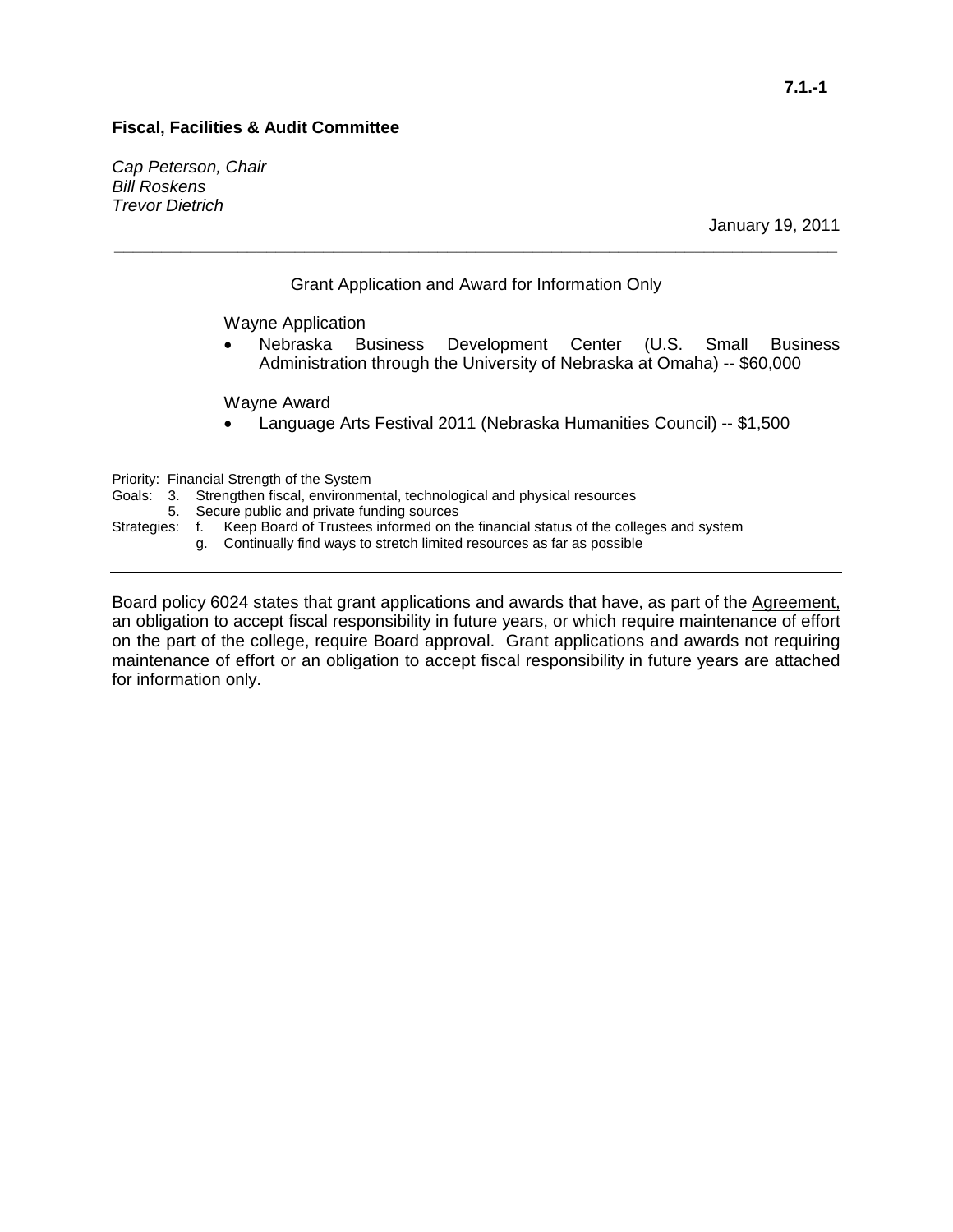## **NOTICE OF INTENT TO APPLY FOR, OR TO ACCEPT, AWARDS OF NON-STATE CONTRACTS OR GRANTS**

| College: Wayne State College                                                                                                                                                                                                                                                                                                     |                                                                                                                                                                                                                            | Date: January 19, 2011 |                             |       |  |
|----------------------------------------------------------------------------------------------------------------------------------------------------------------------------------------------------------------------------------------------------------------------------------------------------------------------------------|----------------------------------------------------------------------------------------------------------------------------------------------------------------------------------------------------------------------------|------------------------|-----------------------------|-------|--|
| Notice of Intent                                                                                                                                                                                                                                                                                                                 | Accept Award:                                                                                                                                                                                                              |                        |                             |       |  |
| Name of Program: Nebraska Business Development Center                                                                                                                                                                                                                                                                            |                                                                                                                                                                                                                            |                        |                             |       |  |
|                                                                                                                                                                                                                                                                                                                                  | Funding Source: U.S. Small Business Administration through the University of Nebraska at Omaha                                                                                                                             |                        |                             |       |  |
| Amount Requested: \$60,000                                                                                                                                                                                                                                                                                                       | Amount Awarded:                                                                                                                                                                                                            |                        | Funding Period: 01/11-12/11 |       |  |
| Closing Date for Application Submission:                                                                                                                                                                                                                                                                                         |                                                                                                                                                                                                                            |                        |                             |       |  |
| When reporting Grant Award--<br>Has Grant Application been approved by the Board?                                                                                                                                                                                                                                                |                                                                                                                                                                                                                            | Date Approved:         |                             |       |  |
| Does this grant include Indirect Cost Funds for the College's use?                                                                                                                                                                                                                                                               |                                                                                                                                                                                                                            |                        | Yes:                        | No: X |  |
| Will this grant require State Matching Funds?                                                                                                                                                                                                                                                                                    |                                                                                                                                                                                                                            |                        | Yes: X                      | No:   |  |
| If yes, indicate dollar amount and specific uses of funds (i.e., salaries, honorariums, travel, office supplies, phone,<br>postage, space rental, equipment, etc.): Matching funds of \$16,000 includes communications, supplies, and travel<br>expenses.                                                                        |                                                                                                                                                                                                                            |                        |                             |       |  |
| Will this grant require In-Kind Funds?                                                                                                                                                                                                                                                                                           |                                                                                                                                                                                                                            |                        | Yes: X                      | No:   |  |
| Administration.                                                                                                                                                                                                                                                                                                                  | If yes, describe briefly (i.e., faculty release time, support personnel, use of office space, telephone, office<br>supplies, etc.): In-Kind support includes the College's indirect cost rate with the U.S. Small Business |                        |                             |       |  |
| No: X<br>Is State Maintenance of Effort or Future Fiscal Responsibility required?<br>Yes:                                                                                                                                                                                                                                        |                                                                                                                                                                                                                            |                        |                             |       |  |
| Are there restrictions imposed by regulation on claiming indirect costs?                                                                                                                                                                                                                                                         |                                                                                                                                                                                                                            |                        | Yes:                        | No: X |  |
| How many FTE positions will the grant fund?                                                                                                                                                                                                                                                                                      |                                                                                                                                                                                                                            |                        | FTE: 0.91                   |       |  |
| How many of these are new positions?                                                                                                                                                                                                                                                                                             |                                                                                                                                                                                                                            |                        | New FTE: 0.0                |       |  |
| Briefly describe the purpose(s) of this application/award: This proposal is with the University of Nebraska-Omaha<br>for funding to continue the operation of a regional center of the Nebraska Business Development Center at<br>Wayne State College. It provides funding for salaries and benefits for 0.91 FTE of a director. |                                                                                                                                                                                                                            |                        |                             |       |  |
| Is this grant a continuation of a previous/existing grant?                                                                                                                                                                                                                                                                       |                                                                                                                                                                                                                            |                        | Yes:                        | No: X |  |
| If a continuation grant, describe the previous grant in terms of amount, funding period, and any differences in<br>program: While not technically a continuation, this subcontract would continue to fund the Nebraska Business<br>Development Center at Wayne as it has for a number of years.                                  |                                                                                                                                                                                                                            |                        |                             |       |  |
| Has this grant application been previously denied?                                                                                                                                                                                                                                                                               |                                                                                                                                                                                                                            |                        | Yes:                        | No: X |  |
| If yes, please state the reason:<br>Person responsible for the preparation of the application: Mr. Loren Kucera, Director of Nebraska Business<br><b>Development Center</b>                                                                                                                                                      |                                                                                                                                                                                                                            |                        |                             |       |  |
| Administrator responsible for approving the application: Ms. Jean Dale, Interim Vice President, Administration and<br>Finance                                                                                                                                                                                                    |                                                                                                                                                                                                                            |                        |                             |       |  |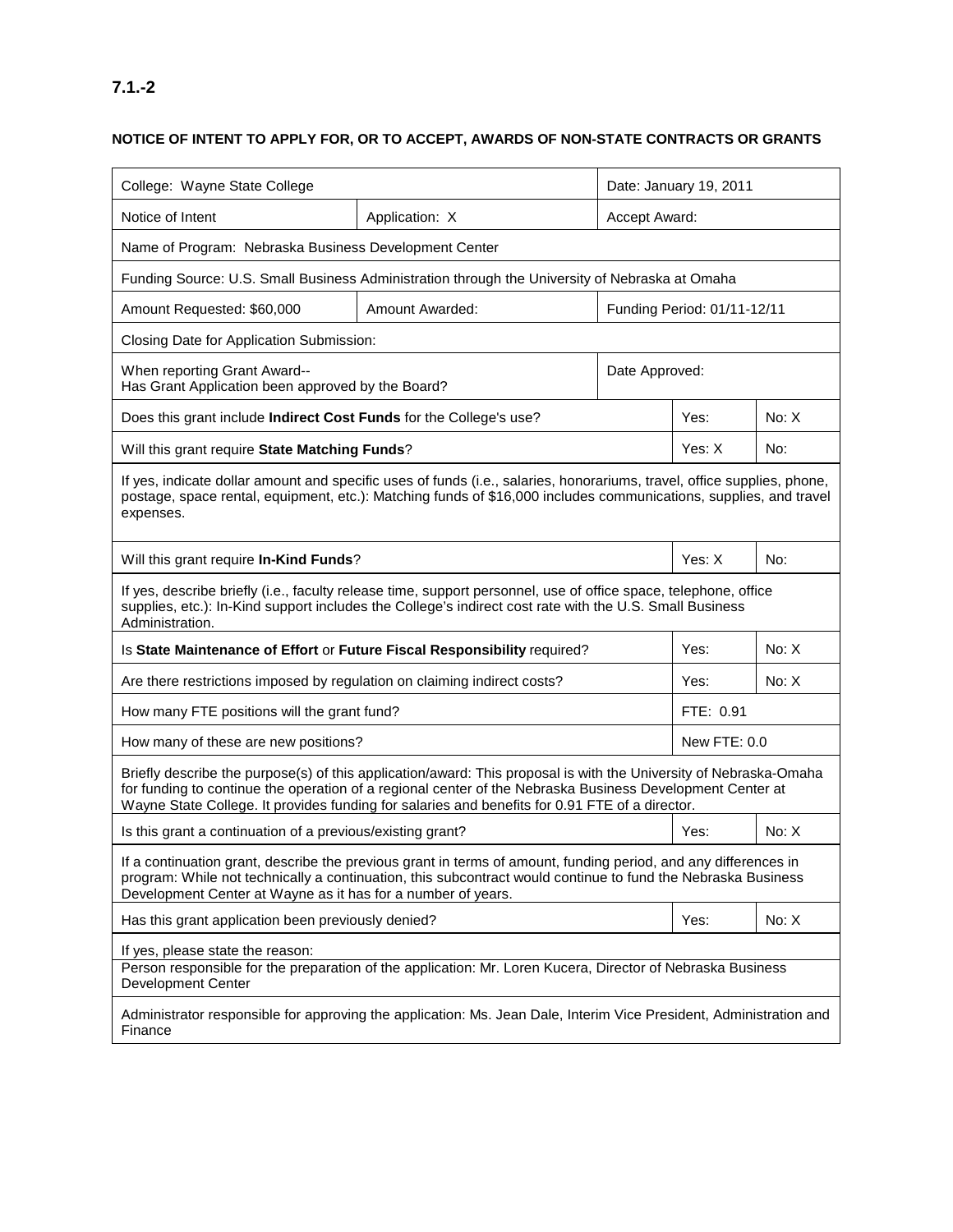## **NOTICE OF INTENT TO APPLY FOR, OR TO ACCEPT, AWARDS OF NON-STATE CONTRACTS OR GRANTS**

| College: Wayne State College                                                                                                                                                                                                                                                     |                                                                                                                                                                                                                                          |                | Date: January 19, 2011    |         |  |
|----------------------------------------------------------------------------------------------------------------------------------------------------------------------------------------------------------------------------------------------------------------------------------|------------------------------------------------------------------------------------------------------------------------------------------------------------------------------------------------------------------------------------------|----------------|---------------------------|---------|--|
| Notice of Intent<br>Application:                                                                                                                                                                                                                                                 |                                                                                                                                                                                                                                          |                | Accept Award: X           |         |  |
| Name of Program: Language Arts Festival 2011                                                                                                                                                                                                                                     |                                                                                                                                                                                                                                          |                |                           |         |  |
| Funding Source: Nebraska Humanities Council                                                                                                                                                                                                                                      |                                                                                                                                                                                                                                          |                |                           |         |  |
| Amount Requested: \$1,500                                                                                                                                                                                                                                                        | Amount Awarded: \$1,500                                                                                                                                                                                                                  | 05/09/11       | Funding Period: 12/01/10- |         |  |
| Closing Date for Application Submission: November 1, 2010                                                                                                                                                                                                                        |                                                                                                                                                                                                                                          |                |                           |         |  |
| When reporting Grant Award--<br>Has Grant Application been approved by the Board?                                                                                                                                                                                                | No                                                                                                                                                                                                                                       | Date Approved: |                           |         |  |
| Does this grant include Indirect Cost Funds for the College's use?                                                                                                                                                                                                               |                                                                                                                                                                                                                                          |                | Yes:                      | No: X   |  |
| Will this grant require State Matching Funds?                                                                                                                                                                                                                                    |                                                                                                                                                                                                                                          |                | Yes: X                    | No:     |  |
| expenses.                                                                                                                                                                                                                                                                        | If yes, indicate dollar amount and specific uses of funds (i.e., salaries, honorariums, travel, office supplies, phone,<br>postage, space rental, equipment, etc.): State matching funds include artist fees, supplies and communication |                |                           |         |  |
| Will this grant require In-Kind Funds?                                                                                                                                                                                                                                           |                                                                                                                                                                                                                                          |                | Yes: X                    | No:     |  |
|                                                                                                                                                                                                                                                                                  | If yes, describe briefly (i.e., faculty release time, support personnel, use of office space, telephone, office<br>supplies, etc.): In-kind support includes the time commitment of several faculty and staff.                           |                |                           |         |  |
|                                                                                                                                                                                                                                                                                  | Is State Maintenance of Effort or Future Fiscal Responsibility required?                                                                                                                                                                 |                | Yes:                      | No: $X$ |  |
| Are there restrictions imposed by regulation on claiming indirect costs?                                                                                                                                                                                                         |                                                                                                                                                                                                                                          |                | Yes:                      | No: X   |  |
| How many FTE positions will the grant fund?                                                                                                                                                                                                                                      |                                                                                                                                                                                                                                          |                | FTE: 0                    |         |  |
| How many of these are new positions?                                                                                                                                                                                                                                             |                                                                                                                                                                                                                                          |                | New FTE: 0                |         |  |
| Briefly describe the purpose(s) of this application/award: This project will provide an opportunity for Nebraska<br>middle and secondary school students to gather together and celebrate the language arts. Funds are awarded<br>for artist fees, travel and printing expenses. |                                                                                                                                                                                                                                          |                |                           |         |  |
| Is this grant a continuation of a previous/existing grant?                                                                                                                                                                                                                       |                                                                                                                                                                                                                                          |                | Yes:                      | No: X   |  |
| If a continuation grant, describe the previous grant in terms of amount, funding period, and any differences in<br>program:                                                                                                                                                      |                                                                                                                                                                                                                                          |                |                           |         |  |
| Has this grant application been previously denied?                                                                                                                                                                                                                               |                                                                                                                                                                                                                                          |                | Yes:                      | No: X   |  |
| If yes, please state the reason:<br>Person responsible for the preparation of the application: Lori Newcomb, Instructor, Language and Literature<br>Department                                                                                                                   |                                                                                                                                                                                                                                          |                |                           |         |  |
| Administrator responsible for approving the application: Mr. Curt Frye, Interim President                                                                                                                                                                                        |                                                                                                                                                                                                                                          |                |                           |         |  |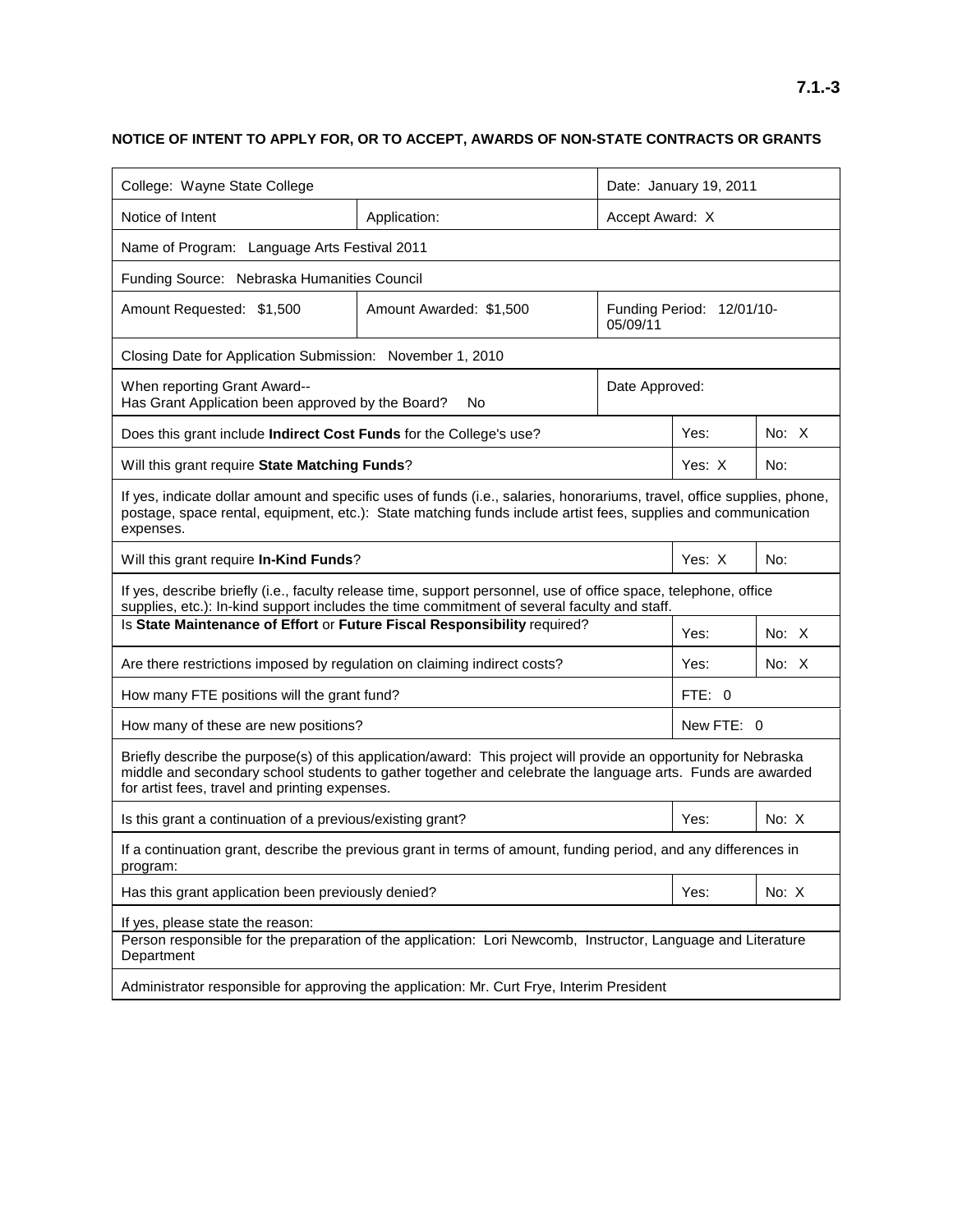#### **Fiscal, Facilities & Audit Committee**

*Cap Peterson, Chair Bill Roskens Trevor Dietrich*

January 19, 2011

## Contracts and Change Orders for Information Only

**\_\_\_\_\_\_\_\_\_\_\_\_\_\_\_\_\_\_\_\_\_\_\_\_\_\_\_\_\_\_\_\_\_\_\_\_\_\_\_\_\_\_\_\_\_\_\_\_\_\_\_\_\_\_\_\_\_\_\_\_\_\_\_\_\_\_\_\_\_\_\_\_\_\_\_\_**

Priority: Financial Strength of the System Goal: 3. Strengthen fiscal, environmental, technological and physical resources Strategy: j. Maintain facilities and improve physical environment j. Maintain facilities and improve physical environment

Board policies 7015 and 8065 require that the colleges report the following contract awards and change orders to the Board as information.

**\_\_\_\_\_\_\_\_\_\_\_\_\_\_\_\_\_\_\_\_\_\_\_\_\_\_\_\_\_\_\_\_\_\_\_\_\_\_\_\_\_\_\_\_\_\_\_\_\_\_\_\_\_\_\_\_\_\_\_\_\_\_\_\_\_\_\_\_\_\_\_\_\_\_\_\_**

**CONTRACTS** – 1) construction contracts for less than \$100,000; b) architect/engineer fees of less than \$55,000; c) consultant contracts for less than \$50,000 (between \$25,000 and \$50,000 must have Chancellor's approval); and d) exempt contracts less than \$50,000.

| <b>Peru State College</b> |                                       |
|---------------------------|---------------------------------------|
| Location on Campus:       | Campuswide                            |
| <b>Contracted Work:</b>   | <b>Computer Software and Hardware</b> |
| <b>Contract Amount:</b>   | \$26,493.48                           |
| Fund Source:              | Cash                                  |
| Contractor:               | <b>Dell Computer Corporation</b>      |

| <b>Wayne State College</b> |                                                             |
|----------------------------|-------------------------------------------------------------|
| Location on Campus:        | <b>Willow Bowl</b>                                          |
| Contracted Work:           | <b>Renovation Program Statement</b>                         |
| Contract Amount:           | \$9,000                                                     |
| Fund Source:               | Wayne State Foundation                                      |
| Contractor:                | BVH Architects, Omaha, NE                                   |
| Location on Campus:        | Rec Center                                                  |
| Contracted Work:           | Racquetball Court Renovation                                |
| Contract Amount:           | \$59,606                                                    |
| Fund Source:               | Contingency Maintenance                                     |
| Contractor:                | Otte Construction, Wayne, NE                                |
| Location on Campus:        | Bowen Hall                                                  |
| Contracted Work:           | Remove & replace damaged ceiling tile & grid on $4th$ floor |
| Contract Amount:           | \$385                                                       |
| Fund Source:               | Revenue Bond                                                |
| Contractor:                | Otte Construction, Wayne, NE                                |
| Location on Campus:        | <b>Rec Center</b>                                           |
| Contracted Work:           | Resurface floor in training/physical therapy room           |
| Contract Amount:           | \$999                                                       |
| Fund Source:               | Revenue Bond                                                |
| Contractor:                | Otte Construction, Wayne, NE                                |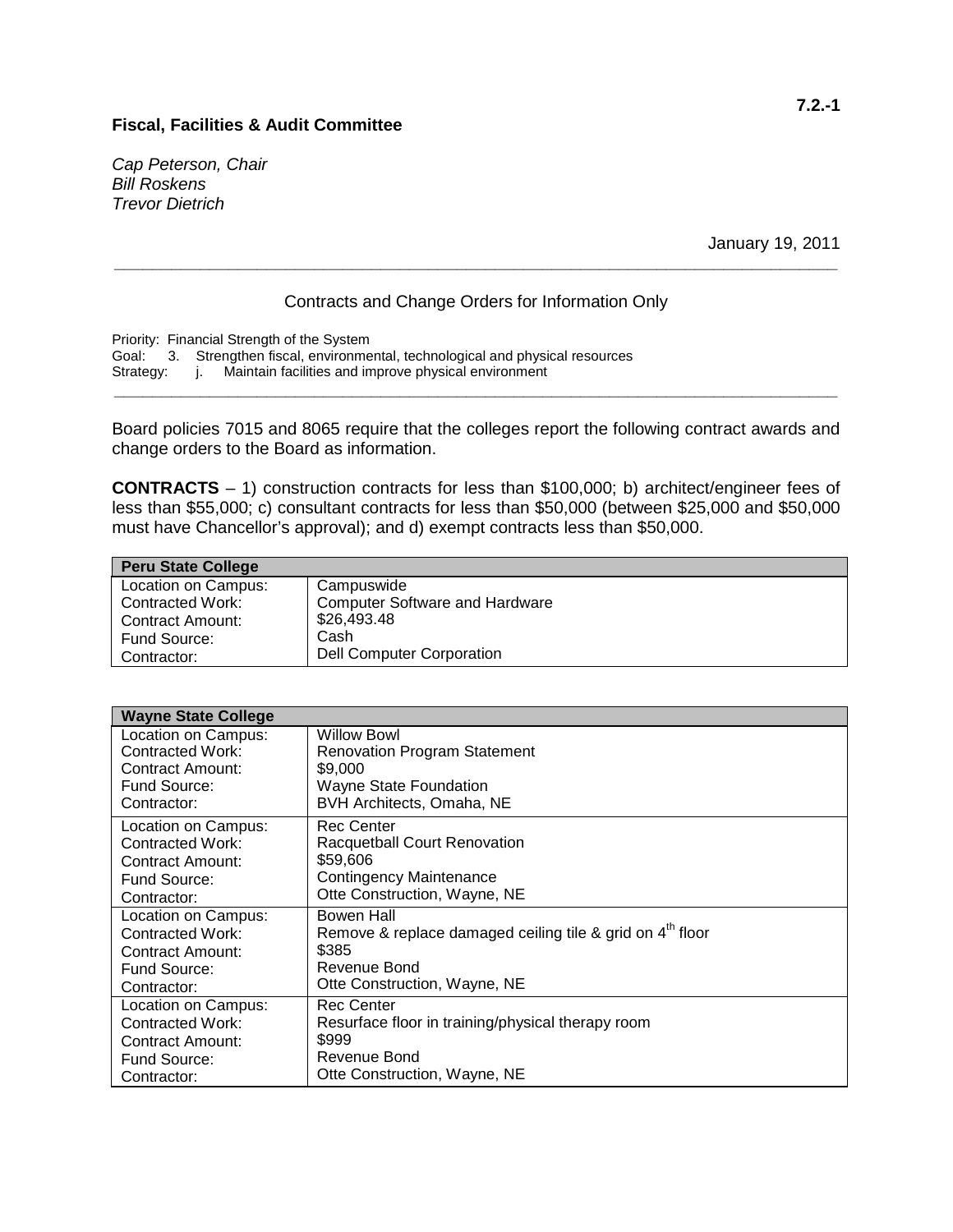## **7.2.-2**

| <b>Wayne State College continued</b>               |                                                            |  |  |  |
|----------------------------------------------------|------------------------------------------------------------|--|--|--|
| Location on Campus:                                | Campus at South Sioux City                                 |  |  |  |
| <b>Contracted Work:</b>                            | Wetland & Channel Mitigation Monitoring                    |  |  |  |
| <b>Contract Amount:</b>                            | \$40,796.25 total cost - WSC portion \$5,439.47            |  |  |  |
| Fund Source:                                       | <b>Capital Construction Appropriations</b>                 |  |  |  |
| Contractor:                                        | Olsson Associates, Grand Island, NE                        |  |  |  |
| Location on Campus:                                | <b>Student Center</b>                                      |  |  |  |
| <b>Contracted Work:</b>                            | Labor & material to install 2" floor drain for ice machine |  |  |  |
| <b>Contract Amount:</b>                            | \$918                                                      |  |  |  |
| Fund Source:                                       | <b>Revenue Bond</b>                                        |  |  |  |
| Contractor:                                        | Volkman Plumbing & Heating, Norfolk, NE                    |  |  |  |
| Location on Campus:                                | Pile Hall                                                  |  |  |  |
| <b>Contracted Work:</b>                            | Asbestos abatement design, oversite and air monitoring     |  |  |  |
| <b>Contract Amount:</b>                            | \$4,415                                                    |  |  |  |
| Fund Source:                                       | <b>Revenue Bond Surplus Funds</b>                          |  |  |  |
| Contractor:                                        | AQS Environmental, Omaha, NE                               |  |  |  |
| Location on Campus:                                | <b>Softball Field</b>                                      |  |  |  |
| <b>Contracted Work:</b>                            | Installation of scoreboard                                 |  |  |  |
| <b>Contract Amount:</b>                            | \$4,292                                                    |  |  |  |
| Fund Source:                                       | Wayne State Foundation                                     |  |  |  |
| Contractor:                                        | Otte Construction, Wayne, NE                               |  |  |  |
| Location on Campus:                                | Alumni House                                               |  |  |  |
| <b>Contracted Work:</b>                            | Renovation of suite flooring                               |  |  |  |
| <b>Contract Amount:</b>                            | \$1,370                                                    |  |  |  |
| Fund Source:                                       | Cash                                                       |  |  |  |
| Contractor:                                        | Hattig Construction, Wayne, NE                             |  |  |  |
| Location on Campus:                                | <b>Humanities</b>                                          |  |  |  |
| <b>Contracted Work:</b>                            | Furnish and install carpet in room 118                     |  |  |  |
| <b>Contract Amount:</b>                            | \$1,330                                                    |  |  |  |
| Fund Source:                                       | Cash                                                       |  |  |  |
| Contractor:                                        | Nore's Design Center, Norfolk, NE                          |  |  |  |
| Location on Campus:                                | Campuswide                                                 |  |  |  |
| <b>Contracted Work:</b>                            | Fire alarm system semi-annual inspection                   |  |  |  |
| <b>Contract Amount:</b><br>Fund Source:            | \$940                                                      |  |  |  |
| Contractor:                                        | Cash/Revenue Bond                                          |  |  |  |
|                                                    | Electronic Systems, Hastings, NE                           |  |  |  |
| Location on Campus:                                | Neihardt Hall, Student Center                              |  |  |  |
| Contracted Work:                                   | Duct and range hood cleaning                               |  |  |  |
| <b>Contract Amount:</b><br>Fund Source:            | \$1,175                                                    |  |  |  |
| Contractor:                                        | Revenue Bond                                               |  |  |  |
|                                                    | Performance Chores, Lincoln, NE                            |  |  |  |
| Location on Campus:                                | <b>Brandenburg Education</b>                               |  |  |  |
| <b>Contracted Work:</b><br><b>Contract Amount:</b> | Duct cleaning in auditorium, offices & classrooms          |  |  |  |
|                                                    | \$3,290                                                    |  |  |  |
| Fund Source:<br>Contractor:                        | Cash                                                       |  |  |  |
|                                                    | A-1 Preferred, Sioux City, IA                              |  |  |  |
| Location on Campus:                                | Campuswide                                                 |  |  |  |
| <b>Contracted Work:</b>                            | Fire alarm system inspection $-3$ quarterly & 1 annual     |  |  |  |
| <b>Contract Amount:</b><br>Fund Source:            | \$12,200                                                   |  |  |  |
| Contractor:                                        | Cash/Revenue Bond                                          |  |  |  |
|                                                    | Midwest Automatic Fire Sprinkler, Omaha, NE                |  |  |  |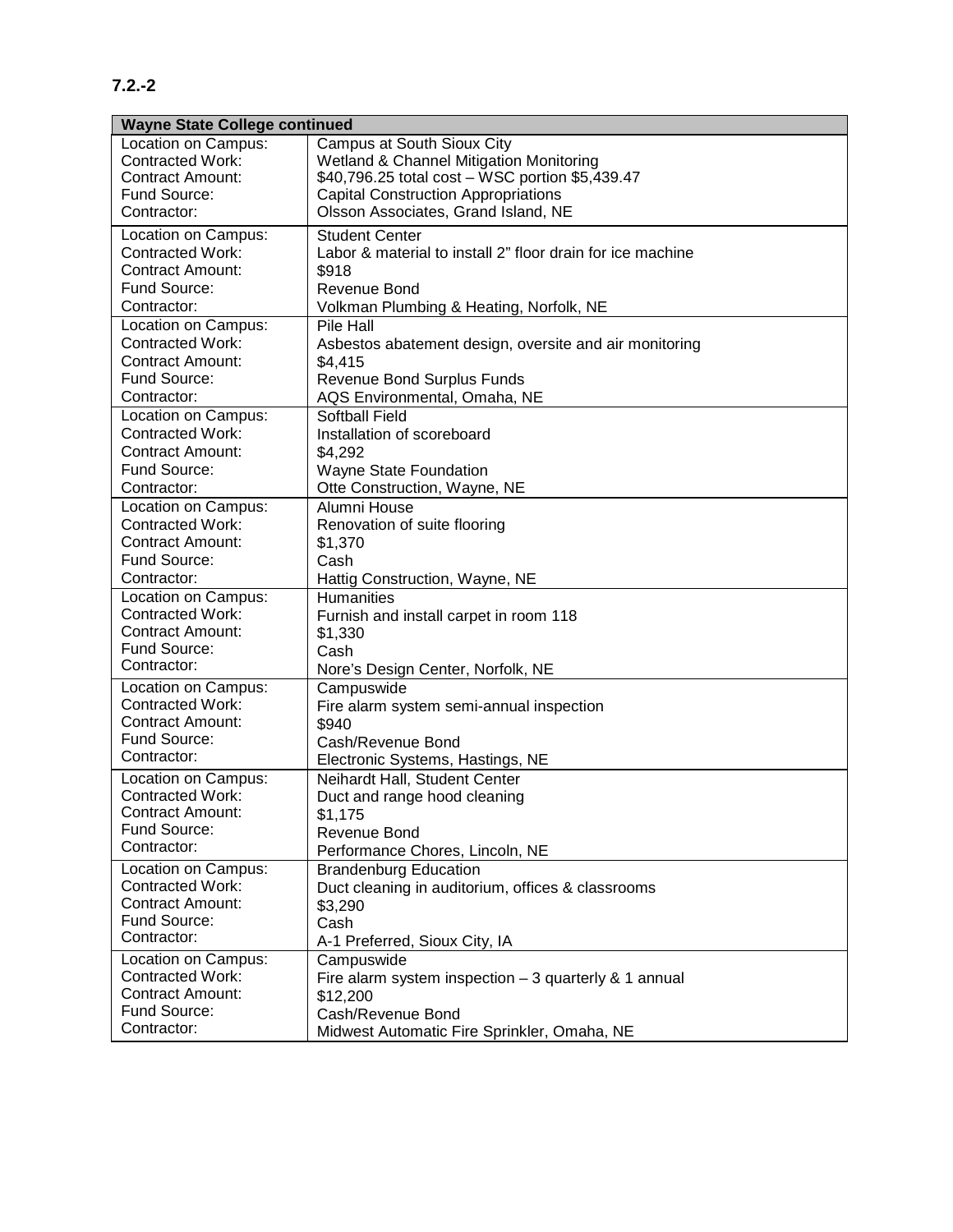| <b>Wayne State College continued</b> |                                                             |
|--------------------------------------|-------------------------------------------------------------|
| Location on Campus:                  | Bowen Hall                                                  |
| Contracted Work:                     | Furnish & install windows and replace glazing as needed     |
| Contract Amount:                     | \$2.796                                                     |
| Fund Source:                         | Revenue Bond                                                |
| Contractor:                          | The Glass Edge, Norfolk, NE                                 |
| Location on Campus:                  | Neihardt, Terrace, Student Center                           |
| Contracted Work:                     | Fire suppression system inspections                         |
| <b>Contract Amount:</b>              | \$985                                                       |
| Fund Source:                         | Revenue Bond                                                |
| Contractor:                          | General Fire & Safety Equipment, Omaha, NE                  |
| Location on Campus:                  | Pile Hall                                                   |
| Contracted Work:                     | Asbestos abatement                                          |
| <b>Contract Amount:</b>              | \$26,400                                                    |
| Fund Source:                         | Revenue Bond Surplus Funds                                  |
| Contractor:                          | ESA, Inc., North Sioux City, SD                             |
| Location on Campus:                  | <b>Student Center</b>                                       |
| Contracted Work:                     | Furnish and install insulation for generator exhaust system |
| <b>Contract Amount:</b>              | \$2.312.50                                                  |
| Fund Source:                         | Revenue Bond                                                |
| Contractor:                          | Volkman Plumbing & Heating, Norfolk, NE                     |

**CHANGE ORDERS** – (including architect/engineer fees, construction contracts, equipment purchases and all other miscellaneous expenditures) which are less than \$20,000. If approval of change order is critical to project schedule, \$20,000 to \$60,000 range change orders may be approved by Chancellor and reported for ratification at next Board meeting.

| <b>Chadron State College</b> |                                                                |
|------------------------------|----------------------------------------------------------------|
| Location on Campus:          | <b>Central Heating Plant</b>                                   |
| No. & Description:           | #1-Deduct for NPPD charge for electrical service vs. allowance |
| Change Order Amount:         | Deduct \$843.30                                                |
| Fund Source:                 | LB 309                                                         |
| Contractor:                  | <b>Mac Construction</b>                                        |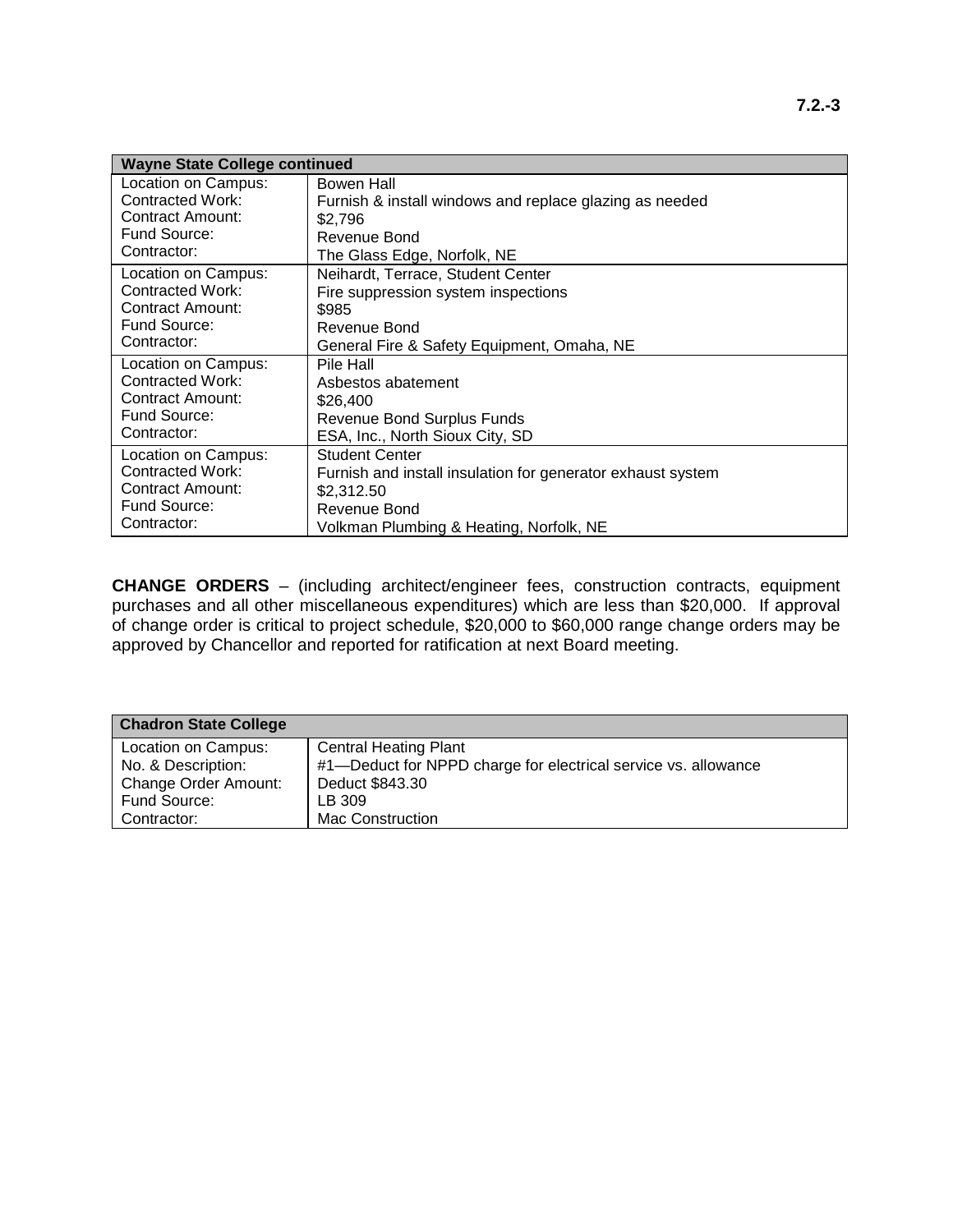| <b>Wayne State College</b> |                                                    |
|----------------------------|----------------------------------------------------|
| Location on Campus:        | <b>Carhart Science Building</b>                    |
| No. & Description:         | Contingency Change #17 - Construction              |
| Change Order Amount:       | \$19,089 (\$0 impact because it is within the GMP) |
| Fund Source:               | LB 309/Cash/Wayne State Foundation                 |
| Contractor:                | Beckenhauer Construction, Norfolk, NE              |
| Location on Campus:        | <b>Wildcat Stadium</b>                             |
| No. & Description:         | Remove owner's allowance                           |
| Change Order Amount:       | (\$15,000) deduct                                  |
| Fund Source:               | LB 309 (LB 1100)/Capital Improvement Funds         |
| Contractor:                | McGill Restoration, Omaha, NE                      |
| Location on Campus:        | Pile Hall                                          |
| No. & Description:         | Asbestos removal - 28 chase openings in closets    |
| Change Order Amount:       | \$9,800                                            |
| Fund Source:               | Revenue Bond                                       |
| Contractor:                | ESA, Inc., North Sioux City, SD                    |
| Location on Campus:        | Pile Hall                                          |
| No. & Description:         | Asbestos removal – VCT in rooms 121, 231, 360      |
| Change Order Amount:       | \$2,541                                            |
| Fund Source:               | Revenue Bond                                       |
| Contractor:                | ESA, Inc., North Sioux City, SD                    |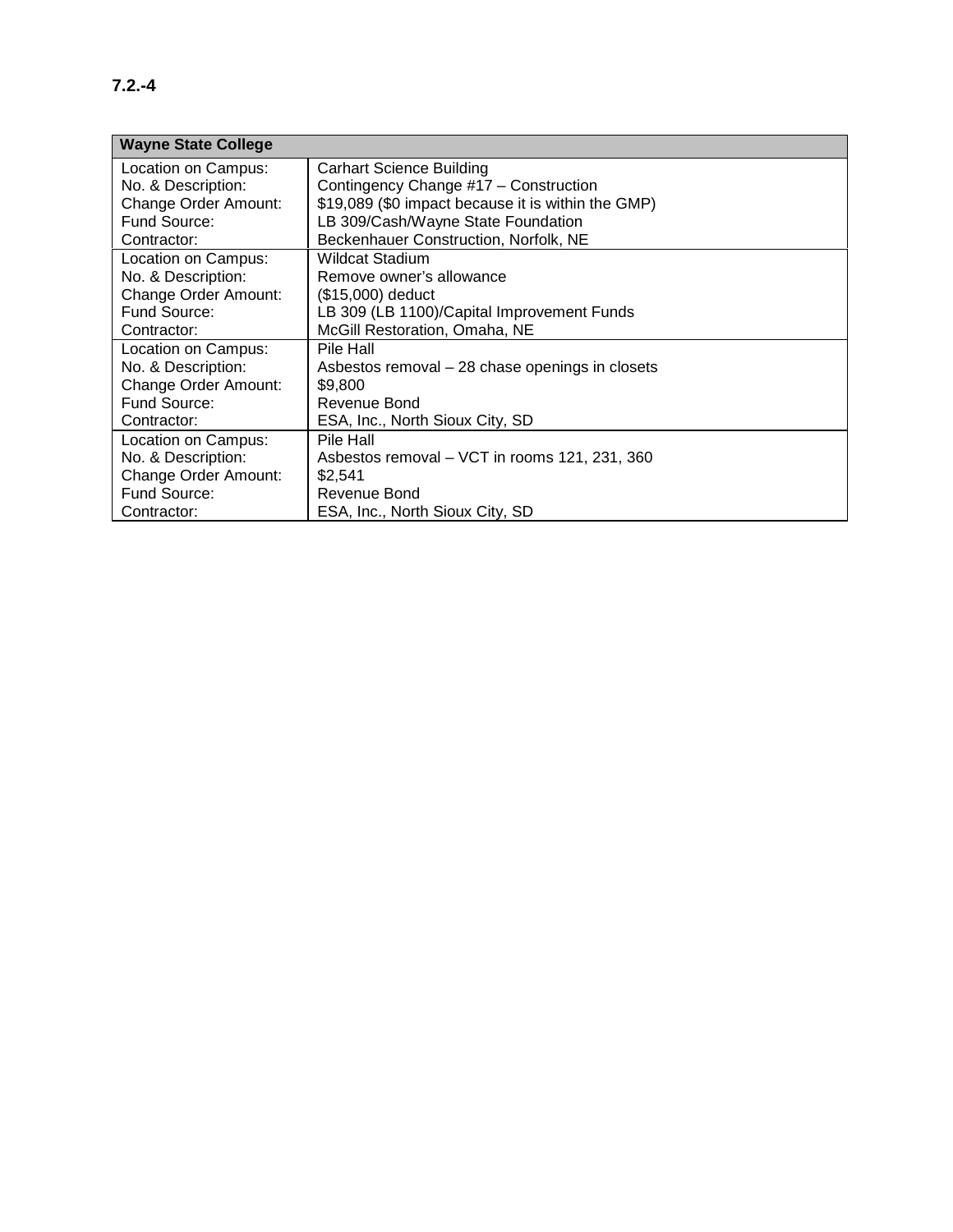## **Chancellor's Report January 2011**

#### 1. Update on WSC Presidential Search

The search for a new president at WSC continues on schedule. The first meeting of the search recommendation/advisory committees was held on October 14, 2010 to review the search process and to discuss the future direction of the College. The committee met again on November 10 and December 9 to continue its work. If all goes as planned, we will bring finalists to the college for a two day visit in mid February and for a full Board interview following the College visit. The Board interview is scheduled for February 17, 2011 at the System Office. The time for the interviews is yet to be determined. Hopefully the board will name the new president at its March 31-April 1, 2011 Board meeting.

#### 2 Legislative Session

The Legislative session began on January 5, 2011. Legislative committees have now been selected and bills are being introduced. We know that this will be a very difficult session for the body with many key issues in addition to the budget shortfall. The Governor will present his preliminary budget to the Legislature on Thursday, January 13. We anticipate our hearing before the Appropriation Committee in late February. As always, we will monitor bills and other activity and keep the Board posted as the session progresses.

#### 3. Morgan Hall Project PSC

The CCPE recommended approval of the Morgan Hall project bonding and use of surplus funds at its October 14, 2010 meeting. The Executive Board of the Legislature approved the project funding at its December 2, 2010 meeting. We have provided materials to Standard & Poor's and had our conference call with S&P on January 6, 2011 regarding a bond rating for the project, which we anticipate receiving by January 25, 2011. The bond sale is tentatively planned for January 26 or 27, 2011.

#### 4. Update on Deficit Request

At our last meeting, I updated you with the following information:

*At the September 10, 2010 meeting, the Board authorized submission of a deficit request for the financial impact of the difference between the Board's final offer and the decision of the Supreme Court regarding faculty salary increases. The request was submitted on October 22, 2010, the deadline for submission. The resulting financial impact of the difference has been determined and a deficit request was submitted for a total of \$2,105,535. Of this amount, \$885,194 relates to the one-time impact of providing back pay for FY 2009-10 (base increases, overloads, summer session appointments, and rank base increases and interest); and an additional \$1,220,341 is*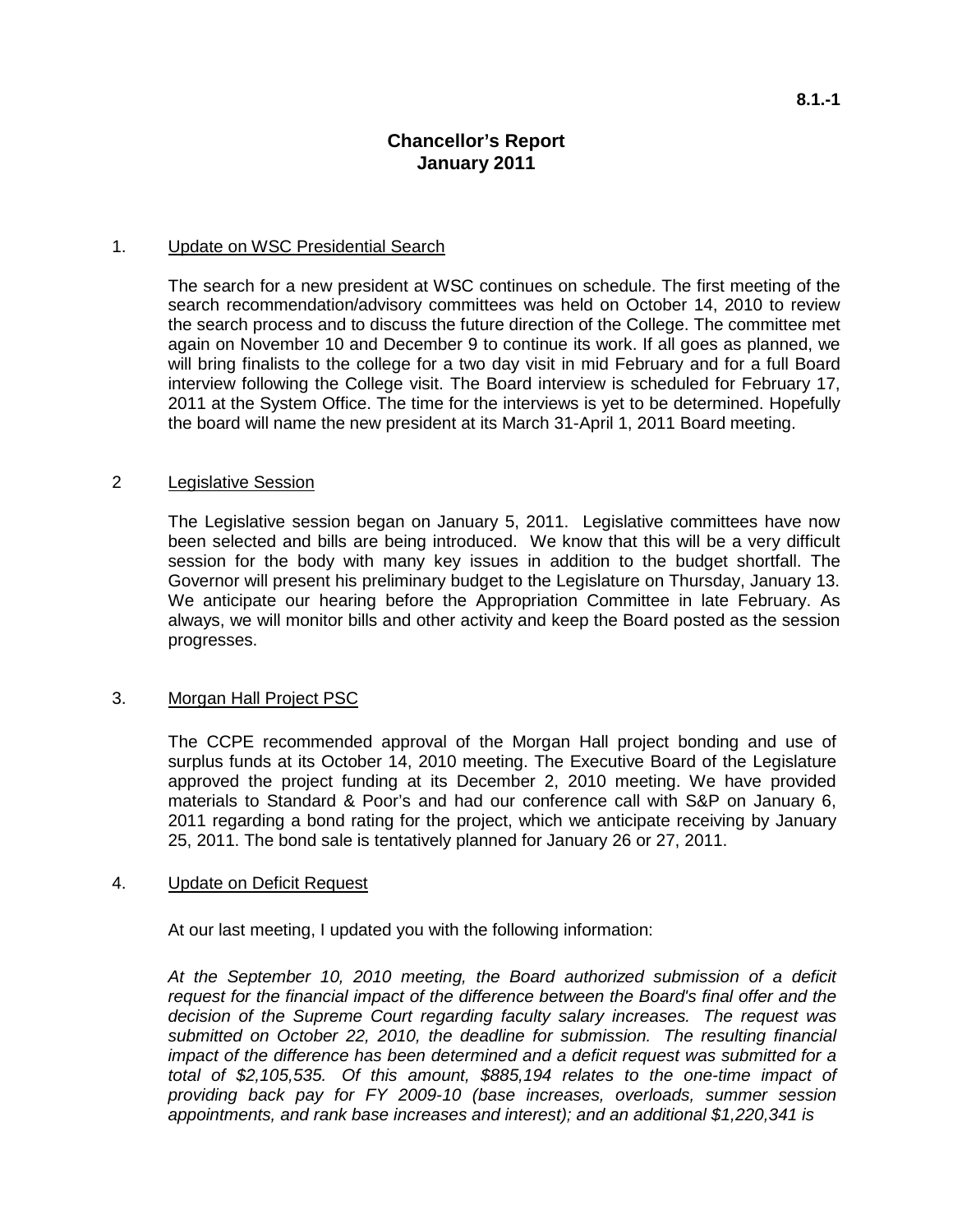#### *the base increase required over the biennium. In other words, only the \$1,220,341 must be built into the base, but since the deficit request all has to be requested in the current fiscal year (last fiscal year is closed) -- the \$2.1 million reflects the cumulative impact over the biennium. It is important to note that if we were just to look at the cost of the Supreme Court decision alone (without netting out the Board's final offer), the deficit request would have been nearly \$3.3 million.*

Faculty members have been provided all back-pay and interest as of this date. As an update, the CCPE recommended approval of the base request of \$1,220,341. The deficit request process will follow fairly closely with the process for regular budgets during the legislative session.

#### 5. Senator's Reception

The 2011 Senator's Reception will be held Wednesday, January 19, 2011 from 4-7 p.m. at The Ferguson Center. The reception will follow the Board of Trustees meeting to be held at the Hillcrest Country Club. Each of the college Foundations are co-hosting the event.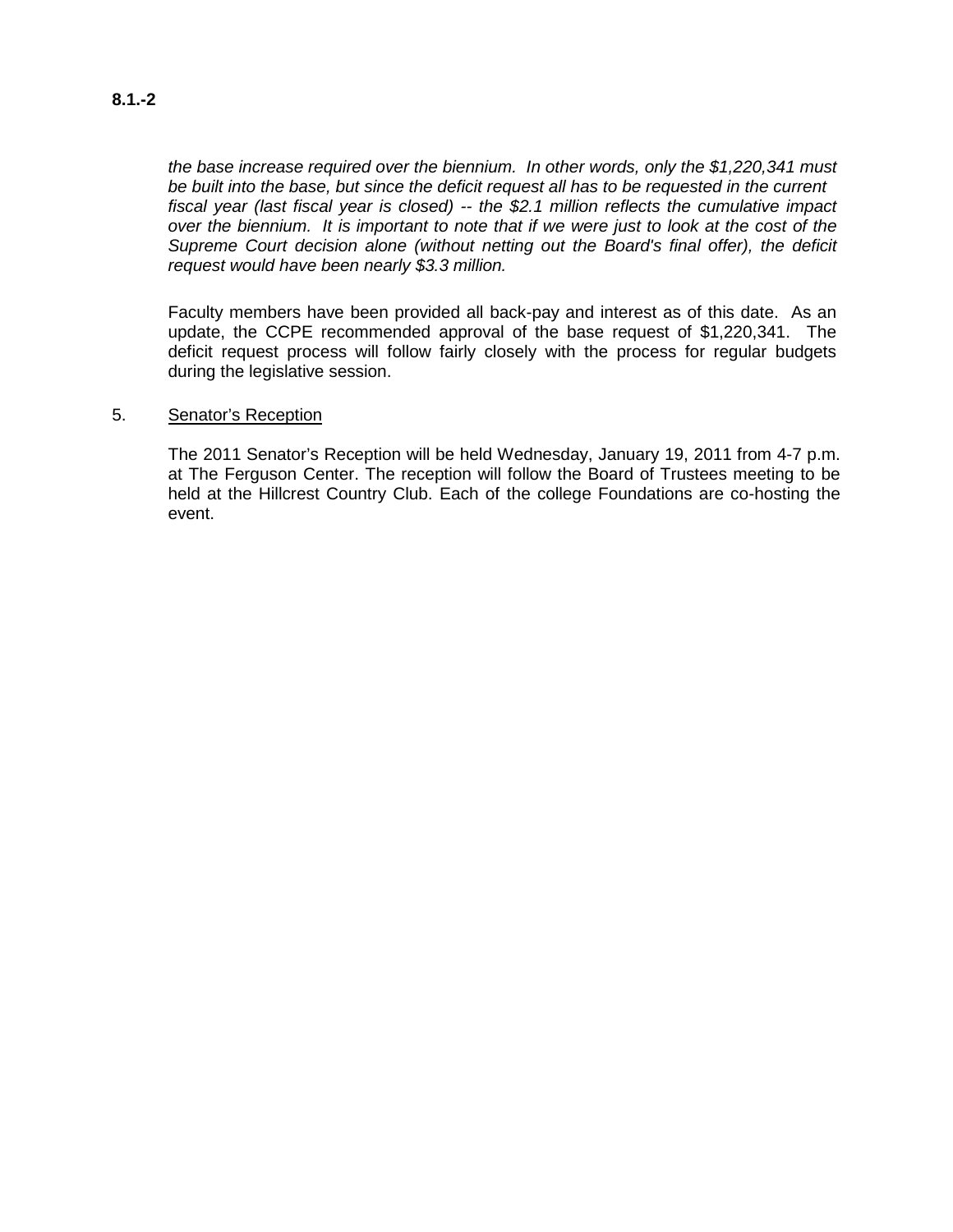## **Chadron State College President's Report January 2011**

## **2009-2010 Cultural Enrichment**

Chadron State College continues its commitment in realizing the value and importance of cultural enrichment and diversity within the educational experience at our institution.

A Presidentially appointed committee is responsible for coordinating many of the campus cultural enrichment events although each member of the campus is responsible for taking an active role in this important task. The Student Activities Coordinator also provides essential support for multicultural activities. One of the responsibilities of this position is to coordinate efforts and events that emphasize cultural diversity awareness and appreciation.

### **Diversity Awareness/Appreciation**

Numerous speakers and cultural diversity events were held at Chadron State College over the past year. The following is a summary of the events:

- Fourth "RELEASE" Performance, CSC student Javon Mays
- Annual Chadron State College Pow Wow
- International Food Tasting Dinner
- Martin Luther King, Jr. Freedom Walk and Candlelight Vigil
- Galaxy Series, "Karkowska Sisters Duo" and "SLIDE" Irish Music Band
- International Coffee Hours
- Upward Bound Summer Learning Program
- TRIO Academic Success Seminars
- Oktoberfest
- International Education Week
- World Food Day Teleconference
- Multicultural Trip
- 35<sup>th</sup> Annual London Trip
- Veterans Awareness Project and Conference
- Residence Life Programming:
	- o Opening Other's Eyes, Late Night Luau, Martin Luther King, Jr., Sushi, Caribbean Late Night, Piragua, Tai Chi, Origami
- Rick Hull, Native American Ceremonial Pipemaker
- Javed Hamim Kakar and Zainab Mohammadi, Journalists from Kabul, Afghanistan, Nebraska Collegiate Media Association
- "Driven" Art Exhibit by Artists with Physical and Mental Disabilities, Mari Sandoz High Plains Heritage Center
- "In Citizen's Garb" Photographic Exhibit of Southern Plains Tribes in Early 1900s, Mari Sandoz High Plains Heritage Center
- Vicki Troxel Harris, Black Settlers and Cowboys in Nebraska
- Dorset Graves Lecture Series
- "Walk in Their Boots: The Cowboy Life" Family Learning Vacation Program
- Alternative Spring Break: Service Learning Trip to the Gulf Coast to Assist with Hurricane Katrina Relief Work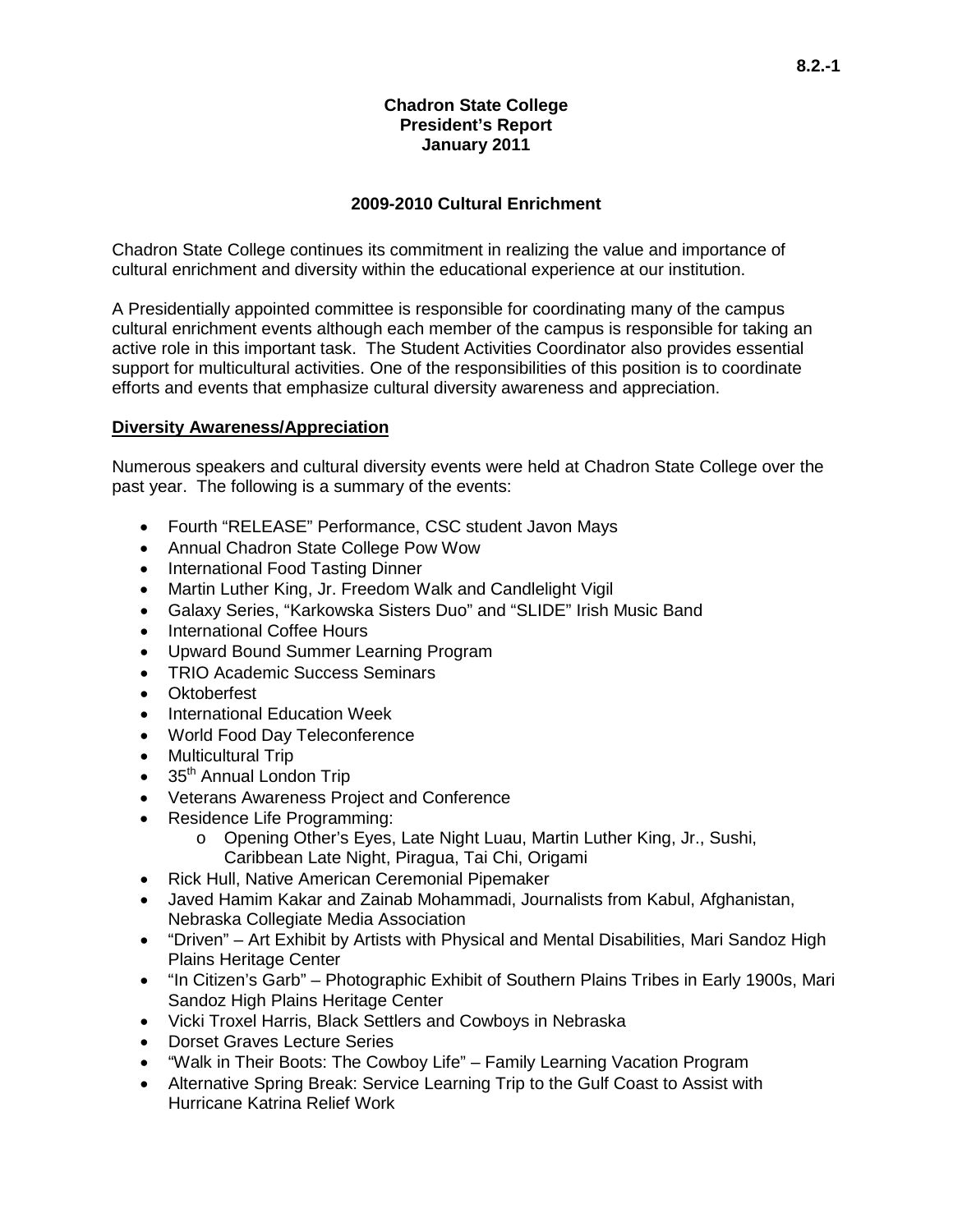- Wellness for a Lifespan Health Fair
- "Be a Hero for Haiti" Fundraising Event
- Phylis Graney, Diverse Classroom Technology
- Ranch Day, Michael Kesselring of High Plains Homestead
- Monthly Cultural Celebrations ~
	- o Hispanic Heritage, Disability Awareness, Native American Heritage, Martin Luther King, Jr., Black History, Women's History, Asian Pacific Islander

## **Integrating Cultural Diversity into the Curriculum**

Chadron State College faculty incorporate multicultural perspectives into classroom curriculum through the selection of textbooks, required readings, class discussions, classroom activities, debates, speakers, and video presentations.

Faculty members also include field trips to regional and international locations as a way to incorporate diverse topics into the educational experience. Field trips this year included: Wounded Knee, White Clay, Red Cloud Indian School and Our Lady of Lourdes, Heritage Center of Red Cloud Indian School, Crazy Horse, Oglala Lakota College, Journey Museum, Pine Ridge Indian Reservation, Treaty Tree, Fort Robinson, and Fur Trade Museum. The Study Abroad Program also included student travel to Italy, London, and Canada.

Faculty also sponsored student's attendance at regional conferences:

- Holocaust Education Conference, York, NE
- Conference on World Affairs, University of Colorado at Boulder
- Student Leadership Conference at Peru State College, "Branching Out: Leadership, Diversity and Make a Difference"
- SOAR Conference in Scottsbluff, NE, Diversity in the Classroom

Dr. Tim Donahue's article, "Horizons of an American Economy," was published in the Russian Science magazine by Voronezh State University.

CSC hosted Maya Rakhmanova of Turkmenistan as a Junior Faculty Fellow through the US State Department Junior Faculty Development Program in the spring semester of 2010.

CSC faculty and administrators traveled again to the National Agricultural University of Ukraine in Kiev to continue a cooperative agreement with them which will allow the Study Abroad Program to expand.

Dr. William Roweton continued his partnership with Roosevelt Elementary School in Scottsbluff, Nebraska and worked with the elementary school students there who are primarily Latino and Native American.

Chadron State College also continues to provide disability accommodations to qualified students to help ensure that they have an equal opportunity to succeed in higher education.

Chadron State College also participates in the Title III planning grant, Foundations of Excellence, and the Project Strive/TRIO and Upward Bound programs.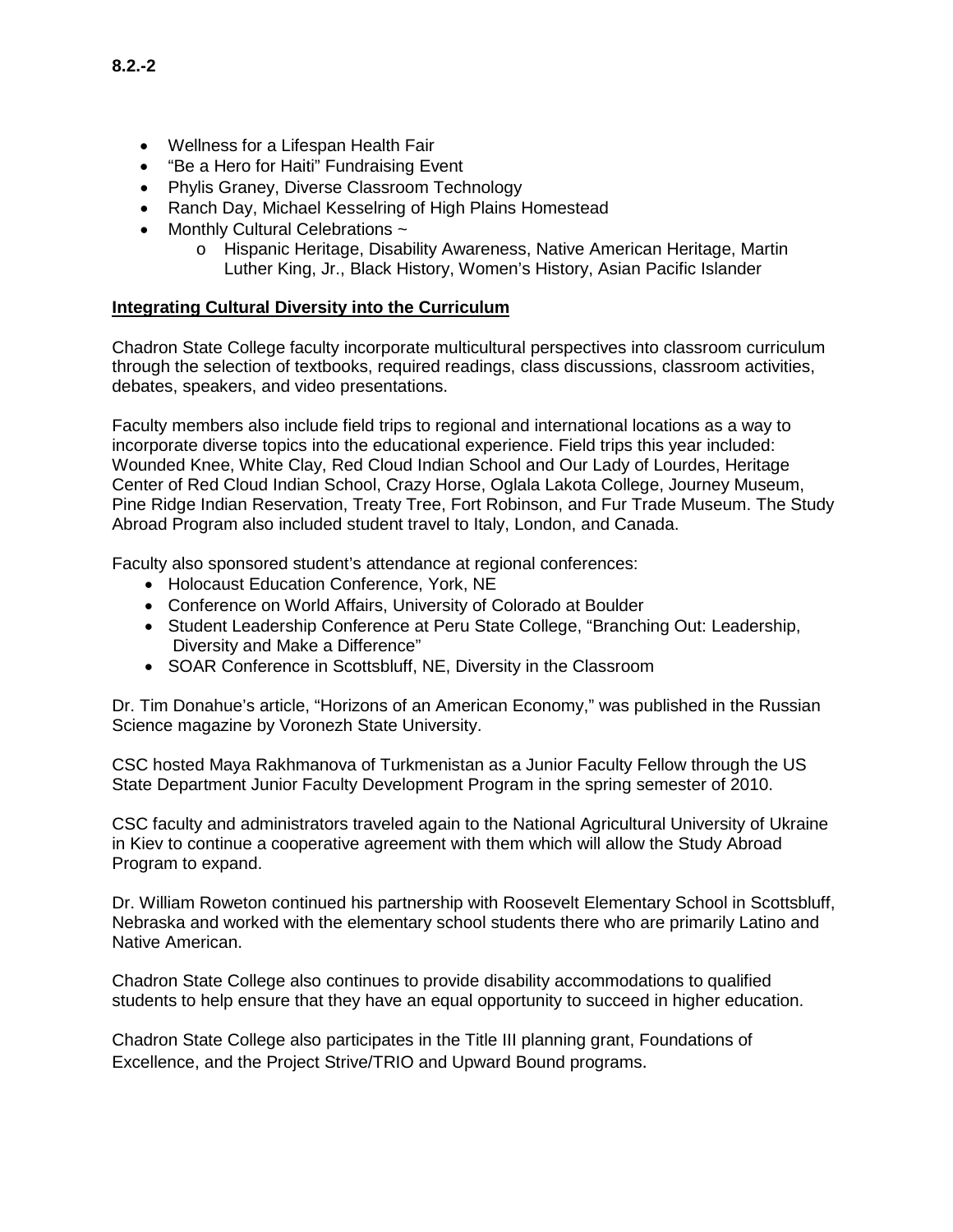#### **Peru State College President's Report January 2011**

#### *Embracing Diversity*

There is little debate in this country that education remains key to attaining the American Dream. For this reason, policy makers across the country have focused their attention on expansion of access and the reduction of costs, which improves economic opportunity and reduces inequality. As an institution long devoted to accessibility and opportunity for students of all ages from all walks of life, diversity is a fundamental part of our educational mission.

At Peru State College, faculty and staff continue to initiate and develop new activities devoted to promoting a diverse educational environment. The following examples are part of a systemic plan to encourage diversity and discussion.

1. As part of that systemic plan, Peru State College hosted diversity consultant Quay Hanna several times in 2010. He is one of the most sought after speakers in America to address the topic of racism. In addition to his school assembly programs, Hanna is also widely recognized for his consulting work in schools that have suffered through serious racial incidents. He has helped dozens of school districts not only recover from these incidents, but has facilitated conversation and reconciliation between the conflicting groups

Hanna's personal interaction with students at Peru State has provided administrators more insight as to the strengths and weaknesses of our diversity efforts. His visits will continue this spring when he presents keynote addresses at area high schools and leads focus groups of students and staff. Hanna is also scheduled to conduct a staff development session before providing a report on his findings and presenting his ideas for the future of diversity at Peru State.

- 2. Another piece of the systemic plan to encourage diversity and discussion focuses on academic programming. Academic programs continue to emphasize multicultural understanding across the curriculum with more faculty members reporting that diversity related activities are a regular part of course content. The use of guest speakers has been a key means of bringing diverse perspectives to students in an interactive fashion. Through the newly restructured College 101 course, instructors for each section have hosted a speaker with the intent of broadening student perspectives related to their academic interest. Instructors in the School of Professional Studies hosted several speakers throughout the year as well, bringing diverse perspectives to the classroom. Several of those speakers also addressed the campus in meetings open to the broader community. A five-day chartered bus tour of historic locales across Nebraska, Tales and Trails, featured a focus on the impact of white settlement on the American Indians of the Great Plains region.
- 3. Black Student Union (BSU) has been active in promoting diversity throughout campus, hosting a conference for high school and college students titled "Branching Out: Leadership, Diversity and Making a Difference," which they will host again this spring. BSU members also received the 2010 Governor's Points of Light Award for their commitment to serving the community. The group continues to speak to community organizations and other students about diversity and their personal experiences.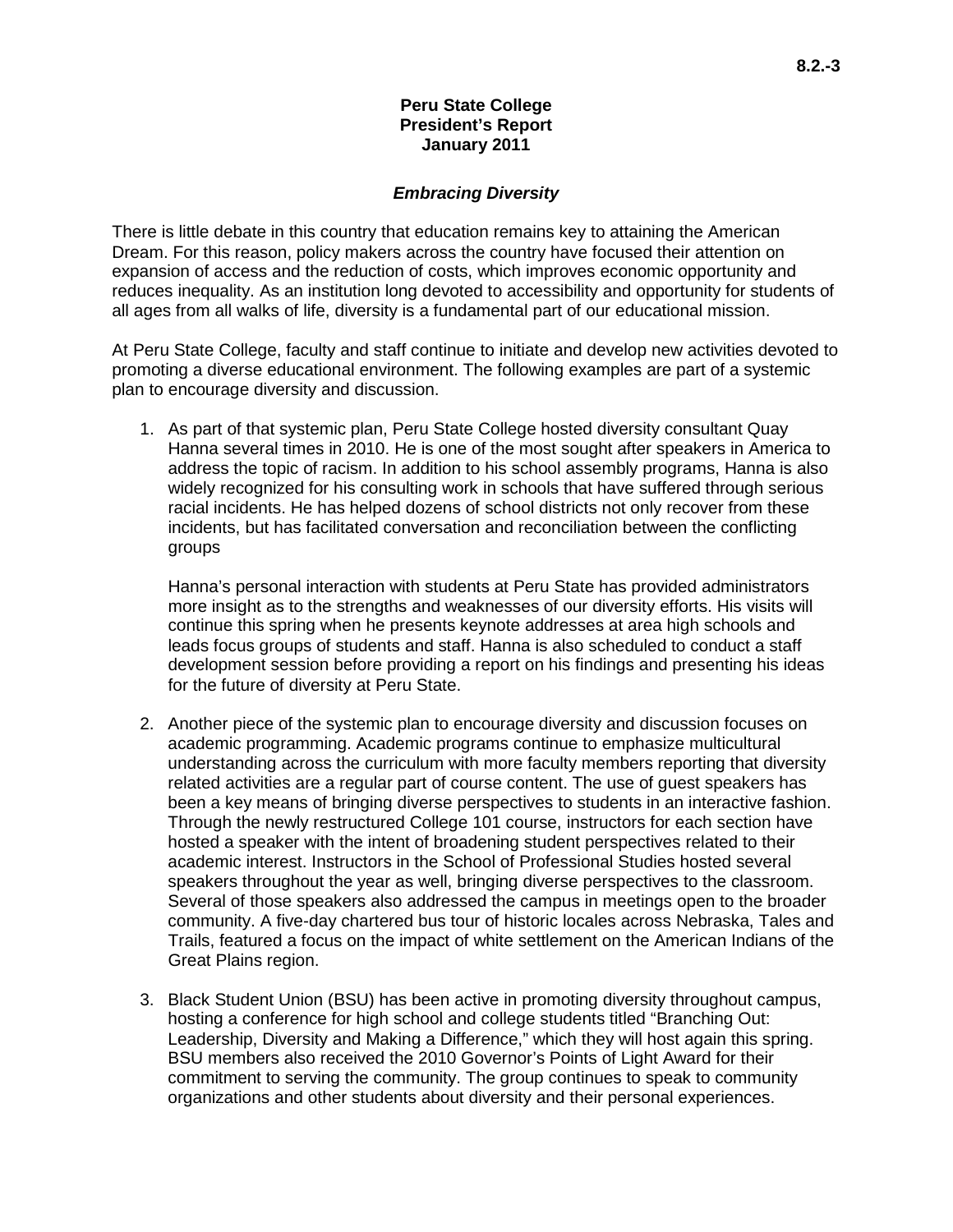- 4. Residence Life staff have placed an emphasis on diversity education as part of residence hall programming with the intent of helping students interact with peers from varying backgrounds in a college setting. The newly revised Freshman Fusion program places particular emphasis on leadership and diversity through weekly "Daring Discussions," which include a variety of topics subject to multiple perspectives.
- 5. The Center for Achievement and Transition Services (CATS) has experienced continued, significant demand for services to accommodate students with disabilities. CATS will host a workshop for faculty and staff in January that focuses on working with students from low socio-economic backgrounds to impact student success.
- 6. The Admissions Office continues to emphasize recruiting in minority communities, especially in Omaha and Lincoln where recruiters organize bus tours and presentations. Recruiters are also active with organizations that serve minority groups, including the Boys/Girls Club Fair; Latino Conference; Urban League Fair; Hispanic Career/College Fair; Girls, Inc.; Upward Bound; Early Awareness programs with Omaha Public Schools; and Native American Conferences.
- 7. Finally, as previously reported to the Board, the college is hosting a number of notable speakers who address topics related to diversity. Last January, Holocaust survivor Elane Geller, spoke to students, faculty, staff and community members during a forum in the College Theatre. The college also hosted Ms. Geller at several area high schools. Other keynote speakers include former skinhead Frank Meeink, Civil Rights Leader and Little Rock Nine Member Minnijean Brown-Trickey, Mahatma Gandhi's grandson Arun Gandhi, and Nobel Peace Prize nominee, world-renowned author, climber, activist and humanitarian Greg Mortenson.

As with all of our programs, both academic and administrative, we will continue to evaluate our diversity programming to ensure that we are employing best practices.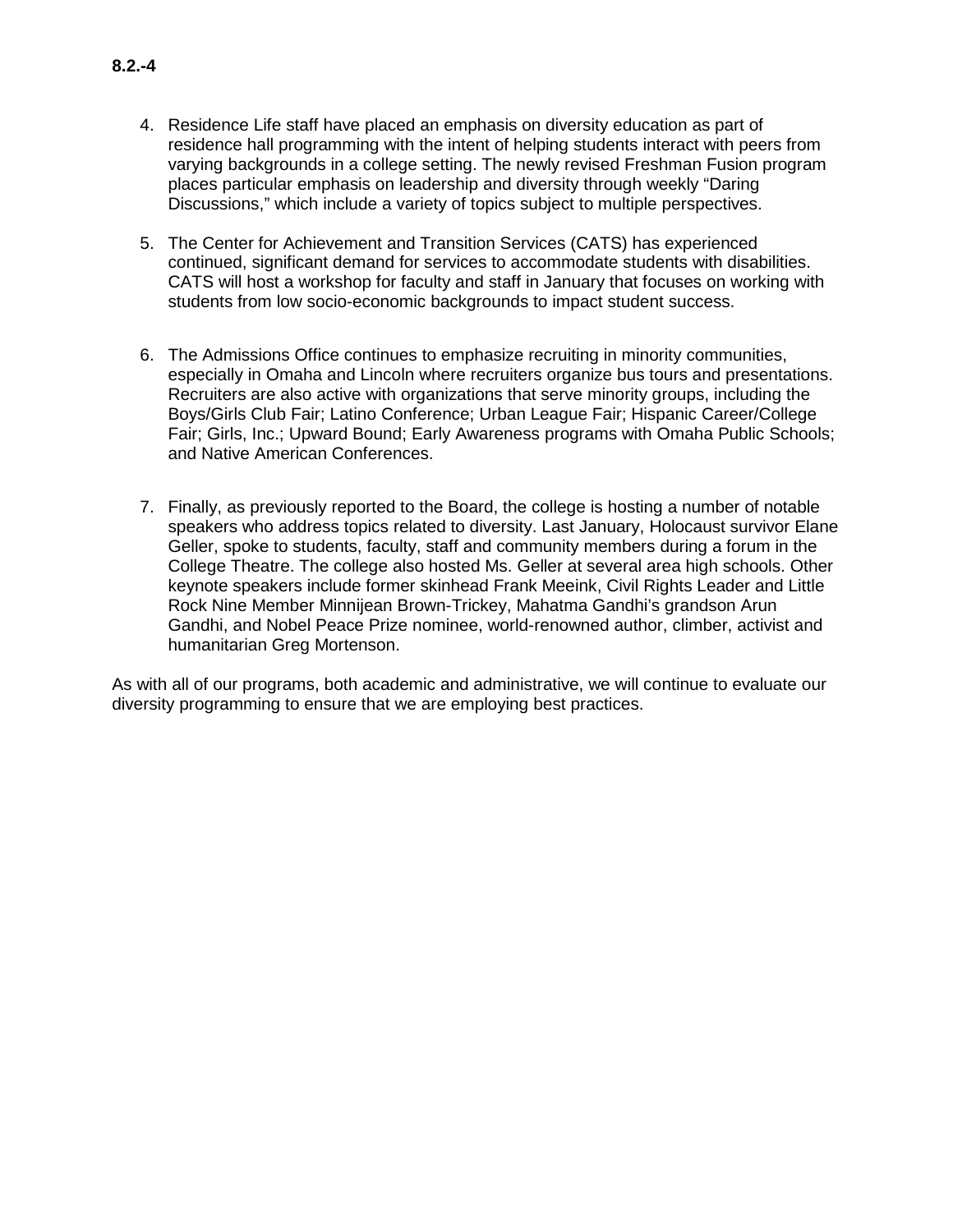### **Wayne State College President's Report January 2011**

Wayne State is committed to creating a diverse intellectual and social environment through the development of practices that foster a culture of inclusion, openness, and collaboration among administrators, faculty, staff, and students.

The President's Council on Diversity is responsible for developing campus diversity goals along with promoting and coordinating some campus events. The Council on Diversity is composed of faculty, staff, and students. The goals of the council include: Diversity Awareness and Appreciation, Integrating Diversity into the Curriculum, and Recruiting and Retaining Students and Employees of Under-Represented Populations

The Multicultural Center continues to provide support for multicultural activities at the College and has implemented a broad range of initiatives to enhance diversity on the Wayne campus and in surrounding communities. Multicultural Center staff also provides essential individual and group support to students from diverse backgrounds to assist in their transition to, retention at, and graduation from Wayne State.

### **Diversity Awareness and Appreciation**

A few examples are:

- 1. The Native American Student Alliance (NASA) hosted a "how to make fry bread" social as part of Native Heritage month. The activity was hosted in Morey Hall and was wellreceived by students on campus.
- 2. Eliminating Stereotypes about Africa presentation on myths about Africa.
- 3. Food Pantry: The Multicultural Center collaborated with campus, community and state partners to sponsor a student Food Pantry.
- 4. The Multicultural Center will house an ESL GED program teaching English to Hispanic adults. The program will be facilitated by the NECC Adult Basic Education program.
- 5. Martin Luther King Jr. Celebration. A jazz band performed and keynote speakers emphasized how education can lead to advocacy for underrepresented communities and encouraged students to volunteer within their communities.
- 6. Students participated in the Pan African Conference, which included workshops on diversity leadership and involvement strategies on predominantly white campuses. A WSC student won the \$500 first prize in the African American quiz bowl.
- 7. The Multicultural Center, with assistance from the Admissions Office and the multicultural student organizations, together with regional school districts with significant populations of students of color, informed high school seniors and parents of higher education opportunities and helped high school seniors complete college and scholarship applications. WSC students shared their experiences in higher education. High schools visited included Santee, Winnebago, Walthill, and Umo N Ho Nation .
- 8. As part of Hispanic Heritage month, WSC students attended the Latinos Heartland Leadership Conference designed to promote advocacy and increase knowledge regarding Hispanic community issues.
- 9. The Omaha Urban League brought high school juniors and seniors to campus as part of its college tour series and co-hosted a College Access Fair with the WSC Multicultural Center. The tour promoted education and leadership opportunities at WSC and included sessions with Wayne students and professors. The fair was attended by more than 20 families who learned about the importance of postsecondary education.